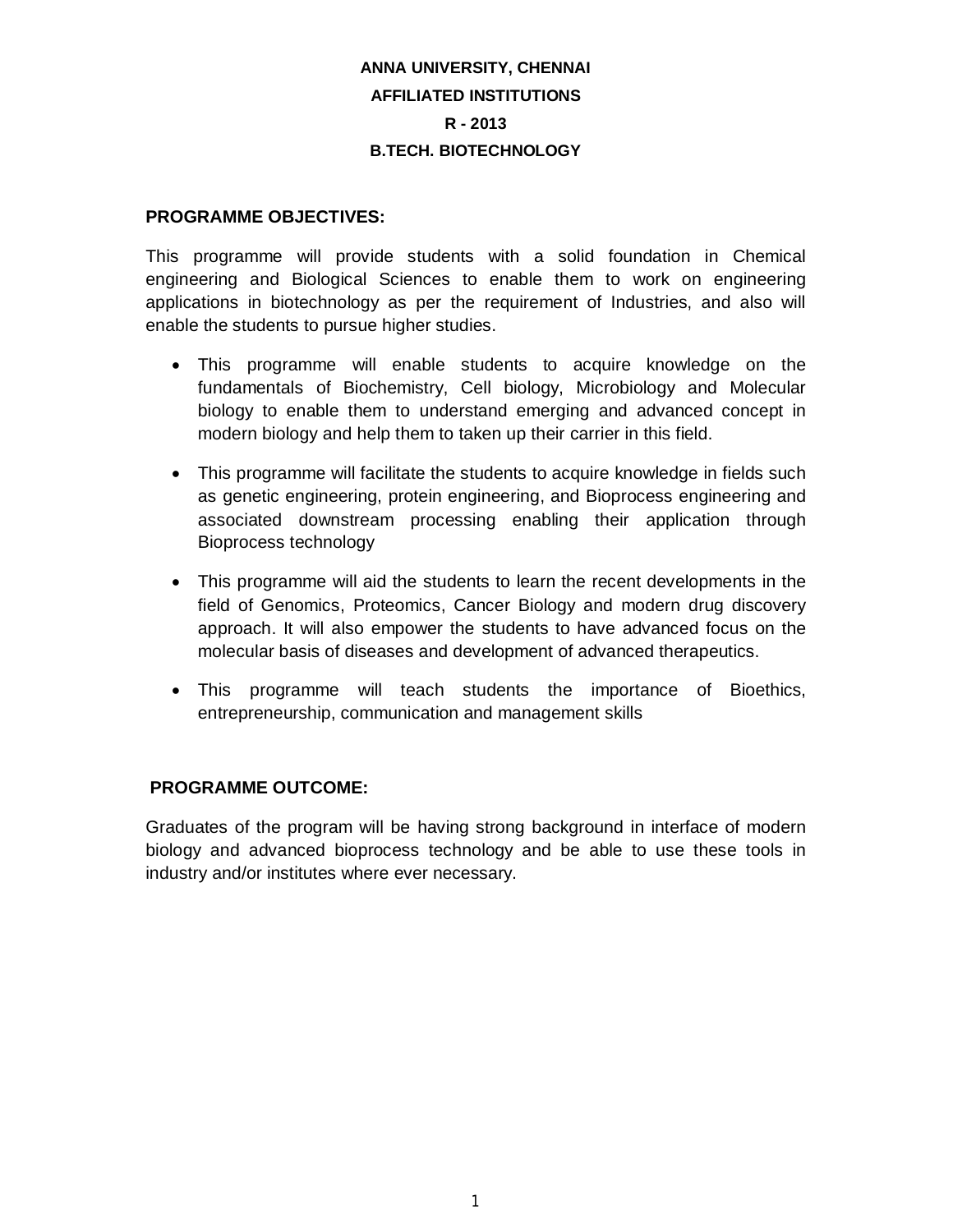# **ANNA UNIVERSITY, CHENNAI**

# **AFFILIATED INSTITUTIONS**

# **R - 2013**

# **B. TECH. BIOTECHNOLOGY**

# **I – VIII SEMESTERS CURRICULUM AND SYLLABUS**

# **SEMESTER - I**

| <b>CODE</b>      | <b>COURSE TITLE</b>                     |    |          | Р        |                |
|------------------|-----------------------------------------|----|----------|----------|----------------|
| <b>THEORY</b>    |                                         |    |          |          |                |
| <b>HS6151</b>    | <b>Technical English - I</b>            | 3  |          | 0        | 4              |
| MA6151           | Mathematics-I                           | 3  |          | $\Omega$ | 4              |
| PH6151           | Engineering Physics - I                 | 3  | 0        | 0        | 3              |
| CY6151           | Engineering Chemistry-I                 | 3  | 0        | 0        | 3              |
| GE6151           | <b>Computer Programming</b>             | 3  | 0        | $\Omega$ | 3              |
| GE6152           | <b>Engineering Graphics</b>             | 2  | $\Omega$ | 3        | 4              |
| <b>PRACTICAL</b> |                                         |    |          |          |                |
| GE6161           | <b>Computer Practices Laboratory</b>    | 0  | $\theta$ | 3        | 2              |
| GE6162           | <b>Engineering Practices Laboratory</b> | 0  | 0        | 3        | $\overline{2}$ |
| GE6163           | Physics and Chemistry Laboratory - I    | 0  | $\Omega$ | 2        | 1              |
|                  | TOTAL                                   | 17 |          |          | 26             |

# **SEMESTER – II**

| <b>CODE</b>       | <b>COURSE TITLE</b>                |    |   | Р |               |
|-------------------|------------------------------------|----|---|---|---------------|
| <b>THEORY</b>     |                                    |    |   |   |               |
| <b>HS6251</b>     | <b>Technical English - II</b>      | 3  |   | O | 4             |
| MA6251            | Mathematics - II                   | 3  |   | 0 | 4             |
| PH6252            | <b>Physics of Materials</b>        | 3  | 0 | 0 | 3             |
| CY6252            | <b>Chemistry for Technologists</b> | 3  | 0 | 0 | 3             |
| BT6201            | Biochemistry                       | 3  | 0 | 0 | 3             |
| BT6202            | Microbiology                       | 3  | 0 | 0 | 3             |
| <b>PRACTICALS</b> |                                    |    |   |   |               |
| BT6211            | <b>Biochemistry Laboratory</b>     | 0  | 0 | 4 | 2             |
| BT6212            | Microbiology Laboratory            | 0  | 0 | 4 | $\mathcal{P}$ |
|                   | ΤΟΤΑΙ                              | 18 | 2 | 8 | 24            |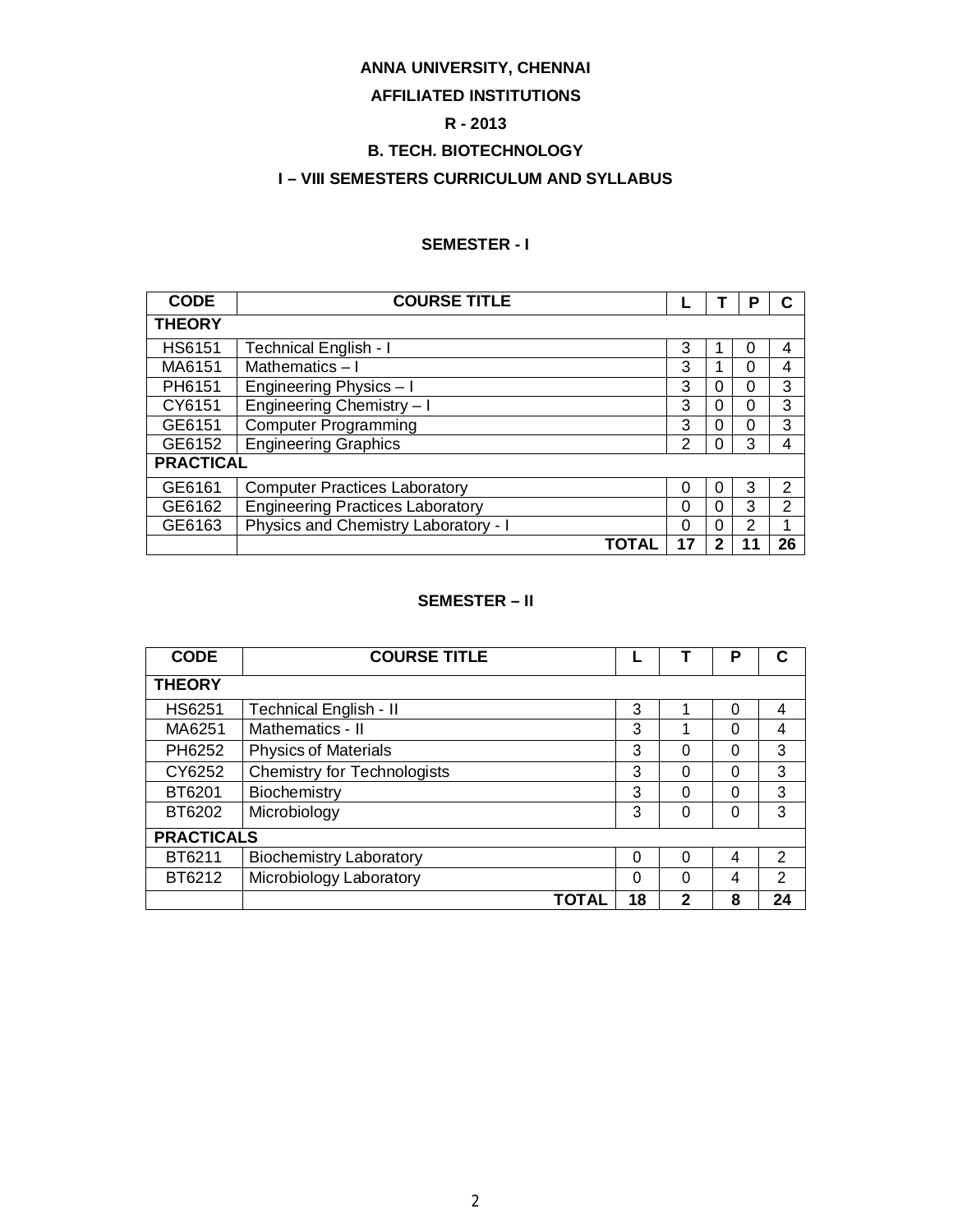# **SEMESTER – III**

| <b>CODE</b>       | <b>COURSE TITLE</b>                                  |    |   | Р        |    |
|-------------------|------------------------------------------------------|----|---|----------|----|
| <b>THEORY</b>     |                                                      |    |   |          |    |
| MA6351            | <b>Transforms and Partial Differential Equations</b> | 3  |   | 0        | 4  |
| BT6301            | Stoichiometry and Fluid Mechanics                    | 3  | 0 | 0        | 3  |
| BT6302            | <b>Bioorganic Chemistry</b>                          | 3  | 0 | 0        | 3  |
| BT6303            | Cell Biology                                         | 3  |   | $\Omega$ | 4  |
| BT6304            | <b>Basic Industrial Biotechnology</b>                | 3  | 0 | 0        | 3  |
| GE6351            | <b>Environmental Science and Engineering</b>         | 3  | 0 | 0        | 3  |
| <b>PRACTICALS</b> |                                                      |    |   |          |    |
| BT6311            | Cell Biology Laboratory                              | 0  | 0 | 4        | 2  |
| BT6312            | <b>Bioorganic Chemistry Laboratory</b>               | 0  | 0 | 4        | າ  |
|                   | ΤΟΤΑΙ                                                | 18 | 2 | 8        | 24 |

# **SEMESTER – IV**

| <b>CODE</b>       | <b>COURSE TITLE</b>                         |    |   | Р |               |
|-------------------|---------------------------------------------|----|---|---|---------------|
| <b>THEORY</b>     |                                             |    |   |   |               |
| MA6468            | <b>Probability and Statistics</b>           | 3  |   | 0 | 4             |
| BT6401            | Analytical Methods and Instrumentation      | 3  | 0 | 0 | 3             |
| BT6402            | Applied Thermodynamics for Biotechnologists | 3  | 0 | 0 | 3             |
| BT6403            | <b>Heat Transfer Operations</b>             | 3  |   | 0 | 4             |
| BT6404            | Enzyme Technology and Biotransformation     | 3  | 0 | 0 | 3             |
| BT6405            | <b>Bioprocess Principles</b>                | 3  | 0 | 0 | 3             |
| <b>PRACTICALS</b> |                                             |    |   |   |               |
| BT6411            | <b>Chemical Engineering Laboratory</b>      | 0  | ∩ | 4 | $\mathcal{P}$ |
| BT6412            | Instrumental Methods of Analysis Laboratory | 0  | ∩ | 4 | 2             |
|                   | <b>TOTAL</b>                                | 18 |   | 8 | 24            |

# **SEMESTER – V**

| <b>CODE</b>       | <b>COURSE TITLE</b>                              |    |   | Р |               |
|-------------------|--------------------------------------------------|----|---|---|---------------|
| <b>THEORY</b>     |                                                  |    |   |   |               |
| BT6501            | <b>Protein Structure Function and Proteomics</b> | 3  |   | ∩ | 4             |
|                   |                                                  |    |   |   |               |
| BT6502            | <b>Bioprocess Engineering</b>                    | 3  | 0 | ∩ | 3             |
| BT6503            | <b>Mass Transfer Operation</b>                   | 3  | 0 | 0 | 3             |
| BT6504            | Molecular Biology                                | 3  | 0 | 0 | 3             |
|                   | $Elective - I$                                   | 3  | 0 | ∩ | 3             |
|                   | Elective - II                                    | 3  | ი | 0 | 3             |
| <b>PRACTICALS</b> |                                                  |    |   |   |               |
| BT6511            | Bioprocess Lab-I                                 | 0  | 0 | 4 | $\mathcal{P}$ |
| BT6512            | Molecular Biology Lab                            | ∩  | 0 | 4 | 2             |
|                   | ΤΟΤΑΙ                                            | 18 |   | 8 | 23            |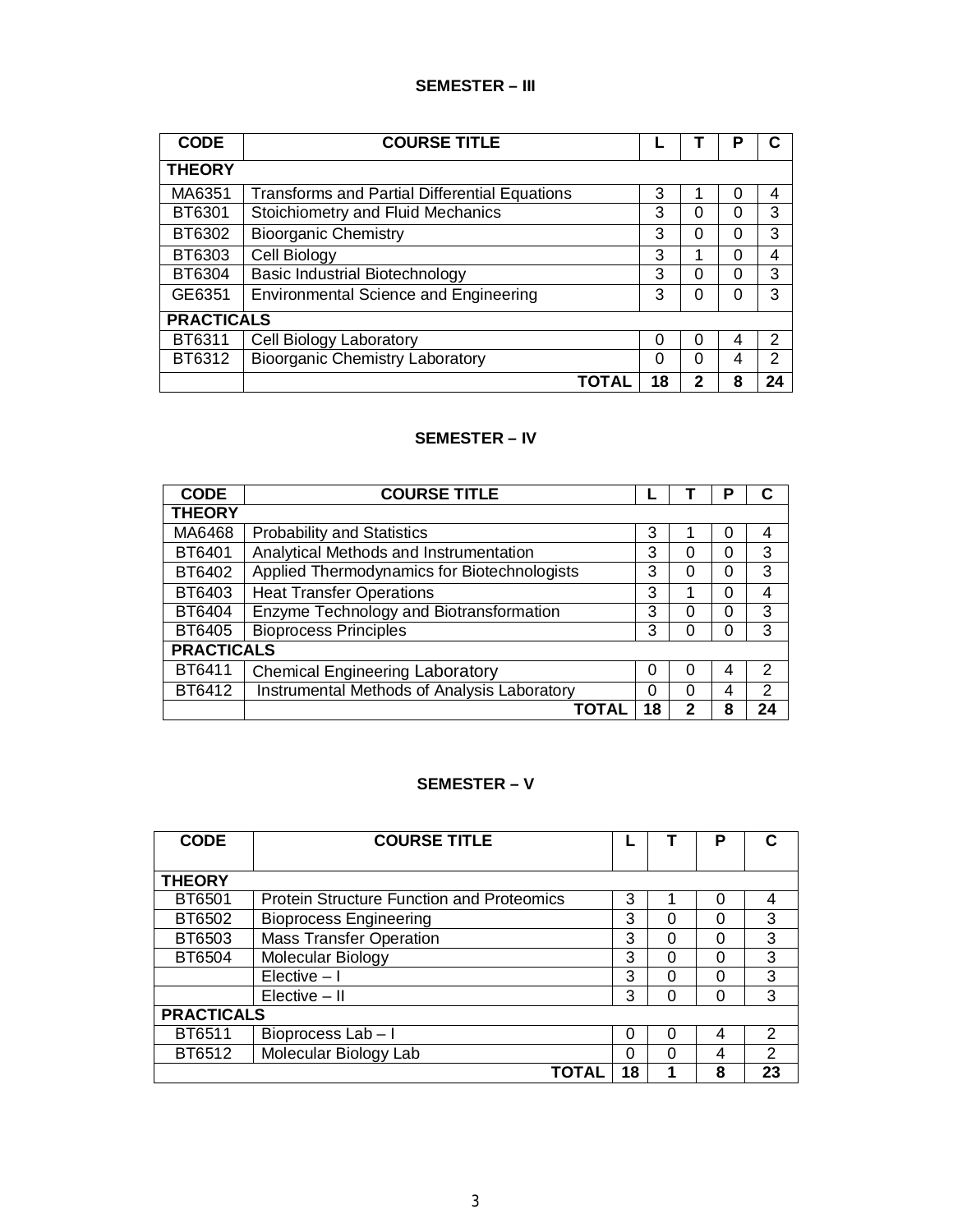# **SEMESTER – VI**

| <b>CODE</b>       | <b>COURSE TITLE</b>                                  |    |   | Р  | C              |
|-------------------|------------------------------------------------------|----|---|----|----------------|
| <b>THEORY</b>     |                                                      |    |   |    |                |
| BT6601            | <b>Total Quality Management for Biotechnologists</b> | 3  | 0 | 0  | 3              |
| BT6602            | Immunology                                           | 3  | 0 | O  | 3              |
| BT6603            | <b>Genetic Engineering and Genomics</b>              | 3  | А | O  | 4              |
| BT6604            | <b>Chemical Reaction Engineering</b>                 | 3  | 0 | 0  | 3              |
|                   | Elective III                                         | 3  | O | ი  | 3              |
|                   | Elective IV                                          | 3  | 0 |    | 3              |
| <b>PRACTICALS</b> |                                                      |    |   |    |                |
| BT6611            | <b>Genetic Engineering Laboratory</b>                | 0  | 0 | 4  | 2              |
| BT6612            | Bioprocess Lab - II                                  | ∩  | O | 4  | 2              |
| GE6674            | Communication and Soft Skills - Laboratory           | 0  | 0 | 4  | $\mathfrak{p}$ |
|                   | Based                                                |    |   |    |                |
|                   | ΤΟΤΑL                                                | 18 |   | 12 | 25             |

# **SEMESTER – VII**

| <b>CODE</b>       | <b>COURSE TITLE</b>                                   |    |          | P        |                |
|-------------------|-------------------------------------------------------|----|----------|----------|----------------|
| <b>THEORY</b>     |                                                       |    |          |          |                |
| BT6701            | <b>Bioinformatics and Computational Biology</b>       | 3  | 0        | $\Omega$ | 3              |
| BT6702            | Downstream processing                                 | 3  | 0        | 0        | 3              |
| BT6703            | Creativity, Innovation and New Product<br>Development | 3  | 0        | 0        | 3              |
|                   | Elective V                                            | 3  | 0        | 0        | 3              |
|                   | Elective VI                                           | 3  | 0        | 0        | 3              |
| <b>PRACTICALS</b> |                                                       |    |          |          |                |
| BT6711            | Downstream processing Lab                             | O  | 0        | 4        | $\overline{2}$ |
| BT6712            | Immunology Lab                                        | ∩  | 0        | 4        | 2              |
| BT6713            | <b>Bioinformatics Lab</b>                             | ∩  | $\Omega$ | 4        | 2              |
|                   | TOTAL                                                 | 15 | 0        | 12       | 21             |

### **SEMESTER – VIII**

| CODE              | <b>COURSE TITLE</b> |  |  |                 |  |  |
|-------------------|---------------------|--|--|-----------------|--|--|
| <b>PRACTICALS</b> |                     |  |  |                 |  |  |
| BT6811            | Project Work*       |  |  | $\overline{10}$ |  |  |
|                   | <b>TOTAL</b>        |  |  | 12              |  |  |

# **TOTAL NO OF CREDITS : 173**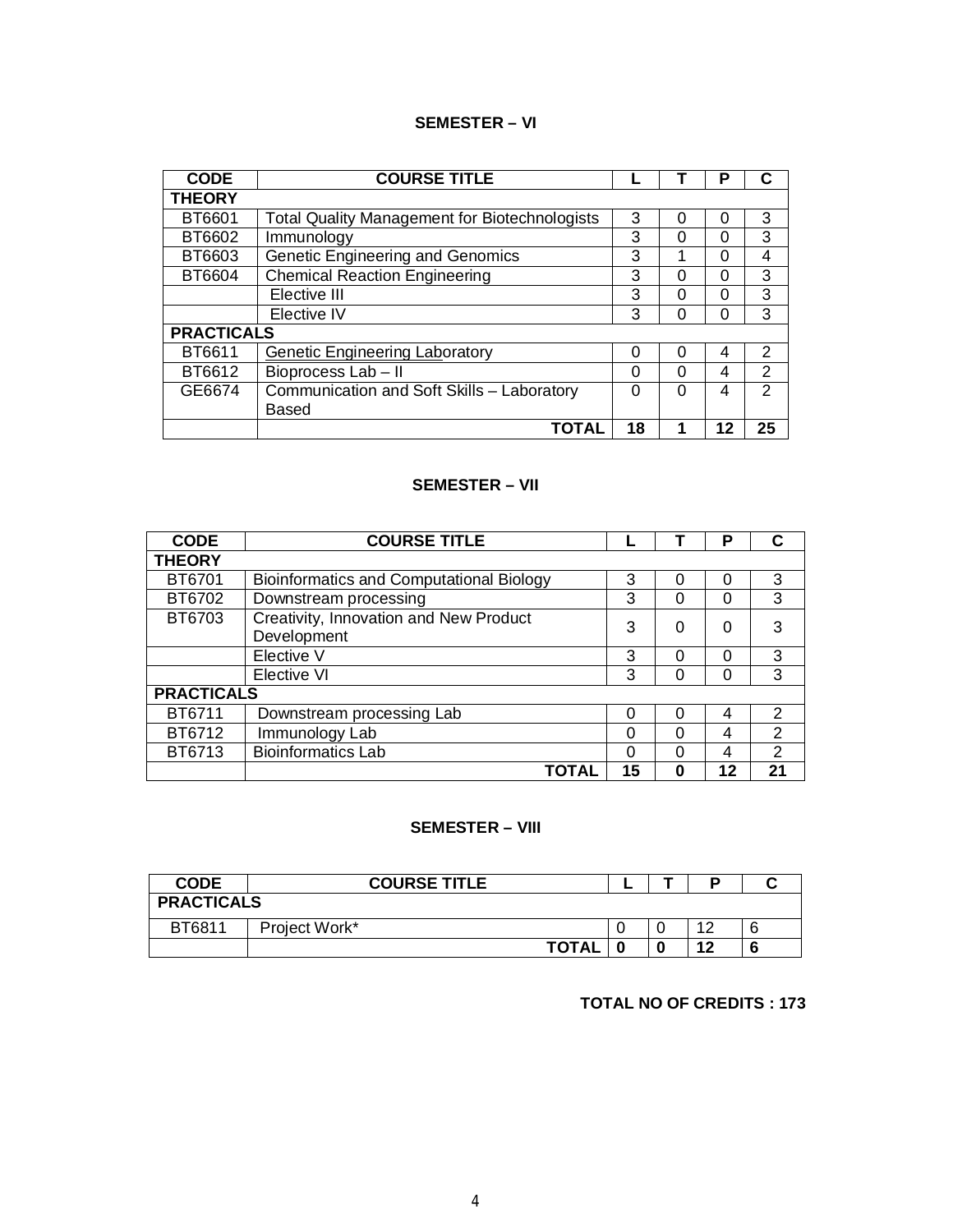# **LIST OF ELECTIVES**

# **B. TECH. BIOTECHNOLOGY**

# **ELECTIVE I**

| <b>CODE</b> | <b>COURSE TITLE</b>                  |  |        |
|-------------|--------------------------------------|--|--------|
| BT6001      | Introduction to Symbolic Mathematics |  | $\sim$ |
| BT6002      | <b>Biophysics</b>                    |  | $\sim$ |
| BT6003      | Principles of Food Processing        |  | ⌒      |

### **ELECTIVE II**

| <b>CODE</b>   | <b>COURSE TITLE</b>                 |  |   |
|---------------|-------------------------------------|--|---|
| BT6004        | <b>Advanced Biochemistry</b>        |  |   |
| <b>BT6005</b> | <b>Biological Spectroscopy</b>      |  |   |
| BT6006        | <b>Biopharmaceutical Technology</b> |  | J |

# **ELECTIVE – III**

| <b>CODE</b>   | <b>COURSE TITLE</b>                          |   |  |  |
|---------------|----------------------------------------------|---|--|--|
| GE6081        | <b>Fundamentals of Nanoscience</b>           |   |  |  |
| BT6007        | Animal Biotechnology                         | ົ |  |  |
| <b>BT6008</b> | Molecular Pathogenesis of Infections Disease | ີ |  |  |
| BT6009        | Cancer Biology and Therapeutics              | 2 |  |  |

# **ELECTIVE - IV**

| <b>CODE NO.</b> | <b>COURSE TITLE</b>                            |  |  |
|-----------------|------------------------------------------------|--|--|
| BT6010          | <b>Plant Biotechnology</b>                     |  |  |
| BT6011          | <b>Metabolic Engineering</b>                   |  |  |
| BT6012          | <b>IPR and Ethical Issues in Biotechnology</b> |  |  |

# **ELECTIVE – V**

| <b>CODE NO.</b> | <b>COURSE TITLE</b>                      |   |  |  |
|-----------------|------------------------------------------|---|--|--|
| BT6013          | Bioconjugate Technology and Applications | າ |  |  |
| BT6014          | Bio Industrial Entrepreneurship          |   |  |  |
| BT6015          | Process Equipment and Plant Design       | ິ |  |  |
| GE6083          | <b>Disaster Management</b>               | ◠ |  |  |

# **ELECTIVE – VI**

| CODE NO. | <b>COURSE TITLE</b>                          |  |  |
|----------|----------------------------------------------|--|--|
| PC6601   | Process Instrumentation Dynamics and Control |  |  |
| BT6017   | <b>Tissue Engineering</b>                    |  |  |
| BT6018   | Neurobiology and Cognitive Sciences          |  |  |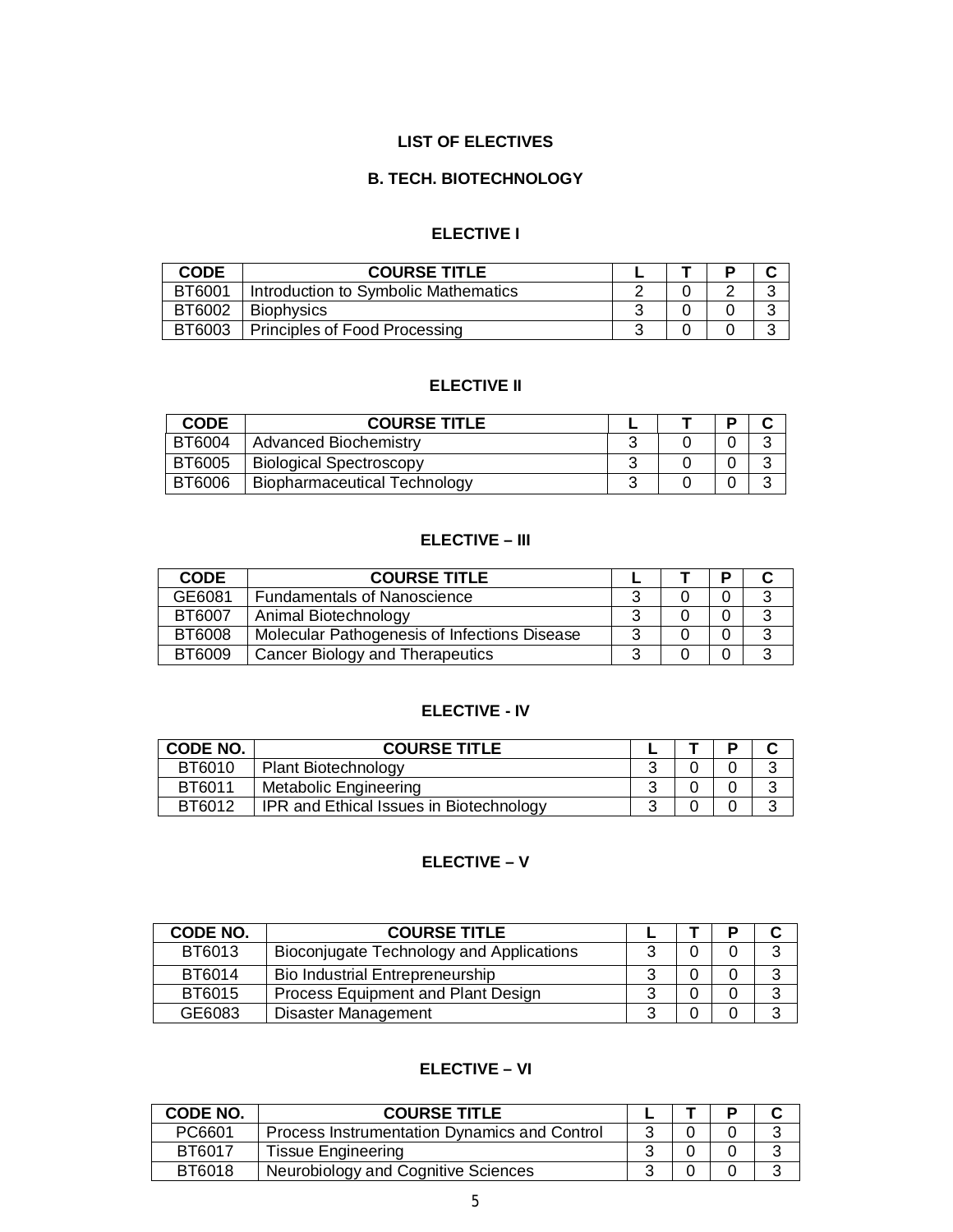- To enable learners of Engineering and Technology develop their basic communication skills in English.
- To emphasize specially the development of speaking skills amongst learners of Engineering and Technology.
- To ensure that learners use the electronic media such as internet and supplement the learning materials used in the classroom.
- To inculcate the habit of reading and writing leading to effective and efficient communication.

### **UNIT I 9+3**

**OBJECTIVES:** 

Listening - Introducing learners to GIE - Types of listening - Listening to audio (verbal & sounds); Speaking - Speaking about one's place, important festivals etc. – Introducing oneself, one's family / friend; Reading - Skimming a reading passage – Scanning for specific information - Note-making; Writing - Free writing on any given topic (My favourite place / Hobbies / School life, etc.) - Sentence completion - Autobiographical writing (writing about one's leisure time activities, hometown, etc.); Grammar - Prepositions - Reference words - Wh-questions - Tenses (Simple); Vocabulary - Word formation - Word expansion (root words / etymology); E-materials - Interactive exercises for Grammar & Vocabulary - Reading comprehension exercises - Listening to audio files and answering questions.

### **UNIT II 9+3**

Listening - Listening and responding to video lectures / talks; Speaking - Describing a simple process (filling a form, etc.) - Asking and answering questions - Telephone skills – Telephone etiquette; Reading – Critical reading - Finding key information in a given text - Sifting facts from opinions; Writing - Biographical writing (place, people) - Process descriptions (general/specific) - Definitions - Recommendations – Instructions; Grammar - Use of imperatives - Subject-verb agreement; Vocabulary - Compound words - Word Association (connotation); E-materials - Interactive exercises for Grammar and Vocabulary - Listening exercises with sample telephone conversations / lectures – Picture-based activities.

### **UNIT III 9+3**

Listening - Listening to specific task - focused audio tracks; Speaking - Role-play – Simulation - Group interaction - Speaking in formal situations (teachers, officials, foreigners); Reading - Reading and interpreting visual material; Writing - Jumbled sentences - Coherence and cohesion in writing - Channel conversion (flowchart into process) - Types of paragraph (cause and effect / compare and contrast / narrative / analytical) - Informal writing (letter/e-mail/blogs) - Paraphrasing; Grammar - Tenses (Past) - Use of sequence words - Adjectives; Vocabulary - Different forms and uses of words, Cause and effect words; E-materials - Interactive exercises for Grammar and Vocabulary - Excerpts from films related to the theme and follow up exercises - Pictures of flow charts and tables for interpretations.

### **UNIT IV 9+3**

Listening - Watching videos / documentaries and responding to questions based on them; Speaking - Responding to questions - Different forms of interviews - Speaking at different types of interviews; Reading - Making inference from the reading passage - Predicting the content of a reading passage; Writing - Interpreting visual materials (line graphs, pie charts etc.) - Essay writing – Different types of essays; Grammar - Adverbs – Tenses – future time reference; Vocabulary - Single word substitutes - Use of abbreviations and acronyms; Ematerials - Interactive exercises for Grammar and Vocabulary - Sample interviews - film scenes - dialogue writing.

# **HS6151 TECHNICAL ENGLISH – I L T P C**

# **3 1 0 4**

| GE6084 | Human Rights |  |  |
|--------|--------------|--|--|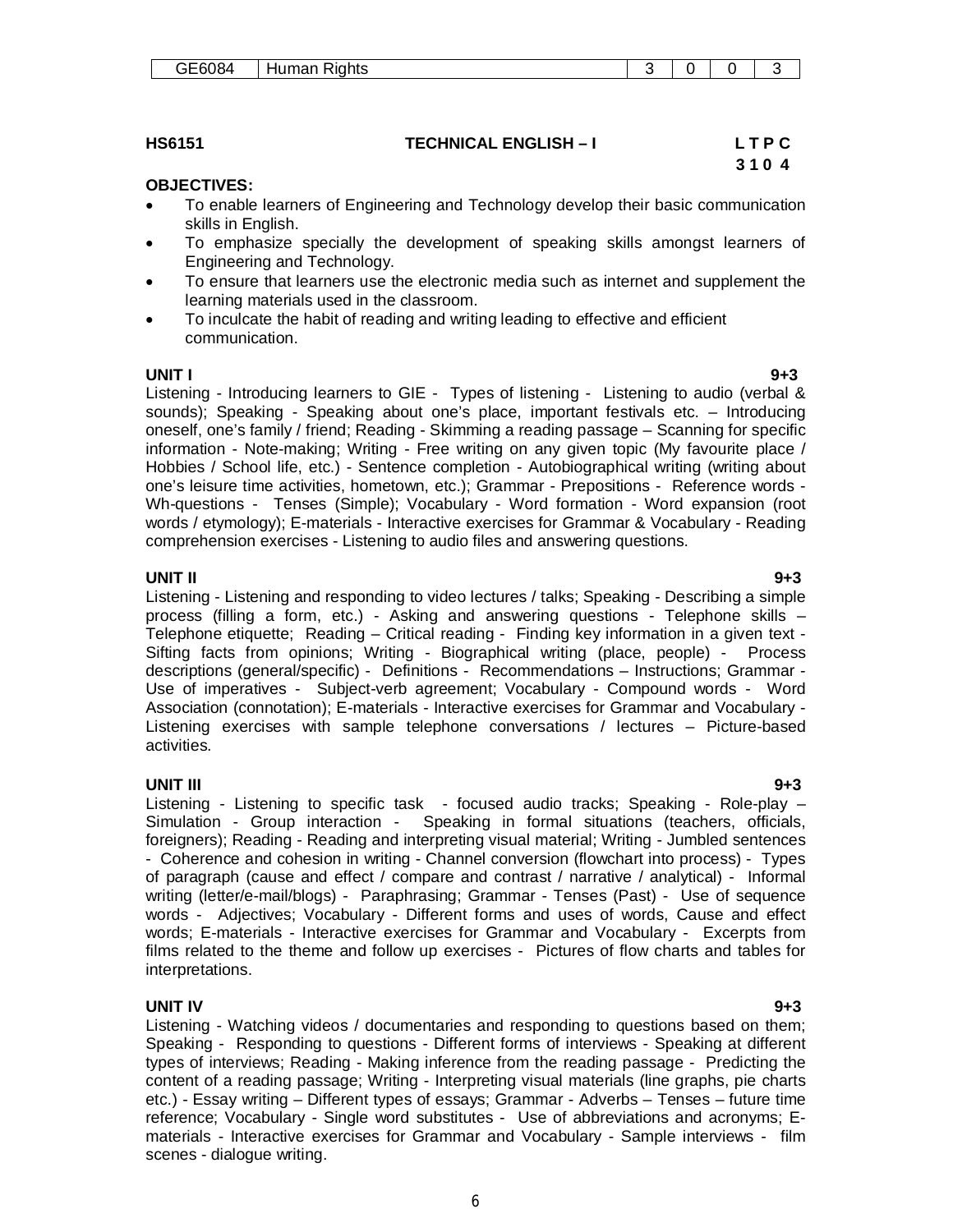# **UNIT V 9+3**

Listening - Listening to different accents, Listening to Speeches/Presentations, Listening to broadcast and telecast from Radio and TV; Speaking - Giving impromptu talks, Making presentations on given topics; Reading - Email communication - Reading the attachment files having a poem/joke/proverb - Sending their responses through email; Writing - Creative writing, Poster making; Grammar - Direct and indirect speech; Vocabulary - Lexical items (fixed / semi fixed expressions); E-materials - Interactive exercises for Grammar and Vocabulary - Sending emails with attachment – Audio / video excerpts of different accents - Interpreting posters.

# **TOTAL (L:45+T:15): 60 PERIODS**

# **OUTCOMES:**

# Learners should be able to

- speak clearly, confidently, comprehensibly, and communicate with one or many listeners using appropriate communicative strategies.
- write cohesively and coherently and flawlessly avoiding grammatical errors, using a wide vocabulary range, organizing their ideas logically on a topic.
- read different genres of texts adopting various reading strategies.
- listen/view and comprehend different spoken discourses/excerpts in different accents

# **TEXTBOOKS:**

- 1. Department of English, Anna University. Mindscapes: English for Technologists and Engineers. Orient Blackswan, Chennai. 2012
- 2. Dhanavel, S.P. English and Communication Skills for Students of Science and Engineering. Orient Blackswan, Chennai. 2011

# **REFERENCES:**

- 1. Raman, Meenakshi & Sangeetha Sharma. Technical Communication: Principles and Practice. Oxford University Press, New Delhi. 2011.
- 2. Regional Institute of English. English for Engineers. Cambridge University Press, New Delhi. 2006.
- 3. Rizvi, Ashraf. M. Effective Technical Communication. Tata McGraw-Hill, New Delhi. 2005
- 4. Rutherford, Andrea. J Basic Communication Skills for Technology. Pearson, New Delhi. 2001.
- 5. Viswamohan, Aysha. English for Technical Communication. Tata McGraw-Hill, New Delhi. 2008.

# **EXTENSIVE Reading (Not for Examination)**

1. Kalam, Abdul. Wings of Fire. Universities Press, Hyderabad. 1999.

# **WEBSITES:**

- 1. http://www.usingenglish.com
- 2. http://www.uefap.com

# **TEACHING METHODS:**

- Lectures
- Activities conducted individually, in pairs and in groups like self introduction, peer introduction, group poster making, grammar and vocabulary games, etc.
- **Discussions**
- Role play activities
- Short presentations
- Listening and viewing activities with follow up activities like discussion, filling up worksheets, writing exercises (using language lab wherever necessary/possible) etc.

# **EVALUATION PATTERN:**

# **Internal assessment: 20%**

3 tests of which two are pen and paper tests and the other is a combination of different modes of assessment like

- Project
- Assignment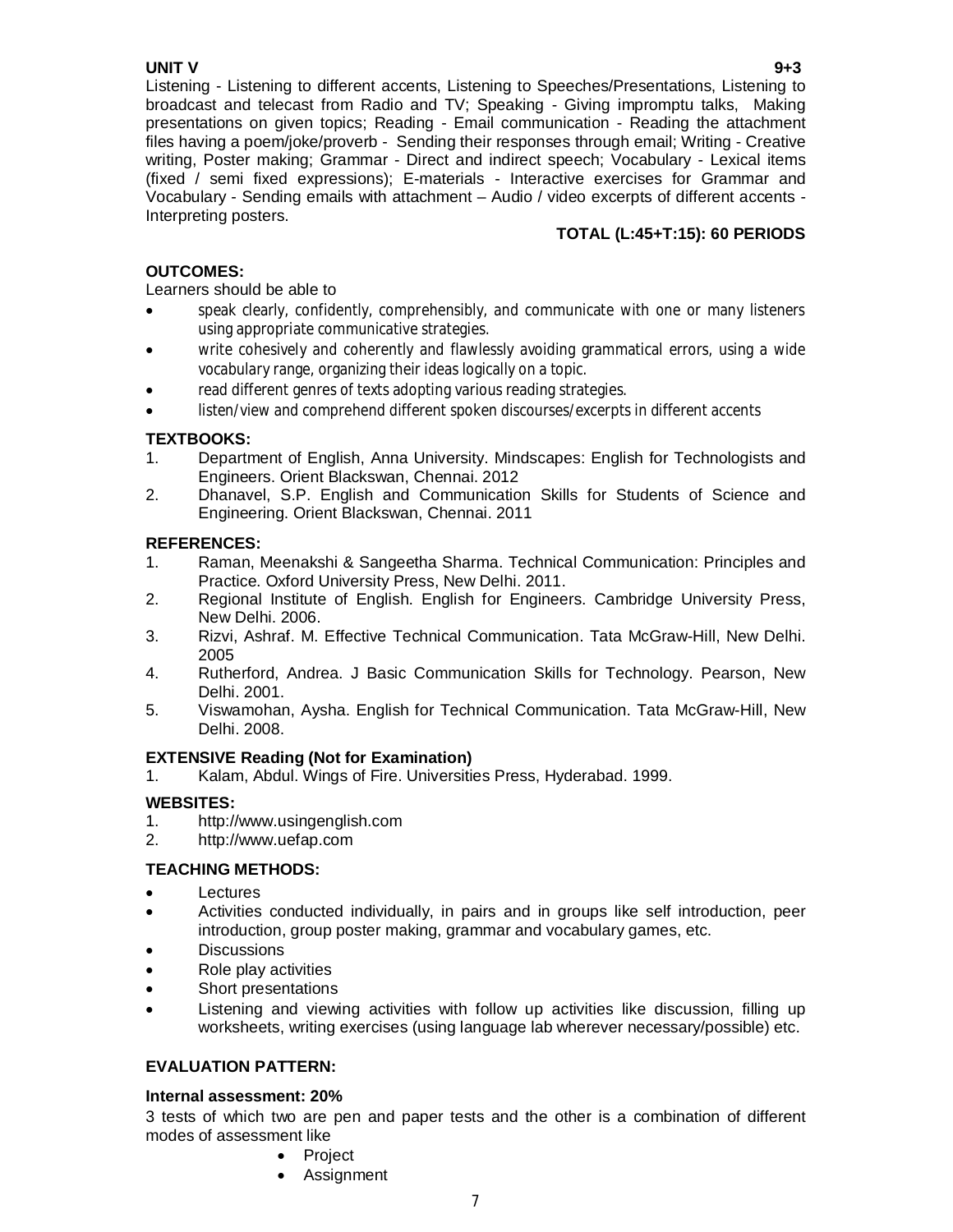- Reviews
- Creative writing
- Poster making, etc.

All the four skills are to be tested with equal weightage given to each.

- $\checkmark$  Speaking assessment: Individual speaking activities, Pair work activities like role play, Interview, Group discussions
- $\checkmark$  Reading assessment: Reading passages with comprehension questions graded from simple to complex, from direct to inferential
- $\checkmark$  Writing assessment: Writing paragraphs, essays etc. Writing should include grammar and vocabulary.
- $\checkmark$  Listening/Viewing assessment: Lectures, dialogues, film clippings with questions on verbal as well as audio/visual content.

# **End Semester Examination: 80%**

| MA6151 | <b>MATHEMATICS-I</b> | LTPC |
|--------|----------------------|------|
|        |                      | 3104 |

# **OBJECTIVES:**

- To develop the use of matrix algebra techniques this is needed by engineers for practical applications.
- To make the student knowledgeable in the area of infinite series and their convergence so that he/ she will be familiar with limitations of using infinite series approximations for solutions arising in mathematical modeling.
- To familiarize the student with functions of several variables. This is needed in many branches of engineering.
- To introduce the concepts of improper integrals, Gamma, Beta and Error functions which are needed in engineering applications.
- To acquaint the student with mathematical tools needed in evaluating multiple integrals and their usage.

# **UNIT I MATRICES 9+3**

Eigenvalues and Eigenvectors of a real matrix – Characteristic equation – Properties of eigenvalues and eigenvectors – Statement and applications of Cayley-Hamilton Theorem – Diagonalization of matrices – Reduction of a quadratic form to canonical form by orthogonal transformation – Nature of quadratic forms.

# **UNIT II SEQUENCES AND SERIES 9+3**

Sequences: Definition and examples – Series: Types and Convergence – Series of positive terms – Tests of convergence: Comparison test, Integral test and D'Alembert's ratio test – Alternating series – Leibnitz's test – Series of positive and negative terms – Absolute and conditional convergence.

# **UNIT III APPLICATIONS OF DIFFERENTIAL CALCULUS 9+3**

Curvature in Cartesian co-ordinates – Centre and radius of curvature – Circle of curvature – Evolutes – Envelopes - Evolute as envelope of normals.

# **UNIT IV DIFFERENTIAL CALCULUS OF SEVERAL VARIABLES 9+3**

Limits and Continuity – Partial derivatives – Total derivative – Differentiation of implicit functions – Jacobian and properties – Taylor's series for functions of two variables – Maxima and minima of functions of two variables – Lagrange's method of undetermined multipliers.

# **UNIT V MULTIPLE INTEGRALS 9+3**

Double integrals in cartesian and polar coordinates – Change of order of integration – Area enclosed by plane curves – Change of variables in double integrals – Area of a curved surface - Triple integrals – Volume of Solids.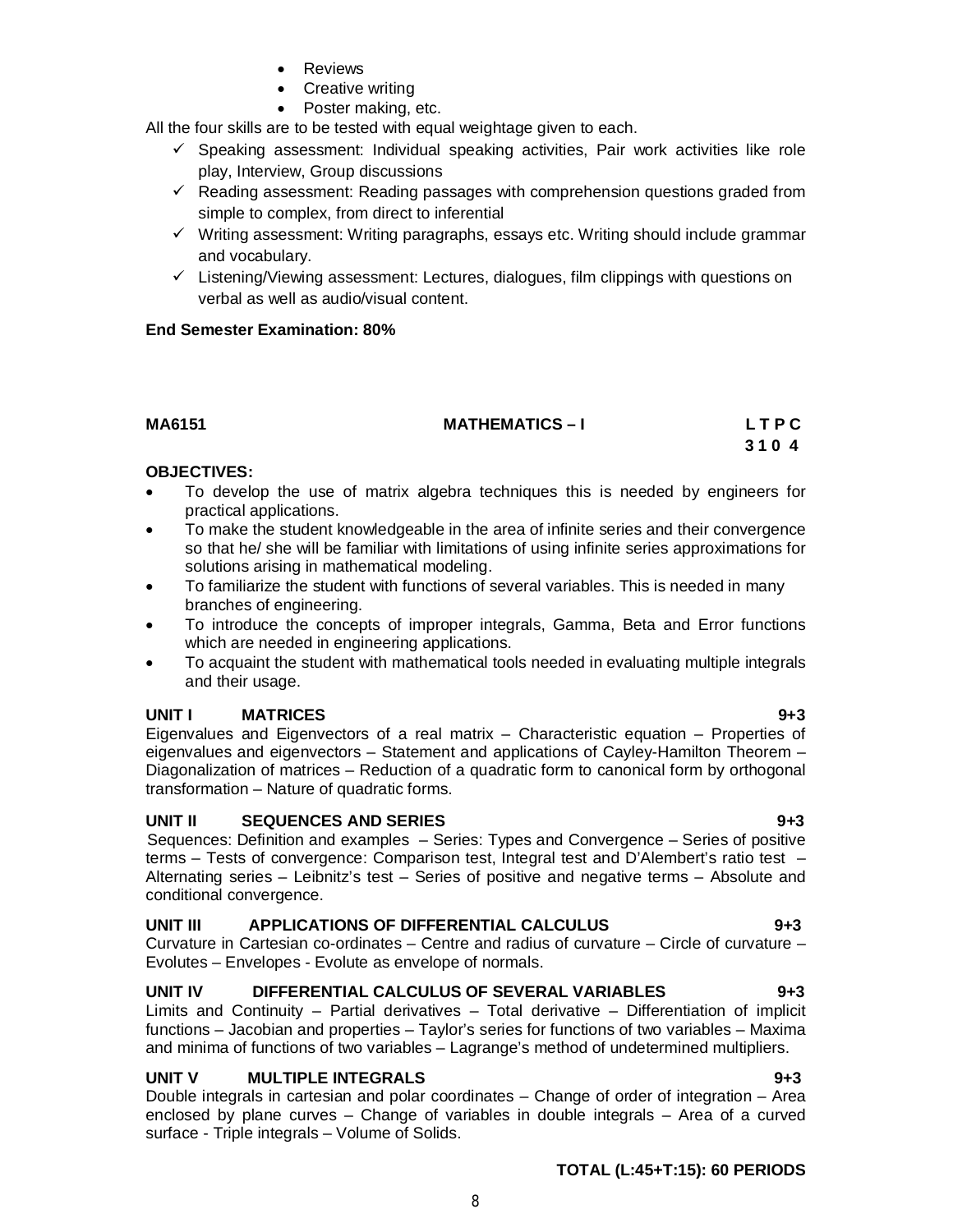# **OUTCOMES:**

 This course equips students to have basic knowledge and understanding in one fields of materials, integral and differential calculus.

# **TEXT BOOKS:**

- 1. Bali N. P and Manish Goyal, "A Text book of Engineering Mathematics", Eighth Edition, Laxmi Publications Pvt Ltd., 2011.
- <sup>2.</sup> Grewal. B.S, "Higher Engineering Mathematics", 41<sup>st</sup> Edition, Khanna Publications, Delhi, 2011.

# **REFERENCES:**

- 1. Dass, H.K., and Er. Rajnish Verma," Higher Engineering Mathematics", S. Chand Private Ltd., 2011.
- 2. Glyn James, "Advanced Modern Engineering Mathematics", 3<sup>rd</sup> Edition, Pearson Education, 2012.
- 3. Peter V. O'Neil," Advanced Engineering Mathematics", 7th Edition, Cengage learning, 2012.
- 4. Ramana B.V, "Higher Engineering Mathematics", Tata McGraw Hill Publishing Company, New Delhi, 2008.
- 5. Sivarama Krishna Das P. and Rukmangadachari E., "Engineering Mathematics", Volume I, Second Edition, PEARSON Publishing, 2011.

# **PH6151** ENGINEERING PHYSICS – I LTPC

# **3 0 0 3**

# **OBJECTIVES:**

 To enhance the fundamental knowledge in Physics and its applications relevant to various streams of Engineering and Technology.

# **UNIT I CRYSTAL PHYSICS 9**

Lattice – Unit cell – Bravais lattice – Lattice planes – Miller indices – d spacing in cubic lattice – Calculation of number of atoms per unit cell – Atomic radius – Coordination number – Packing factor for SC, BCC, FCC and HCP structures – Diamond and graphite structures (qualitative treatment) - Crystal growth techniques –solution, melt (Bridgman and Czochralski) and vapour growth techniques (qualitative)

# UNIT II PROPERTIES OF MATTER AND THERMAL PHYSICS

Elasticity- Hooke's law - Relationship between three modulii of elasticity (qualitative) – stress -strain diagram – Poisson's ratio –Factors affecting elasticity –Bending moment – Depression of a cantilever –Young's modulus by uniform bending- I-shaped girders

Modes of heat transfer- thermal conductivity- Newton's law of cooling - Linear heat flow – Lee's disc method – Radial heat flow – Rubber tube method – conduction through compound media (series and parallel)

# **UNIT III QUANTUM PHYSICS 9**

Black body radiation – Planck's theory (derivation) – Deduction of Wien's displacement law and Rayleigh – Jeans' Law from Planck's theory – Compton effect. Theory and experimental verification – Properties of Matter waves – G.P Thomson experiment -Schrödinger's wave equation – Time independent and time dependent equations – Physical significance of wave function – Particle in a one dimensional box - Electron microscope - Scanning electron microscope - Transmission electron microscope.

# **UNIT IV ACOUSTICS AND ULTRASONICS 9**

Classification of Sound- decibel- Weber–Fechner law – Sabine's formula- derivation using growth and decay method – Absorption Coefficient and its determination –factors affecting acoustics of buildings and their remedies.

9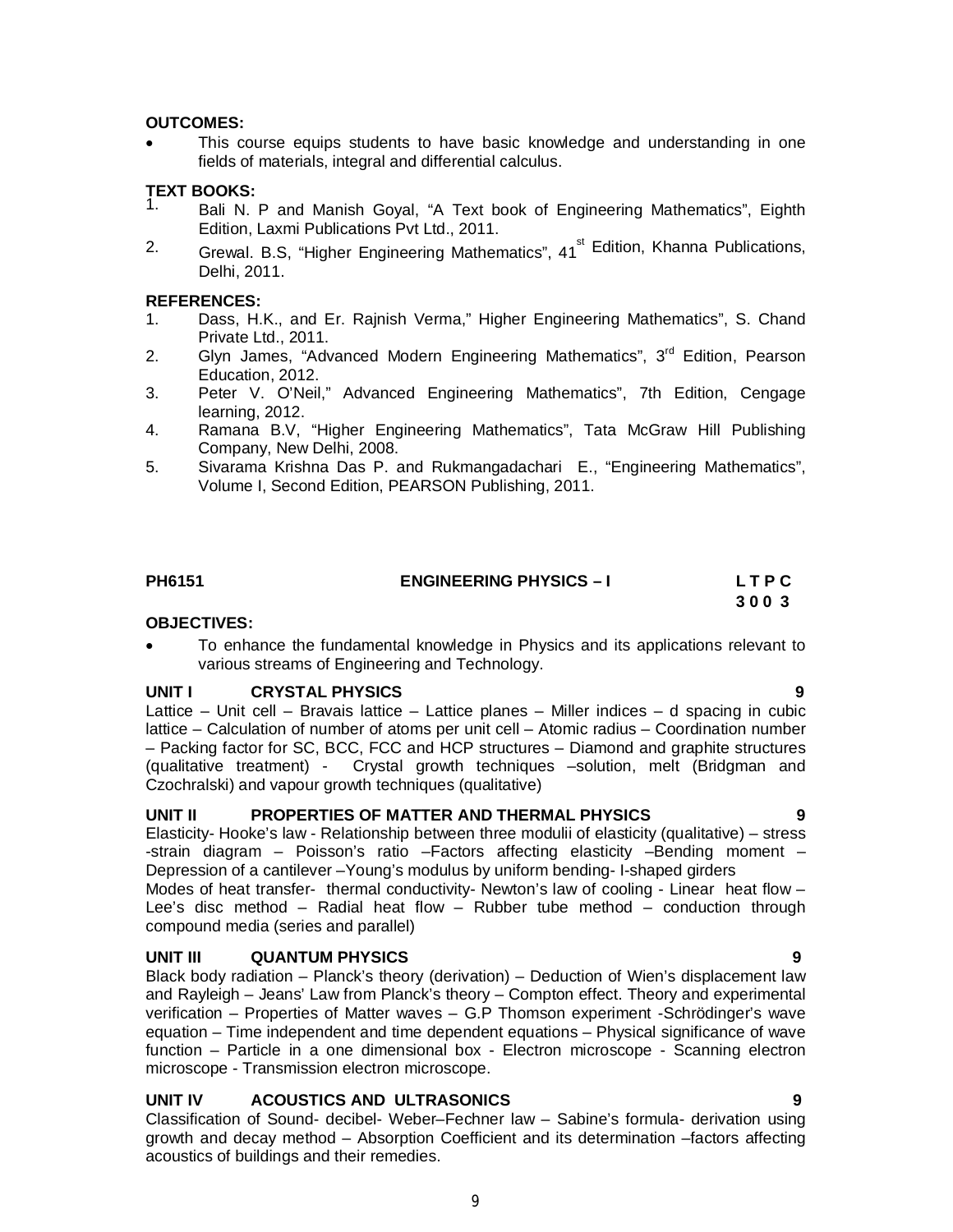Production of ultrasonics by magnetostriction and piezoelectric methods - acoustic grating - Non Destructive Testing – pulse echo system through transmission and reflection modes - A,B and C –scan displays, Medical applications - Sonogram

# **UNIT V PHOTONICS AND FIBRE OPTICS 9**

Spontaneous and stimulated emission- Population inversion -Einstein's A and B coefficients - derivation. Types of lasers – Nd:YAG,  $CO<sub>2</sub>$ , Semiconductor lasers (homojunction & heterojunction)- Industrial and Medical Applications.

Principle and propagation of light in optical fibres – Numerical aperture and Acceptance angle - Types of optical fibres (material, refractive index, mode) – attenuation, dispersion, bending - Fibre Optical Communication system (Block diagram) - Active and passive fibre sensors- Endoscope.

# **OUTCOMES:**

 The students will have knowledge on the basics of physics related to properties of matter, optics, acoustics etc., and they will apply these fundamental principles to solve practical problems related to materials used for engineering applications.

# **TEXT BOOKS:**

- 1. Arumugam M. Engineering Physics. Anuradha publishers, 2010
- 2. Gaur R.K. and Gupta S.L. Engineering Physics. Dhanpat Rai publishers, 2009
- 3. Mani Naidu S. Engineering Physics, Second Edition, PEARSON Publishing, 2011.

# **REFERENCES:**

- 1. Searls and Zemansky. University Physics, 2009
- 2. Mani P. Engineering Physics I. Dhanam Publications, 2011
- 3. Marikani A. Engineering Physics. PHI Learning Pvt., India, 2009
- 4. Palanisamy P.K. Engineering Physics. SCITECH Publications, 2011
- 5. Rajagopal K. Engineering Physics. PHI, New Delhi, 2011
- 6. Senthilkumar G. Engineering Physics I. VRB Publishers, 2011.

# **CY6151 ENGINEERING CHEMISTRY - I L T P C**

**3 0 0 3 3 0 0 3** 

# **OBJECTIVES:**

- To make the students conversant with basics of polymer chemistry.
- To make the student acquire sound knowledge of second law of thermodynamics and second law based derivations of importance in engineering applications in all disciplines.
- To acquaint the student with concepts of important photophysical and photochemical processes and spectroscopy.
- To develop an understanding of the basic concepts of phase rule and its applications to single and two component systems and appreciate the purpose and significance of alloys.
- To acquaint the students with the basics of nano materials, their properties and applications.

# **UNIT I POLYMER CHEMISTRY 9**

Introduction: Classification of polymers – Natural and synthetic; Thermoplastic and Thermosetting. Functionality – Degree of polymerization. Types and mechanism of polymerization: Addition (Free Radical, cationic and anionic); condensation and copolymerization. Properties of polymers: Tg, Tacticity, Molecular weight – weight average, number average and polydispersity index. Techniques of polymerization: Bulk, emulsion, solution and suspension. Preparation, properties and uses of Nylon 6,6, and Epoxy resin.

# **UNIT II CHEMICAL THERMODYNAMICS 9**

Terminology of thermodynamics - Second law: Entropy - entropy change for an ideal gas, reversible and irreversible processes; entropy of phase transitions; Clausius inequality. Free energy and work function: Helmholtz and Gibbs free energy functions (problems); Criteria of

**TOTAL: 45 PERIODS**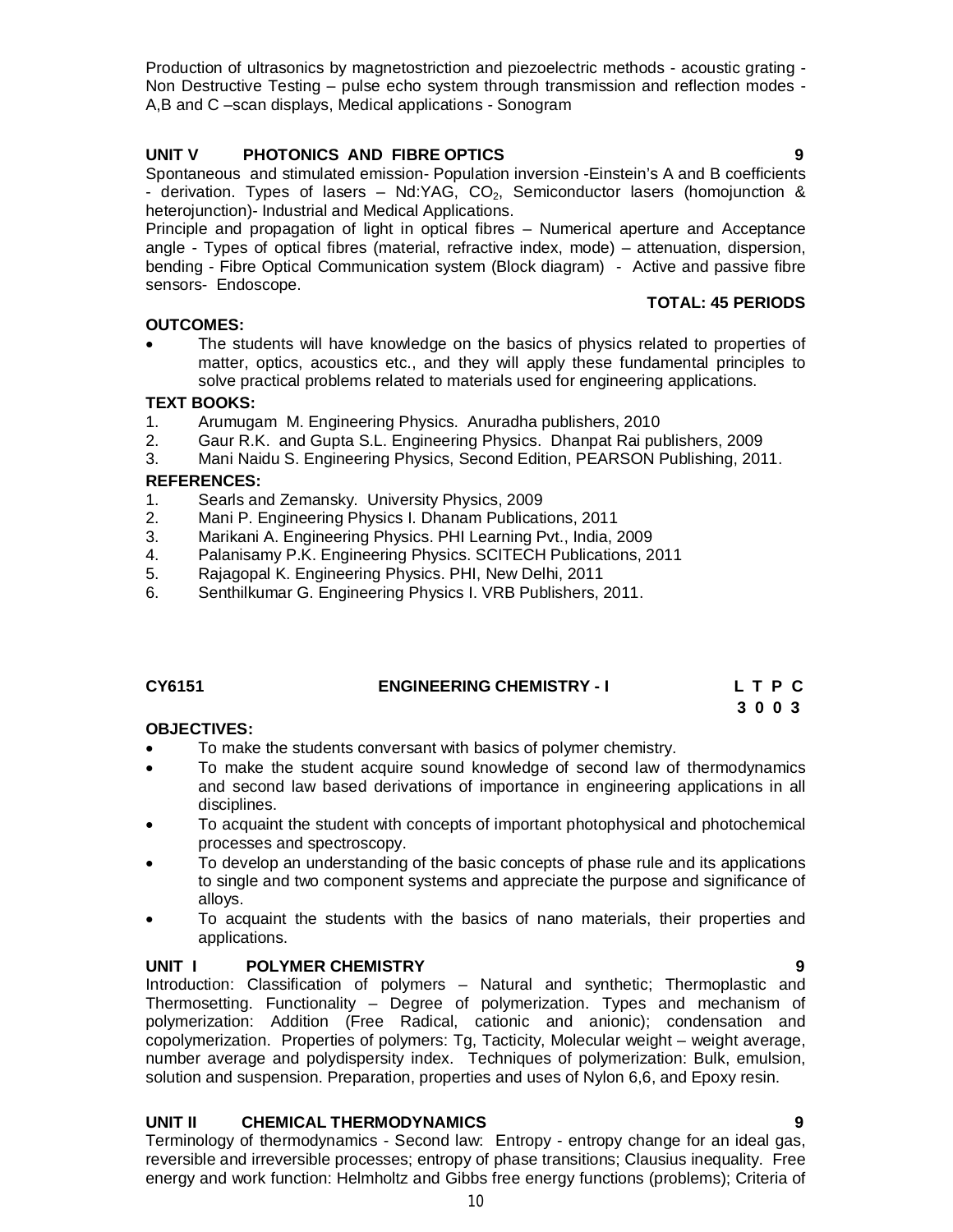spontaneity; Gibbs-Helmholtz equation (problems); Clausius-Clapeyron equation; Maxwell relations – Van't Hoff isotherm and isochore(problems).

# **UNIT III PHOTOCHEMISTRY AND SPECTROSCOPY 9**

Photochemistry: Laws of photochemistry - Grotthuss–Draper law, Stark–Einstein law and Lambert-Beer Law. Quantum efficiency – determination- Photo processes - Internal Conversion, Inter-system crossing, Fluorescence, Phosphorescence, Chemiluminescence and Photo-sensitization. Spectroscopy: Electromagnetic spectrum - Absorption of radiation – Electronic, Vibrational and rotational transitions. UV-visible and IR spectroscopy – principles, instrumentation (Block diagram only).

# **UNIT IV PHASE RULE AND ALLOYS 9**

Phase rule: Introduction, definition of terms with examples, One Component System- water system - Reduced phase rule - Two Component Systems- classification – lead-silver system, zinc-magnesium system. Alloys: Introduction- Definition- Properties of alloys- Significance of alloying, Functions and effect of alloying elements- Ferrous alloys- Nichrome and Stainless steel – heat treatment of steel; Non-ferrous alloys – brass and bronze.

# **UNIT V NANOCHEMISTRY 9**

Basics - distinction between molecules, nanoparticles and bulk materials; size-dependent properties. Nanoparticles: nano cluster, nano rod, nanotube(CNT) and nanowire. Synthesis: precipitation, thermolysis, hydrothermal, solvothermal, electrode position, chemical vapour deposition, laser ablation; Properties and applications

# **TOTAL :45 PERIODS**

# **OUTCOMES:**

 The knowledge gained on polymer chemistry, thermodynamics. spectroscopy, phase rule and nano materials will provide a strong platform to understand the concepts on these subjects for further learning.

# **TEXT BOOKS:**

- 1. Jain P.C. and Monica Jain, "Engineering Chemistry", Dhanpat Rai Publishing Company (P) Ltd., New Delhi, 2010
- 2. Kannan P., Ravikrishnan A., "Engineering Chemistry", Sri Krishna Hi-tech Publishing Company Pvt. Ltd. Chennai, 2009

# **REFERENCES:**

- 1. Dara S.S, Umare S.S, "Engineering Chemistry", S. Chand & Company Ltd., New Delhi 2010
- 2. Sivasankar B., "Engineering Chemistry", Tata McGraw-Hill Publishing Company, Ltd., New Delhi, 2008.
- 3. Gowariker V.R. , Viswanathan N.V. and JayadevSreedhar, "Polymer Science", New Age International P (Ltd.,), Chennai, 2006.
- 4. Ozin G. A. and Arsenault A. C., "Nanochemistry: A Chemical Approach to Nanomaterials", RSC Publishing, 2005.

# **GE6151 COMPUTER PROGRAMMING L T P C**

 **3 0 0 3** 

# **OBJECTIVES:**

# **The students should be made to:**

- Learn the organization of a digital computer.
- Be exposed to the number systems.
- Learn to think logically and write pseudo code or draw flow charts for problems.
- Be exposed to the syntax of C.
- Be familiar with programming in C.
- Learn to use arrays, strings, functions, pointers, structures and unions in C.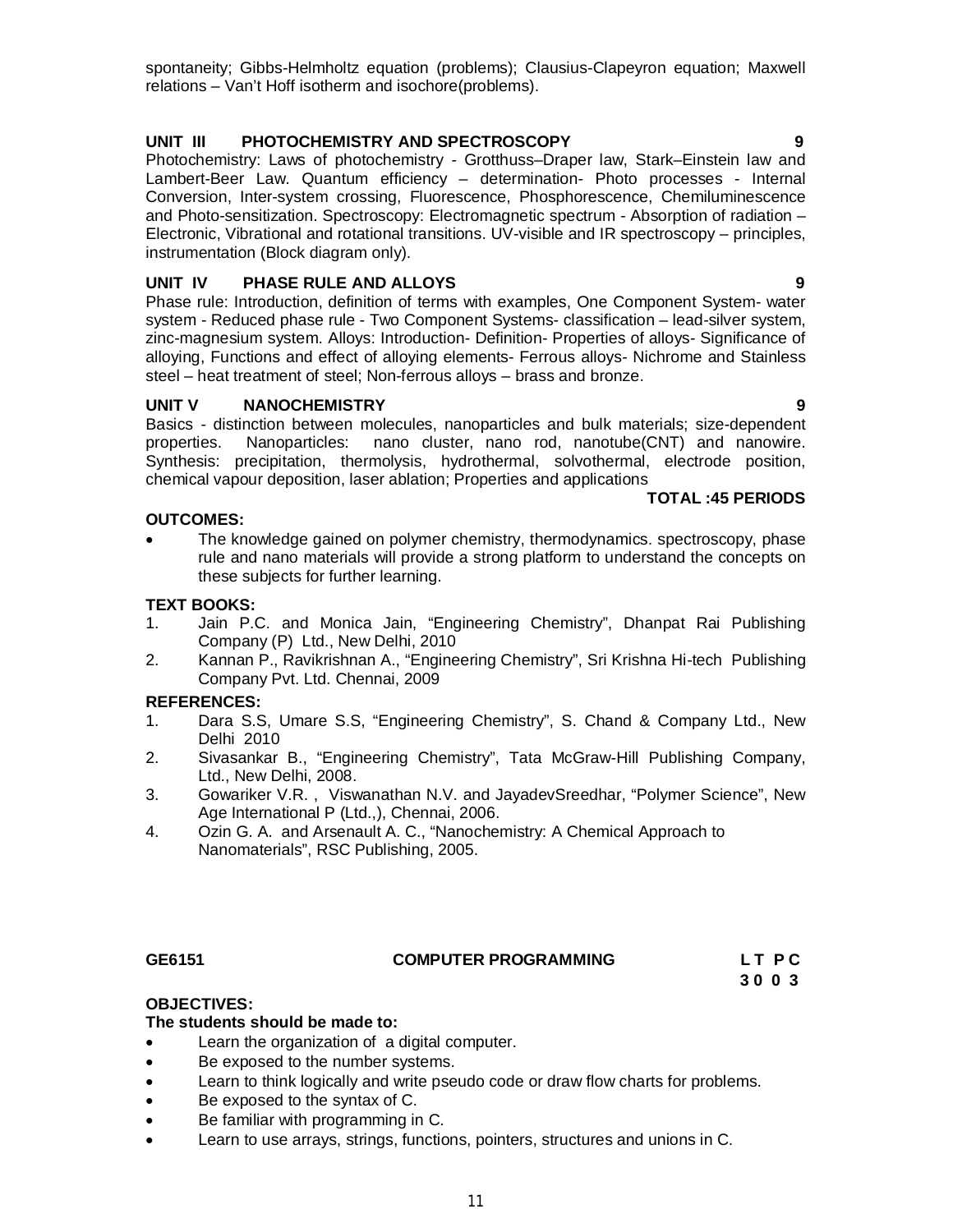# 12

# **UNIT I INTRODUCTION 8**

Generation and Classification of Computers- Basic Organization of a Computer –Number System – Binary – Decimal – Conversion – Problems. Need for logical analysis and thinking – Algorithm – Pseudo code – Flow Chart.

# **UNIT II C PROGRAMMING BASICS** 10

Problem formulation – Problem Solving - Introduction to ' C' programming –fundamentals – structure of a 'C' program – compilation and linking processes – Constants, Variables – Data Types – Expressions using operators in 'C' – Managing Input and Output operations – Decision Making and Branching – Looping statements – solving simple scientific and statistical problems.

# **UNIT III ARRAYS AND STRINGS 9**

Arrays – Initialization – Declaration – One dimensional and Two dimensional arrays. String-String operations – String Arrays. Simple programs- sorting- searching – matrix operations.

# **UNIT IV FUNCTIONS AND POINTERS 9**

Function – definition of function – Declaration of function – Pass by value – Pass by reference – Recursion – Pointers - Definition – Initialization – Pointers arithmetic – Pointers and arrays- Example Problems.

# **UNIT V STRUCTURES AND UNIONS 9**

Introduction – need for structure data type – structure definition – Structure declaration – Structure within a structure - Union - Programs using structures and Unions – Storage classes, Pre-processor directives. **TOTAL: 45 PERIODS**

# **OUTCOMES:**

# **At the end of the course, the student should be able to:**

• Design C Programs for problems.

design of Engineering products.

• Write and execute C programs for simple applications.

# **TEXTBOOKS:**

- 1. Anita Goel and Ajay Mittal, "Computer Fundamentals and Programming in C", Dorling Kindersley (India) Pvt. Ltd., Pearson Education in South Asia, 2011.
- 2. Pradip Dey, Manas Ghosh, "Fundamentals of Computing and Programming in C", First Edition, Oxford University Press, 2009
- 3. Yashavant P. Kanetkar. " Let Us C", BPB Publications, 2011.

# **REFERENCES:**

- 1. Byron S Gottfried, "Programming with C", Schaum's Outlines, Second Edition, Tata McGraw-Hill, 2006.
- 2. Dromey R.G., "How to Solve it by Computer", Pearson Education, Fourth Reprint, 2007.
- 3. Kernighan,B.W and Ritchie,D.M, "The C Programming language", Second Edition, Pearson Education, 2006.

**OBJECTIVES:**

# **GE6152 ENGINEERING GRAPHICS LT P C**

To develop in students, graphic skills for communication of concepts, ideas and

To expose them to existing national standards related to technical drawings.

 **2 0 3 4**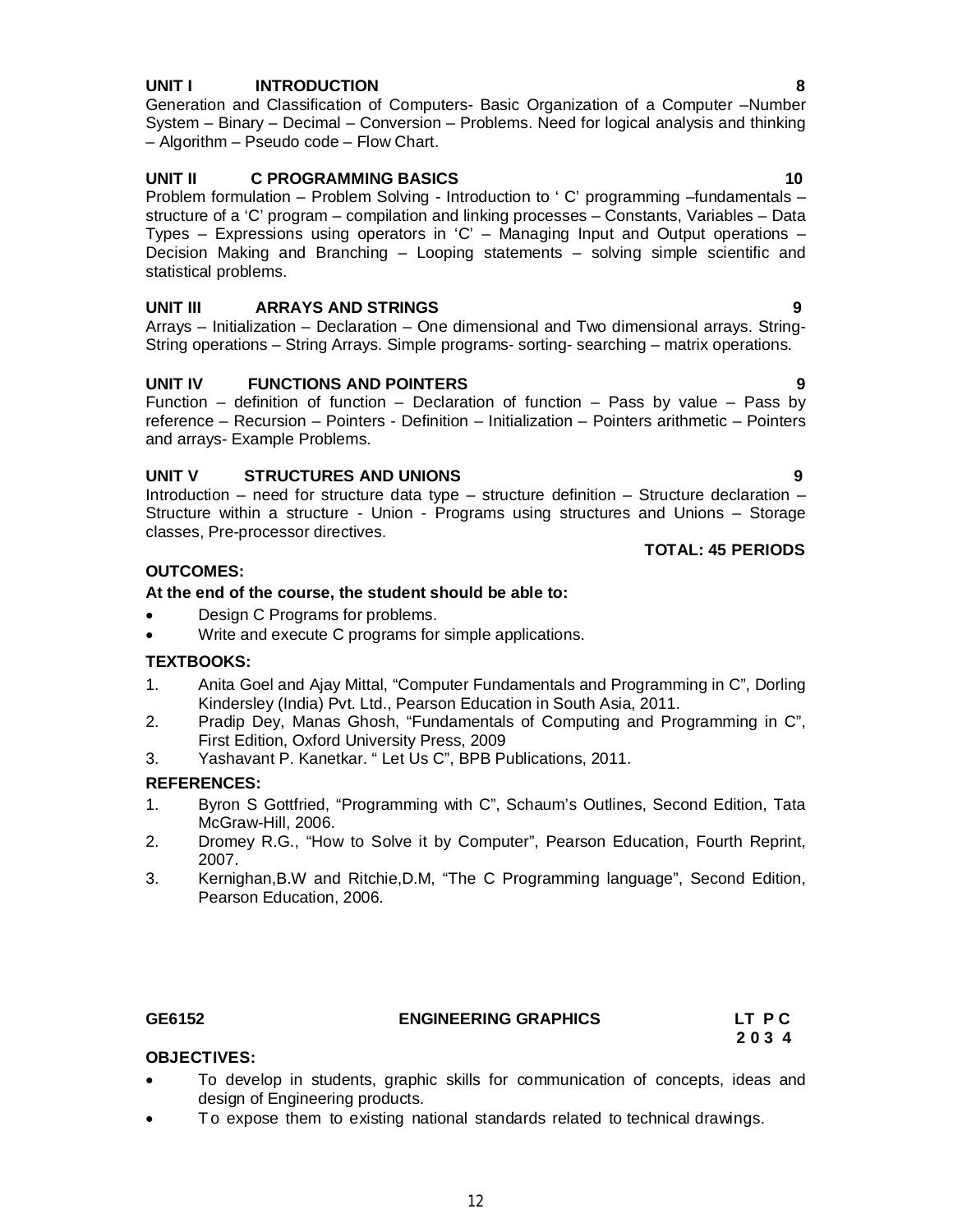# **CONCEPTS AND CONVENTIONS (Not for Examination) 1**

Importance of graphics in engineering applications – Use of drafting instruments – BIS conventions and specifications – Size, layout and folding of drawing sheets – Lettering and dimensioning.

# **UNIT I PLANE CURVES AND FREE HAND SKETCHING 5+9**

Basic Geometrical constructions, Curves used in engineering practices: Conics – Construction of ellipse, parabola and hyperbola by eccentricity method – Construction of cycloid – construction of involutes of square and circle – Drawing of tangents and normal to the above curves, Scales: Construction of Diagonal and Vernier scales.

Visualization concepts and Free Hand sketching: Visualization principles –Representation of Three Dimensional objects – Layout of views- Free hand sketching of multiple views from pictorial views of objects

### **UNIT II PROJECTION OF POINTS, LINES AND PLANE SURFACES 5+9** Orthographic projection- principles-Principal planes-First angle projection-projection of points. Projection of straight lines (only First angle projections) inclined to both the principal planes - Determination of true lengths and true inclinations by rotating line method and traces Projection of planes (polygonal and circular surfaces) inclined to both the principal planes by rotating object method.

# **UNIT III** PROJECTION OF SOLIDS **549**

Projection of simple solids like prisms, pyramids, cylinder, cone and truncated solids when the axis is inclined to one of the principal planes by rotating object method and auxiliary plane method.

### **UNIT IV PROJECTION OF SECTIONED SOLIDS AND DEVELOPMENT OF SURFACES** 5+9

Sectioning of above solids in simple vertical position when the cutting plane is inclined to the one of the principal planes and perpendicular to the other – obtaining true shape of section. Development of lateral surfaces of simple and sectioned solids – Prisms, pyramids cylinders and cones. Development of lateral surfaces of solids with cut-outs and holes

# **UNIT V ISOMETRIC AND PERSPECTIVE PROJECTIONS** 6-9

Principles of isometric projection – isometric scale –Isometric projections of simple solids and truncated solids - Prisms, pyramids, cylinders, cones- combination of two solid objects in simple vertical positions and miscellaneous problems. Perspective projection of simple solids-Prisms, pyramids and cylinders by visual ray method .

# **COMPUTER AIDED DRAFTING (Demonstration Only) 3**

Introduction to drafting packages and demonstration of their use.

# **OUTCOMES:**

On Completion of the course the student will be able to

- perform free hand sketching of basic geometrical constructions and multiple views of objects.
- do orthographic projection of lines and plane surfaces.
- draw projections and solids and development of surfaces.
- prepare isometric and perspective sections of simple solids.
- demonstrate computer aided drafting.

# **TEXT BOOK:**

1. Bhatt N.D. and Panchal V.M., "Engineering Drawing", Charotar Publishing House, 50<sup>th</sup> Edition, 2010.

# **REFERENCES:**

- 1. Gopalakrishna K.R., "Engineering Drawing" (Vol. I&II combined), Subhas Stores, Bangalore, 2007.
- 2. Luzzader, Warren.J. and Duff,John M., "Fundamentals of Engineering Drawing with an introduction to Interactive Computer Graphics for Design and Production, Eastern

**TOTAL : 75 PERIODS**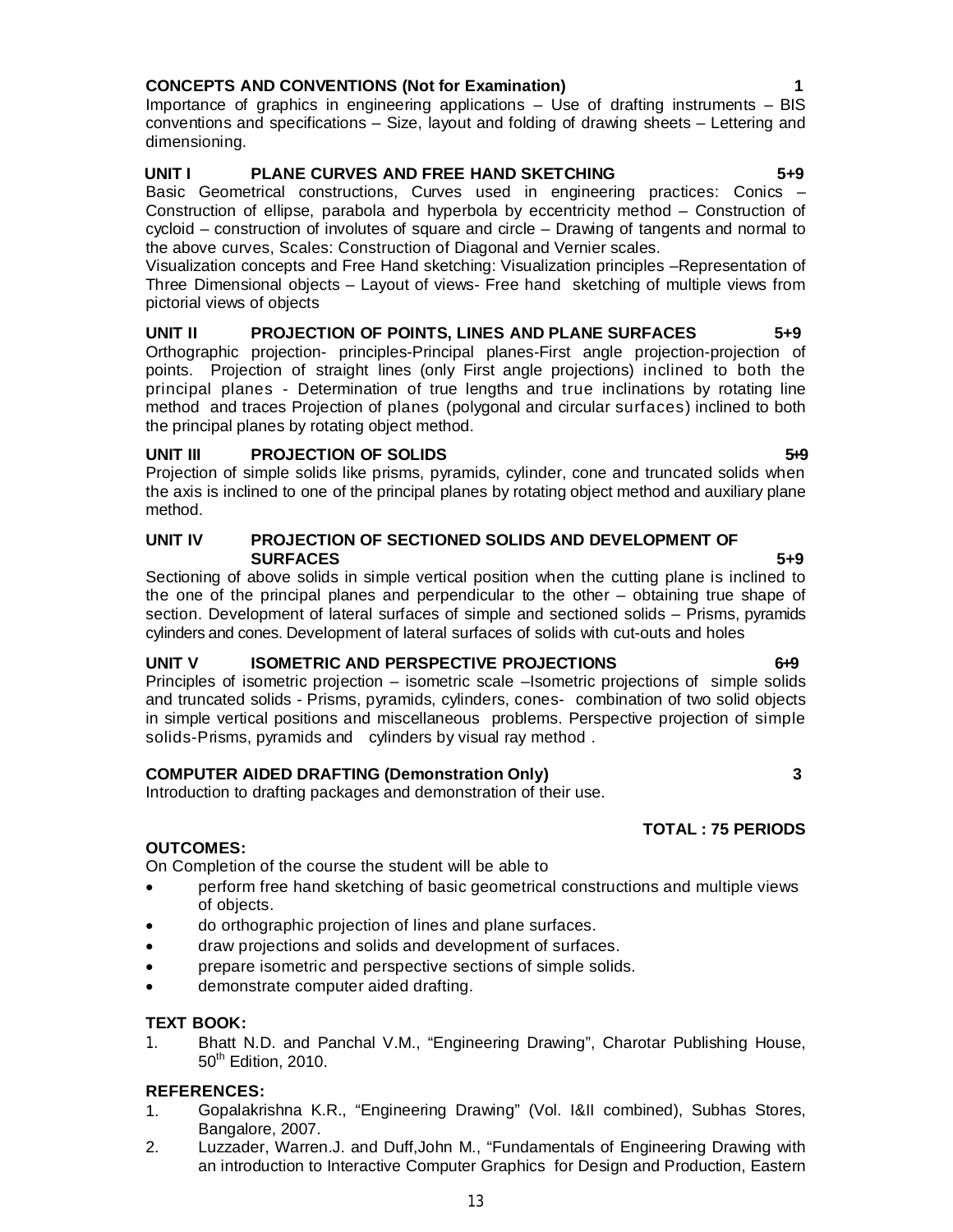Economy Edition, Prentice Hall of India Pvt. Ltd, New Delhi, 2005.

- 3. Shah M.B., and Rana B.C., "Engineering Drawing", Pearson, 2nd Edition, 2009.
- 4. Venugopal K. and Prabhu Raja V., "Engineering Graphics", New Age International (P) Limited, 2008.
- 5. Natrajan K.V., "A text book of Engineering Graphics", Dhanalakshmi Publishers, Chennai, 2009.
- 6. Basant Agarwal and Agarwal C.M., "Engineering Drawing", Tata McGraw Hill Publishing Company Limited, New Delhi, 2008.

### **Publication of Bureau of Indian Standards**:

- 1. IS 10711 2001: Technical products Documentation Size and lay out of drawing sheets.
- 2. IS 9609 (Parts 0 & 1) 2001: Technical products Documentation Lettering.
- 3. IS 10714 (Part 20) 2001 & SP 46 2003: Lines for technical drawings.
- 4. IS 11669 1986 & SP 46 2003: Dimensioning of Technical Drawings.
- 5. IS 15021 (Parts 1 to 4) 2001: Technical drawings Projection Methods.

### **Special points applicable to University Examinations on Engineering Graphics:**

- 1. There will be five questions, each of either or type covering all units of the syllabus.
- 2. All questions will carry equal marks of 20 each making a total of 100.
- 3. The answer paper shall consist of drawing sheets of A3 size only. The students will be permitted to use appropriate scale to fit solution within A3 size.
- 4. The examination will be conducted in appropriate sessions on the same day

# **GE6161 COMPUTER PRACTICES LABORATORY L T P C**

**0 0 3 2** 

### **OBJECTIVES:**

### **The student should be made to:**

- Be familiar with the use of Office software.
- Be exposed to presentation and visualization tools.
- Be exposed to problem solving techniques and flow charts.
- Be familiar with programming in C.
- Learn to use Arrays, strings, functions, structures and unions.

### **LIST OF EXPERIMENTS:**

- 1. Search, generate, manipulate data using MS office/ Open Office
- 2. Presentation and Visualization graphs, charts, 2D, 3D
- 3. Problem formulation, Problem Solving and Flowcharts
- 4. C Programming using Simple statements and expressions
- 5. Scientific problem solving using decision making and looping.
- 6. Simple programming for one dimensional and two dimensional arrays.<br>7. Solving problems using String functions
- 7. Solving problems using String functions<br>8. Programs with user defined functions -
- 8. Programs with user defined functions Includes Parameter Passing
- 9. Program using Recursive Function and conversion from given program to flow chart.
- 10. Program using structures and unions.

### **TOTAL : 45 PERIODS**

# **OUTCOMES:**

### **At the end of the course, the student should be able to:**

- Apply good programming design methods for program development.
- Design and implement C programs for simple applications.
- Develop recursive programs.

### **LIST OF EQUIPMENTS FOR A BATCH OF 30 STUDENTS:**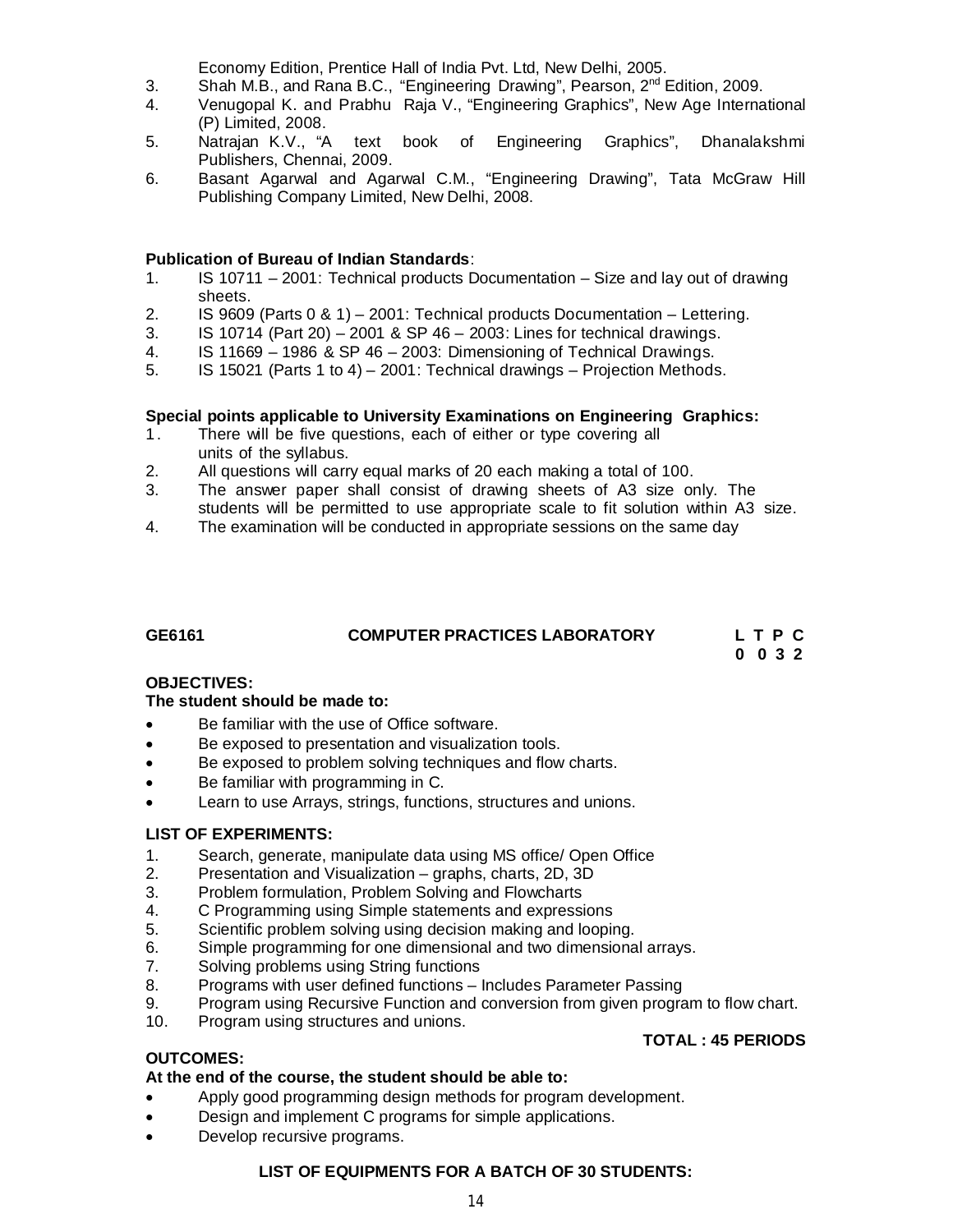Standalone desktops with C compiler 30 Nos. (or) Server with C compiler supporting 30 terminals or more.

# **GE6162 ENGINEERING PRACTICES LABORATORY L T P C**

# **0 0 3 2**

# **OBJECTIVES:**

 To provide exposure to the students with hands on experience on various basic engineering practices in Civil, Mechanical, Electrical and Electronics Engineering.

# **GROUP A (CIVIL & MECHANICAL)**

# **I CIVIL ENGINEERING PRACTICE 9**

# **Buildings:**

(a) Study of plumbing and carpentry components of residential and industrial buildings. Safety aspects.

# **Plumbing Works**:

- (a) Study of pipeline joints, its location and functions: valves, taps, couplings, unions, reducers, elbows in household fittings.
- (b) Study of pipe connections requirements for pumps and turbines.
- (c) Preparation of plumbing line sketches for water supply and sewage works.
- (d) Hands-on-exercise: Basic pipe connections – Mixed pipe material connection – Pipe connections with different joining components.
- (e) Demonstration of plumbing requirements of high-rise buildings.

# **Carpentry using Power Tools only:**

- (a) Study of the joints in roofs, doors, windows and furniture.
- (b) Hands-on-exercise:

Wood work, joints by sawing, planing and cutting.

# **II MECHANICAL ENGINEERING PRACTICE 13 13**

# **Welding:**

(a) Preparation of arc welding of butt joints, lap joints and tee joints.

(b) Gas welding practice

# **Basic Machining:**

- (a) Simple Turning and Taper turning
- (b) Drilling Practice

# **Sheet Metal Work:**

- (a) Forming & Bending:
- (b) Model making Trays, funnels, etc.
- (c) Different type of joints.

# **Machine assembly practice:**

- (a) Study of centrifugal pump
- (b) Study of air conditioner

# **Demonstration on:**

(a) Smithy operations, upsetting, swaging, setting down and bending. Example – Exercise – Production of hexagonal headed bolt.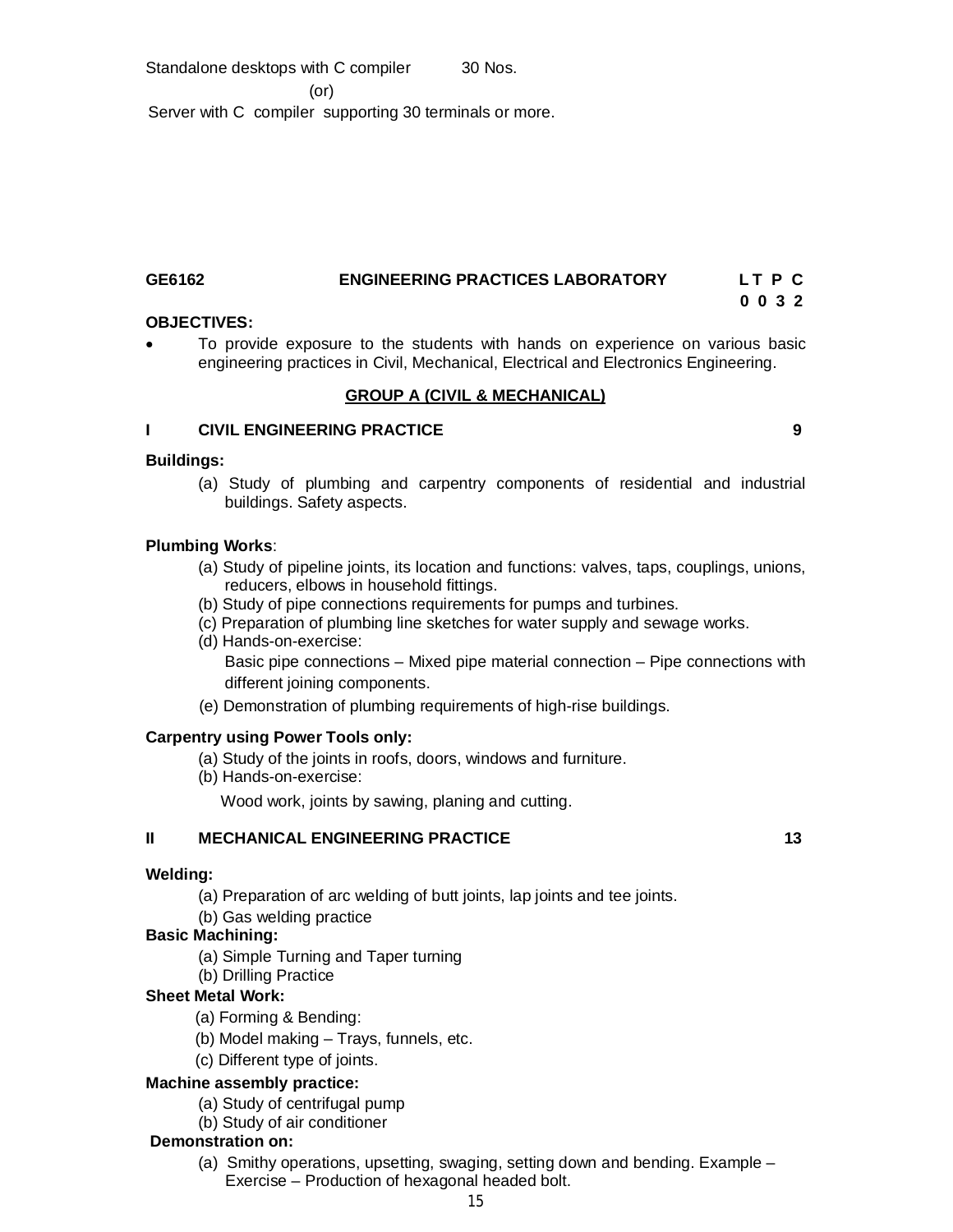- (b) Foundry operations like mould preparation for gear and step cone pulley.
- (c) Fitting Exercises Preparation of square fitting and vee fitting models.

# **GROUP B (ELECTRICAL & ELECTRONICS)**

# **III ELECTRICAL ENGINEERING PRACTICE 10 10**

1. Residential house wiring using switches, fuse, indicator, lamp and energy meter.

- 2. Fluorescent lamp wiring.
- 3. Stair case wiring
- 4. Measurement of electrical quantities voltage, current, power & power factor in RLC circuit.
- 5. Measurement of energy using single phase energy meter.
- 6. Measurement of resistance to earth of an electrical equipment.

# **IV ELECTRONICS ENGINEERING PRACTICE 13 13**

- 1. Study of Electronic components and equipments Resistor, colour coding measurement of AC signal parameter (peak-peak, rms period, frequency) using CR.
- 2. Study of logic gates AND, OR, EOR and NOT.
- 3. Generation of Clock Signal.
- 4. Soldering practice Components Devices and Circuits Using general purpose PCB.
- 5. Measurement of ripple factor of HWR and FWR.

# **OUTCOMES:**

- ability to fabricate carpentry components and pipe connections including plumbing works.
- ability to use welding equipments to join the structures.
- ability to fabricate electrical and electronics circuits.

# **REFERENCES:**

- 1. Jeyachandran K., Natarajan S. & Balasubramanian S., "A Primer on Engineering Practices Laboratory", Anuradha Publications, 2007.
- 2. Jeyapoovan T., Saravanapandian M. & Pranitha S., "Engineering Practices Lab Manual", Vikas Puplishing House Pvt.Ltd, 2006.
- 3. Bawa H.S., "Workshop Practice", Tata McGraw Hill Publishing Company Limited, 2007.
- 4. Rajendra Prasad A. & Sarma P.M.M.S., "Workshop Practice", Sree Sai Publication, 2002.
- 5. Kannaiah P. & Narayana K.L., "Manual on Workshop Practice", Scitech Publications, 1999.

# **LIST OF EQUIPMENT FOR A BATCH OF 30 STUDENTS:**

# **CIVIL**

| 1. Assorted components for plumbing consisting of metallic pipes,   |          |
|---------------------------------------------------------------------|----------|
| plastic pipes, flexible pipes, couplings, unions, elbows, plugs and |          |
| other fittings.                                                     | 15 Sets. |
| 2. Carpentry vice (fitted to work bench)                            | 15 Nos.  |
| 3. Standard woodworking tools                                       | 15 Sets. |
| 4. Models of industrial trusses, door joints, furniture joints      | 5 each   |
| 5. Power Tools: (a) Rotary Hammer                                   | 2 Nos    |
| (b) Demolition Hammer                                               | 2 Nos    |
| (c) Circular Saw                                                    | 2 Nos    |
| (d) Planer                                                          | 2 Nos    |
| (e) Hand Drilling Machine                                           | 2 Nos    |
| Jigsaw                                                              | 2 Nos    |

# **MECHANICAL**

**TOTAL: 45 PERIODS**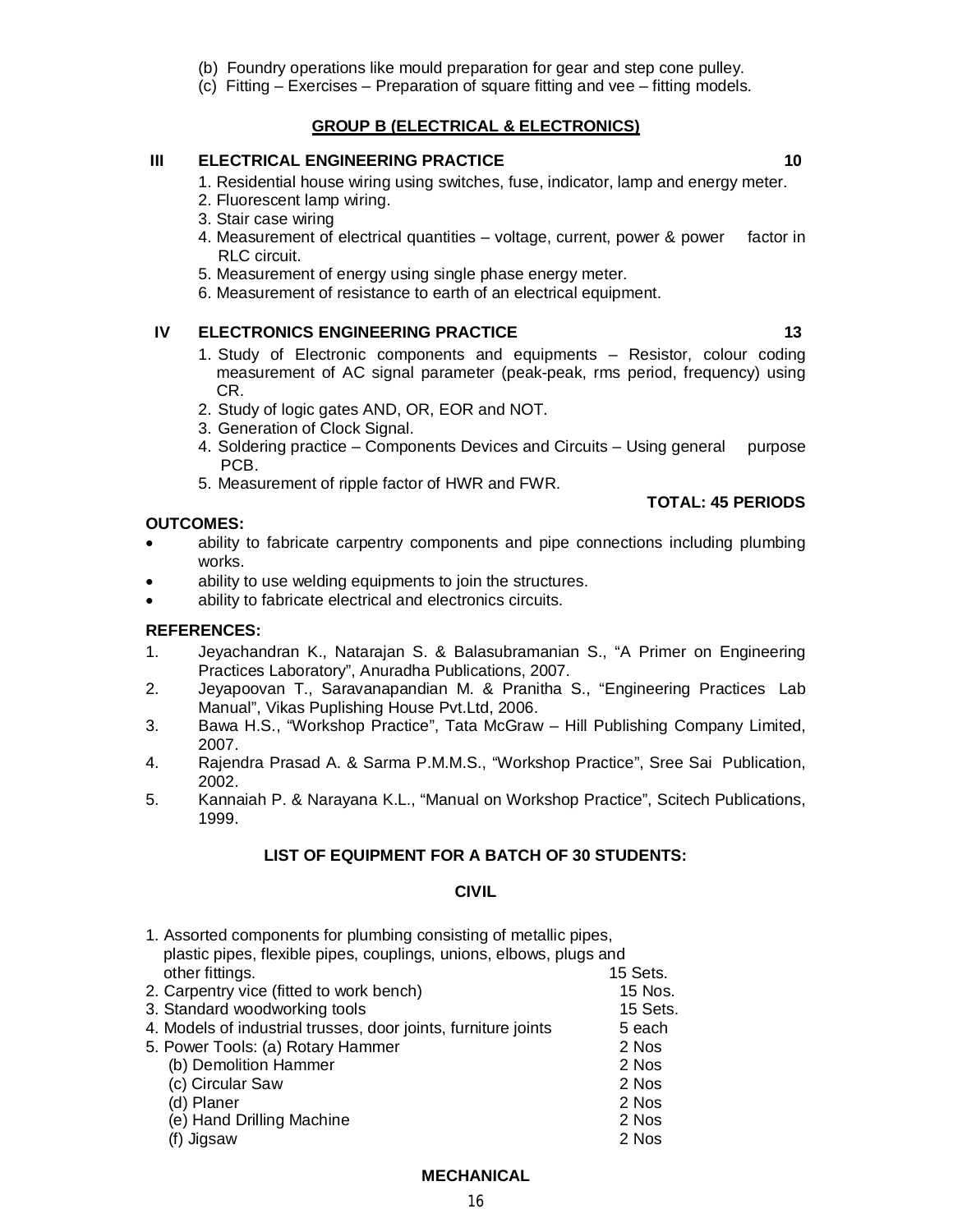| 1. Arc welding transformer with cables and holders<br>2. Welding booth with exhaust facility | $5$ Nos.<br>5 Nos. |
|----------------------------------------------------------------------------------------------|--------------------|
| 3. Welding accessories like welding shield, chipping hammer,<br>wire brush, etc.             | 5 Sets.            |
| 4. Oxygen and acetylene gas cylinders, blow pipe and other<br>welding outfit.                | 2 Nos.             |
| 5. Centre lathe                                                                              | 2 Nos.             |
| 6. Hearth furnace, anvil and smithy tools                                                    | 2 Sets.            |
| 7. Moulding table, foundry tools                                                             | 2 Sets.            |
| 8. Power Tool: Angle Grinder                                                                 | 2 Nos              |
| 9. Study-purpose items: centrifugal pump, air-conditioner                                    | One each.          |
| <b>ELECTRICAL</b>                                                                            |                    |

| 1. Assorted electrical components for house wiring                         | 15 Sets |
|----------------------------------------------------------------------------|---------|
| 2. Electrical measuring instruments                                        | 10 Sets |
| 3. Study purpose items: Iron box, fan and regulator, emergency lamp 1 each |         |
| 4. Megger (250V/500V)                                                      | 1 No.   |
| 5. Power Tools: (a) Range Finder                                           | 2 Nos   |
| (b) Digital Live-wire detector                                             | 2 Nos   |

### **ELECTRONICS**

| 1. Soldering guns                                              | 10 Nos.   |
|----------------------------------------------------------------|-----------|
| 2. Assorted electronic components for making circuits          | 50 Nos.   |
| 3. Small PCBs                                                  | 10 Nos.   |
| 4. Multimeters                                                 | $10$ Nos. |
| 5. Study purpose items: Telephone, FM radio, low-voltage power |           |
| supply                                                         |           |

### **GE6163 PHYSICS AND CHEMISTRY LABORATORY – I LT P C**

**0 0 2 1**

### **PHYSICS LABORATORY – I**

### **OBJECTIVES:**

 To introduce different experiments to test basic understanding of physics concepts applied in optics, thermal physics and properties of matter. 

### **LIST OF EXPERIMENTS**

(Any FIVE Experiments)

- 1. (a) Determination of Wavelength, and particle size using Laser (b) Determination of acceptance angle in an optical fiber.
- 2. Determination of velocity of sound and compressibility of liquid Ultrasonic interferometer.
- 3. Determination of wavelength of mercury spectrum spectrometer grating
- 4. Determination of thermal conductivity of a bad conductor Lee's Disc method.
- 5. Determination of Young's modulus by Non uniform bending method
- 6. Determination of specific resistance of a given coil of wire Carey Foster's Bridge

### **OUTCOMES:**

• The hands on exercises undergone by the students will help them to apply physics principles of optics and thermal physics to evaluate engineering properties of materials.

# **LIST OF EQUIPMENT FOR A BATCH OF 30 STUDENTS:**

1. Diode laser, lycopodium powder, glass plate, optical fiber.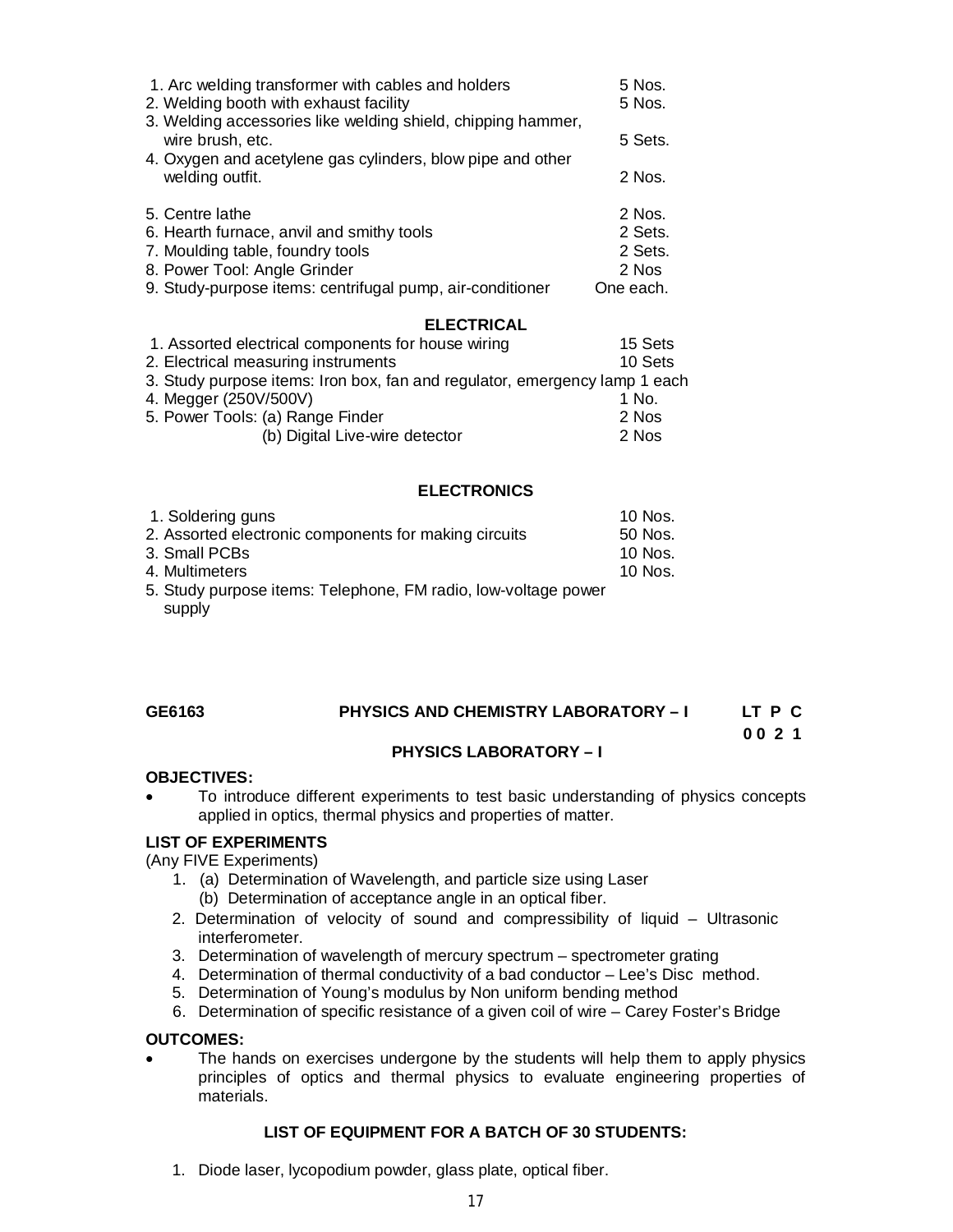- 2. Ultrasonic interferometer
- 3. Spectrometer, mercury lamp, grating
- 4. Lee's Disc experimental set up
- 5. Traveling microscope, meter scale, knife edge, weights
- 6. Carey foster's bridge set up (vernier Caliper, Screw gauge, reading lens are required for most of the experiments)

# **CHEMISTRY LABORATORY- I**

### **OBJECTIVES:**

- To make the student to acquire practical skills in the determination of water quality parameters through volumetric and instrumental analysis.
- To acquaint the students with the determination of molecular weight of a polymer by vacometry.

# **LIST OF EXPERIMENTS**

(Any FIVE Experiments)

- 1 Determination of DO content of water sample by Winkler's method.
- 2 Determination of chloride content of water sample by argentometric method.
- 3 Determination of strength of given hydrochloric acid using pH meter.
- 4 Determination of strength of acids in a mixture using conductivity meter.
- 5 Estimation of iron content of the water sample using spectrophotometer. (1,10- phenanthroline / thiocyanate method).
- 6 Determination of molecular weight of polyvinylalcohol using Ostwald viscometer.
- 7 Conductometric titration of strong acid vs strong base.

# **TOTAL: 30 PERIODS**

### **OUTCOMES:**

 The students will be outfitted with hands-on knowledge in the quantitative chemical analysis of water quality related parameters.

# **REFERENCES:**

- 1. Daniel R. Palleros, "Experimental organic chemistry" John Wiley & Sons, Inc., New York 2001.
- 2. Furniss B.S. Hannaford A.J, Smith P.W.G and Tatchel A.R., "Vogel's Textbook of practical organic chemistry", LBS Singapore 1994.
- 3. Jeffery G.H., Bassett J., Mendham J.and Denny vogel's R.C, "Text book of quantitative analysis chemical analysis", ELBS 5th Edn. Longman, Singapore publishers, Singapore, 1996.
- 4. Kolthoff I.M., Sandell E.B. et al. "Quantitative chemical analysis", Mcmillan, Madras 1980.

# **LIST OF EQUIPMENT FOR A BATCH OF 30 STUDENTS:**

| 1. Iodine flask       | $\blacksquare$           | 30 Nos |
|-----------------------|--------------------------|--------|
| 2. pH meter           | ۰                        | 5 Nos  |
| 3. Conductivity meter | $\blacksquare$           | 5 Nos  |
| 4. Spectrophotometer  | $\overline{\phantom{a}}$ | 5 Nos  |
| 5. Ostwald Viscometer |                          | 10 Nos |

### **Common Apparatus : Pipette, Burette, conical flask, percelain tile, dropper (each 30 Nos.)**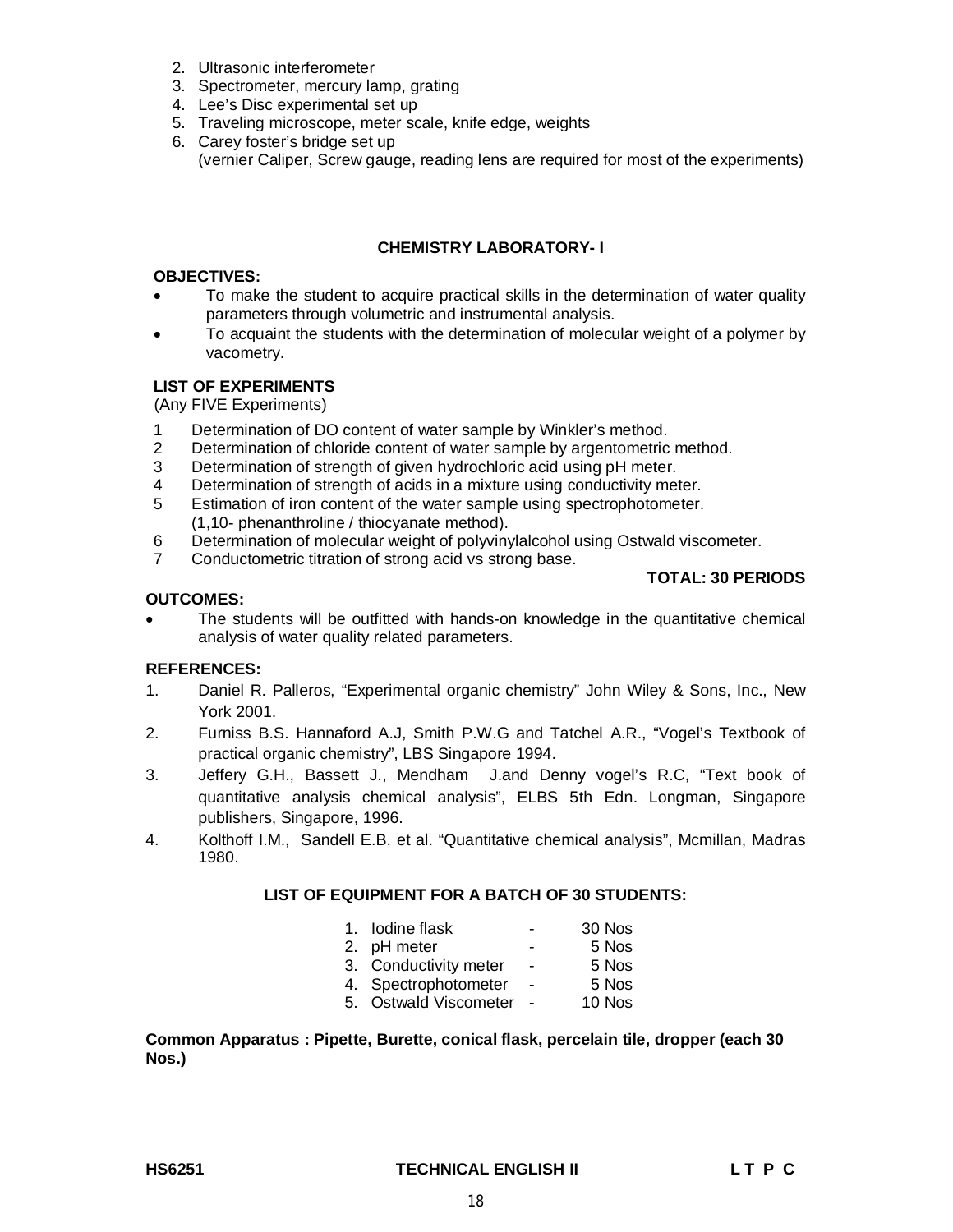### **OBJECTIVES:**

- To make learners acquire listening and speaking skills in both formal and informal contexts.
- To help them develop their reading skills by familiarizing them with different types of reading strategies.
- To equip them with writing skills needed for academic as well as workplace contexts.
- To make them acquire language skills at their own pace by using e-materials and language lab components.

### **OUTCOMES:**

Learners should be able to

- speak convincingly, express their opinions clearly, initiate a discussion, negotiate, argue using appropriate communicative strategies.
- write effectively and persuasively and produce different types of writing such as narration, description, exposition and argument as well as creative, critical, analytical and evaluative writing.
- read different genres of texts, infer implied meanings and critically analyse and evaluate them for ideas as well as for method of presentation.
- listen/view and comprehend different spoken excerpts critically and infer unspoken and implied meanings.

### **UNIT I 9 + 3**

Listening - Listening to informal conversations and participating; Speaking - Opening a conversation (greetings, comments on topics like weather) - Turn taking - Closing a conversation (excuses, general wish, positive comment, thanks); Reading - Developing analytical skills, Deductive and inductive reasoning - Extensive reading; Writing - Effective use of SMS for sending short notes and messages - Using 'emoticons' as symbols in email messages; Grammar - Regular and irregular verbs - Active and passive voice; Vocabulary - Homonyms (e.g. 'can') - Homophones (e.g. 'some', 'sum'); E-materials - Interactive exercise on Grammar and vocabulary – blogging; Language Lab - Listening to different types of conversation and answering questions.

**UNIT II 9 + 3** Listening - Listening to situation based dialogues; Speaking - Conversation practice in real life situations, asking for directions (using polite expressions), giving directions (using imperative sentences), Purchasing goods from a shop, Discussing various aspects of a film (they have already seen) or a book (they have already read); Reading - Reading a short story or an article from newspaper, Critical reading, Comprehension skills; Writing - Writing a review / summary of a story / article, Personal letter (Inviting your friend to a function, congratulating someone for his / her success, thanking one's friends / relatives); Grammar modal verbs, Purpose expressions; Vocabulary - Phrasal verbs and their meanings, Using phrasal verbs in sentences; E-materials - Interactive exercises on Grammar and vocabulary, Extensive reading activity (reading stories / novels), Posting reviews in blogs - Language Lab - Dialogues (Fill up exercises), Recording students' dialogues.

**UNIT III 9 + 3** Listening - Listening to the conversation - Understanding the structure of conversations; Speaking - Conversation skills with a sense of stress, intonation, pronunciation and meaning - Seeking information – expressing feelings (affection, anger, regret, etc.); Reading - Speed reading – reading passages with time limit - Skimming; Writing - Minutes of meeting – format and practice in the preparation of minutes - Writing summary after reading articles from journals - Format for journal articles – elements of technical articles (abstract, introduction, methodology, results, discussion, conclusion, appendices, references) - Writing strategies; Grammar - Conditional clauses - Cause and effect expressions; Vocabulary - Words used as nouns and verbs without any change in the spelling (e.g. 'rock', 'train', 'ring'); E-materials - Interactive exercise on Grammar and vocabulary - Speed Reading practice exercises; Language Lab - Intonation practice using EFLU and RIE materials – Attending a meeting and writing minutes.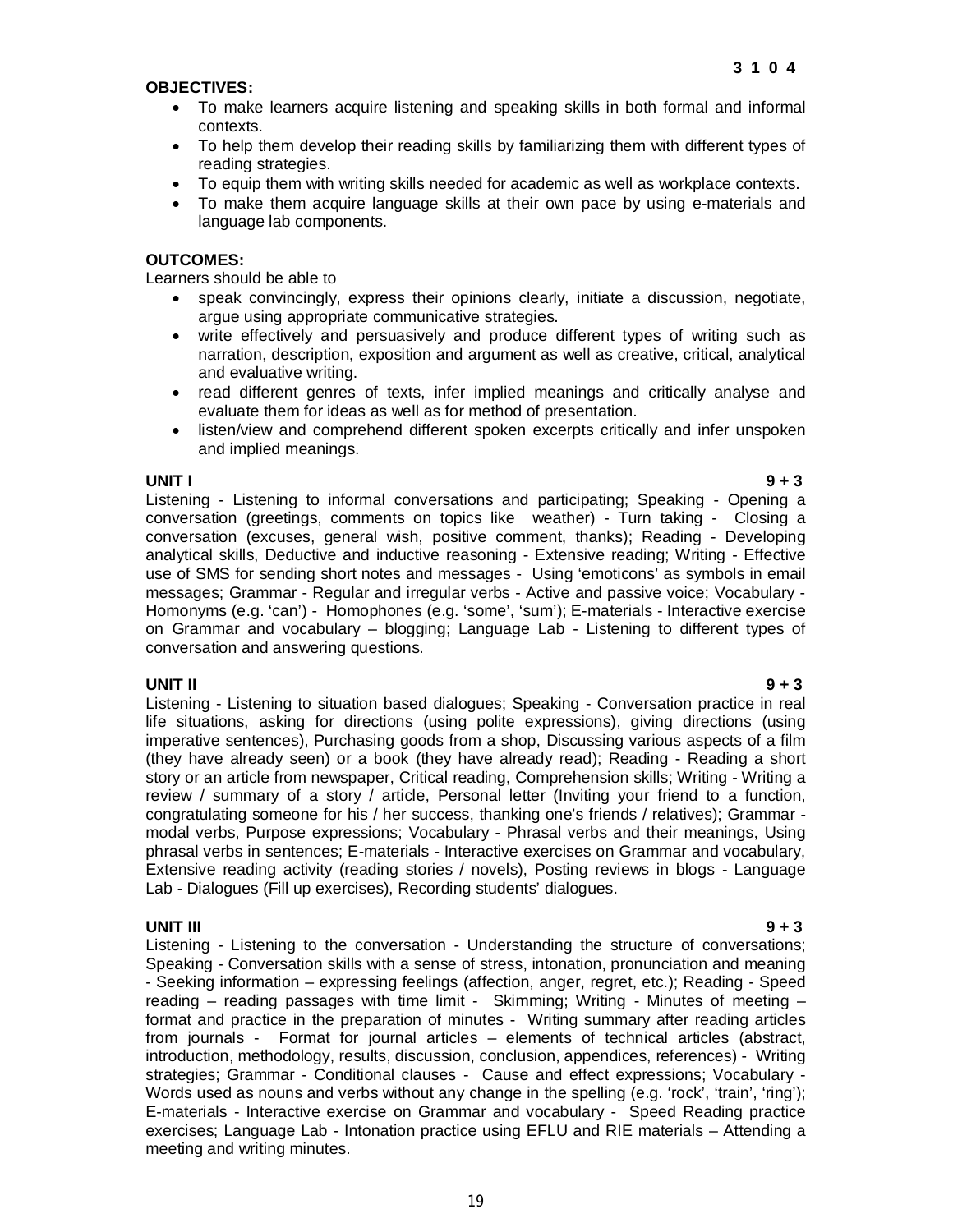# **UNIT IV 9 + 3**

Listening - Listening to a telephone conversation, Viewing model interviews (face-to-face, telephonic and video conferencing); Speaking - Role play practice in telephone skills listening and responding, -asking questions, -note taking – passing on messages, Role play and mock interview for grasping interview skills; Reading - Reading the job advertisements and the profile of the company concerned – scanning; Writing - Applying for a job – cover letter - résumé preparation – vision, mission and goals of the candidate; Grammar - Numerical expressions - Connectives (discourse markers); Vocabulary - Idioms and their meanings – using idioms in sentences; E-materials - Interactive exercises on Grammar and Vocabulary - Different forms of résumés- Filling up a résumé / cover letter; Language Lab - Telephonic interview – recording the responses - e-résumé writing.

**UNIT V 9 + 3**  Listening - Viewing a model group discussion and reviewing the performance of each participant - Identifying the characteristics of a good listener; Speaking - Group discussion skills – initiating the discussion – exchanging suggestions and proposals – expressing dissent/agreement – assertiveness in expressing opinions – mind mapping technique; Reading - Note making skills – making notes from books, or any form of written materials - Intensive reading; Writing – Checklist - Types of reports – Feasibility / Project report – report format – recommendations / suggestions – interpretation of data (using charts for effective presentation); Grammar - Use of clauses; Vocabulary – Collocation; E-materials - Interactive grammar and vocabulary exercises - Sample GD - Pictures for discussion, Interactive grammar and vocabulary exercises; Language Lab - Different models of group discussion.

# **TEXTBOOKS:**

# **TOTAL: 60 PERIODS**

- 1. Department of English, Anna University. Mindscapes: English for Technologists and Engineers. Orient Blackswan, Chennai. 2012
- 2. Dhanavel, S.P. English and Communication Skills for Students of Science and Engineering. Orient Blackswan, Chennai. 2011

# **REFERENCES:**

- 1. Anderson, Paul V. Technical Communication: A Reader-Centered Approach. Cengage. New Delhi. 2008
- 2. Muralikrishna, & Sunita Mishra. Communication Skills for Engineers. Pearson, New Delhi. 2011
- 3. Riordan, Daniel. G. Technical Communication. Cengage Learning, New Delhi. 2005
- 4. Sharma, Sangeetha & Binod Mishra. Communication Skills for Engineers and Scientists. PHI Learning, New Delhi. 2009
- 5. Smith-Worthington, Darlene & Sue Jefferson. Technical Writing for Success. Cengage, Mason USA. 2007

# **EXTENSIVE Reading (Not for Examination)**

1. Khera, Shiv. You can Win. Macmillan, Delhi. 1998.

# **Websites**

- 1. http://www.englishclub.com
- 2. http://owl.english.purdue.edu

# **TEACHING METHODS:**

- Lectures
- Activities conducted individually, in pairs and in groups like individual writing and presentations, group discussions, interviews, reporting, etc
- Long presentations using visual aids
- Listening and viewing activities with follow up activities like discussions, filling up worksheets, writing exercises (using language lab wherever necessary/possible) etc
- Projects like group reports, mock interviews etc using a combination of two or more of the language skills

# **EVALUATION PATTERN:**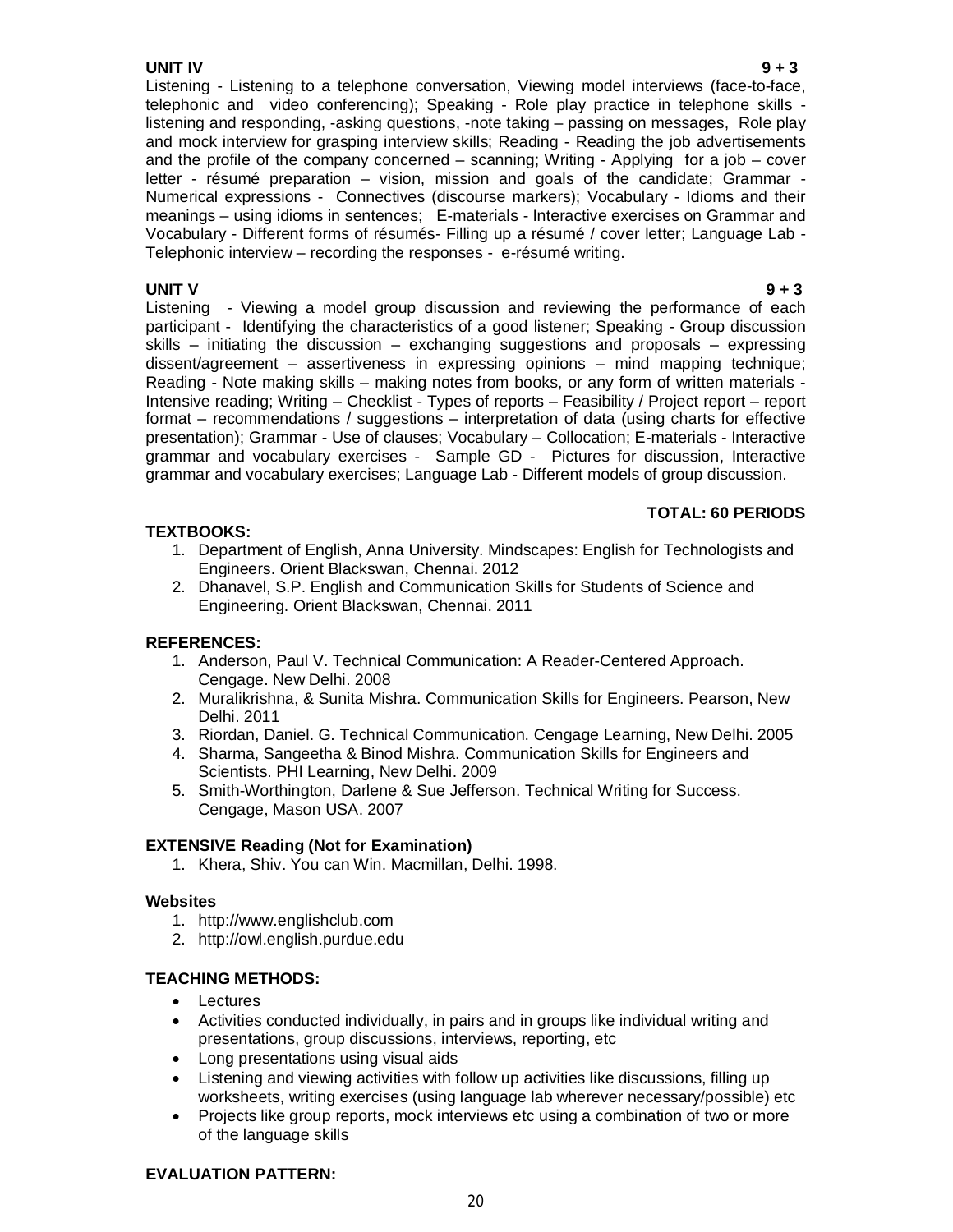# **Internal assessment: 20%**

3 tests of which two are pen and paper tests and the other is a combination of different modes of assessment like

- Project
- Assignment
- Report
- Creative writing, etc.

All the four skills are to be tested with equal weightage given to each.

- $\checkmark$  Speaking assessment: Individual presentations, Group discussions
- $\checkmark$  Reading assessment: Reading passages with comprehension questions graded following Bloom's taxonomy
- $\checkmark$  Writing assessment: Writing essays, CVs, reports etc. Writing should include grammar and vocabulary.
- $\checkmark$  Listening/Viewing assessment: Lectures, dialogues, film clippings with questions on verbal as well as audio/visual content graded following Bloom's taxonomy.

### **End Semester Examination: 80%**

# **MA6251 MATHEMATICS – II L T P C**

# **3 1 0 4**

# **OBJECTIVES:**

- To make the student acquire sound knowledge of techniques in solving ordinary differential equations that model engineering problems.
- To acquaint the student with the concepts of vector calculus, needed for problems in all engineering disciplines.
- To develop an understanding of the standard techniques of complex variable theory so as to enable the student to apply them with confidence, in application areas such as heat conduction, elasticity, fluid dynamics and flow the of electric current.
- To make the student appreciate the purpose of using transforms to create a new domain in which it is easier to handle the problem that is being investigated.

# **UNIT I VECTOR CALCULUS 9+3**

Gradient, divergence and curl – Directional derivative – Irrotational and solenoidal vector fields – Vector integration – Green's theorem in a plane, Gauss divergence theorem and Stokes' theorem (excluding proofs) – Simple applications involving cubes and rectangular parallelopipeds.

# **UNIT II ORDINARY DIFFERENTIAL EQUATIONS 9+3**

Higher order linear differential equations with constant coefficients – Method of variation of parameters – Cauchy's and Legendre's linear equations – Simultaneous first order linear equations with constant coefficients.

# **UNIT III LAPLACE TRANSFORM 9+3**

Laplace transform – Sufficient condition for existence – Transform of elementary functions – Basic properties – Transforms of derivatives and integrals of functions - Derivatives and integrals of transforms - Transforms of unit step function and impulse functions – Transform of periodic functions. Inverse Laplace transform -Statement of Convolution theorem – Initial and final value theorems – Solution of linear ODE of second order with constant coefficients using Laplace transformation techniques.

21

# **UNIT IV ANALYTIC FUNCTIONS 9+3**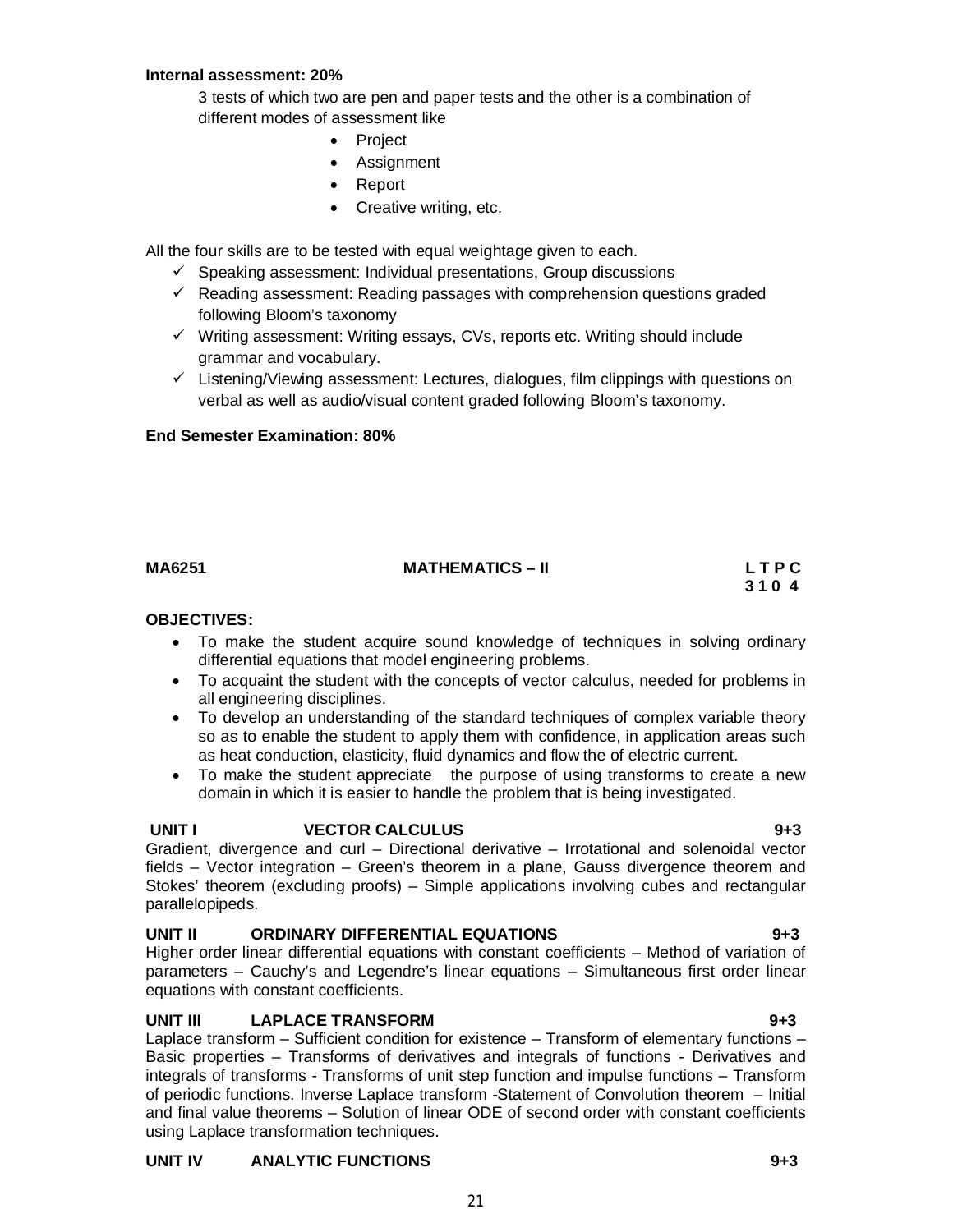Functions of a complex variable – Analytic functions: Necessary conditions – Cauchy-Riemann equations and sufficient conditions (excluding proofs) – Harmonic and orthogonal properties of analytic function – Harmonic conjugate – Construction of analytic functions – Conformal mapping:  $w = z+k$ , kz, 1/z,  $z^2$ ,  $e^z$  and bilinear transformation.

# **UNIT V COMPLEX INTEGRATION 9+3**

Complex integration – Statement and applications of Cauchy's integral theorem and Cauchy's integral formula – Taylor's and Laurent's series expansions – Singular points – Residues – Cauchy's residue theorem – Evaluation of real definite integrals as contour integrals around unit circle and semi-circle (excluding poles on the real axis).

# **TOTAL: 60 PERIODS**

# **TEXT BOOKS:**

- 1. Bali N. P and Manish Goyal, "A Text book of Engineering Mathematics", Eighth Edition, Laxmi Publications Pvt Ltd.,(2011).
- 2. Grewal. B.S, "Higher Engineering Mathematics", 41<sup>st</sup> Edition, Khanna Publications, Delhi, (2011).

# **REFERENCES:**

- 1. Dass, H.K., and Er. Rajnish Verma," Higher Engineering Mathematics", S. Chand Private Ltd., (2011)
- 2. Glyn James, "Advanced Modern Engineering Mathematics", 3<sup>rd</sup> Edition, Pearson Education, (2012).
- 3. Peter V. O'Neil," Advanced Engineering Mathematics", 7th Edition, Cengage learning, (2012).
- 4. Ramana B.V, "Higher Engineering Mathematics", Tata McGraw Hill Publishing Company, New Delhi, (2008).
- 5. Sivarama Krishna Das P. and Rukmangadachari E., "Engineering Mathematics" Volume II, Second Edition, PEARSON Publishing 2011.

| PH6252 | <b>PHYSICS OF MATERIALS</b> | LT PC |
|--------|-----------------------------|-------|
|        |                             | 3003  |

# **UNIT I PREPARATION AND PROCESSING OF MATERIALS 9**

Phases - Phase rule – binary systems – tie line rule – lever rule – phase diagram – invariant reactions – diffusion Fick's law - Nucleation – homogeneous and heterogeneous nucleation – Free energy of formation of a critical nucleus – crystal growth – Czochralski, Bridgman, Solution methods - Thin films – preparation: PVD method - Sol-gel method – heat treatment and hardening processes..

### **UNIT II PROPERTIES OF CONDUCTING AND SUPER CONDUCTING MATERIALS 9**

Classical free electron theory of metals –Fermi function - Schrödinger wave equation - Time independent and time dependent equations. Physical significance of wave function, particle in a box ( in one dimension ) – electrons in a metal - Density of energy states – effect of temperature on Fermi energy – carrier concentration in metals - Superconducting Phenomena, Properties of superconductors – Meissner effect and Isotope effect. Type I and Type II superconductors, High Tc superconductors – Magnetic levitation and SQUIDS.

# **UNIT III ELECTRONIC MATERIALS 9**

Elemental and compound semiconductors - Origin of band gap in solids (qualitative) - Concept of effective mass of electron and hole – carrier concentration in an intrinsic semiconductor (derivation) – Fermi level – Variation of Fermi level with temperature – electrical conductivity – band gap determination – carrier concentration in n-type and p-type semiconductors (derivation) – variation of Fermi level with temperature and impurity concentration – Compound semiconductors – Hall effect – Determination of Hall coefficient – LED and Solar cells.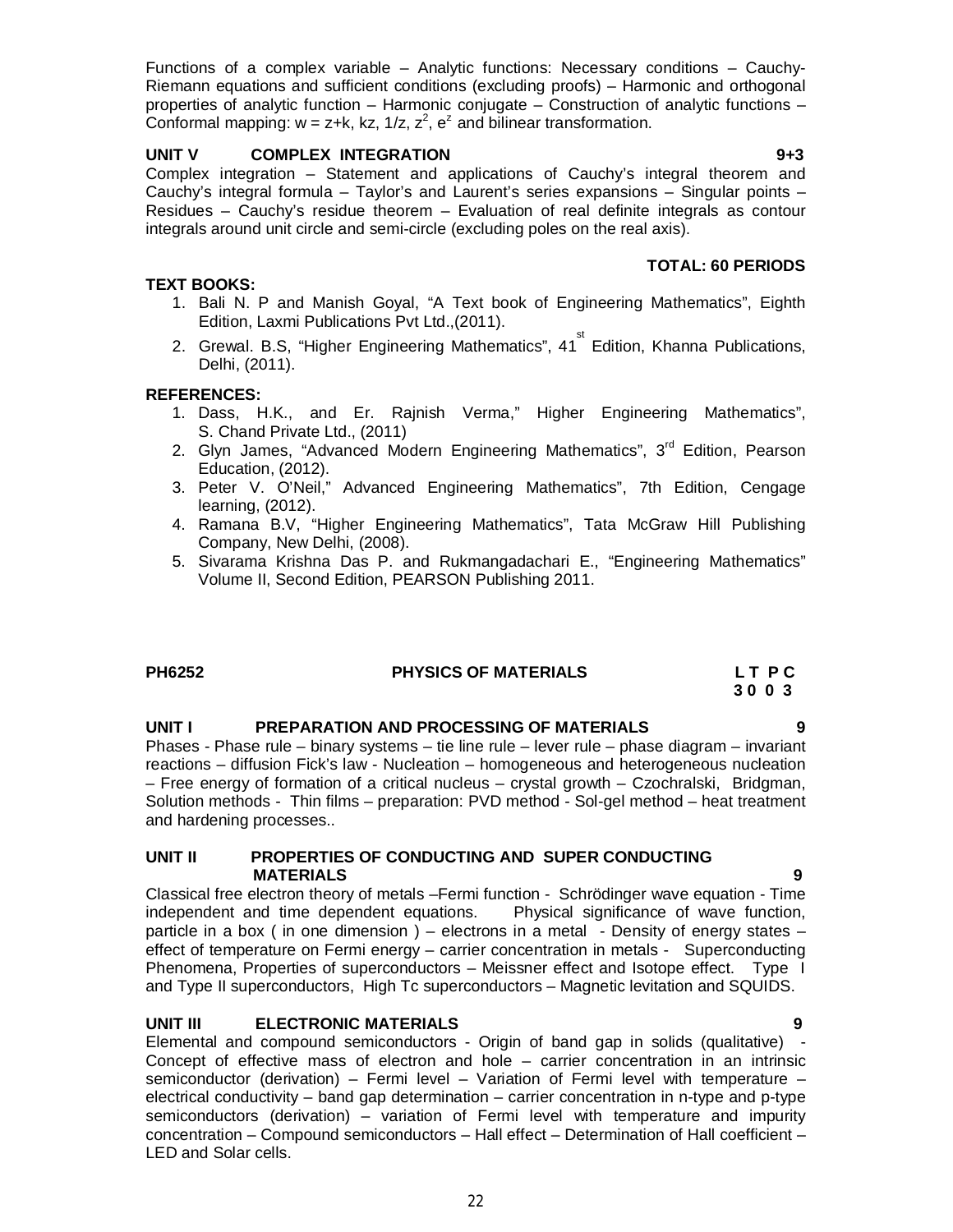# **UNIT IV INSULATING AND MAGNETIC MATERIALS 9**

Dielectric, paraelectric and ferroelectric materials - Electronic, Ionic, Orientational and space charge polarization – Internal field and deduction of Clausius Mosotti equation – dielectric loss – different types of dielectric breakdown – classification of insulating materials and their applications - Introduction to magnetic materials - Domain theory of ferromagnetism, Hysteresis, Soft and Hard magnetic materials – Anti-ferromagnetic materials – Ferrites, Giant Magneto Resistance materials. Magnetic bubbles.

### **UNIT V CERAMIC AND NEW MATERIALS 9**

Introduction to Ceramics and its applications - Ceramic Fibres - Fibre reinforced Plastics – Fibre reinforced Metal – Metallic glasses – Shape memory alloys – Copper base alloys – Nickel – Titanium alloys – Relaxor- Ferroelectric materials – Electro and magneto rheological fluids - Sensors and Actuators – polymer semiconductos – photoconducting polymers – liquid crystals - Bio-sensors - Scintillation detectors (Position sensitive) –Bio materials – hydroxyapatite – PMMA – Silicone.

### **TOTAL : 45 PERIODS**

# **REFERENCES**

- 1. Raghavan. V. Materials Science and Engineering, Prentice Hall of India, 2002.
- 2. Kumar.J, Moorthy Babu. S and Vasudevan. S., Engineering Physics, Vijay Nicole Imprints, 2006
- 3. Palanisamy.. P.K., Materials Science, Scitech., 2003.
- 4. Calister, W.D., Materials Science and Engineering an Introduction, John Wiley, 2003.
- 5. Raghavan, V., Physical Metallurgy, Prentice Hall of India, 2002.

# **CY6252 CHEMISTRY FOR TECHNOLOGISTS LT P C**

 **3 0 0 3**

# **UNIT I WATER 9**

Water quality parameters- determination of hardness (EDTA method), TDS, BOD, COD and iron and their significance. Softening – Zeolite and demineralization processes. Boiler troubles and remedies – removal of oils and silica, internal conditioning. Desalination by electro-dialysis and reverse osmosis. Water quality parameters and standards for textile wet processing.

# **UNIT II CHEMISTRY OF INTERFACES 9**

Interface region-curved interfaces-thermodynamics of surfaces - Surface film on liquids-Adsorption of gases on Solids-adsorption isotherms. Applications of adsorption studiesdetergency, wetting, foaming , defoaming, spreading, water repellency.

# **UNIT III OILS, FATS, SOAPS & LUBRICANTS 9**

Chemical constitution, Chemical analysis of oils and fats – acid, saponification and iodine values, Definitions, determinations and significance.Definition, mechanism of lubrication, preparation of petrolubes, desirable characteristics – viscosity, viscosity index, carbon residue, oxidation stability, flash and fire points, cloud and pour points, aniline point. Semisolid lubricant – greases, preparation of sodium, lithium, calcium and axle greases and uses, consistency test and drop point test. Solid lubricants – graphite and molybdenum disulphide

# **UNIT IV CHEMICALS AND AUXILIARIES 9**

Surfactant Chemistry, bleaching powder, sodium hypochlorite, hydrogen peroxide, chlorine dioxide, preparation, estimation of available chlorine in hypochlorite bleach liquor. determination of strength of hydrogen peroxide.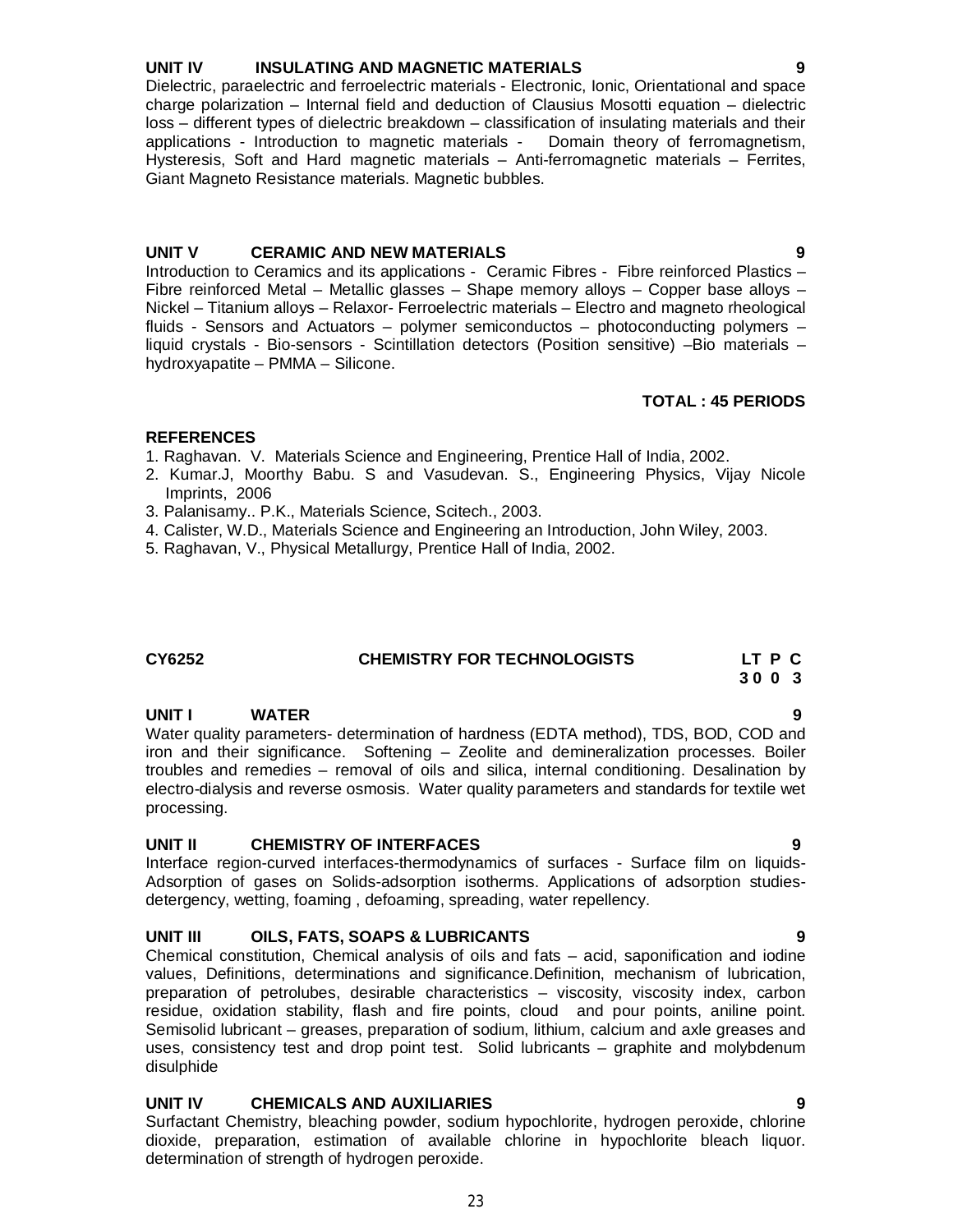# **TOTAL: 45 PERIODS**

# **REFERENCES:**

- 1. Dhara S. S., "A Text Book of Engineering Chemistry", S. Chand & Co. Ltd., New Delhi, 2002
- 2. Jain. P.C. and Monica Jain, "Engineering Chemistry", Dhanpet Rai & Sons, New Delhi, 2001
- 3. Puri B. R., Sharma L. R. and Madhan S. Pathania, "Principles of Physical Chemistry", Shoban Lal Nagin Chand & Co., Jalandar, 2000
- 4. Shore J., "Colourants and Auxiliaries: Volume I Colorants", Wood head Publishing Ltd., 2002, ISBN 0 901956 77 5
- 5. Shore J., "Colourants and Auxiliaries: Volume II Auxiliaries", Wood head Publishing Ltd., 2002, ISBN 0 901956 78 3
- 6. Trotman E. R., "Dyeing and Chemical Technology of Textile Fibres", B.I Publishing Pvt. Ltd., New Delhi, 1994
- 7. Shenai V. A., "Chemistry of Dyes and Principles of Dyeing", Sevak Publications, Mumbai, 1995

### **BT6201** BIOCHEMISTRY **BIOCHEMISTRY** LT PC

# **3 0 0 3**

### **OBJECTIVES**

 To develop understanding and provide scientific basics of the life processes at the molecular level and explain the structure, function and inter-relationships of biomolecules and their deviation from normal and their consequences for interpreting and solving clinical problems.

# **UNIT I BIOCHEMICAL ORGANIZATION AND BIOENERGETICS 10**

Scope of clinical biochemistry, component of the cell, structure and biochemical functions, membrane structure and functions, transport through biological cell membrane, the concept of free energy, determination of change in free energy from equilibrium constant and reduction potential, bioenergetics and biological oxidation – general concept of oxidation and reduction, electron transport chain, oxidative phosphorylation, uncouplers and theories of biological oxidation and oxidative phosphorylation

# **UNIT II BIOMOLECULES 12**

**Carbohydrates** – classification, properties.starch, glycogen, dextrin, inulin, cellulose, metabolism of carbohydrates – gluconeogenesis, glycogenolysis, glycolysis. citric acid cycle and its biological significance, role of sugar in nucleotide biosynthesis and pentose phosphate pathway. **Lipids** – Classification, properties. sterols, essential fatty acids, eicosanoids, phospholipids, sphingolipids, metabolism of lipids, oxidation of fatty acids,  $α,β$  oxidation and biosynthesis of ketone bodies, cholesterol, porphyrin biosynthesis, metabolism of bile pigments. **Proteins and amino acids** – Classification, properties, biosynthesis of amino acids and proteins, essential amino acids, metabolism of amino acids and proteins, Nitrogen balance. **Nucleic acids** –genetic code, nucleic acids, and structure of DNA and RNA, purine biosynthesis and pyrimidine biosynthesis.

# **UNIT III BIOENERGETICS 5**

High energy compounds , electronegative potential of compounds , respiratory chain , ATP cycle , Calculation of ATP during oxidation of glucose and fatty acids.

# **UNIT IV MACROMOLECULES, VITAMINS, HORMONES, ENZYMES 10**

24 Physical and chemical properties, structure of haemoglobin, immunoglobulins and nucleoprotein, classification and their properties, occurrence, functions, requirements,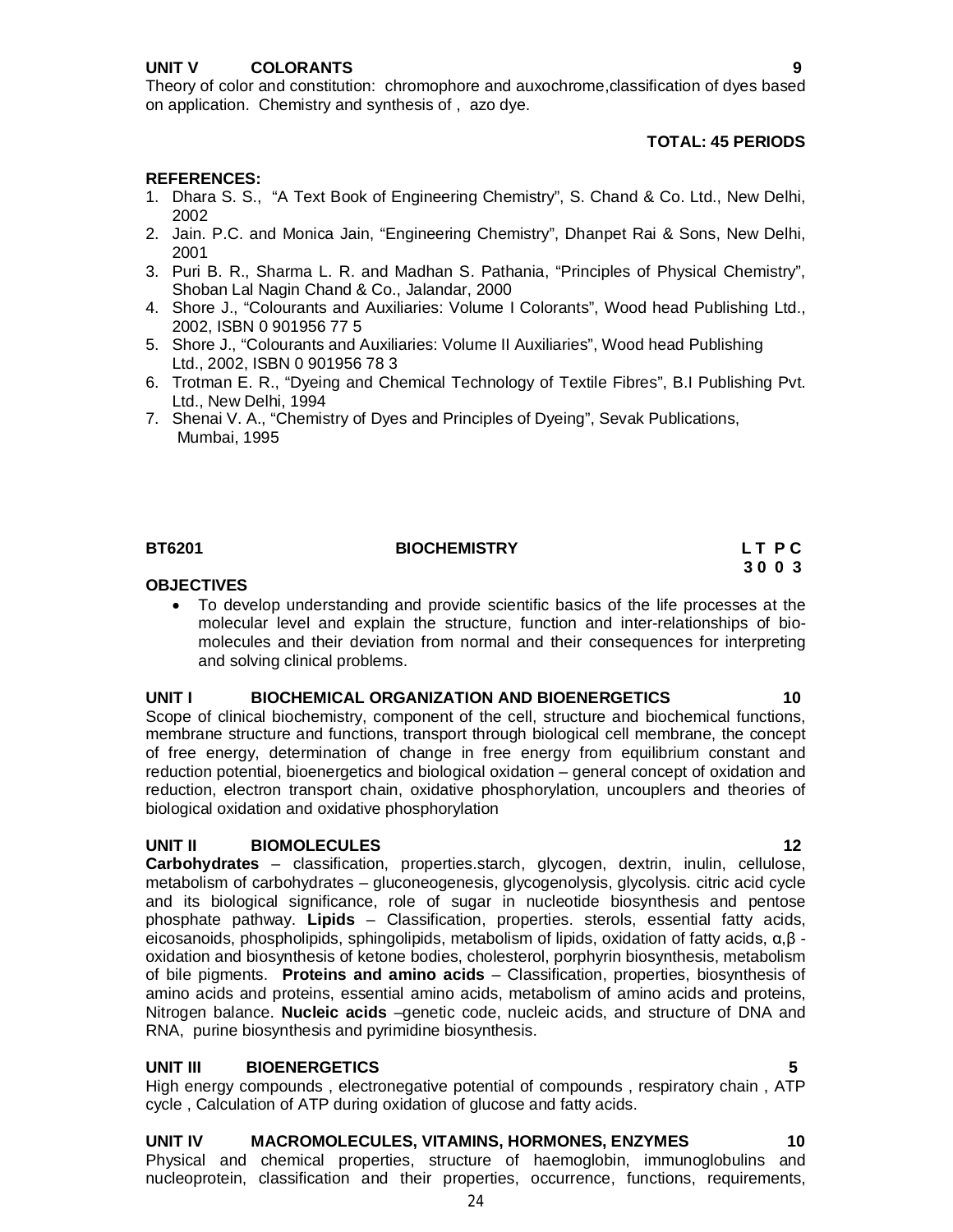deficiency manifestations and role of vitamins as coenzyme, chemical nature and properties, hormones, Nomenclature, enzyme kinetics, classification and their properties, mechanism of action, enzyme induction and inhibition, coenzyme significance and enzymes of clinical importance

# **UNIT V BIOCHEMISTRY OF CLINICAL DISEASES 8**

Diabetes mellitus, atherosclerosis, fatty liver, and obesity, hormonal disorders, aging, inborn errors of metabolism organ function tests

### **TEXTBOOKS:**

- 1. Lehninger A.L., Nelson D.L. and Cox M.M. Principles of Biochemistry. CBS publishers and distributers
- 2. Murray R.K., Granner D.K., Mayes P.A. and Rodwell V.W. Harpers Biochemistry. Appleton and Lange ,Stanford ,Conneticut.
- 3. Thomas M. Devlin.Textbook of Biochemistry with clinical correlations. Wiley Liss **Publishers**

### **REFERENCES:**

- 1. Burtis & Ashwood W.B. Tietz Textbook of Clinical chemistry. Saunders Company
- 2. Lubert Stryer W.H. Biochemistry. Freeman and company, New york.
- 3. Donald Voet & Judith G. Voet. Biochemistry. John Wiley and Sons ,Inc.
- 4. Rama Rao Textbook of Biochemistry.
- 5. Deb. Textbook of Biochemistry.

# **OBJECTIVES**

- To introduce students to the principles of Microbiology to emphasize structure and biochemical aspects of various microbes.
- To solve the problems in microbial infection and their control.

### **UNIT I INTRODUCTION 6**

Basics of microbial existence; history of microbiology, classification and nomenclature of microorganisms, microscopic examination of microorganisms, light and electron microscopy; principles of different staining techniques like gram staining, acid fast, capsular staining, flagellar staining.

### **UNIT II MICROBES- STRUCTURE AND MULTIPLICATION 12**

Structural organization and multiplication of bacteria, viruses, algae and fungi, with special mention of life history of actinomycetes, yeast, mycoplasma and bacteriophages.

### **UNIT III MICROBIAL NUTRITION, GROWTH AND METABOLISM 12**

Nutritional requirements of bacteria; different media used for bacterial culture; growth curve and different methods to quantify bacterial growth; aerobic and anaerobic bioenergetics and utilization of energy for biosynthesis of important molecules.

# **UNIT IV CONTROL OF MICROORGANISMS 6**

Physical and chemical control of microorganisms; host-microbe interactions; anti-bacterial, anti-fungal and anti-viral agents; mode of action and resistance to antibiotics; clinically important microorganisms.

### **UNIT V INDUSTRIAL AND ENVIRONMENTAL MICROBIOLOGY 9**

Primary metabolites; secondary metabolites and their applications; preservation of food; production of penicillin, alcohol, vitamin B-12; biogas; bioremediation; leaching of ores by microorganisms; biofertilizers and biopesticides; microorganisms and pollution control; biosensors

 **TOTAL: 45 PERIODS**

25

**TOTAL: 45 PERIODS**

**BT6202 MICROBIOLOGY LT P C 3 0 0 3 3 0 0 3**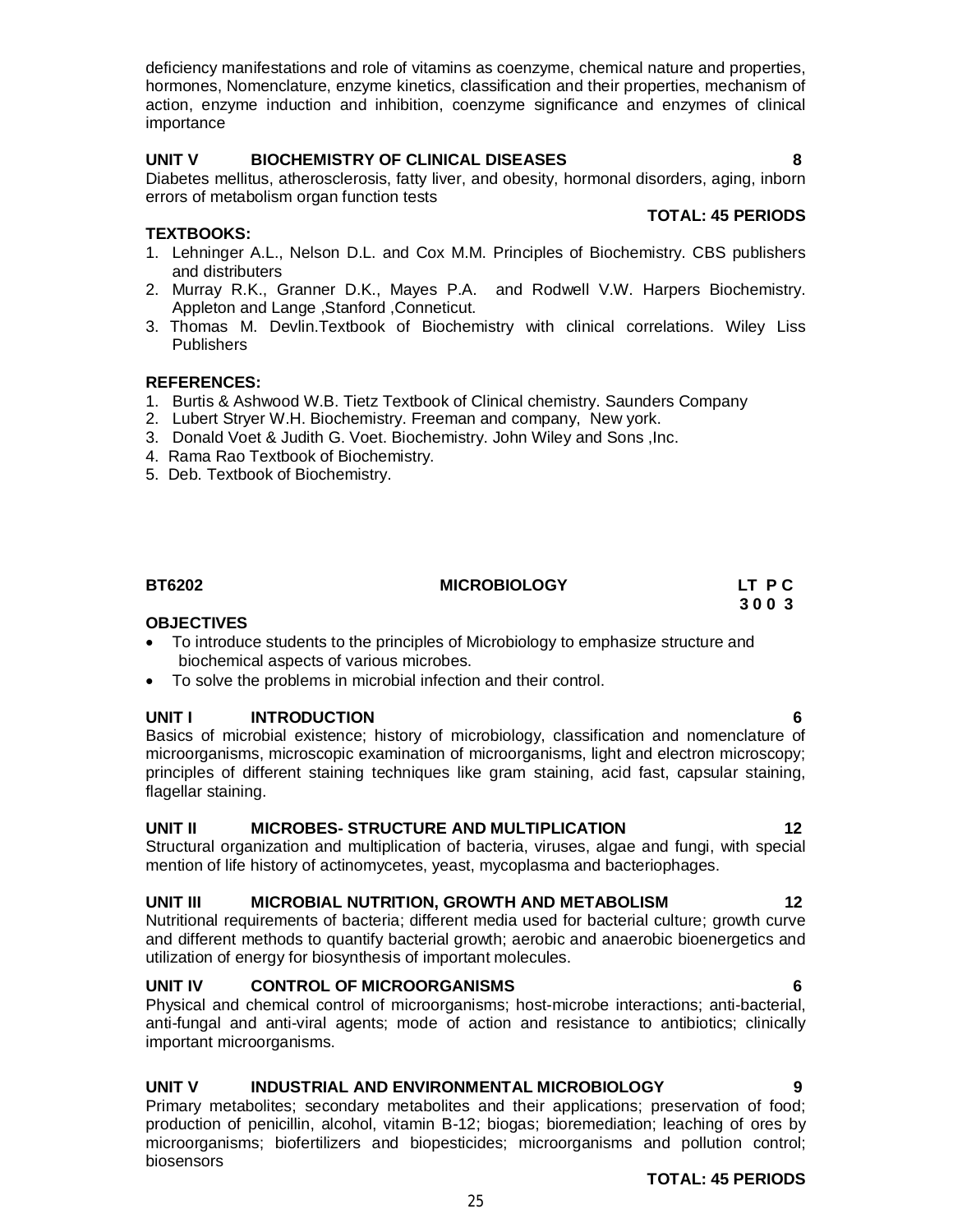# **TEXT BOOKS**

- 1. Talaron K, Talaron A, Casita, Pelczar and Reid. Foundations in Microbiology, W.C. Brown Publishers, 1993.
- 2. Pelczar MJ, Chan ECS and Krein NR, Microbiology, Tata McGraw Hill Edition, New Delhi, India.
- 3. Prescott L.M., Harley J.P., Klein DA, Microbiology, 3<sup>rd</sup> Edition, Wm. C. Brown Publishers, 1996.

### **BT6211 BIOCHEMISTRY LABORATORY LET PC**

 **0 0 4 2**

# **OBJECTIVES**

 To learn and understand the principles behind the qualitative and quantitative estimation of biomolecules (proteins, carbohydrates, lipids, metabolites etc.,) and laboratory analysis of the same in the body fluids.

# **LIST OF EXPERIMENTS**

- 1. Preparation and measurement of pH of standard buffers (phosphate, carbonate, borate, TRIS etc.,).
- 2. Qualitative analysis of carbohydrates (monosaccharides, disaccharides, polysaccharides etc.,)
- 3. Enzymatic hydrolysis of glycogen by α and β amylase
- 4. Qualitative analysis of proteins
- 5. Qualitative analysis of lipids (triglycerides, cholesterol, phospholipids etc.,)
- 6. Quantitative analysis of proteins (Lowrys method, Bradford, UV)
- 7. Quantitative analysis of carbohydrates (Benedict's method etc.,) lipids
- 8. Quantitative analysis of lipids (Benedict's method etc.,)
- 9. Quantitative estimation of blood glucose
- 10. Acid hydrolysis and action of salivary amylase on starch
- 11. Estimation of chloride, glucose, ammonia and creatinine in urine.
- 12. Quantitative analysis of urea in serum
- 13. Quantitative analysis of serum bilirubin
- 14. Quantitative estimation of serum cholesterol by Libermann Burchard's method
- 15. Isolation and assay of glycogen from the liver and skeletal muscle of mice

# **TOTAL: 60 PERIODS**

# **LIST OF EQUIPMENT FOR BATCH OF 30 STUDENTS**

- 1. UV-Visible Spectrophotometers
- 2. pH meter
- 3. Centrifuge

# **TEXT BOOKS:**

- 1. Gupta R.C. and Bhargavan S. Practical Biochemistry.
- 2. David T. Phummer. Introduction of Practical Biochemistry (II Edition).

# **REFERENCES:**

- 1. Murray R.K., Granner D.K., Mayes P.A. and Rodwell V.W. Harpers Biochemistry, Appleton and Lange ,Stanford ,Conneticut.
- 2. Thomas M. Devlin. Textbook of Biochemistry with clinical correlations. Wiley Liss **Publishers**

# **BT6212 MICROBIOLOGY LABORATORY LT P C**

 **0 0 4 2**

# **LIST OF EXPERIMENTS**

- 1. Introduction, Laboratory Safety, Use of Equipment; Sterilization Techniques;
- 2. Culture Media-Types and Use; Preparation of Nutrient broth and agar
- 3. Culture Techniques, Isolation and Preservation of Cultures- Broth: flask, test tubes; Solid: Pour plates, streak plates, slants, stabs
- 4. Microscopy Working and care of Microscope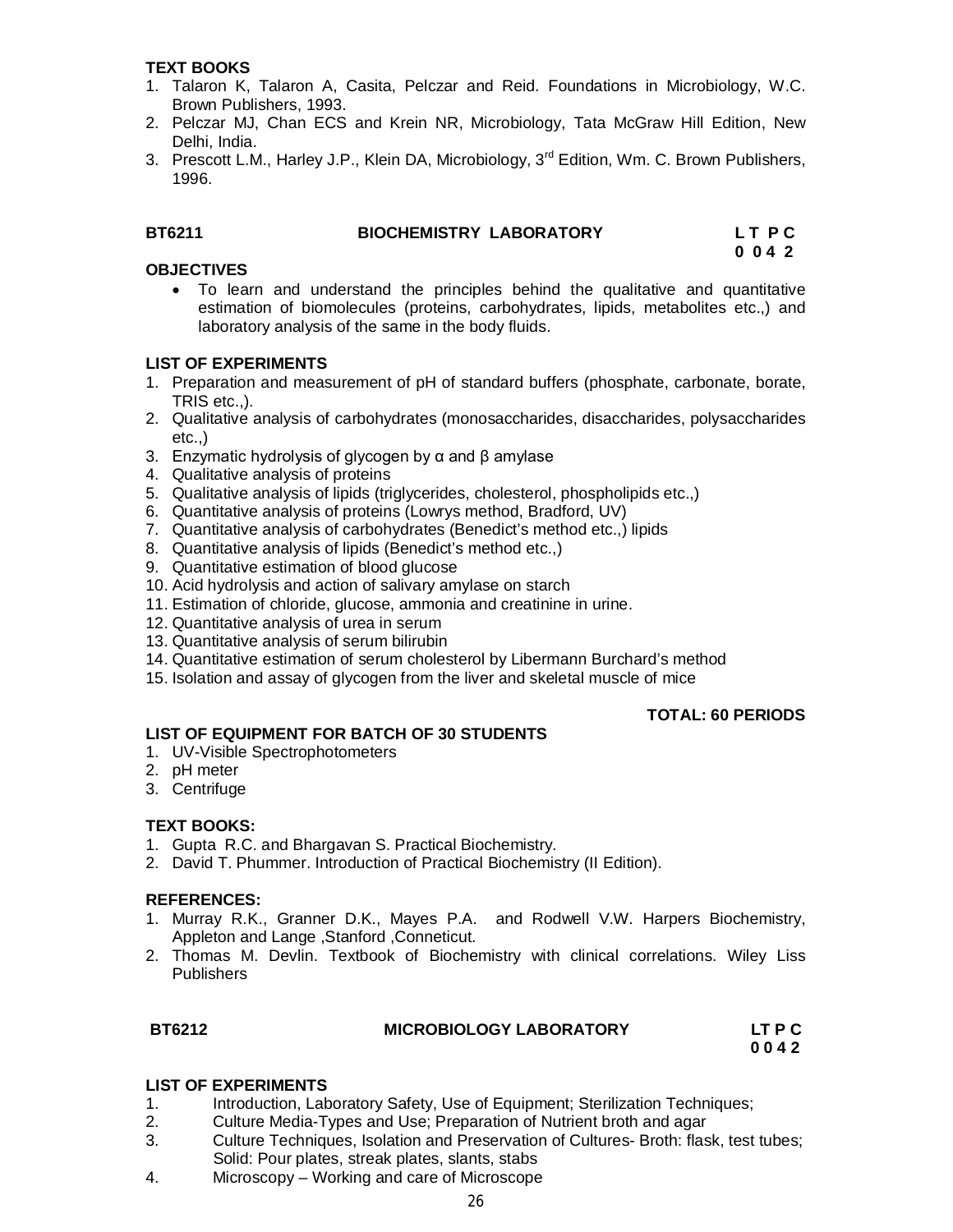- 5. Microscopic Methods in the Study of Microorganisms; Staining Techniques- Simple, Differential- Gram's Staining
- 6. Quantification of Microbes: Sampling and Serial Dilution; Bacterial count in Soil TVC
- 7. Effect of Disinfectants- Phenol Coefficient
- 8. Antibiotic Sensitivity Assay
- 9. Growth Curve in Bacteria and Yeast<br>10. Effect of pH. Temperature, UV radiat
- Effect of pH, Temperature, UV radiation on Growth Bacteria

### **TOTAL: 60 PERIODS**

| LIST OF EQUIPMENT FOR BATCH OF 30 STUDENTS |             |
|--------------------------------------------|-------------|
| Autocalve                                  |             |
| Hot Air Oven                               |             |
| Incubators                                 | 2           |
| <b>Light Microscopes</b>                   | 4           |
| <b>Incubator Shaker</b>                    | 1           |
| Colorimeter                                | 2           |
| Lamina Flow Chamber                        |             |
| Glassware, Chemicals, Media                | as required |

### **REFERENCES:**

- 1. Cappuccino, J.G. and N. Sherman "Microbiology : A Laboratory Manual",  $4<sup>th</sup>$  Edition, Addison-Wesley, 1999.
- 2. Collee, J.G. etal., "Mackie & McCartney Practical Medical Microbiology" 4<sup>th</sup> Edition, Churchill Livingstone, 1996.

# **MA6351 TRANSFORMS AND PARTIAL DIFFERENTIAL EQUATIONS L T P C 3 1 0 4**

# **OBJECTIVE:**

To facilitate the understanding of the mathematical principles on transforms and partial differtial equations and to cultivate the art of formulating physical problems in the language of mathematics.

# **UNIT I PARTIAL DIFFERENTIAL EQUATIONS 9 + 3**

Formation of partial differential equations – Singular integrals -- Solutions of standard types of first order partial differential equations - Lagrange's linear equation -- Linear partial differential equations of second and higher order with constant coefficients of both homogeneous and non-homogeneous types.

# **UNIT II FOURIER SERIES 9 + 3**

Dirichlet's conditions – General Fourier series – Odd and even functions – Half range sine series – Half range cosine series – Complex form of Fourier series – Parseval's identity – Harmonic analysis.

**UNIT III APPLICATIONS OF PARTIAL DIFFERENTIAL EQUATIONS 9 + 3** Classification of PDE – Method of separation of variables - Solutions of one dimensional wave equation – One dimensional equation of heat conduction – Steady state solution of two dimensional equation of heat conduction (excluding insulated edges).

# **UNIT IV FOURIER TRANSFORMS 9 + 3**

Statement of Fourier integral theorem – Fourier transform pair – Fourier sine and cosine transforms – Properties – Transforms of simple functions – Convolution theorem – Parseval's identity.

# **UNIT V Z - TRANSFORMS AND DIFFERENCE EQUATIONS 9 + 3**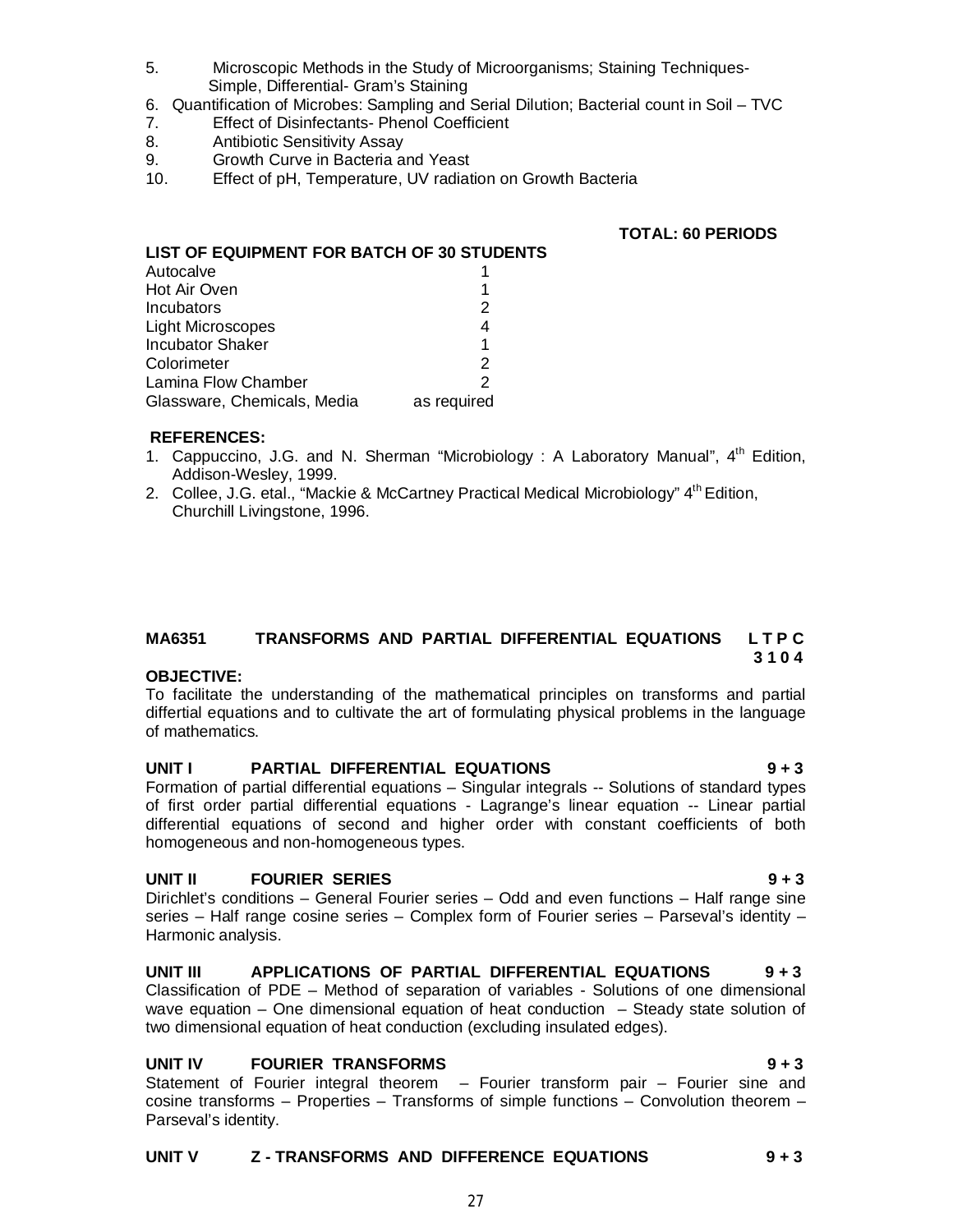Z- transforms - Elementary properties – Inverse Z - transform (using partial fraction and residues) – Convolution theorem - Formation of difference equations – Solution of difference equations using

Z - transform.

# **TOTAL (L:45+T:15): 60 PERIODS**

# **OUTCOMES:**

- To introduce Fourier series analysis which is central to many applications in engineering apart from its use in solving boundary value problems.
- To acquaint the student with Fourier transform techniques used in wide variety of situations.
- To introduce the effective mathematical tools for the solutions of partial differential equations that model several physical processes and to develop Ztransform techniques for discrete time systems.

# **TEXT BOOKS:**

- 1. Veerarajan. T., "Transforms and Partial Differential Equations", Tata McGraw Hill Education Pvt. Ltd., New Delhi, Second reprint, 2012.
- 2. Grewal. B.S., "Higher Engineering Mathematics"*,* 42nd Edition, Khanna Publishers, Delhi, 2012.
- 3. Narayanan.S., Manicavachagom Pillay.T.K and Ramanaiah.G "Advanced Mathematics for Engineering Students" Vol. II & III, S.Viswanathan Publishers Pvt Ltd. 1998.

# **REFERENCES:**

- 1. Bali.N.P and Manish Goyal, "A Textbook of Engineering Mathematics", 7<sup>th</sup> Edition, Laxmi Publications Pvt Ltd , 2007.
- 2. Ramana.B.V., "Higher Engineering Mathematics"*,* Tata Mc-GrawHill Publishing Company Limited, NewDelhi, 2008.
- 3. Glyn James, "Advanced Modern Engineering Mathematics", 3<sup>rd</sup> Edition, Pearson Education, 2007.
- 4. Erwin Kreyszig, "Advanced Engineering Mathematics"*,* 8 th Edition, Wiley India, 2007.
- 5. Ray Wylie. C and Barrett.L.C, "Advanced Engineering Mathematics" Tata Mc Graw Hill Education Pvt Ltd, Sixth Edition, New Delhi, 2012.
- 6. Datta.K.B., "Mathematical Methods of Science and Engineering", Cengage Learning India Pvt Ltd, Delhi, 2013.

### **BT6301 STOICHIOMETRY AND FLUID MECHANICS L T P C 3 0 0 3**

### **OBJECTIVES:**

The course aims to develop skills of the students in the area of Chemical Engineering with emphasis in process calculations and fluid mechanics. The objectives are to enable the students

- To perform calculations pertaining to processes and operations.
- To apply fluid mechanics principles to applied problems

### **UNIT I INTRODUCTION 8**

Units, conversion factors –gas laws- humidity and other physical properties

### **UNIT II CONCEPTS IN MATERIAL BALANCES** 10

Application problems in unit operations - Material balance in reactions – Application in bioprocesses

### **UNIT III CONCEPTS IN ENERGY BALANCES 9**

Sensible, Latent heats- Thermo chemical calculations-use of steam tables-examples of simultaneous material and energy balance- Application of energy balance in Bioprocesses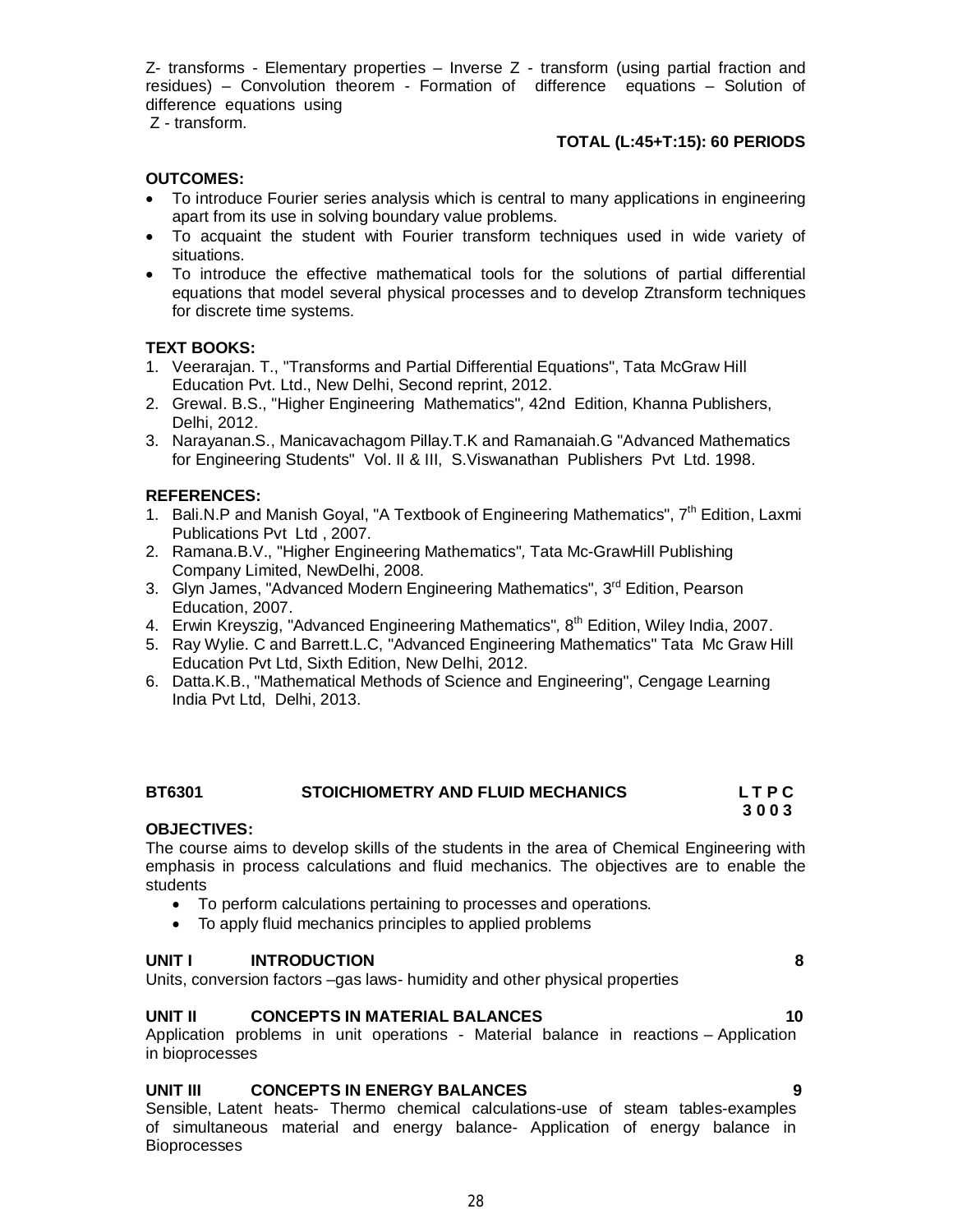# **UNIT IV FLUID PROPERTIES 9**

Newtonian and Non Newtonian Fluids, Fluid statics, Fluid Flow in pipelines and other flow channels- pressure drop calculations. Flow measurements.

### **UNIT V AGITATION, FLOW THROUGH PACKINGS, FLUIDIZATION, FLUID TRANSPORT 9**

Flow in packed columns, fluidization –valves,pumps gas moving devices, gases – equipments. Agitation – power requirement

# **TOTAL : 45 PERIODS**

# **OUTCOMES:**

Upon success completion of this course, the students will be able to:

- Solve problems related to units and conversions and fit the given data using the methodologies
- Solve problems related to material and energy balance concepts and design reactors for biochemical processes
- Apply their knowledge in the field of biochemical engineering from the principles of thermodynamics.
- Acquire knowledge related to fluid statics and dynamics, agitators and applications of various pumps.

# **TEXT BOOKS:**

- 1. Bhatt, B.I. and S.M. Vora "Stoichiometry (SI Units)", 3<sup>rd</sup> Edition, Tata McGraw-Hill, 1996.
- 2. Geankoplis, C.J. "Transport Processes and Separation process Principles", 4<sup>th</sup> Edition, PHI, 2006.

### **REFERENCES:**

- 1. McCabe, W.L., J.C. Smith and P.Harriot "Unit Operations of Chemical Engineering", 6<sup>th</sup> Edition, Mc Graw Hill, 2001.
- 2. Himmelblau, D.M. "Basic principles and calculations in Chemical Engineering",  $6^{\mathsf{th}}$  Edition, PHI, 2006.
- 3. Foust, A.S. etal., " Principles of Unit Operations", 2<sup>nd</sup> Edition, John Wiley & Sons, 1999.
- 4. Narayanan, K.V. and Lakshmi Kutty "Stoichiometry and Process Calculations",PHI, 2006.
- 5. Coulson, J.M. and etal. "Coulson & Richardson's Chemical Engineering", 6<sup>th</sup> Edition, Vol. I & II, Butterworth – Heinman (an imprint of Elsevier), 2004.
- 6. Perrys Chemical Engineers Hand Book.

# BT6302 BIOORGANIC CHEMISTRY LTPC<br>3003 3003

 **3 0 0 3**

# **OBJECTIVES:**

To enable the students

- To know in detail about the elements of atom, charges and their bonding rule.
- To understand the various kinetic properties and types of reaction mechanisms
- To understand the possible bio-organic reactions involved in biosynthesis

### **UNIT I BONDING AND STEREOCHEMISTRY 9**

Atoms Electrons and orbitals - Covalent Bonds - Octet rule - Polar covalant Bonds - Electronegativity- formal charge - Resonance Acids and Bases - Arrhenius and Bronsted Lowry Theories - Acid Base equilbria -  $SP<sup>3</sup>$  hybridization - Conformations analysis ethane, butane and cyclohexane - Cis- trans isomerism. Stereochem activity around the tetrahedral carbon – optical activity - Conformation of the peptide bond.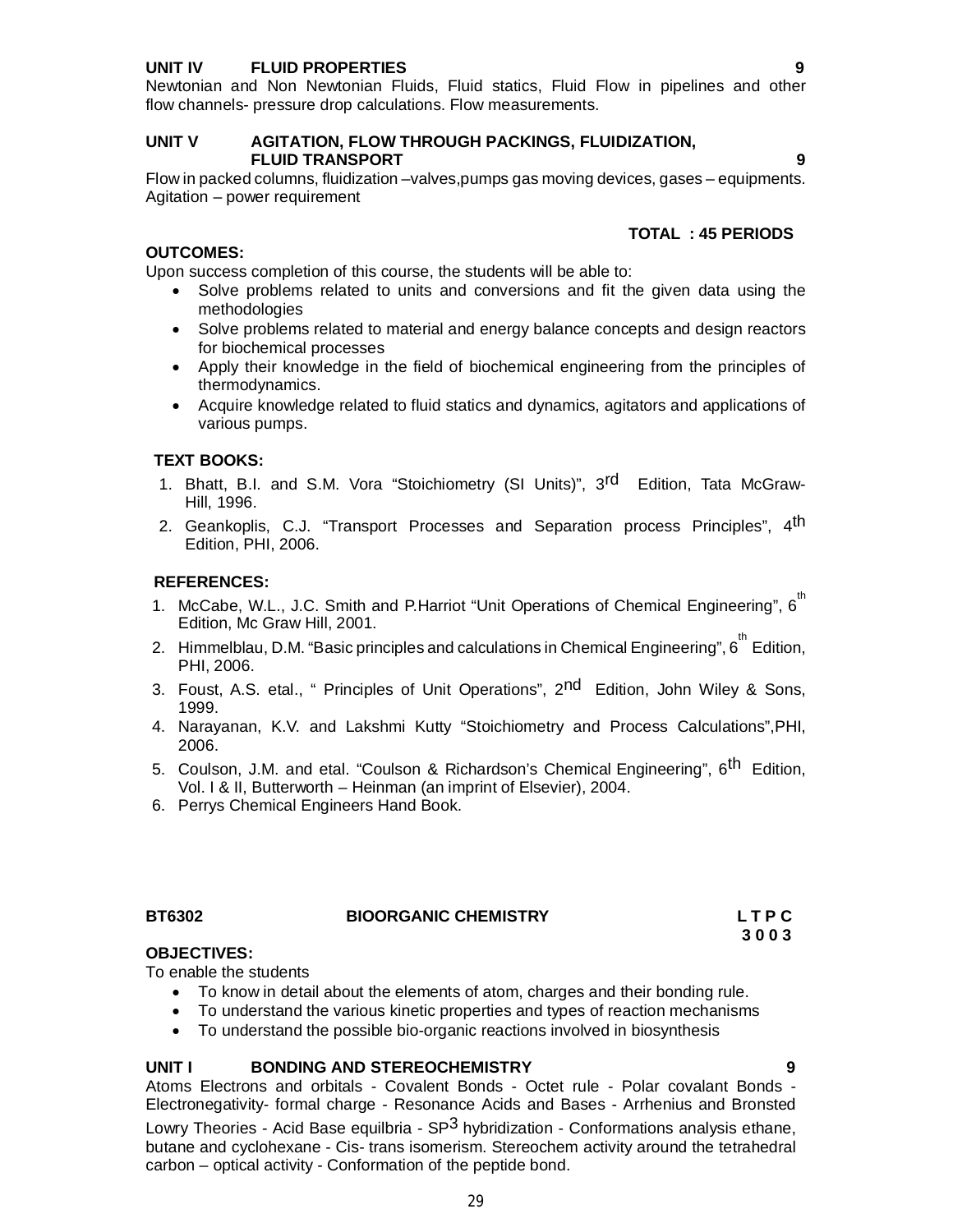### 30

### **UNIT II MECHANISMS OF SUBSTITUTION AND ADDITION REACTIONS 9**

SN1 and SN2 reactions on tetrahedral carbon- nucleophiles- mechanism steric effects – nucleophilic addition on Acetals and ketals -Aldehyde and ketone groups – reactions of carbonyl group with amines- acid catalyzed ester hydrolysis – Saponification of an esterhydrolysis of amides. Ester enolates - claisen .condensation – Michael condensation.

### **UNIT III KINETICS AND MECHANISM 9**

Kinetic method – Rate law and mechanism – Transition states- Intermediates – Trapping of intermediates – Microscopic reversibility – Kinetic and thermodynamic reversibility – Isotopes for detecting intermediates. Primary and secondary isotopes – the Arrhenius equation Eyring equation - ΔG, ΔS, ΔH, Thermodynamics of coupled reactions.

# **UNIT IV CATALYSIS 9**

Reactivity – Coenzymes – Proton transfer – metal ions – Intra molecular reactions – Covalent catalysis – Catalysis by organized aggregates and phases. Inclusion complexation

# **UNIT V BIOORGANIC REACTIONS 9**

Timing of Bond formation and fission – Acyl group transfer – C-C bond formation and fission – Catalysis of proton transfer reactions – Transfer of hydride ion – Alkyl group. Transfer – Terpene biosynthesis – Murrlfield state peptide synthesis – Sanger method for peptide and DNA sequencing.

### **TOTAL : 45 PERIODS**

### **OUTCOME:**

On completion of this course, the students will learn the basics principles of chemical Bonding, Stereochemistry of Bio-organic molecules and their kinetics, mechanisms of reactions and catalysis.

# **TEXT BOOKS:**

- 1. Carey, Francis A." Organic Chemistry". 7<sup>th</sup> Edition, Tata MCGraw Hill, 2009.
- 2. Page, M.I. and Andrew Williams "Organic and Bio-organic Mechanisms". Pearson, 2010.

# **REFERENCE:**

1. Dugas, Hermann " Bioorganic Chemistry : A Chemical Approach to Enzyme Action" 3<sup>rd</sup> Edition, Springer, 2003.

| <b>BT6303</b> | <b>CELL BIOLOGY</b> | LTPC |
|---------------|---------------------|------|
|               |                     | 3104 |

# **CELL BIOLOGY** LTPC<br>3104

# **OBJECTIVES:**

- To provide knowledge on the fundamentals of cell biology
- To help students understand the signalling mechanisms

# **UNIT I CELL STRUCTURE AND FUNCTION OF THE ORGANELLES 9**

Eukaryotic, Prokaryotic cells, Subcellular Organelles and Functions Principles of membrane organization membrane proteins, cytoskeletal proteins eg. RBC cytoskeletal contractile proteins Actin, myosin, Actin Polymerization Act- myosin complex, mechanism of myosin-ATpase activity, contraction; microtubules, microfilaments activity in Organelle movement.

# **UNIT II CELL DIVISION AND CONNECTION 9**

Cell cycle – Mitosis, Meiosis, Molecules controlling cell cycle, Extra cellular matrix, role of matrix in cell enthore : Gap junctions, Tight junctions, Desmosomes, Hemidesmosomes.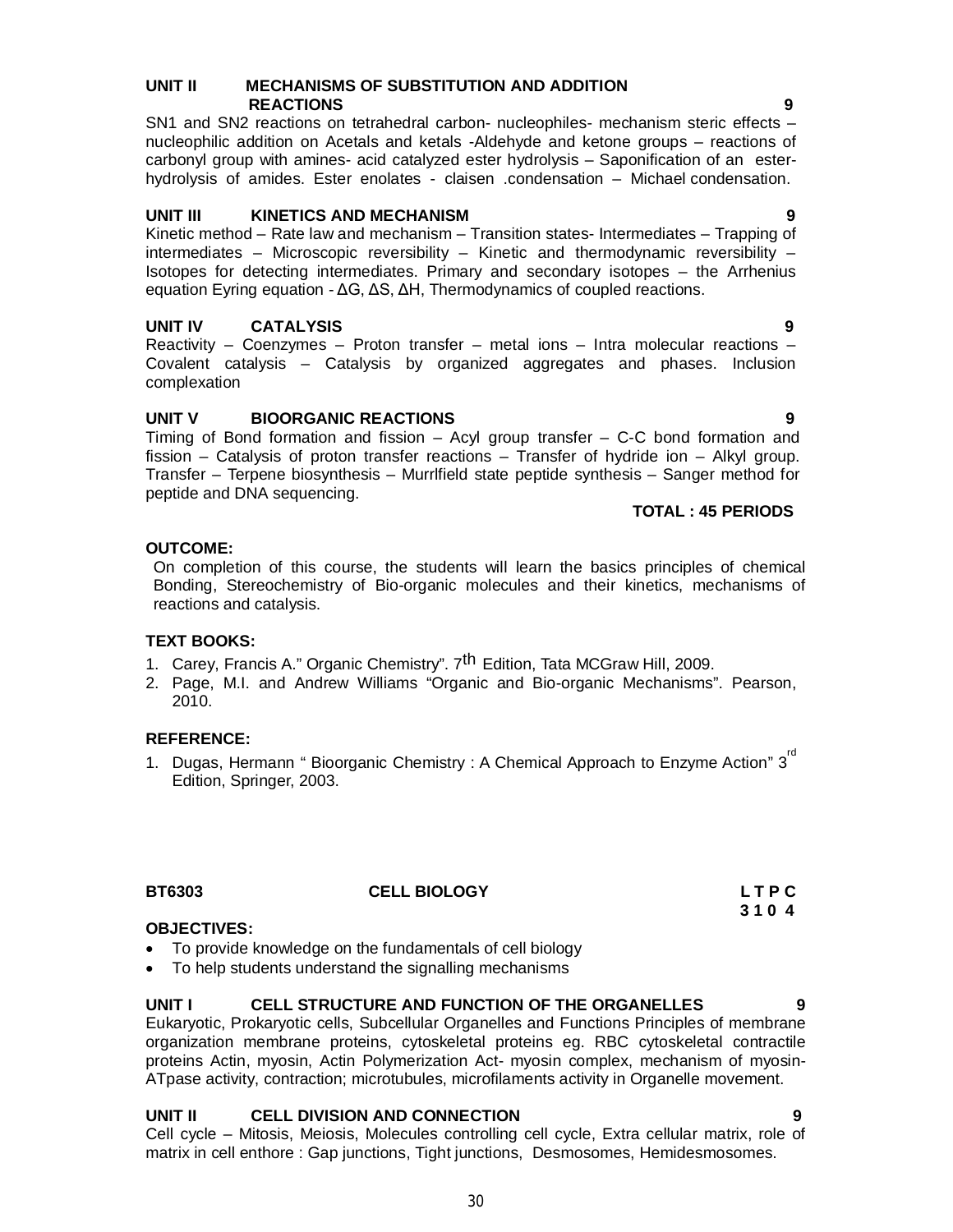# **UNIT III TRANSPORT ACROSS CELL MEMBRANE 9**

Passive and Active Transport, Permeases, Ion channels, ATP pumps. Na+ / K+ / Ca+2T pumps uniport, symport antiporter system. Ligand gated / voltage gated channels, Agonists and Antagonists.

# **UNIT IV SIGNAL TRANSDUCTION 9**

Receptors – extracellular signaling, Cell surface / cytosolic receptors and examples,Different classes of receptors antocrine / paracrine / endocrine models, Secondary messengers molecules.

# **UNIT V TECHNIQUES USED TO STUDY CELLS 9**

Cell fractionation and flow cytometry, Morphology and identification of cells using microscopic studies like SEM, TEM and Confocal Microscopy. Localization of proteins in cells – Immunostaining.

### **TOTAL (L:45 + T:15) : 60 PERIODS**

# **OUTCOMES:**

Upon completion of this course, the students

- Would have deeper understanding of cell at structural and functional level.
- Would have broad knowledge on the molecular interaction between cells.
- Would demonstrate a clear understanding of the signal transduction, secondary messengers.
- Would develop skill on working principles of microscopy and identification of cell types.

### **TEXT BOOKS:**

- 1. Lodish, Harvey etal., " Molecular Cell Biology," 6th Edition. W.H.Freeman, 2008
- 2. Alberts, Bruce etal., "Essentail Cell Biology", 2nd Edition, Garland Science, 2004

### **REFERENCES:**

- 1. Alberts, Bruce, "Molecular Biology of Cell", 5th Edition, Garland Science, 2008.
- 2. Cooper,G.M. "The Cell: A Molecular Approach, 4th Edition, ASM Press, 2007.

# **BT6304 BASIC INDUSTRIAL BIOTECHNOLOGY L T P C**

### **OBJECTIVES:**

- To make the students aware of the overall industrial bioprocess so as to help them to manipulate the process to the requirement of the industrial needs.
- The course prepares the students for the bulk production of commercially important modern Bioproducts, Industrial Enzymes, Products of plant and animal cell cultures.

### **UNIT I** INTRODUCTION TO INDUSTRIAL BIOPROCESS 10

Fermentation - Bacterial, Fungal and Yeast, Biochemistry of fermentation. Traditional and Modern Biotechnology - A brief survey of organisms, processes, products. Basic concepts of Upstream and Downstream processing in Bioprocess, Process flow sheeting block diagrams, pictorial representation.

### **UNIT II PRODUCTION OF PRIMARY METABOLITES 9**

Primary Metabolites- Production of commercially important primary metabolites like organic acids, amino acids, alcohols and vitamins.

### **UNIT III PRODUCTION OF SECONDARY METABOLITES 9**

Secondary Metabolites- Production processes for various classes of secondary metabolites: Antibiotics and Steroids.

# **UNIT IV PRODUCTION OF ENZYMES AND OTHER BIOPRODUCTS 9**

Production of Industrial Enzymes, Biopesticides, Biofertilizers, Biopreservatives, Biopolymers

 **3 0 0 3**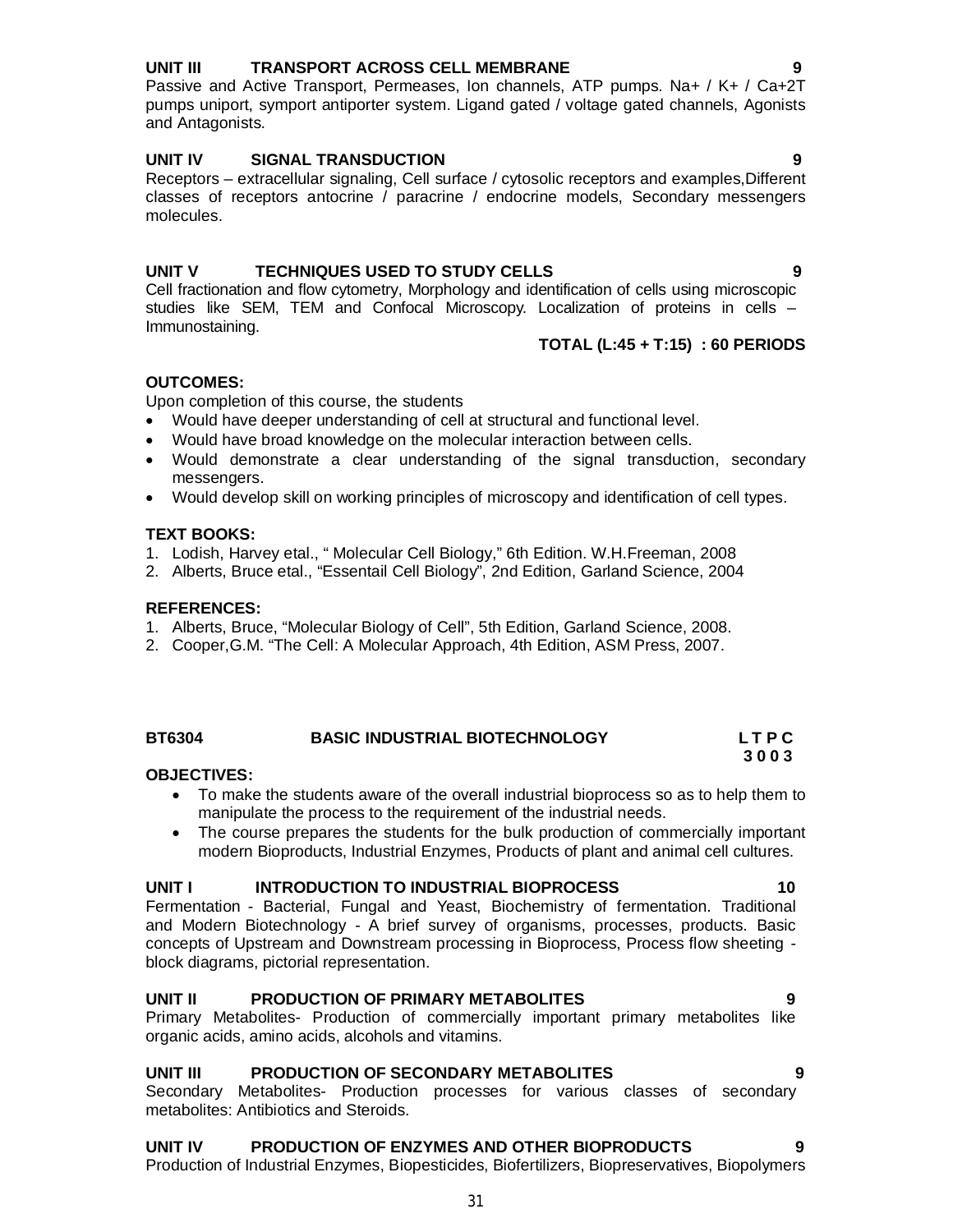Biodiesel, Cheese, Beer, SCP & Mushroom culture. Bioremediation.

# **UNIT V PRODUCTION OF MODERN BIOTECHNOLOGY PRODUCTS 8**

Production of recombinant proteins having therapeutic and diagnostic applications, vaccines. Bioprocess strategies in Plant Cell and Animal Cell culture.

# **TOTAL : 45 PERIODS**

# **OUTCOMES:**

At the end of the course, the students will be able

- To explain the steps involved in the production of bioproducts and methods to improve modern biotechnology.
- To apply basic biotechnological principles, methods and models to solve biotechnological tasks.
- To identify and debate the ethical, legal, professional, and social issues in the field of biotechnology.
- To design and deliver useful modern biotechnology products to the Society.

# **TEXT BOOKS:**

1. Satyanarayana, U. "Biotechnology" Books & Allied (P) Ltd., 2005.

- 2. Kumar, H.D. "A Textbook on Biotechnology" 2<sup>nd</sup> Edition. Affiliated East West Press Pvt.Ltd., 1998.
- 3. Balasubramanian, D. etal., "Concepts in Biotechnology" Universities Press Pvt.Ltd., 2004.
- 4. Ratledge, Colin and Bjorn Kristiansen "Basic Biotechnology" 2<sup>nd</sup> Edition Cambridge University Press, 2001.
- 5. Dubey, R.C. "A Textbook of Biotechnology" S.Chand & Co. Ltd., 2006.

# **REFERENCES:**

- 1. A.H. Patel " Industrial Microbiology" Macmillan
- 2. Presscott, S.C. and Cecil G. Dunn, "Industrial Microbiology", Agrobios (India), 2005.
- 3. Cruger,Wulf and Anneliese Crueger, "Biotechnology: A Textbook of Industrial Microbiology", 2<sup>nd</sup> Edition, Panima Publishing, 2000.
- 4. Moo-Young, Murrey, "Comprehensive Biotechnology", 4 Vols. Pergamon Press, (An Imprint of Elsevier) 2004.
- 5. C.F.A Bryce and EL.Mansi, Fermentation microbiology & Biotechnology, 1999.
- 6. K.G.Ramawat & Shaily Goyal, Comprehensive Biotechnology, 2009, S.Chand publications.

### **GE6351 ENVIRONMENTAL SCIENCE AND ENGINEERING LT P C 3 0 0 3**

# **OBJECTIVES:**

To enable the students

- To the study of nature and the facts about environment
- To find and implement scientific, technological, economic and political solutions to environmental problems.
- To study the interrelationship between living organism and environment.
- To appreciate the importance of environment by assessing its impact on the human world; envision the surrounding environment, its functions and its value.
- To study the dynamic processes and understand the features of the earth's interior and surface.
- To study the integrated themes and biodiversity, natural resources, pollution control and waste management.

# **UNIT I ENVIRONMENT, ECOSYSTEMS AND BIODIVERSITY 12**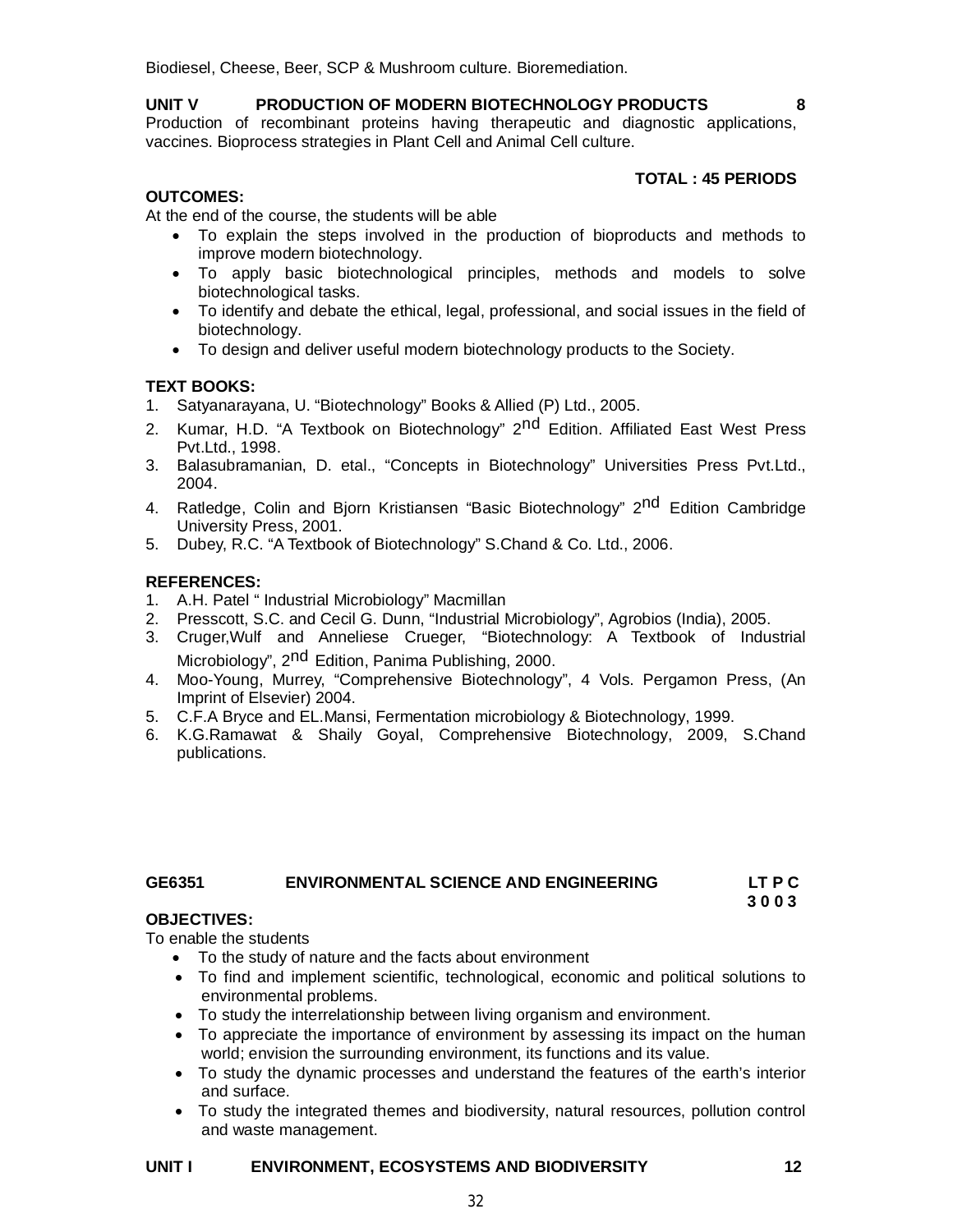Definition, scope and importance of Risk and hazards; Chemical hazards, Physical hazards, Biological hazards in the environment – concept of an ecosystem – structure and function of an ecosystem – producers, consumers and decomposers-Oxygen cycle and Nitrogen cycle – energy flow in the ecosystem – ecological succession processes – Introduction, types, characteristic features, structure and function of the (a) forest ecosystem (b) grassland ecosystem (c) desert ecosystem (d) aquatic ecosystems (ponds, streams, lakes, rivers, oceans, estuaries) – Introduction to biodiversity definition: genetic, species and ecosystem diversity – biogeographical classification of India – value of biodiversity: consumptive use, productive use, social, ethical, aesthetic and option values – Biodiversity at global, national and local levels – India as a mega-diversity nation – hot-spots of biodiversity – threats to biodiversity: habitat loss, poaching of wildlife, man-wildlife conflicts – endangered and endemic species of India – conservation of biodiversity: In-situ and ex-situ conservation of biodiversity. Field study of common plants, insects, birds.Field study of simple ecosystems – pond, river, hill slopes, etc.

# **UNIT II ENVIRONMENTAL POLLUTION 10**

Definition – causes, effects and control measures of: (a) Air pollution (Atmospheric chemistry- Chemical composition of the atmosphere; Chemical and photochemical reactions in the atmosphere - formation of smog, PAN, acid rain, oxygen and ozone chemistry;- Mitigation procedures- Control of particulate and gaseous emission, Control of  $SO_2$ ,  $NO_{X_1}$ , CO and HC) (b) Water pollution : Physical and chemical properties of terrestrial and marine water and their environmental significance; Water quality parameters – physical, chemical and biological; absorption of heavy metals - Water treatment processes. (c) Soil pollution soil waste management: causes, effects and control measures of municipal solid wastes – (d) Marine pollution (e) Noise pollution (f) Thermal pollution (g) Nuclear hazards–role of an individual in prevention of pollution – pollution case studies

Field study of local polluted site – Urban / Rural / Industrial / Agricultural.

# **UNIT III** NATURAL RESOURCES 10

Forest resources: Use and over-exploitation, deforestation, case studies- timber extraction, mining, dams and their effects on forests and tribal people – Water resources: Use and overutilization of surface and ground water, dams-benefits and problems – Mineral resources: Use and exploitation, environmental effects of extracting and using mineral resources, case studies – Food resources: World food problems, changes caused by agriculture and overgrazing, effects of modern agriculture, fertilizer-pesticide problems, water logging, salinity, case studies – Energy resources: Growing energy needs, renewable and non renewable energy sources, use of alternate energy sources. Energy Conversion processes – Biogas – production and uses, anaerobic digestion; case studies – Land resources: Land as a resource, land degradation, man induced landslides, soil erosion and desertification – role of an individual in conservation of natural resources – Equitable use of resources for sustainable lifestyles. Introduction to Environmental Biochemistry: Proteins – Biochemical degradation of pollutants, Bioconversion of pollutants.

Field study of local area to document environmental assets – river / forest / grassland / hill / mountain.

# **UNIT IV SOCIAL ISSUES AND THE ENVIRONMENT 7**

From unsustainable to sustainable development – urban problems related to energy – water conservation, rain water harvesting, watershed management – resettlement and rehabilitation of people; its problems and concerns, case studies – role of non-governmental organization- environmental ethics: Issues and possible solutions – 12 Principles of green chemistry- nuclear accidents and holocaust, case studies. – wasteland reclamation – consumerism and waste products – environment production act – Air act – Water act – Wildlife protection act – Forest conservation act –The Biomedical Waste (Management and Handling) Rules; 1998 and amendments- scheme of labeling of environmentally friendly products (Ecomark). enforcement machinery involved in environmental legislation- central and state pollution control boards- disaster management: floods, earthquake, cyclone and landslides.

33

Public awareness.

# **UNIT V HUMAN POPULATION AND THE ENVIRONMENT 6**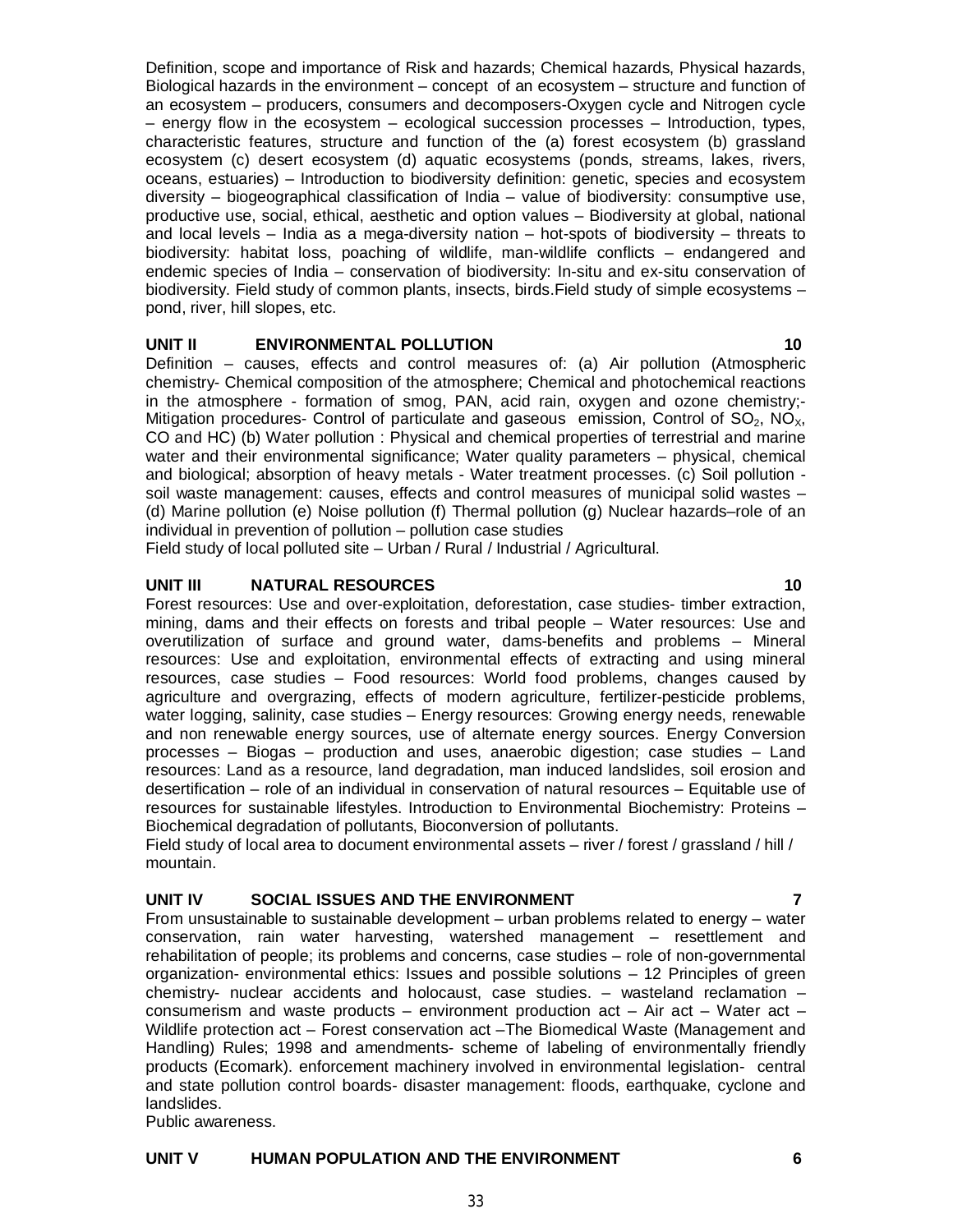Population growth, variation among nations – population explosion – family welfare programme – environment and human health – human rights – value education – HIV / AIDS – women and child welfare –Environmental impact analysis (EIA)- -GIS-remote sensing-role of information technology in environment and human health – Case studies.

# **TOTAL : 45 PERIODS**

# **OUTCOMES:**

Environmental Pollution or problems cannot be solved by mere laws. Public participation is an important aspect which serves the environmental Protection. One will obtain knowledge on the following after completing the course.

- Public awareness of environmental is at infant stage.
- Ignorance and incomplete knowledge has lead to misconceptions
- Development and improvement in std. of living has lead to serious environmental disasters

# **TEXT BOOKS:**

- 1. Gilbert M.Masters, 'Introduction to Environmental Engineering and Science', 2nd edition, Pearson Education (2004).
- 2. Benny Joseph, 'Environmental Science and Engineering', Tata McGraw-Hill, New Delhi, (2006).

# **REFERENCES:**

- 1. R.K. Trivedi, 'Handbook of Environmental Laws, Rules, Guidelines, Compliances and Standards', Vol. I and II, Enviro Media.
- 2. Cunningham, W.P. Cooper, T.H. Gorhani, 'Environmental Encyclopedia',Jaico Publ., House, Mumbai, 2001.
- 3. Dharmendra S. Sengar, 'Environmental law', Prentice hall of India PVT LTD,New Delhi, 2007.
- 4. Rajagopalan, R, 'Environmental Studies-From Crisis to Cure', Oxford University Press (2005)

# **BT6311 CELL BIOLOGY LABORATORY LT P C**

### **0 0 4 2 OBJECTIVES:**

To demonstrate various techniques to learn the morphology, identification and propagation of cells

# **LIST OF EXPERIMENTS**

- 1. Introduction to principles of sterile techniques and cell propagation
- 2. Principles of microscopy, phase contrast and fluorescent microscopy
- 3. Identification of given plant, animal and bacterial cells and their components by microscopy
- 4. Gram's Staining
- 5. Leishman Staining
- 6. Giemsa Staining
- 7. Thin Layer Chromatography
- 8. Separation of Peripheral Blood Mononuclear Cells from blood
- 9. Osmosis and Tonicity
- 10. Trypan Blue Assay
- 11. Staining for different stages of mitosis in AlliumCepa (Onion)

# **TOTAL : 60 PERIODS**

# **OUTCOMES:**

This practical course will facilitate the students

- To understand the basic techniques to work with cells
- To demonstrate working principles of Microscopy
- To understand and perform cell staining techniques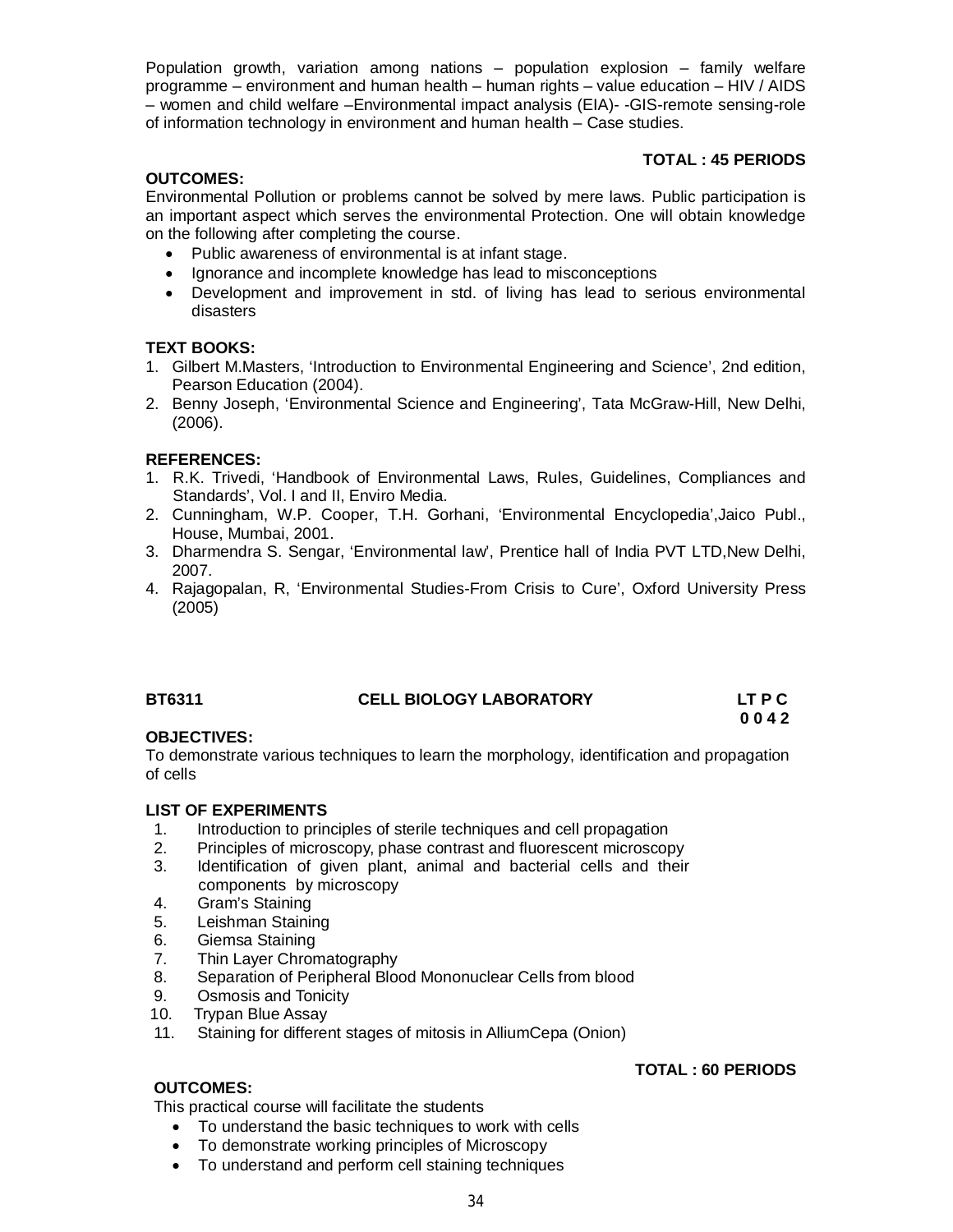To identify the various stages of mitosis

# **LIST OF EQUIPMENT FOR BATCH OF 30 STUDENTS**

| Autoclave                   |             |
|-----------------------------|-------------|
| Hot Air Oven                |             |
| Incubators                  | 2           |
| <b>Light Microscopes</b>    | 4           |
| <b>Incubator Shaker</b>     |             |
| Colorimeter                 | 2           |
| Laminar Flow Chamber        | 2           |
| Glassware, Chemicals, Media | as required |
|                             |             |

### **REFERENCES:**

- 1. Rickwood, D. and J.R. Harris "Cell Biology : Essential Techniques", Johnwiley, 1996.
- 2. Davis, J.M. "Basic Cell Culture : A Practical Approach", IRL, 1994.

| <b>BT6312</b> | <b>BIOORGANIC CHEMISTRY LABORATORY</b> | <b>LTPC</b> |
|---------------|----------------------------------------|-------------|
|               |                                        | 0042        |

### **OBJECTIVE:**

To train the students in preparation of bioorganic molecules and characterizing them.

# **LIST OF EXPERIMENTS**

- 1. Synthesis of aspirin
- 2. Hydrolysis of sucrose
- 3. Preparation of pyruvic acid from tartaric acid
- 4. Preparation of oleic acid from tartaric acid
- 5. Preparation of alpha D- glucopyranose pentaacetate
- 6. Preparation of 1,2,5,6 dicyclohexylnoine alpha d glucofuranose
- Isolation of Iycopene from tomato paste
- 8. Preparation of L-proline
- 9. Preparation of L-cysteine from hair
- 10. Preparation of S-ethyl hydroxybutonate from ethyl acetoacetate using yeast
- 11. Resolution of S-ethyl hydroxybutonate using 3,5 dinitrobenzoate.
- 12. Preparation of 5,10,15,20-tetrakisphenyl porphyrin.

# **TOTAL : 60 PERIODS**

# **OUTCOME:**

On completion of the course, the students will have hands on experience on the synthesis of certain useful bioorganic molecules and be able to analyse their physical and chemical properties.

# **LIST OF EQUIPMENT FOR BATCH OF 30 STUDENTS**

- 1. Colorimeter 2 No.
- 2. Glassware, Chemicals, Media as required

# **REFERENCES:**

- 1. Organic Chemistry, Francis A.Carey, VII Edition, Tata MCGraw Hill, Fourth reprint 2009.
- 2. Organic and Bio-organic Mechanisms, M.I. Page and Andrew Williams. Pearson, First Impression, 2010.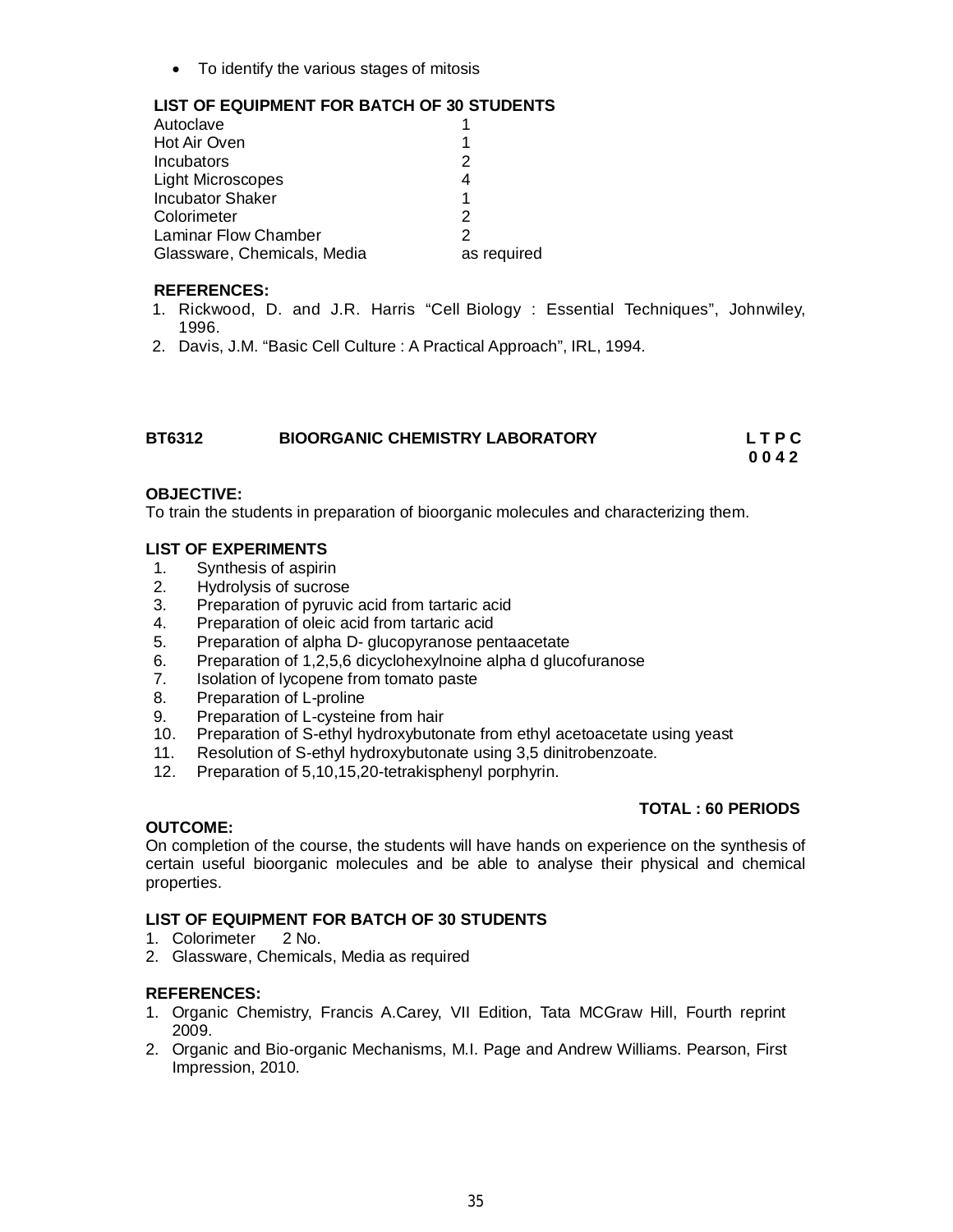# **MA6468 PROBABILITY AND STATISTICS LT P C**

### **OBJECTIVES**

This course aims at providing the required skill to apply the statistical tools in engineering problems.

# **UNIT I RANDOM VARIABLES 9 + 3**

Discrete and continuous random variables  $-$  Moments  $-$  Moment generating functions  $-$ Binomial, Poisson, Geometric, Uniform, Exponential, Gamma and Normal distributions.

### **UNIT II TWO - DIMENSIONAL RANDOM VARIABLES 9 + 3**

Joint distributions – Marginal and conditional distributions – Covariance – Correlation and Linear regression – Transformation of random variables – Central limit theorem (for independent and identically distributed random variables).

### **UNIT III TESTING OF HYPOTHESIS 9 + 3**

Sampling distributions - Estimation of parameters - Statistical hypothesis - Large sample test based on Normal distribution for single mean and difference of means -Tests based on t, Chi-square and F distributions for mean, variance and proportion - Contingency table (test for independent) - Goodness of fit.

# **UNIT IV DESIGN OF EXPERIMENTS 9 + 3**

One way and Two way classifications - Completely randomized design – Randomized block design – Latin square design -  $2^2$  factorial design.

# **UNIT V STATISTICAL QUALITY CONTROL 9 + 3**

Control charts for measurements (X and R charts) – Control charts for attributes (p, c and np charts) – Tolerance limits - Acceptance sampling.

### **TOTAL (L:45+T:15): 60 PERIODS**

# **OUTCOMES:**

The students will have a fundamental knowledge of the concepts of probability. Have knowledge of standard distributions which can describe real life phenomenon. Have the notion of sampling distributions and statistical techniques used in management problems.

### **TEXT BOOKS:**

- 1. Milton. J. S. and Arnold. J.C., "Introduction to Probability and Statistics", Tata McGraw Hill, 4th Edition, 2007.
- 2. Johnson. R.A. and Gupta. C.B., "Miller and Freund's Probability and Statistics for Engineers", Pearson Education, Asia, 7th Edition, 2007.
- 3. Papoulis. A and Unnikrishnapillai. S., "Probability, Random Variables and Stochastic Processes " Mc Graw Hill Education India , 4th Edition, New Delhi , 2010.

# **REFERENCES:**

- 1. Devore. J.L., "Probability and Statistics for Engineering and the Sciences", Cengage Learning, New Delhi, 8th Edition, 2012.
- 2. Walpole. R.E., Myers. R.H., Myers. S.L. and Ye. K., "Probability and Statistics for Engineers and Scientists", Pearson Education, Asia , 8th Edition, 2007.
- 3. Ross, S.M., "Introduction to Probability and Statistics for Engineers and Scientists", 3rd Edition, Elsevier, 2004.
- 4. Spiegel. M.R., Schiller. J. and Srinivasan. R.A., "Schaum's Outline of Theory and Problems of Probability and Statistics", Tata McGraw Hill Edition, 2004.

| <b>BT6401</b> | <b>ANALYTICAL METHODS AND INSTRUMENTATION</b> | <b>LTPC</b> |
|---------------|-----------------------------------------------|-------------|
|               |                                               | 3003        |

# **OBJECTIVES:**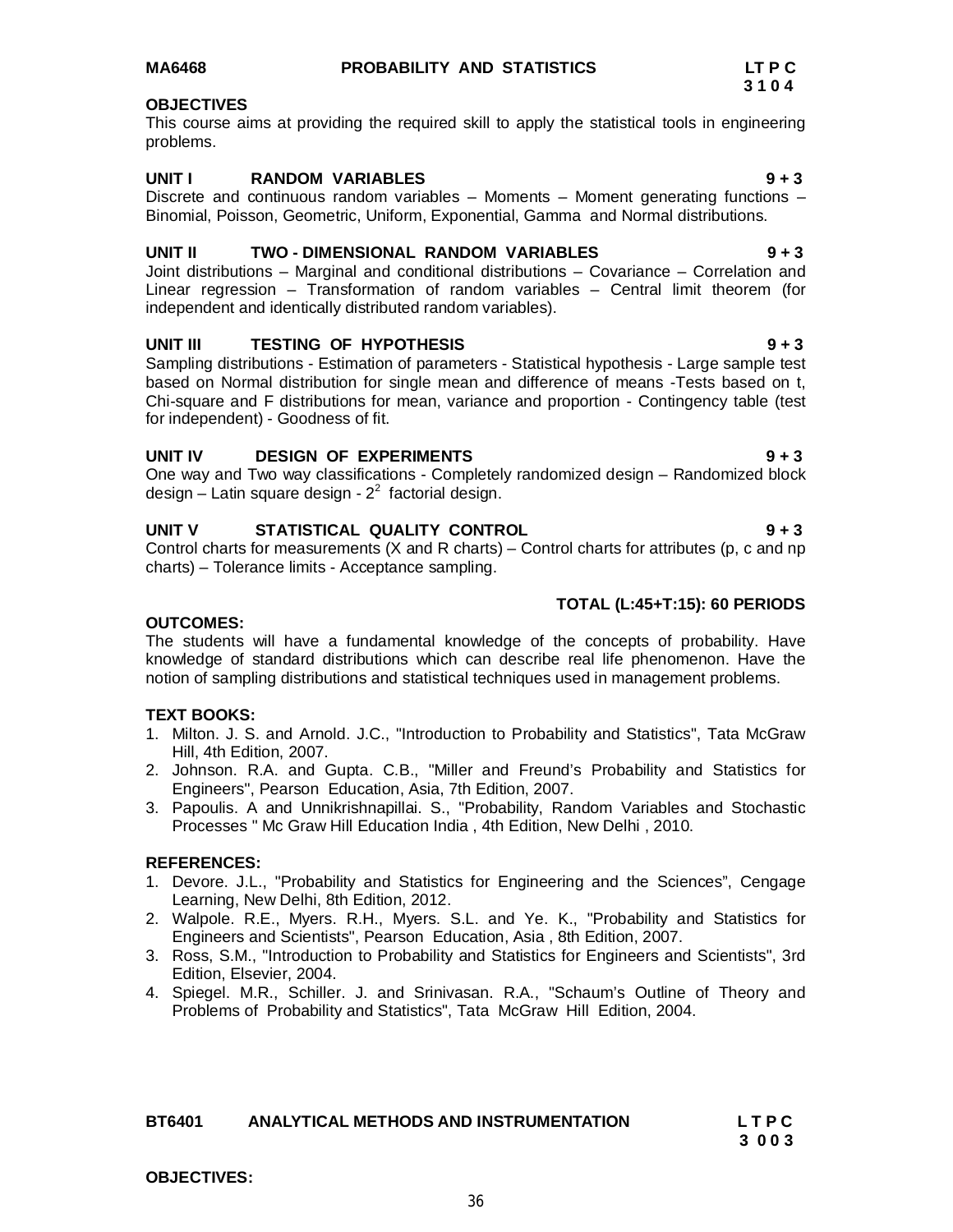To enable the students

- To have a fundamental knowledge about the Light spectrum, Absoprtion, Fluorescence NMR, Mass spectroscopy
- To acquire knowledge on the different chromotographic methods for separation of biological products.

# **UNIT I INTRODUCTION TO SPECTROMETRY 9**

Properties of electromagnetic radiation- wave properties – components of optical instruments – Sources of radiation – wavelength selectors – sample containers – radiation transducers – Signal process and read outs – signal to noise ratio - sources of noise – Enhancement of signal to noise - types of optical instruments – Principle of Fourier Transform optical Measurements.

## **UNIT II MOLECULAR SPECTROSCOPY 9**

Molecular absorption spectrometry – Measurement of Transmittance and Absorbance – Beer's law – Instrumentation - Applications -Theory of fluorescence and Phosphorescence – Instrumentation – Applications – Theory of Infrared absorption spectrometry – IR instrumentation – Applications – Theory of Raman spectroscopy – Instrumentation – applications.

#### **UNIT III MAGNETIC RESONANCE SPECTROSCOPY AND MASS SPECTROMETRY 9**

Theory of NMR – environmental effects on NMR spectra – chemical shift- NMRspectrometers – applicatons of <sup>1</sup>H and <sup>13</sup>C NMR- Molecular mass spectra – ion sources – Mass spectrometer. Applications of molecular mass - Electron paramagnetic resonance- g values – instrumentation.

## **UNIT IV SEPARATION METHODS 9**

General description of chromatography – Band broadening and optimization of column performance- Liquid chromatography – Partition chromatography - Adsorption chromatography – Ion exchange chromatography -size exclusion chromatography-Affinity chromatography- principles of GC and applications – HPLC- Capillary electrophoresis – Applications**.**

# **UNIT V ELECTRO ANALYSIS AND SURFACE MICROSCOPY 9**

Electrochemical cells- Electrode potential cell potentials – potentiometry- reference electrode – ion selective and molecular selective electrodes – Instrument for potentiometric studies – Voltametry – Cyclic and pulse voltametry- Applications of voltametry . Study of surfaces – Scanning probe microscopes – AFM and STM.

# **TOTAL : 45 PERIODS**

# **OUTCOME:**

On completion of the course, students will have a better understanding of spectroscopy and the separation techniques used for biological products.

# **TEXT BOOKS:**

- 1. Skoog, D.A. F. James Holler, and Stanky, R.Crouch "Instrumental Methods of Analysis". Cengage Learning , 2007.
- 2. Willard, Hobart, etal., "Instrumental Methods of Analysis". 7<sup>th</sup> Edition, CBS, 1986.
- 3. Braun, Robert D. " Introduction to Instrumental Analysis". Pharma Book Syndicate, 1987.
- 4. Ewing,G.W. "Instrumental Methods of Chemical Analysis", 5<sup>th</sup> Edition, McGraw-Hill, 1985

# **REFERENCES:**

- 1. Sharma, B.K. "Instrumental Methods of Chemical Analysis : Analytical Chemistry" Goel Publishing House, 1972.
- 2. Haven, Mary C., etal., "Laboratory Instrumentation ". 4th Edition, John Wiley, 1995.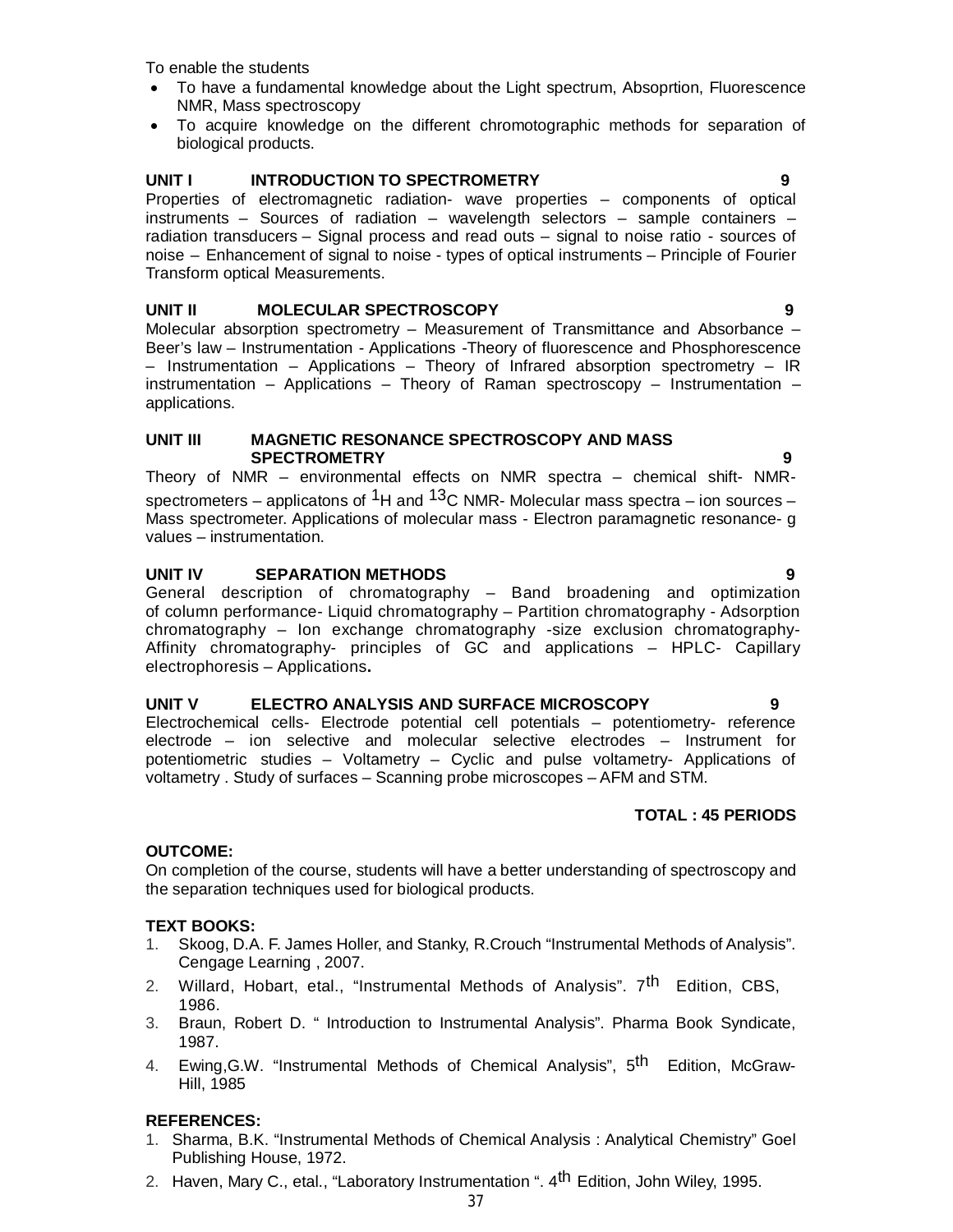# **BT6402 APPLIED THERMODYNAMICS FOR BIOTECHNOLOGISTS L T P C 3 0 0 3**

# **OBJECTIVE:**

To enable the students to learn about basic concepts of classical and statistical thermodynamics

# **UNIT I THERMODYNAMIC LAW AND PROPERTIES OF FLUIDS 9**

First Law of thermodynamics, a generalized balance equation and conserved quantities, Volumetric properties of fluids exhibiting non ideal behavior; residual properties; estimation of thermodynamic properties using equations of state; calculations involving actual property exchanges; Maxwell's relations and applications.

# **UNIT II SOLUTION THERMODYNAMICS 9**

Partial molar properties; concepts of chemical potential and fugacity; ideal and non-ideal solutions; concepts and applications of excess properties of mixtures; activity coefficient; composition models; Gibbs Duhem equation.

# **UNIT III PHASE EQUILIBRIA 9**

Criteria for phase equilibria; VLE calculations for binary and multi component systems; liquid- liquid equilibria and solid-solid equilibria.

# **UNIT IV CHEMICAL REACTION EQUILIBRIA 9**

Equilibrium criteria for homogeneous chemical reactions; evaluation of equilibrium constant; effect of temperature and pressure on equilibrium constant; calculation of equilibrium conversion and yields for single and multiple reactions.

# **UNIT V THERMODYNAMIC DESCRIPTION OF MICROBIAL GROWTH AND PRODUCT FORMATION 9**

Thermodynamics of microbial growth stoichiometry thermodynamics of maintenance, Calculation of the Operational Stoichiometry of a growth process at Different growth rates, Including Heat using the Herbert –Pirt Relation for Electron Donor, thermodynamics and stoichiometry of Product Formation.

# **TOTAL : 45 PERIODS**

# **OUTCOMES:**

At the end of this course, the student would have the ability

- To explain the theoretical concepts of thermodynamics and how it applies to energy conversion in technological applications and biological systems.
- To demonstrate the capability to analyze the energy conversion performance in a variety of modern applications in biological systems.
- To design and carry out bioprocess engineering experiments, and analyze and interpret fundamental data to do the design and operation of bioprocesses.
- To describe the criteria when two phases coexist in equilibrium and the vapour liquid equilibrium calculations microbial growth and product formation.

# **TEXT BOOKS:**

1. Smith J.M., Van Ness H.C., and Abbot M.M. "Introduction to Chemical Engineering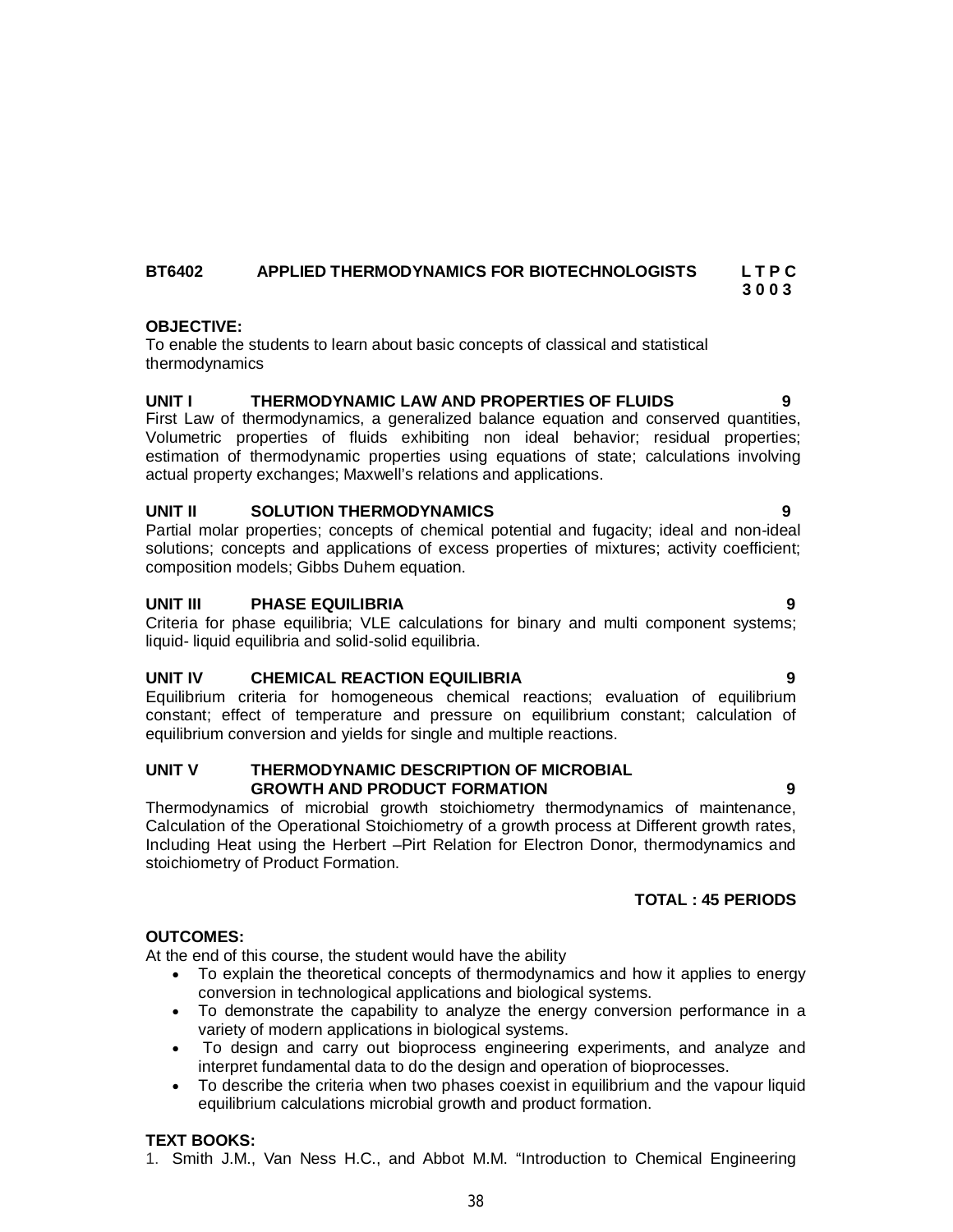Thermodynamics", 6<sup>th</sup> Edition. Tata McGraw-Hill, 2003.

- 2. Narayanan K.V. "A Text Book of Chemical Engineering Thermodynamics", PHI,2003.
- 3. Christiana D. Smolke, " The Metabolic Pathway Engineering Handbook Fundamentals", CRC Press Taylor & Francis Group, 2010.

# **REFERENCE:**

1. Sandler S.I. "Chemical and Engineering Thermodynamics", John Wiley,1989.

# **BT6403 HEAT TRANSFER OPERATIONS L T P C**

#### **3 1 0 4 OBJECTIVE:**

To enable the students to understand the fundamental principles and concepts of heat transfer*.* This course will be a prerequisite for certain engineering subjects offered in the subsequent semesters

## **UNIT I MIXING AND AGITATION 9**

Dimensional analysis; power for agitation; agitation of liquids; gas-liquid systems; gassolid suspensions; agitator scale up.

## **UNIT II CONDUCTION HEAT TRANSFER 9**

Steady state conduction; combined resistances; unsteady state conduction; lumped heat capacity; extended surfaces; combined conduction and convection.

## **UNIT III CONVECTION HEAT TRANSFER 9**

Dimensional analysis; forced and natural convection; convection in flow over surfaces through pipes boiling and condensation.

#### **UNIT IV RADIATION HEAT TRANSFER 9**

The problem of radiative exchange-Kirchoff's law, radiant heat exchange between two finite black holes-heat transfer among gray bodies

# **UNIT V HEAT TRANSFER EQUIPMENTS 9**

Equipments; overall heat transfer coefficients; heat transfer in fermentors, design of heat exchangers; NTU concept; evaporators; single and multiple effects; mass and enthalpy balances.

# **TOTAL (L:45 + T:15) : 60 PERIODS**

#### **OUTCOMES:**

Upon success completion of this course, the students will be able to understand

- Purpose of mixing and agitation, types of agitators, scale up of agitators and dimensional analysis.
- About different modes of heat transfer, different laws and terms used for design purpose and industrial applications, steady state and transient conduction
- Concept of forced and natural convection, boiling and condensation and radiation heat transfer
- On heat exchangers and its design, NTU concepts, evaporators and its types

# **TEXT BOOKS:**

- 1. McCabe, W.L., J.C. Smith and P. Harriott "Unit Operations of Chemical Engineering", 6<sup>th</sup> Edition, McGraw-Hill, 2001.
- 2. Geankoplis, C.J. "Transport Process and Separation Process Principles", 4<sup>th</sup> Edition, Prentice Hall of India, 2005.

#### **REFERENCE:**

1. Incropera F.P. "Fundamentals Of Heat And Mass Transfer", John Wiley,1998.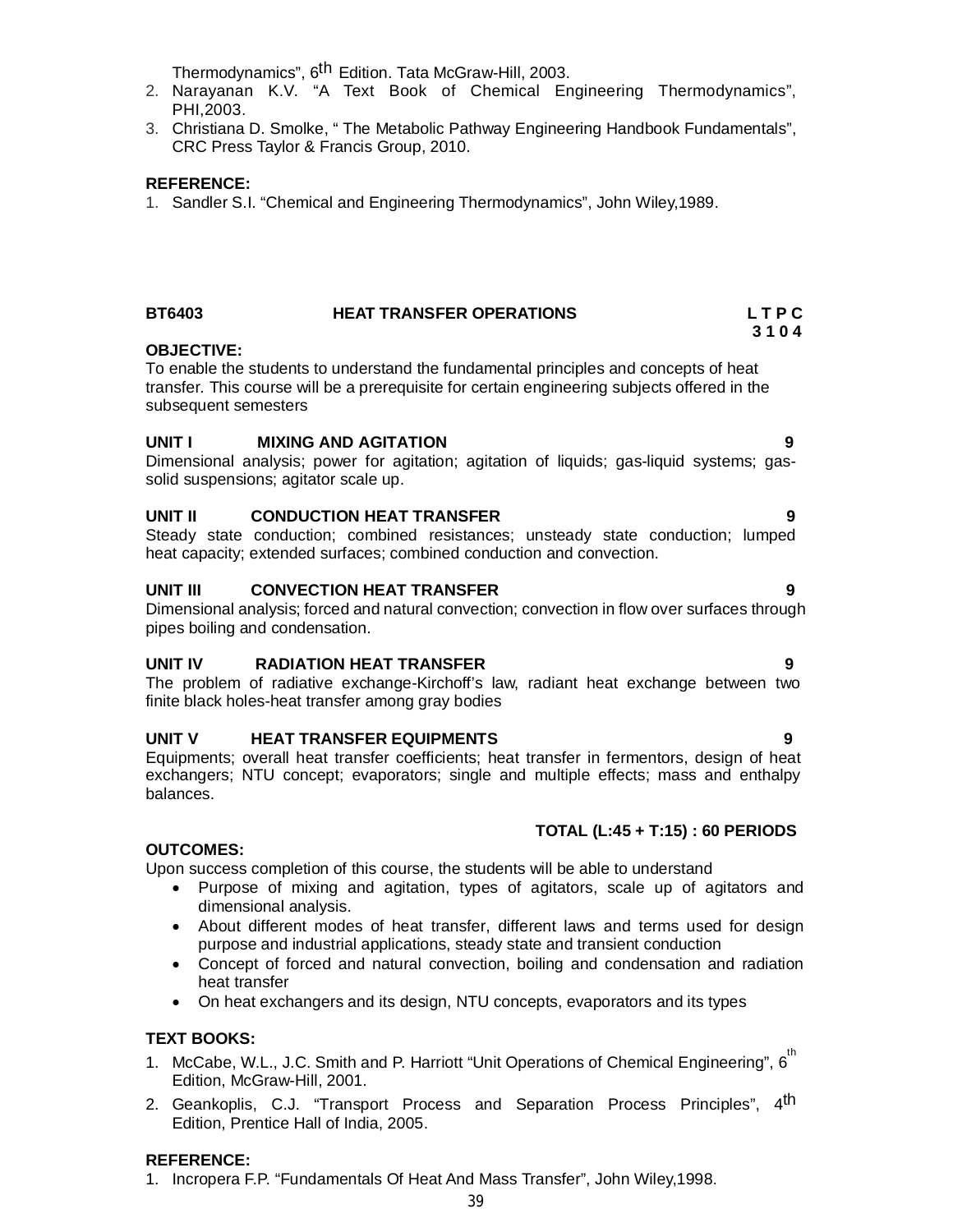# **BT6404 ENZYME TECHNOLOGY AND BIOTRANSFORMATION L T P C**

# **OBJECTIVES:**

To enable the students

- To learn enzyme reactions and its characteristics along with the production and purification process
- To give the student a basic knowledge concerning biotransformation reactions with the usage of enzymes

# **UNIT I INTRODUCTION TO ENZYMES 9**

Classification of enzymes – Mechanisms of enzyme action – Concept of active site and energetics of enzyme substrate complex formation  $-$  Specificity of enzyme action  $-$ Principles of catalysis – Collision theory and transition state theory – Role of entropy in catalysis.

# **UNIT II KINETICS OF ENZYME ACTION 9**

Kinetics of single substrate reactions; estimation of Michelis-Menten parameters – Multisubstrate reactions – Mechanisms and kinetics – Turnover number – Types of inhibition and models for substrate and product – Allosteric regulation of enzyme – Monod Changeux Wyman model – pH and temperature effect on enzymes & deactivation kinetics.

# UNIT III **ENZYME IMMOBILIZATION AND BIOSENSORS**

Physical and chemical techniques for enzyme immobilization – Adsorption, matrix entrapment, encapsulation, cross-linking, covalent binding and suitable examples – Advantages and disadvantages – Design of enzyme electrodes and their application as biosensors in industry, healthcare and environment.

# **UNIT IV PURIFICATION AND CHARACTERIZATION OF ENZYMES FROM NATURAL SOURCES 9**

Production and purification of crude enzyme extracts from plant, animal and microbial sources – Methods of characterization of enzymes – Development of enzymatic assays

# **UNIT V BIOTRANSFORMATION APPLICATIONS OF ENZYMES 9**

Hydrolytic- Ester bond, Amide, Epoxides, Nitriles, Reduction reactions – Aldehydes, Ketones, C=C, Oxidation reactions – Alkanes, Aromatic, Baeyer-Villiger – Enzymes in organic synthesis – esters, amide, peptide – Modified and Artificial Enzymes – Catalytic antibodies

# **TOTAL : 45 PERIODS**

# **OUTCOMES:**

- The knowledge on enzyme and enzyme reactions will be the key step in to proceed towards various concepts in biotechnology.
- The theoretical and practical aspects of kinetics will provide the importance and utility of enzyme kinetics towards research.
- The process of immobilization has been increased steadily in food, pharmaceutical and chemical industries and thus this study will provide simple and easy method of implementation.
- Ideas on Processing, Production and Purification of enzymes at an industrial scale will be helpful to work technologically.

# **TEXT BOOKS:**

1. Pandey A., Webb C., Soccol C. R. and Larroche C., Eds " Enzyme Technology", Springer, 2006.

 **3 0 0 3**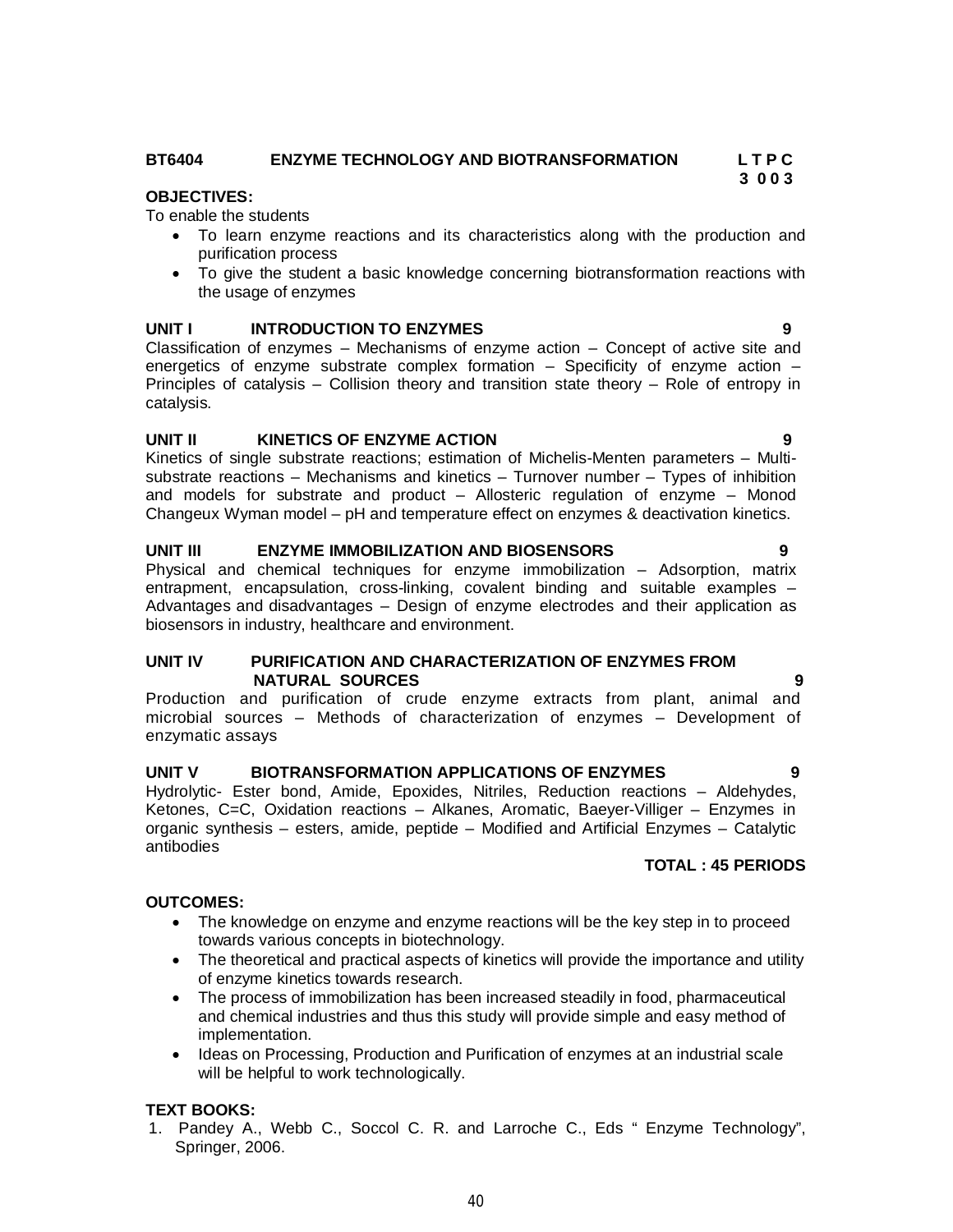41

2. Buchholz, K., Kasche, V. and Bornscheuer, U., "Biocatalysts and Enzyme Technology", WILEY–VCH, 2005.

# **REFERENCES:**

- 1. Drauz K., Gröger, H. and May O., "Enzyme Catalysis in Organic Synthesis: A Comprehensive Handbook", Volume 1, Wiley-VCH Verlag & Co, 2012.
- 2. Blanch, H.W., Clark, D.S. Biochemical Engineering, Marcel Dekker, 1997
- 3. Bailey J.E. & Ollis, D.F. Biochemical Engineering Fundamentals, 2<sup>nd</sup> Ed., McGraw Hill, 1986
- 4. Wiseman, Alan. Hand book of Enzyme Biotechnology, 3<sup>rd</sup> ed., Ellis Harwood 1995.

| <b>BT6405</b> | <b>BIOPROCESS PRINCIPLES</b> | <b>LTPC</b> |
|---------------|------------------------------|-------------|
|               |                              | 3 0 0 3     |

# **OBJECTIVES:**

- To impart knowledge on design and operation of fermentation processes with all its prerequisites.
- To endow the students with the basics of microbial kinetics, metabolic stoichiometry and energetics.

# **UNIT I OVERVIEW OF FERMENTATION PROCESSES 9**

Overview of fermentation industry, general requirements of fermentation processes, basic configuration of fermenter and ancillaries, main parameters to be monitored and controlled in fermentation processes.

#### **UNIT II RAW MATERIALS AND MEDIA DESIGN FOR FERMENTATION PROCESS 9**

Criteria for good medium, medium requirements for fermentation processes- carbon, nitrogen, minerals, vitamins and other complex nutrients, oxygen requirements. Medium formulation for optimal growth and product formation, examples of simple and complex media, design of various commercial media for industrial fermentations- medium optimization methods.

# **UNIT III STERILIZATION KINETICS 7**

Thermal death kinetics of microorganisms, batch and continuous heat sterilization of liquid media, filter sterilization of liquid media, air sterilization and design of sterilization equipment - batch and continuous.

# **UNIT IV METABOLIC STOICHIOMETRY AND ENERGETICS 9**

Stoichiometry of cell growth and product formation, elemental balances, degrees of reduction of substrate and biomass, available electron balances, yield coefficients of biomass and product formation, maintenance coefficients, energetic analysis of microbial growth and product formation, oxygen consumption and heat evolution in aerobic cultures, thermodynamic efficiency of growth.

# **UNIT V KINETICS OF MICROBIAL GROWTH AND PRODUCT FORMATION** 11

Batch cultivation and continuous cultivation. Simple unstructured models for microbial growth, Monod model, growth of filamentous organisms, product formation kinetics – Leudeking-Piret models, substrate and product inhibition on cell growth and product formation. Biomass estimation - Direct and Indirect methods.

# **OUTCOMES:**

Upon completion of the course in Bioprocess Principles graduates will be able to

- Apply engineering principles to systems containing biological catalysts to meet the needs of the society.
- Convert the promises of molecular biology and genetic engineering into new processes to make bio-products in economically feasible way.

# **TOTAL : 45 PERIODS**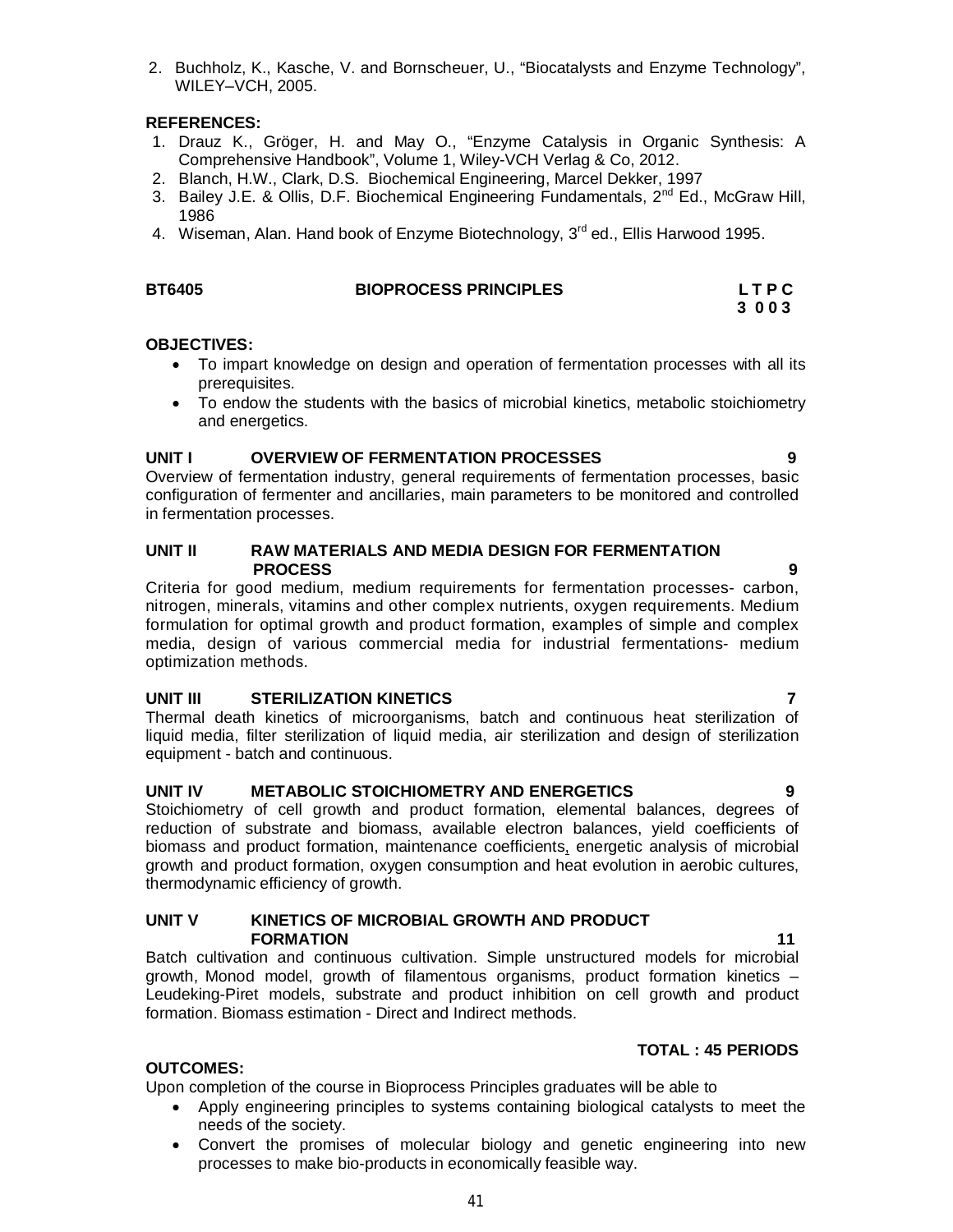- Interpret the kinetics of living cells and to develop a strategy to solve the issues emerging during fermentation processes.
- Enhance and modify the biological materials to improve its usefulness by finding the optimal formulation materials to facilitate product production.

# **TEXT BOOKS:**

- 1. Shuler, Michael L. and Fikret Kargi, "Bioprocess Engineering ", Prentice Hall, 1992.
- 2. Doran M Pauline "Bioprocess Engineering Principles" . 2<sup>nd</sup> Edition, Elsevier, 2012.
- 3. Ghasem D.Najafpour, "Biochemical Engineering and Biotechnology", Elsevier, 2007.

## **REFERENCES:**

- 1. Bailey, James E. and David F. Ollis, " Biochemical Engineering Fundamentals", 2<sup>nd</sup> Edition. McGraw Hill , 1986.
- 2. Peter F. Stanbury, Stephen J. Hall & A. Whitaker, Principles of Fermentation Technology, Science & Technology Books, 1995.
- 3. Jens Nielson, John Villadsen and Gunnar Liden, "Bioreaction engineering principles", 2<sup>nd</sup> Edition, Kulwer Academic, 2002
- 4. Tapobrate Panda, "Bioreactors: Analysis and Design", Tata McGraw Hill, 2011
- 5. Rajiv Dutta, "Fundamentals of Biochemical Engineering", Springer, 2008

# **BT6411 CHEMICAL ENGINEERING LABORATORY L T P C 0 0 4 2**

## **OBJECTIVES:**

- To provide basic understanding of chemical engineering principles and operations
- Course will enable the students to apply the principles in other chemical engineering and biotechnology subjects offered in higher semesters

#### **LIST OF EXPERIMENTS**

- 1. Flow measurement a) Orifice meter b) Venturimeter, c) Rotameter
- 2. Pressure drop flow in pipes
- 3. Pressure drop in flow through packed column
- 4. Pressure drop in flow through fluidized beds
- 5. Chacteristics of centrifuge pump
- 6. Flate and frame filter press
- 7. Filteration in leaf filter
- 8. Heat transfer characteristics in heat exchanger
- 9. Simple and steam distillation
- 10. HETP in packed distillation
- 11. Ternary equilibrium in liquid-liquid extraction
- 12. Adsorption isotherm
- 13. Drying characteristics in a pan dryer

#### **TOTAL : 45 PERIODS**

#### **OUTCOMES:**

Upon completion of this practical course the student will

- Have knowledge on the basic principles of chemical engineering
- Be able to apply the skill of material balance and energy balance in unit operations unit process of chemical engineering and biotechnology
- Be able to analyze the principles of chemical engineering and its applications in chemical, mechanical and biological perspectives
- Understand the design and working principles of fluid moving machinery and transport phenomena

#### **LIST OF EQUIPMENT FOR BATCH OF 30 STUDENTS**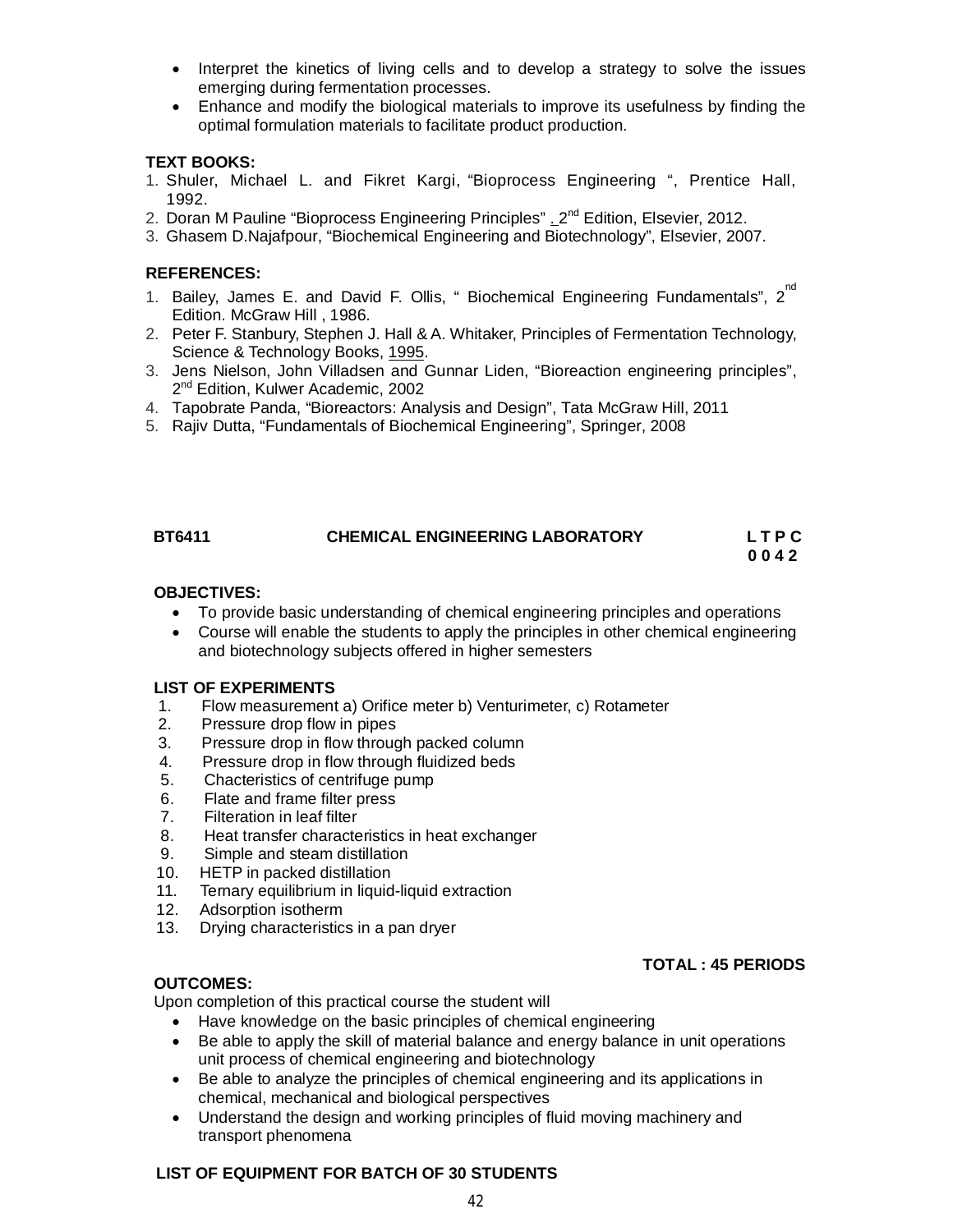| Colorimeter                 | 2 No.       |
|-----------------------------|-------------|
| Filter leaf                 | 1 No.       |
| Orifice meter               | 1 No.       |
| Venturimeter                | 1 No.       |
| Rotameter                   | 1 No.       |
| Glassware, Chemicals, Media | as required |

#### **BT6412 INSTRUMENTAL METHODS OF ANALYSIS LABORATORY L T P C 0 0 4 2**

# **OBJECTIVES:**

To train the students

- To have a practical hands on experience on Absoprtion Spectroscopic methods
- To acquire experience in the purification by performing chromatography
- To validate and analysis using spectrometric and microscopic techniques

## **LIST OF EXPERIMENTS**

- 1. Precision and validity in an experiment using absorption spectroscopy .
- 2. Validating Lambert-Beer's law using KMnO<sub>4</sub>
- 3. Finding the molar absorbtivity and stoichiometry of the Fe (1,10 phenanthroline)3 using absorption spectrometry.
- 4. Finding the pKa of 4-nitrophenol using absorption spectroscopy.
- 5. UV spectra of nucleic acids.
- 6. Chemical actinometry using potassium ferrioxolate.
- 7. Estimation of SO<sup>--</sup> by nephelometry.
- 8. Estimation of  $Al^{3+}$  by Flourimetry.
- 9. Limits of detection using aluminium alizarin complex.
- 10. Chromatography analysis using TLC.
- 11. Chromatography analysis using column chromatography.

# **TOTAL : 60 PERIODS**

# **OUTCOME:**

The students would visualize and interpret the theory of spectroscopic methods by hands on experiments.

# **LIST OF EQUIPMENT FOR BATCH OF 30 STUDENTS**

- 1. Colorimeter 2 No.
- 2. Glassware, Chemicals, Media as required

#### **REFERENCES:**

- 1. Skoog, D.A. etal. "Principles of Instrumental Analysis", 5<sup>th</sup> Edition, Thomson / Brooks -Cole,1998.
- 2. Braun, R.D. "Introduction to Instrumental Analysis", Pharma Book Syndicate, 1987.
- 3. Willard, H.H. etal. "Instrumental Methods of Analysis", 6<sup>th</sup> Edition, CBS, 1986.
- 4. Ewing,G.W. "Instrumental Methods of Chemical Analysis", 5<sup>th</sup> Edition, McGraw-Hill, 1985.

# **BT6501 PROTEIN STRUCTURE FUNCTION AND PROTEOMICS LT P C**

# **3 1 0 4**

#### **OBJECTIVES:**

To enable the students

- To identify the importance of protein biomolecules.
- To realize the structure-function relationships in proteins.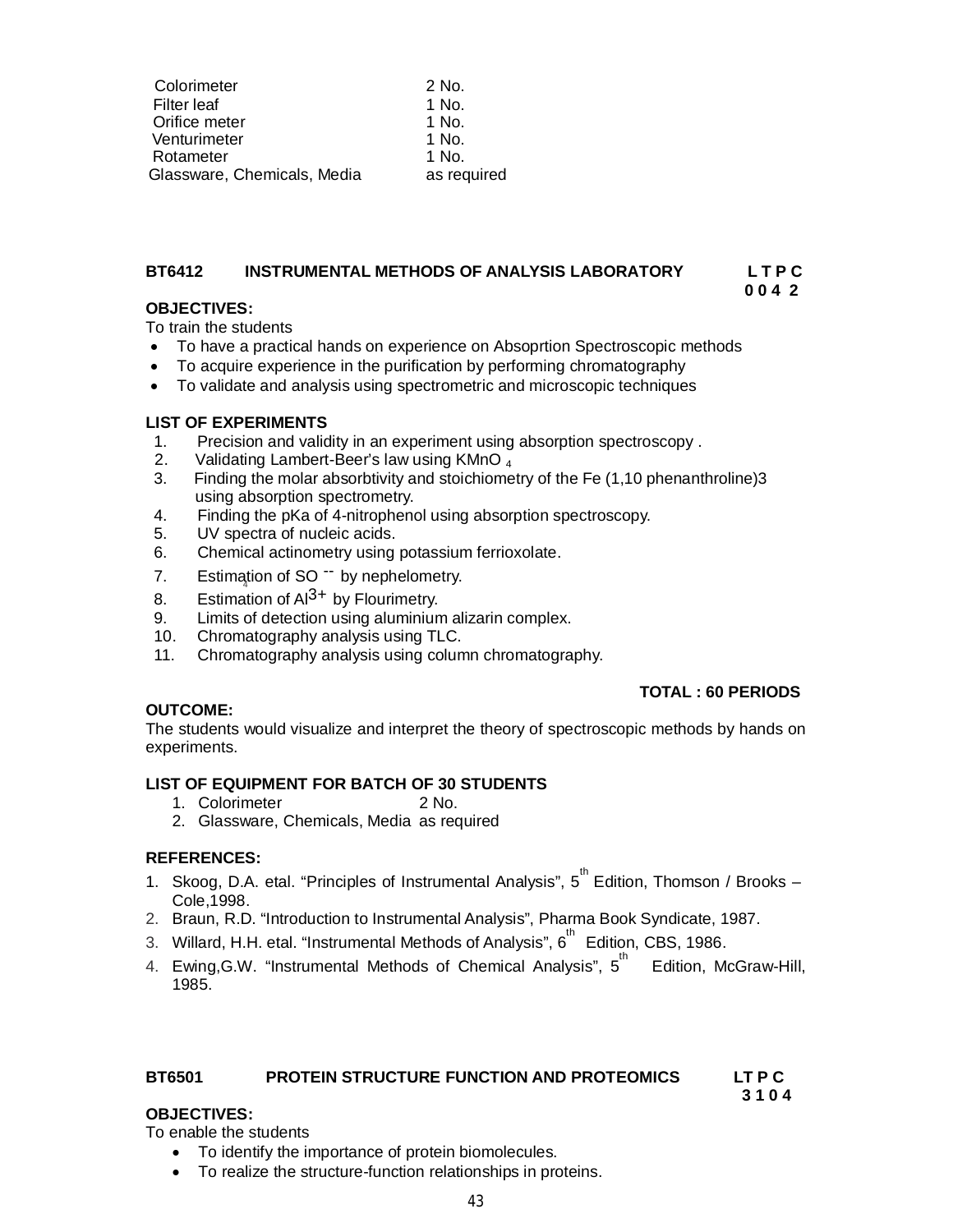# **BT6502 BIOPROCESS ENGINEERING LT P C**

44

# **UNIT I BONDS, ENERGIES, BUILDING BLOCKS OF PROTEINS 9**

Covalent, Ionic, Hydrogen, Coordinate, hydrophobic and Vander walls interactions in protein structure. Interaction with electromagnetic radiation (radio, micro, infrared, visible, ultraviolet, X-ray) and elucidation of protein structure. Amino acids (the students should be thorough with three and single letter codes) and their molecular properties (size, solubility, charge, pKa), Chemical reactivity in relation to post-translational modification (involving amino, carboxyl, hydroxyl, thiol, imidazole groups).

# **UNIT II PROTEIN ARCHITECTURE 9**

Primary structure: peptide mapping, peptide sequencing - automated Edman method & mass- spec. High-throughput protein sequencing setup Secondary structure: Alpha, beta and loop structures and methods to determine Super-secondary structure: Alpha-turnalpha, beta-turn- beta (hairpin), beta-sheets, alpha-beta-alpha, topology diagrams, up and down & TIM barrel structures nucleotide binding folds.

# **UNT III TERTIARY STRUCTURE 9**

Prediction of substrate binding sites, Tertiary structure: Domains, folding, denaturation and renaturation, overview of methods to determine 3D structures. Quaternary structure: Modular nature, formation of complexes, protein-protein interactions and methods to study it: Computer exercise on the above aspects

# **UNIT IV STRUCTURE-FUNCTION RELATIONSHIP 9**

DNA-binding proteins: prokaryotic transcription factors, Helix-turn-Helix motif in DNA binding, Trp repressor, Eukaryotic transcription factors, Zn fingers, helix-turn helix motifs in homeodomain, Leucine zippers, Membrane proteins: General characteristics, Trans-membrane segments, prediction, bacteriorhodopsin and Photosynthetic reaction center, Immunoglobulins: IgG Light chain and heavy chain architecture, abzymes and Enzymes: Serine proteases, understanding catalytic design by engineering trypsin, chymotrypsin and elastase, substrate-assisted catalysis other commercial applications Computer exercise on the above aspects

# **UNIT V PROTEOMICS 9**

Introduction to the concept of proteome, components of proteomics, proteomic analysis, importance of proteomics in biological functions, protein arrays, cross linking methods, affinity methods, yeast hybrid systems and protein arrays. Computer exercise on the above aspects

# **TOTAL (L:45 + T:15) : 60 PERIODS**

# **OUTCOMES:**

Upon completion of this course, students will be able:

- To analyze the various interactions in protein makeup.
- To be familiar with different levels of protein structure.
- To know the role of functional proteins in various field of study.
- To practice the latest application of protein science in their research.

# **TEXT BOOKS:**

- 1. Branden C. and Tooze J., "Introduction to Protein Structured" 2<sup>nd</sup> Edition, Garlan Publishing, 1999.
- 2. Creighton T.E. "Proteins" 2<sup>nd</sup> Edition. W.H. Freeman, 1993.
- 3. Pennington, S.R and M.J. Dunn, "Proteomics : Protein Sequence to Function". Viva Books, 2002

# **REFERENCE:**

1. Liebler, "Introduction to Proteomics" Humana Press, 2002.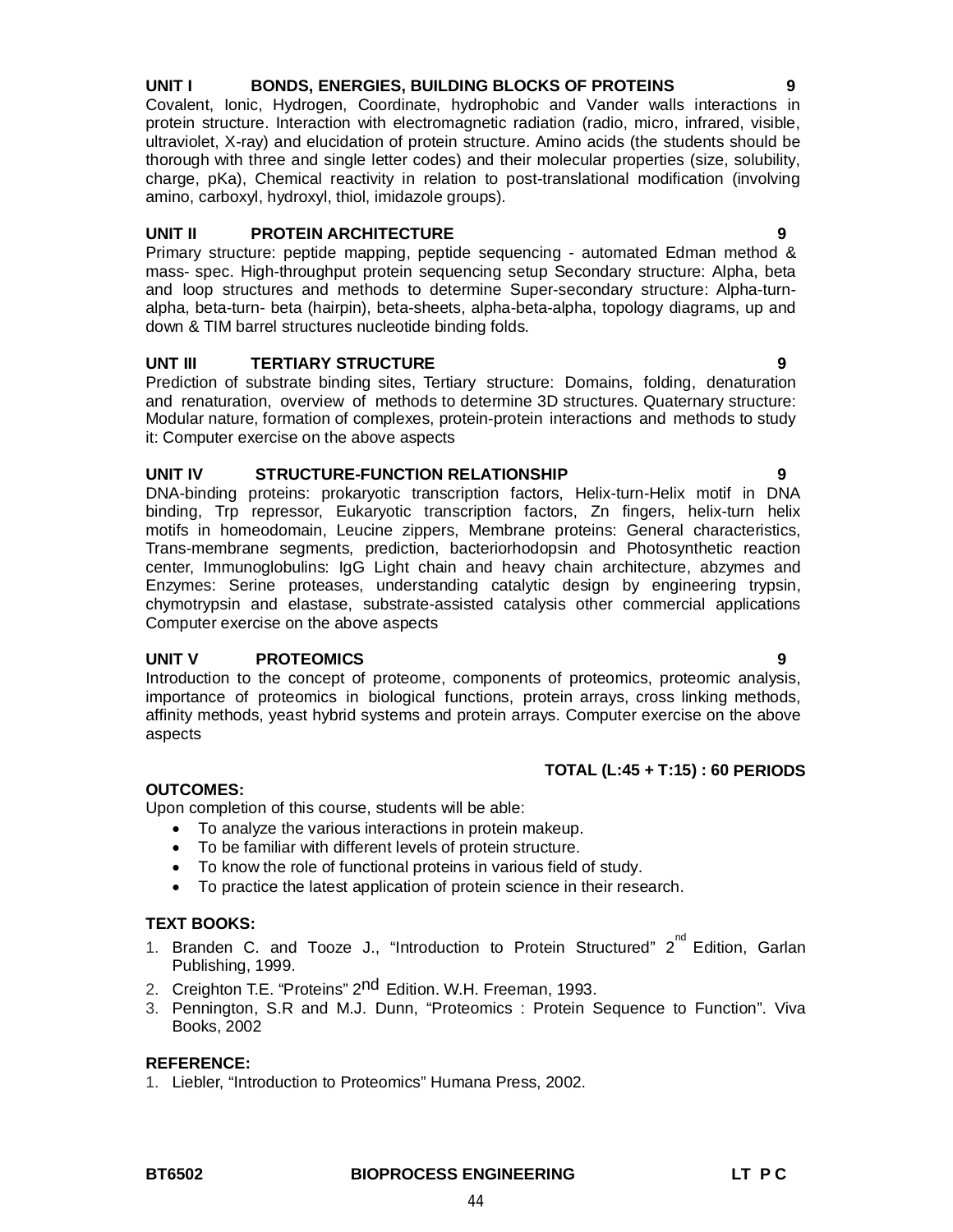# **OBJECTIVES:**

- To provide the students with the basics of bioreactor engineering.
- To develop bioengineering skills for the production of biochemical product using integrated biochemical processes.

# **UNIT I OPERATIONAL MODES OF BIOREACTORS 9**

Fed batch cultivation, Cell recycle cultivation, Cell recycle cultivation in waste water treatment, two stage cultivation. Packed bed reactor, airlift reactor, fluidized bed reactor and bubble column reactor.

# **UNIT II BIOREACTOR SCALE – UP 8**

Regime analysis of bioreactor processes, oxygen mass transfer in bioreactors – microbial oxygen demands; methods for the determination of mass transfer coefficients; mass transfer correlations. Scale up criteria for bioreactors based on oxygen transfer, power consumption and impeller tip speed.

# **UNIT III BIOREACTOR CONSIDERATION IN ENZYME SYSTEMS 8**

Analysis of film and pore diffusion effects on kinetics of immobilized enzyme reactions; formulation of dimensionless groups and calculation of effectiveness factors. Design of immobilized enzyme reactors – packed bed, fluidized bed and membrane reactors.

# **UNIT IV MODELLING AND SIMULATION OF BIOPROCESSES 11**

Study of structured models for analysis of various bioprocess – compartmental models, models of cellular energetics and metabolism, single cell models, plasmid replication and plasmid stability model. Dynamic simulation of batch, fed batch, steady and transient culture metabolism.

# **UNIT V RECOMBINANT CELL CULTIVATION 9**

Different host vector system for recombinant cell cultivation strategies and advantages. E.coli, yeast Pichia pastoris/ Saccharomyces cereviseae, Animal cell cultivation, plant cell cultivation, Insect cell cultivation. High cell density cultivation, process strategies, reactor considerations in the above system.

# **TOTAL : 45 PERIODS**

# **OUTCOMES:**

Upon completion of Bioprocess Engineering course graduates will be able to

- Select appropriate bioreactor configurations and operation modes based upon the nature of bioproducts and cell lines and other process criteria.
- Apply modeling and simulation of bioprocesses so as to reduce costs and to enhance the quality of products and systems.
- Plan a research career or to work in the biotechnology industry with strong foundation about bioreactor design and scale-up.
- Integrate research lab and Industry; identify problems and seek practical solutions for large scale implementation of Biotechnology.

# **TEXT BOOKS:**

- 1. Jens Nielson, John Villadsen and Gunnar Liden, "Bioreaction engineering principles", 2<sup>nd</sup> Edition, Kulwer Academic, 2002
- 2. Harvey W. Blanch, Douglas S. Clark, Biochemical Engineering, Marcel Dekker, Inc

# **REFERENCES:**

- 1. Anton Moser, "Bioprocess Technology: Kinetics and Reactors", , Springer Verlag 2011.
- 2. Tapobrate Panda, "Bioreactors: Analysis and Design", Tata McGraw Hill, 2011
- 3. Shijie Liu "Bioprocess Engineering" Elsevier, 2013
- 4. Atkinson, B, Mavituna, F, "Biochemical Engineering and Biotechnology Handbook" Macmillan Publishers Ltd, New York, 1992.
- 5. James E. Bailey & David F. Ollis, "Biochemical Engineering Fundamentals", McGraw Hill.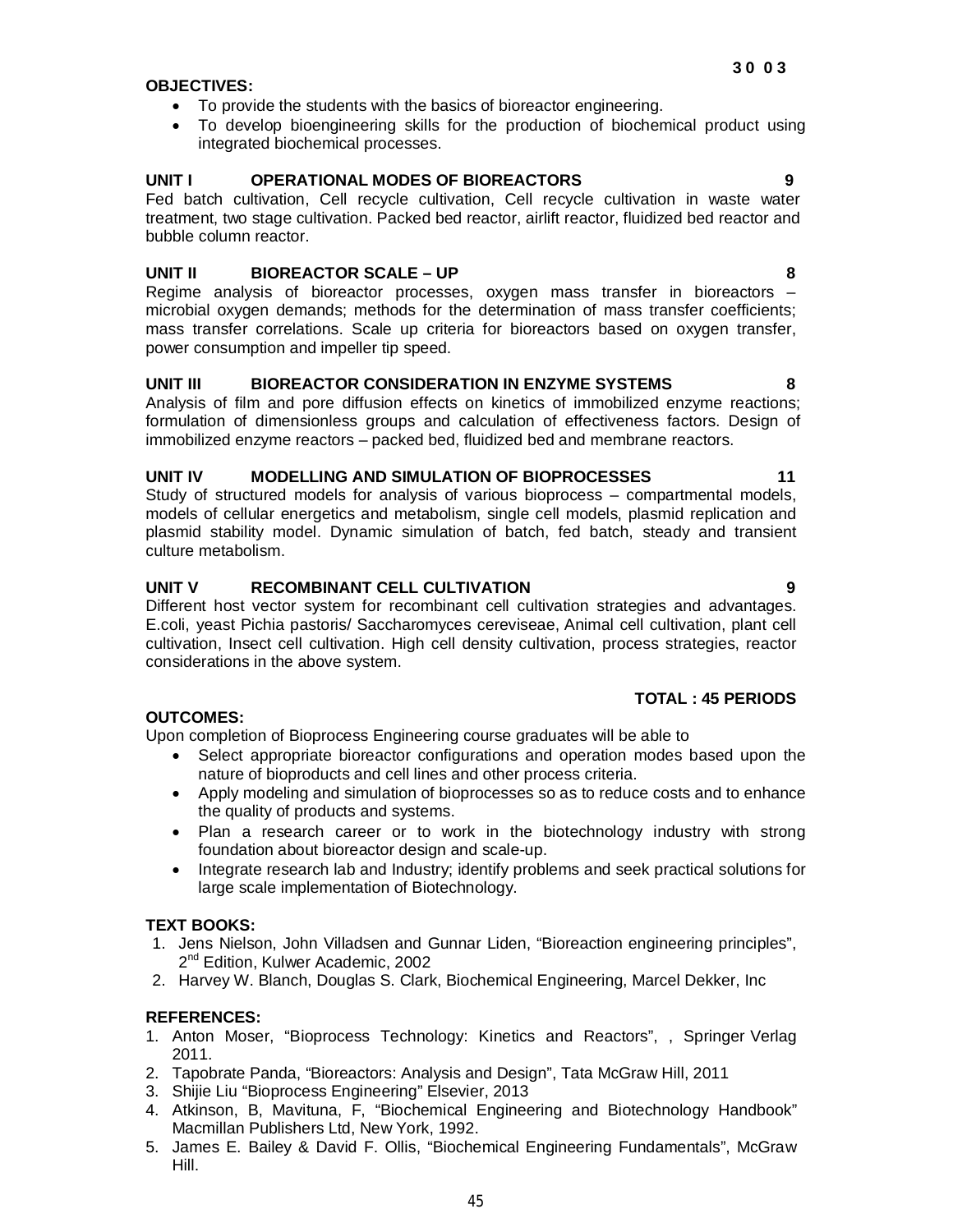6. James M. Lee, "Biochemical Engineering", PHI, USA 2002.

#### **BT6503 MASS TRANSFER OPERATION L T P C**

7. E. Heinzle, A. Biwer and C.Cooney " Development of Sustainable Bioprocesses" John

# **3 0 0 3**

#### **OBJECTIVES:**

Wiley & sons, 2006.

- To define the principles of adsorption, absorption, leaching and drying extraction, distillation, crystallization operations.
- To begin the concept of membrane separation process and develop skills of the students in the area of mass transfer operations with emphasis on separation and purification of products.

#### **UNIT I DIFFUSION AND MASS TRANSFER 9**

Molecular diffusion in fluids and solids; Interphase Mass Transfer; Mass Transfer coefficients; Analogies in Transport Phenomenon.

#### **UNIT II GAS LIQUID OPERATIONS 9**

Principles of gas absorption; Single and Multi component absorption; Absorption with Chemical Reaction; Design principles of absorbers; Industrial absorbers; HTU, NTU concepts.

# **UNIT III VAPOUR LIQUID OPERATIONS 9**

V-L Equilibria; Simple, Steam and Flash Distillation; Continuous distillation; McCABE-THIELE & PONCHON-SAVARIT Principles; Industrial distillation equipments, HETP, HTU and NTU concepts.

#### **UNIT IV EXTRACTION OPERATIONS 9**

L-L equilibria, Staged and continuous extraction, Solid-liquid equilibria, Leaching Principles.

#### **UNIT V SOLID FLUID OPERATIONS 9**

Adsorption equilibria – Batch and fixed bed adsorption; Drying-Mechanism-Drying curves-Time of Drying; Batch and continuous dryers.

#### **TOTAL : 45 PERIODS**

#### **OUTCOMES:**

Upon completion of this course the students will be able

- To demonstrate about gas -liquid, vapour- liquid and solid- liquid and liquid–liquid equilibrium.
- To classify and use the accurate engineering correlations of diffusion and mass transfer coefficients to model a separation process.
- To investigate a multi-stage equilibrium separation processes, simultaneous phase equilibrium and mass balances in continuous separation processes (absorbers, strippers, and distillation columns) and sizing continuous separation units.
- To design and construction with operating principles of process economics of separating equipments

# **TEXT BOOKS:**

- 1. Treybal R.E. Mass Transfer Operations.3<sup>rd</sup> edition. Mcgraw Hill, 1981.
- 2. Geankoplis C.J. Transport Processes and Unit Operations. 3<sup>rd</sup> edition, Prentice Hall of India, 2002*.*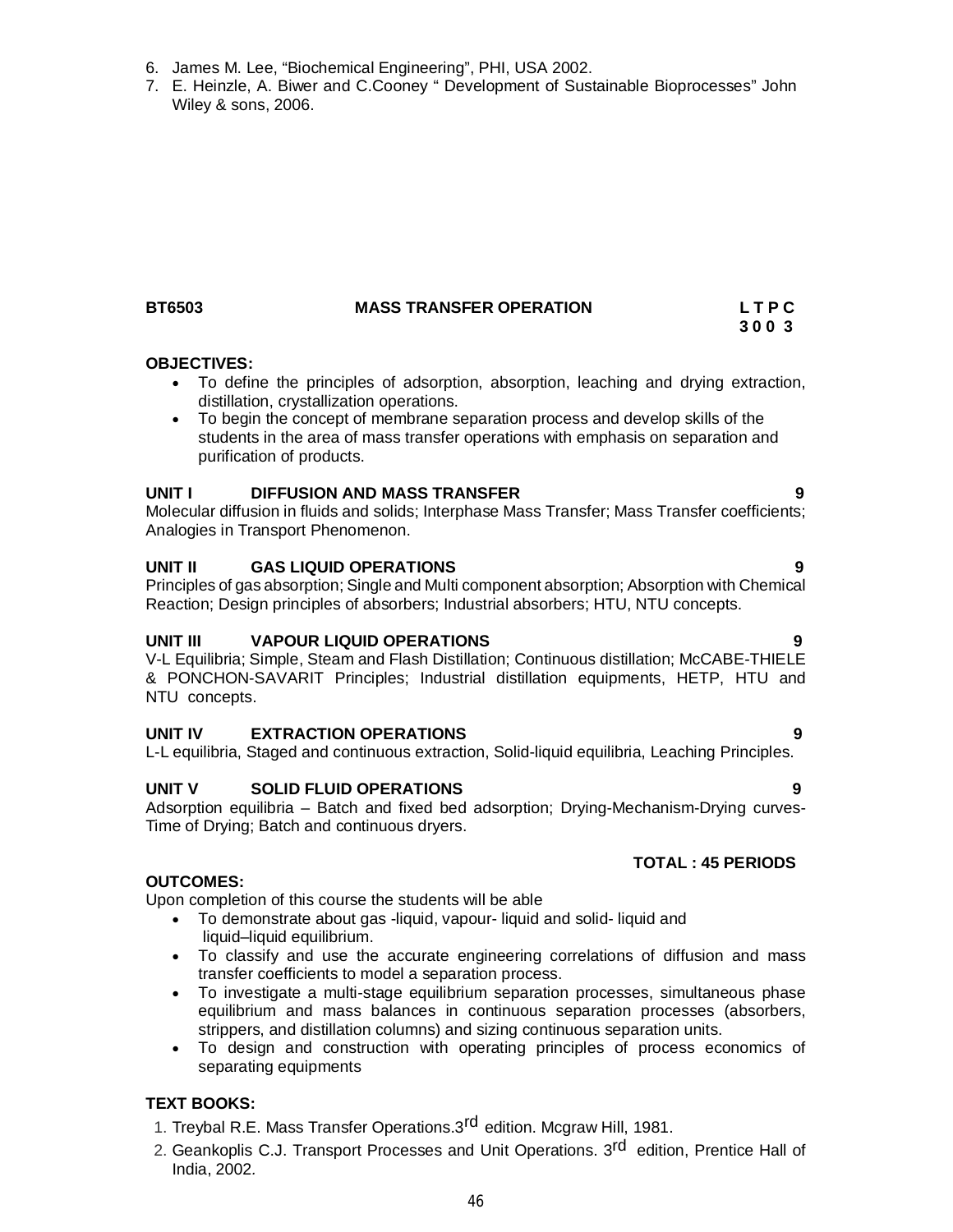#### **REFERENCE:**

1. Coulson and Richardson's Chemical Engineering. Vol I & II, Asian Books Pvt Ltd, 1998.

# **BT6504 MOLECULAR BIOLOGY LT P C**

# **3 0 0 3**

## **OBJECTIVES:**

Familiarize students with the cell and molecular biology of both Prokaryotes and Eukaryotes. This will be needed for any project work in modern biotechnology.

- By doing this course students will acquire basic fundamental knowledge and explore skills in molecular biology and become aware of the complexity and harmony of the cells.
- This course will emphasize the molecular mechanism of DNA replication, repair, transcription, protein synthesis and gene regulation in various organisms.

#### **UNIT I CHEMISTRY OF NUCLEIC ACIDS 9**

Introduction to nucleic acids: Nucleic acids as genetic material, Structure and physicochemical properties of elements in DNA and RNA, Biological significance of differences in DNA and RNA. Primary structure of DNA: Chemical and structural qualities of 3',5'-Phosphodiester bond. Secondary Structure of DNA: Watson & Crick model, Chargaff's rule, X–ray diffraction analysis of DNA, Forces stabilizes DNA structure, Conformational variants of double helical DNA, Hogsteen base pairing, Triple helix, Quadruple helix, Reversible denaturation and hyperchromic effect. Tertiary structure of DNA: DNA supercoiling.

#### **UNIT II DNA REPLICATION & REPAIR 9**

Overview of Central dogma. Organization of prokaryotic and eukaryotic chromosomes. DNA replication: Meselson & Stahl experiment, bi–directional DNA replication, Okazaki fragments, Proteomics of DNA replication, Fidelity of DNA replication, Inhibitors of DNA replication, Overview of differences in prokaryotic and eukaryotic DNA replication, Telomere replication in eukaryotes. D-loop and rolling circle mode of replication. Mutagens, DNA mutations and their mechanism, various types of repair mechanisms.

#### **UNIT III TRANSCRIPTION 9**

Structure and function of mRNA, rRNA and tRNA. Characteristics of promoter and enhancer sequences. RNA synthesis: Initiation, elongation and termination of RNA synthesis, Proteins of RNA synthesis, Fidelity of RNA synthesis, Inhibitors of transcription, Differences in prokaryotic and eukaryotic transcription. Basic concepts in RNA world: Ribozymes, RNA processing: 5'-Capping, Splicing-Alternative splicing, Poly 'A' tail addition and base modification.

# **UNIT IV TRANSLATION 9**

Introduction to Genetic code: Elucidation of genetic code, Codon degeneracy, Wobble hypothesis and its importance, Prokaryotic and eukaryotic ribosomes. Steps in translation: Initiation, Elongation and termination of protein synthesis. Inhibitors of protein synthesis. Post- translational modifications and its importance.

# **UNIT V REGULATION OF GENE EXPRESSION 9**

Organization of genes in prokaryotic and eukaryotic chromosomes, Hierarchical levels of gene regulation, Prokaryotic gene regulation –*lac* and *trp* operon, Regulation of gene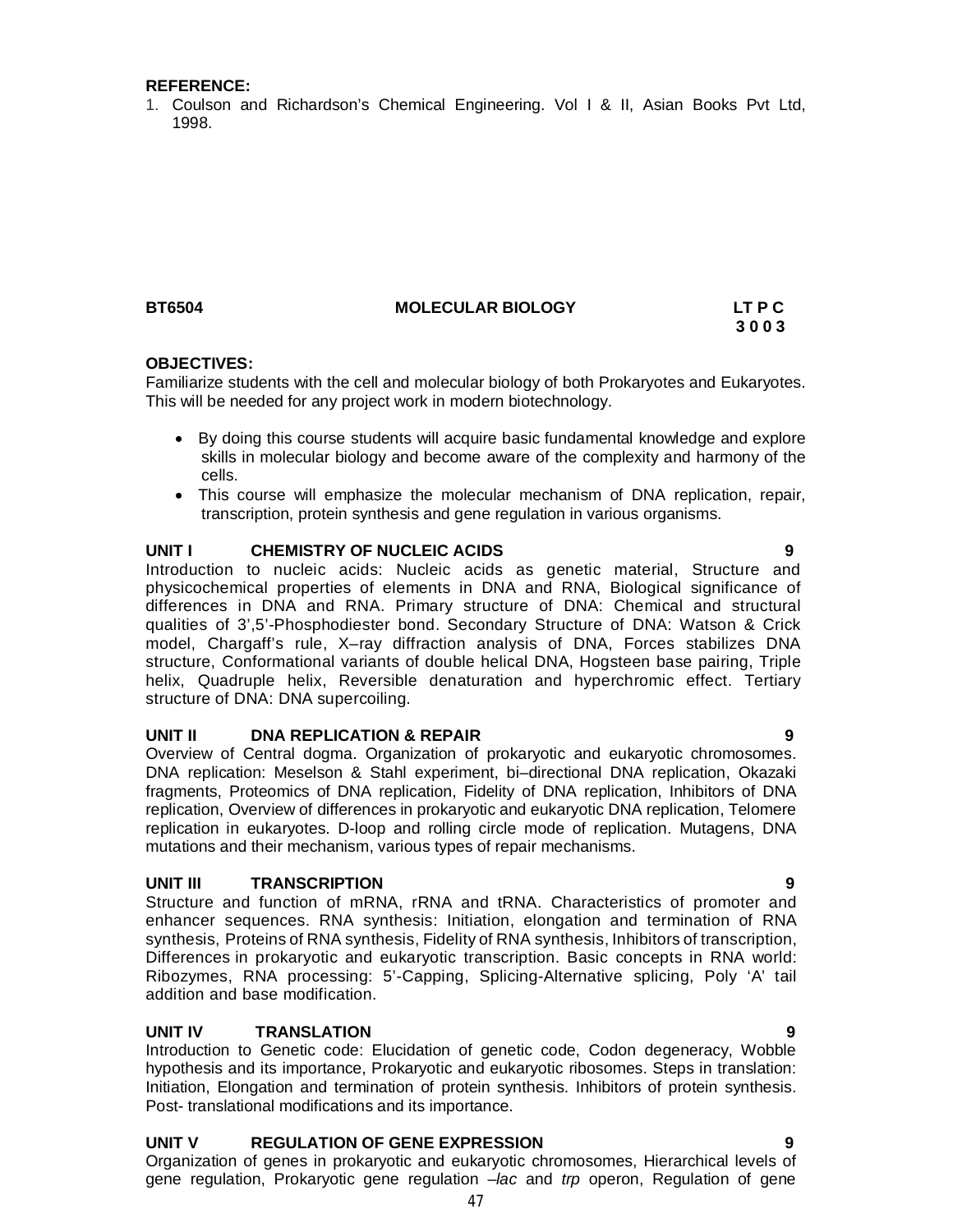expression with reference to λ phage life cycle.

# **OUTCOMES:**

By the end of this course, students should be able to:

 Describe the basic structure and biochemistry of nucleic acids and proteins and discriminate between them;

 **TOTAL : 45 PERIODS**

**TOTAL : 60 PERIODS**

- Identify the principles of DNA replication, transcription and translation and explain how they relate to each other.
- Discuss clearly about gene organization and mechanisms of control the gene expression in various organisms.
- Articulate applications of molecular biology in the modern world.

# **TEXT BOOKS:**

- 1. Friefelder, David. " Molecular Biology." Narosa Publications, 1999.
- 2. Weaver, Robert F. " Molecular Biology" 2nd Edition, Tata McGraw-Hill,2003.
- 3. Karp, Gerald " Cell and Molecular Biology : Concepts and Experiments" 4th Edition, John Wiley, 2005.
- 4. Friefelder, David and George M. Malacinski "Essentials of Molecular Biology" 2<sup>nd</sup> Edition, Panima Publishing, 1993.
- 5. Lewin's GENES XI, Published by Jones & Bartlett Learning; 11 edition (January 15, 2013).

# **REFERENCES:**

- 1. Tropp, Burton E. " Molecular Biology : Genes to Proteins". 3rd Edition. Jones and Bartlett, 2008.
- 2. Glick , B.R. and J.J. Pasternak. "Molecular Biotechnology : Principles and Applications of Recombinant DNA" 4th Edition. ASM, 2010.

| <b>BT6511</b> | <b>BIOPROCESS LABORATORY - I</b> | LTPC |
|---------------|----------------------------------|------|
|               |                                  | 0042 |

# **OBJECTIVES:**

- To train the students on enzyme characterization, immobilization and medium optimization methods.
- To train on methods to investigate the growth of microorganisms in different systems under different conditions.

# **LIST OF EXPERIMENTS**

- 1. Enzyme kinetics Determination of Michaelis Menten parameters
- 2. Enzyme activity Effect of Temperature and Deactivation Kinetics
- 3. Enzyme activity Effect of pH
- 4. Enzyme inhibition kinetics
- 5. Enzyme immobilization Gel entrapment/ Cross linking
- 6. Enzymatic conversion in Packed bed Column/Fluidized bed Column
- 7. Growth of Bacteria Estimation of Biomass, Calculation of Specific Growth Rate, Yield Coefficient
- 8. Growth of Yeast Estimation of Biomass, Calculation of Specific Growth Rate, Yield Coefficient
- 9. Medium optimization Plackett Burman Design
- 10. Medium optimization Response Surface Methodology

# **OUTCOMES:**

At the end of this course, students will be able to:

 Explain about Enzyme kinetics and characterization and how to use them for practical applications.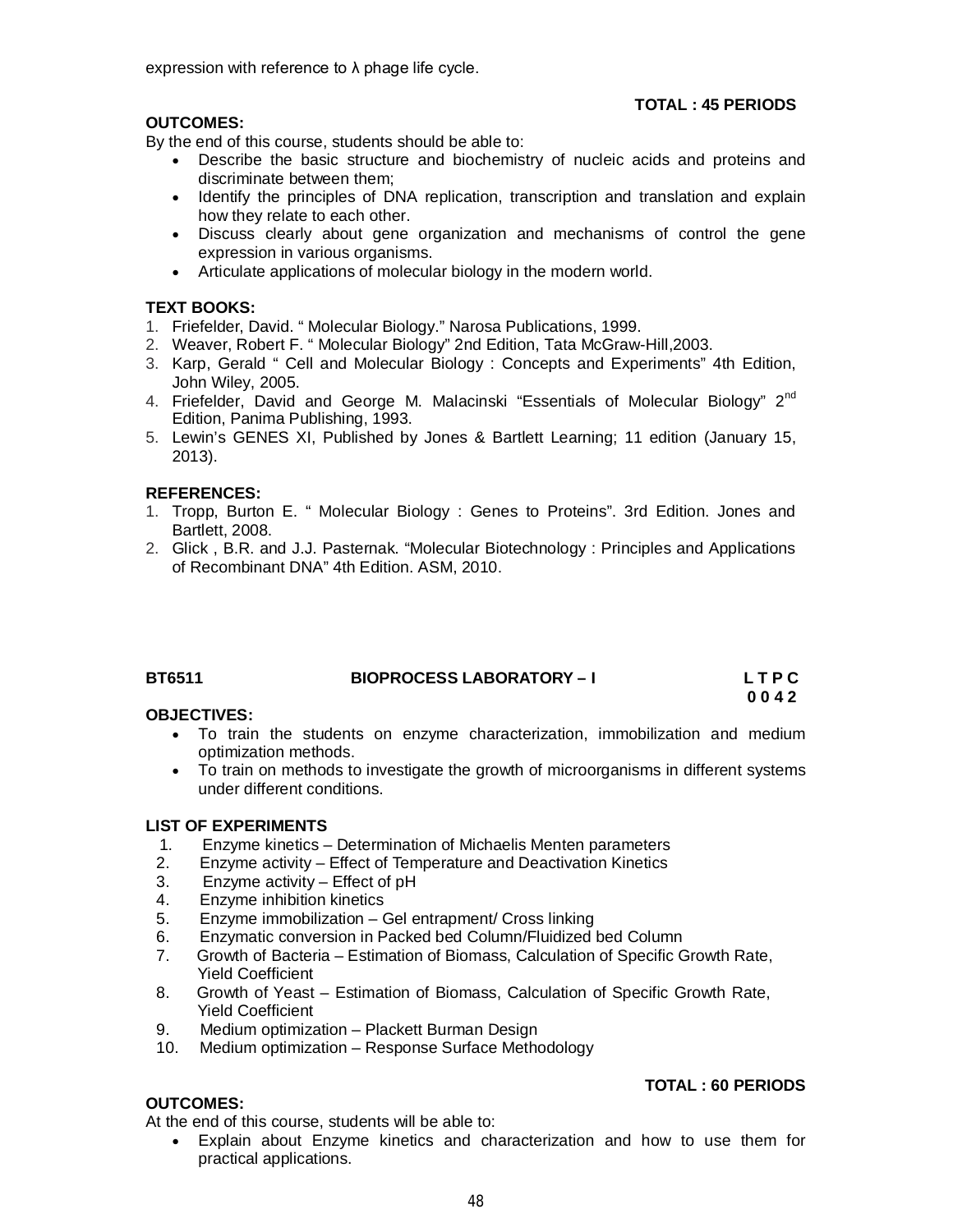- Evaluate the growth kinetics of microorganisms and become adept with medium optimization techniques.
- Determine an experimental objective, understand the theory behind the experiment, and operate the relevant equipment safely.
- Demonstrate good lab citizenry and the ability to work in team.

# **LIST OF EQUIPMENT FOR BATCH OF 30 STUDENTS**

| Autoclave                  |  |
|----------------------------|--|
| Hot Air Oven               |  |
| Incubators                 |  |
| Light Microscopes          |  |
| : <b>dreuhrte</b> r Shokar |  |

# **REFERENCES:** Shaker 1

- 1. BaileylonimeteDllis, " Biochemical Engineering Fundamentals", McGraw Hill (2nd Lammer Flow Chamber 2 Ed.), JAPPPar Flow Chamber
- 2. Shuler and Kargi, "Bioprocess Engineering ", Prentice Hall, 1992.<br>2. Developmed Cotware Engineering Galauletion, Plackwell Sei
- 3. Pau<del>lihe Doran, Bioproce</del>ss Engineering Calculation, Blackwell Scientific Publications.
- 4. Peterla Soware Luby Strephen Mechall & as requirencer, Principles of Fermentation Technology, Science & Technology Books.

# **BT6512 MOLECULAR BIOLOGY LABORATORY L T P C**

#### **0 0 4 2 OBJECTIVES:**

Provide hands-on experience in performing basic molecular biology techniques.

Introduce students to the theory behind in each technique and to describe common applications of each methodology in biological research. This will facilitate the students to take up specialized project in Molecular biology and will be a pre-requisite for research work.

# **LIST OF EXPERIMENTS**

- 1. Isolation of bacterial DNA
- 2. Isolation of plant cell and animal cell genomic DNA
- 3. Agarose gel electrophoresis
- 4. Restriction enzyme digestion
- 5. Competent cells preparation<br>6. Transformation
- **Transformation**
- 7. Blue and white selection for recombinants
- 8. Plating of λ phage
- 9. Lamda phage lysis of liquid cultures

# **TOTAL : 60 PERIODS**

# **OUTCOMES:**

By the end of this course, students should be able to:

- Demonstrate knowledge and understanding of the principles underpinning important techniques in molecular biology.
- Demonstrate knowledge and understanding of applications of these techniques.
- Demonstrate the ability to carry out laboratory experiments and interpret the results.
- Students will be aware of the hazardous chemicals and safety precautions in case of emergency.

# **LIST OF EQUIPMENT FOR BATCH OF 30 STUDENTS**

| Electrphoresis Kit |  |
|--------------------|--|
| <b>PCR</b>         |  |
| Incubators         |  |
| Light Microscopes  |  |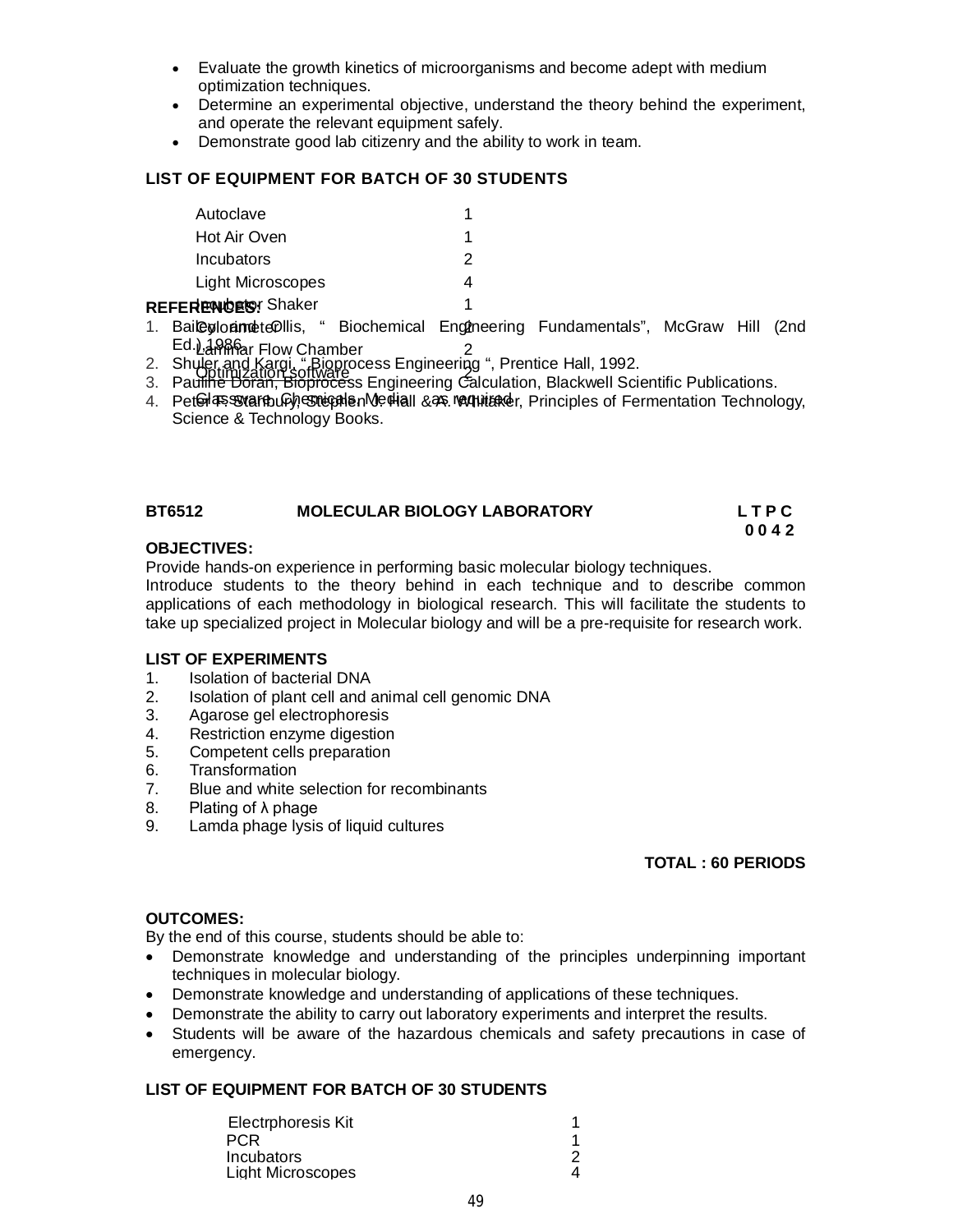Incubator Shaker 1<br>
Spectrophotometer 1 **Spectrophotometer** Laminar Flow Chamber Glassware, Chemicals, Media

**REFERENCE:**

1. Sambrook, Joseph and David W. Russell " The Condensed Protocols : From Molecular Cloning : A Laboratory Manual" Cold Spring Harbor , 2006.

2

as required

# **BT6601 TOTAL QUALITY MANAGEMENT FOR BIOTECHNOLOGISTS LT P C 3 0 0 3**

# **OBJECTIVES:**

- The course aims to develop skills of the Students in various total quality management Principles, tools and quality systems in the Biotechnology industries.
- To understand the TQM tools for continuous process improvement of ISO and Quality systems

#### **UNIT I INTRODUCTION 9**

Introduction - Need for quality - Evolution of quality - Definition of quality - Dimensions of product and service quality - Basic concepts of TQM – TQM Framework - Contributions of Quality Gurus – Barriers to TQM – Cost of Quality.

#### **UNIT II TQM PRINCIPLES 9**

Quality statements - Customer focus –Customer orientation, Customer satisfaction, Customer complaints, Customer retention - Continuous process improvement – PDCA cycle, 5s, Kaizen- Supplier partnership – Partnering, Supplier selection, Supplier Rating.

# **UNIT III TQM TOOLS & TECHNIQUES I 9**

The seven traditional tools of quality – New management tools – Six-sigma: Concepts, methodology, applications to manufacturing, service sector including IT – Bench marking – Reason to bench mark, Bench marking process – FMEA – Stages, Types.

#### **UNIT IV TQM TOOLS & TECHNIQUES II 9**

Quality circles – Quality Function Deployment (QFD) – Taguchi quality loss function – TPM – Concepts, improvement needs – Performance measures - BPR.

#### **UNIT V QUALITY SYSTEMS 9**

Need for ISO 9000- ISO 9000-2000 Quality System – Elements, Documentation, Quality auditing- QS 9000 – ISO 14000 – Concepts, Requirements and Benefits – Quality Council – Leadership, Employee involvement – Motivation, Empowerment, Team and Teamwork, Recognition and Reward.

# **TOTAL : 45 PERIODS**

# **OUTCOMES:**

Upon completion of this course, the student will be able

- To know the basic knowledge of total quality management principles and concepts of Current Biotech Industries.
- To know the customer orientated quality and leadership and continuous improvement process and supplier selection and management
- To know the six sigma concept methodology and application and the TQM tools
- To know the design of quality systems of ISO auditing in the field of Biotechnology

# **TEXT BOOK:**

1. Dale H.Besterfiled, et al., "Total Quality Management", Pearson Education Asia, Third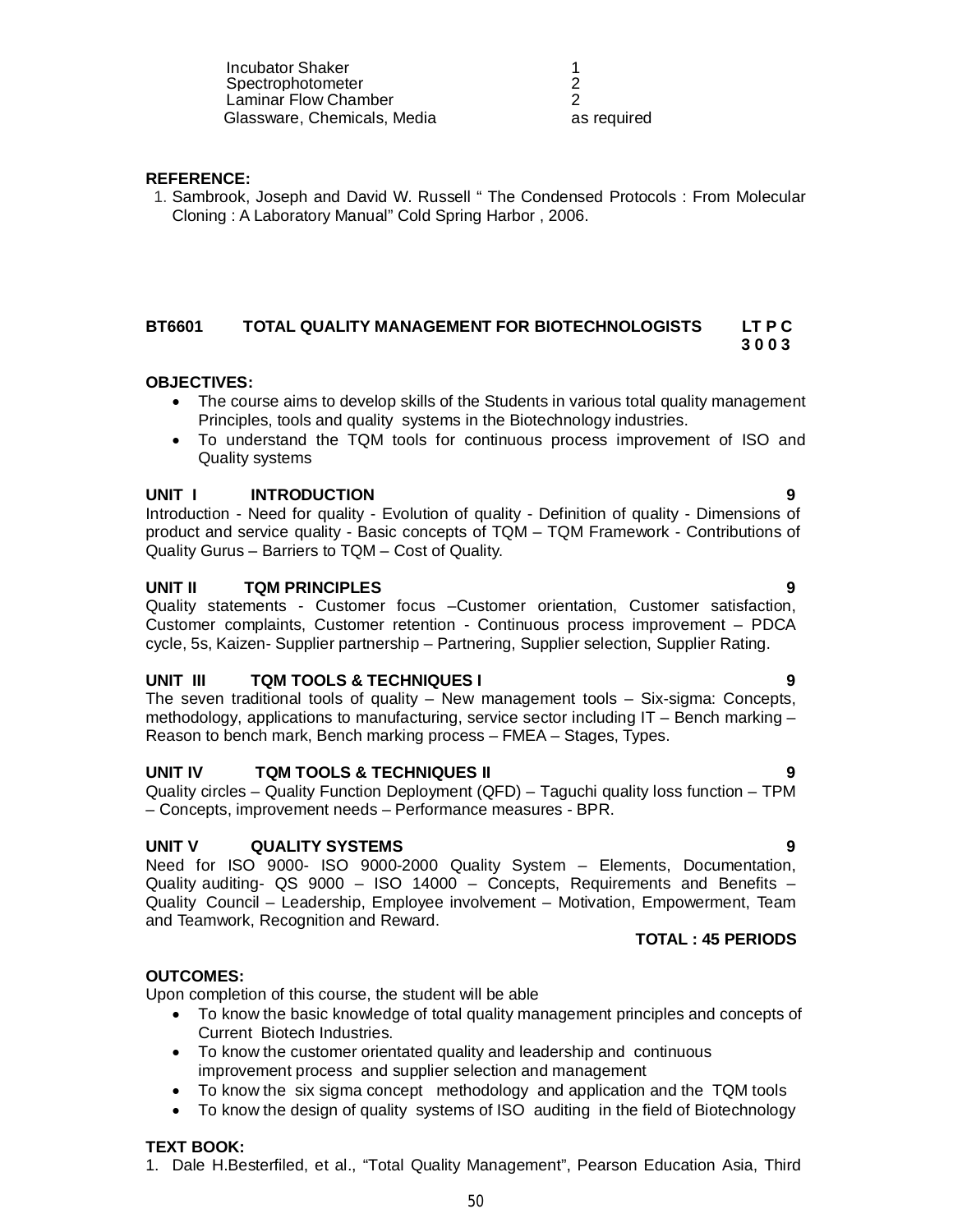Edition, Indian Reprint , 2006.

# **REFERENCES:**

- 1. James R. Evans and William M. Lindsay, "The Management and Control of Quality", (6th Edition), South-Western (Thomson Learning), 2005.
- 2. Oakland, J.S. "TQM Text with Cases", Butterworth Heinemann Ltd., Oxford, Third Edition , 2003.
- 3. Suganthi,L and Anand Samuel, "Total Quality Management", Prentice Hall (India) Pvt. Ltd., 2006 .
- 4. Janakiraman,B and Gopal, R.K, "Total Quality Management Text and Cases",Prentice Hall (India) Pvt. Ltd., 2006.

# **BT6602 IMMUNOLOGY L T P C**

# **3 0 0 3 3 0 0 3**

# **OBJECTIVES:**

- To discuss the structure, functions and integration of immune system.
- To explain the antigen-antibody interactions and how the immune system is protecting the body from foreign pathogens/germs.
- To explain various techniques of monoclonal and engineered antibodies (important therapeutic molecules) production, for treating most of the human diseases.

# **UNIT I INTRODUCTION 9**

Cells of immune system; innate and acquired immunity; primary and secondary lymphoid organs; antigens: chemical and molecular nature; haptens; adjuvants; types of immune responses; antigen processing and presentation. Theory of clonal selection. monoclonal antibodies:principles and applications.

# **UNIT II CELLULAR RESPONSES 9**

Development, maturation, activation and differentiation of T-cells and B-cells; TCR; antibodies: structure and functions; antibodies: genes and generation of diversity; antigenantibody reactions; antigen presenting cells; major histocompatibility complex; regulation of Tcell and B-cell responses.

#### **UNIT III INFECTION AND IMMUNITY 12** 12

Injury and inflammation; immune responses to infections: immunity to viruses, bacteria, fungi and parasites; cytokines; complement; immunosuppression, tolerance; AIDS and Immunodeficiencies; resistance and immunization; Vaccines.

# **UNIT IV TRANSPLANTATION AND TUMOR IMMUNOLOGY 8**

Transplantation: genetics of transplantation; laws of transplantation; tumor immunology: tumor antigens, tumor immune response, tumor diagnosis, tumor immunotherapy.

# **UNIT V ALLERGY, HYPERSENSITIVITY AND AUTOIMMUNITY 7**

Allergy and hypersensitivity- Types of hypersensitivity, Autoimmunity, Auto immune disorders and diagnosis.

# **TOTAL : 45 PERIODS**

# **OUTCOMES:**

- The students after completing the course would be aware of immune system structure and functions.
- The students would be aware of immunity to various pathogens
- The students would be aware of how to produce the therapeutic/diagnostic molecules.
- The students would be aware of tumour, allergy and hypersensivity reactions.

# **TEXT BOOKS:**

1. Roitt I, Male, Brostoff, Immunology, Mosby Publ., 12<sup>th</sup> edition 2011.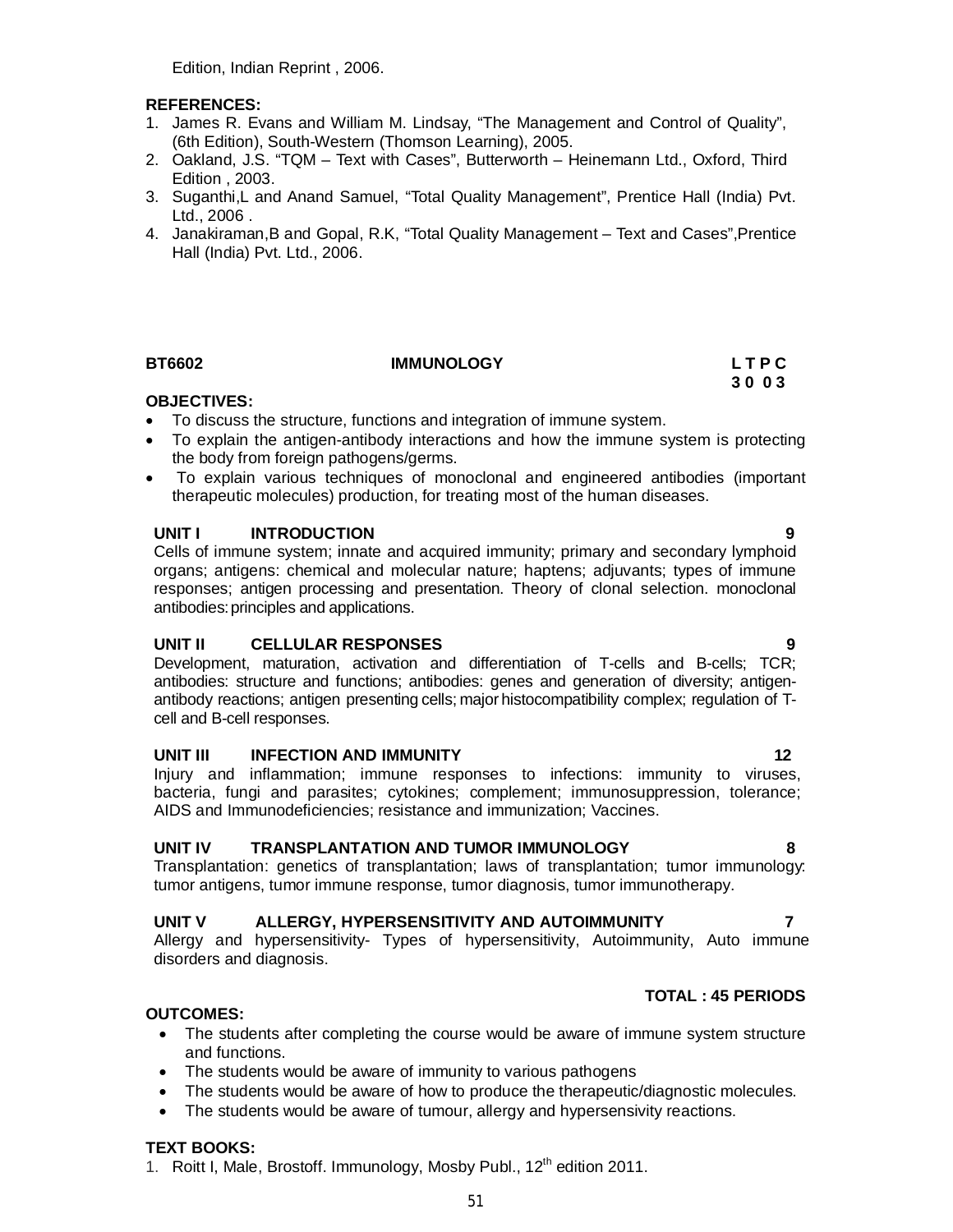- 2. Kuby J, Immunology, WH Freeman & Co., 7th Edition 2012.
- 3. Ashim K. Chakravarthy, Immunology, Tata McGraw-Hill, 2006.

# **REFERENCES:**

- 1. Coico, Richard "Immunology: A Short Course" 6<sup>th</sup> Edition. John Wiley, 2008.
- 2. Khan, Fahim Halim "Elements of Immunology" Pearson Education, 2009.

# **BT6603 GENETIC ENGINEERING AND GENOMICS L T P C**

# **OBJECTIVES:**

 To discuss the gene cloning methods and the tools and techniques involved in gene cloning and genome analysis and genomics.

 **3 1 0 4**

- To explain the heterologous expression of cloned genes in different hosts, production of recombinant proteins and PCR techniques.
- To explain comparative genomics and proteomics.

# UNIT I BASICS OF RECOMBINANT DNA TECHNOLOGY

Manipulation of DNA – Restriction and Modification enzymes, Design of linkers and adaptors. Characteristics of cloning and expression vectors based on plasmid and bacteriophage, Vectors for yeast, insect and mammalian systems, Prokaryotic and eukaryotic expression host systems, Introduction of recombinant DNA in to host cells and selection methods.

# **UNIT II DNA LIBRARIES 9**

Construction of genomic and cDNA libraries, Artificial chromosomes – BACs and YACs, Chromosome walking, Screening of DNA libraries using nucleic acid probes and antisera.

# **UNIT III SEQUENCING AND AMPLIFICATION OF DNA 9**

Maxam Gilbert's and Sanger Coulson's and automated methods of DNA sequencing, Inverse PCR, Nested PCR, AFLP-PCR, Allele specific PCR, Assembly PCR, Asymmetric PCR, Hot start PCR, Colony PCR, single cell PCR, Real-time PCR/qPCR – SYBR green assay, Taqman assay, Molecular beacons, Site directed mutagenesis.

**UNIT IV 9** Organization and structure of genomes, Genome sequencing methods, Conventional and shotgun genome sequencing methods, Next generation sequencing technologies , Ordering the genome sequence, Genetic maps and Physical maps, STS content based mapping, Restriction Enzyme Finger Printing, Hybridization mapping, Radiation Hybrid Maps, Optical mapping. ORF finding and functional annotation.

# **UNIT V 9**

Current status of genome sequencing projects, Introduction to Functional genomics, Microarrays, Serial Analysis of Gene expression (SAGE), Subtractive hybridization, DIGE, TOGA, Yeast Two hybrid System, Comparative Genomics, Proteogenomics, Web resources for Genomics, Applications of genome analysis and genomics.

# **TOTAL (L:45 + T:15) : 60 PERIODS**

# **OUTCOMES:**

 The students after completing this course would be aware of how to clone commercially important genes.

- 
-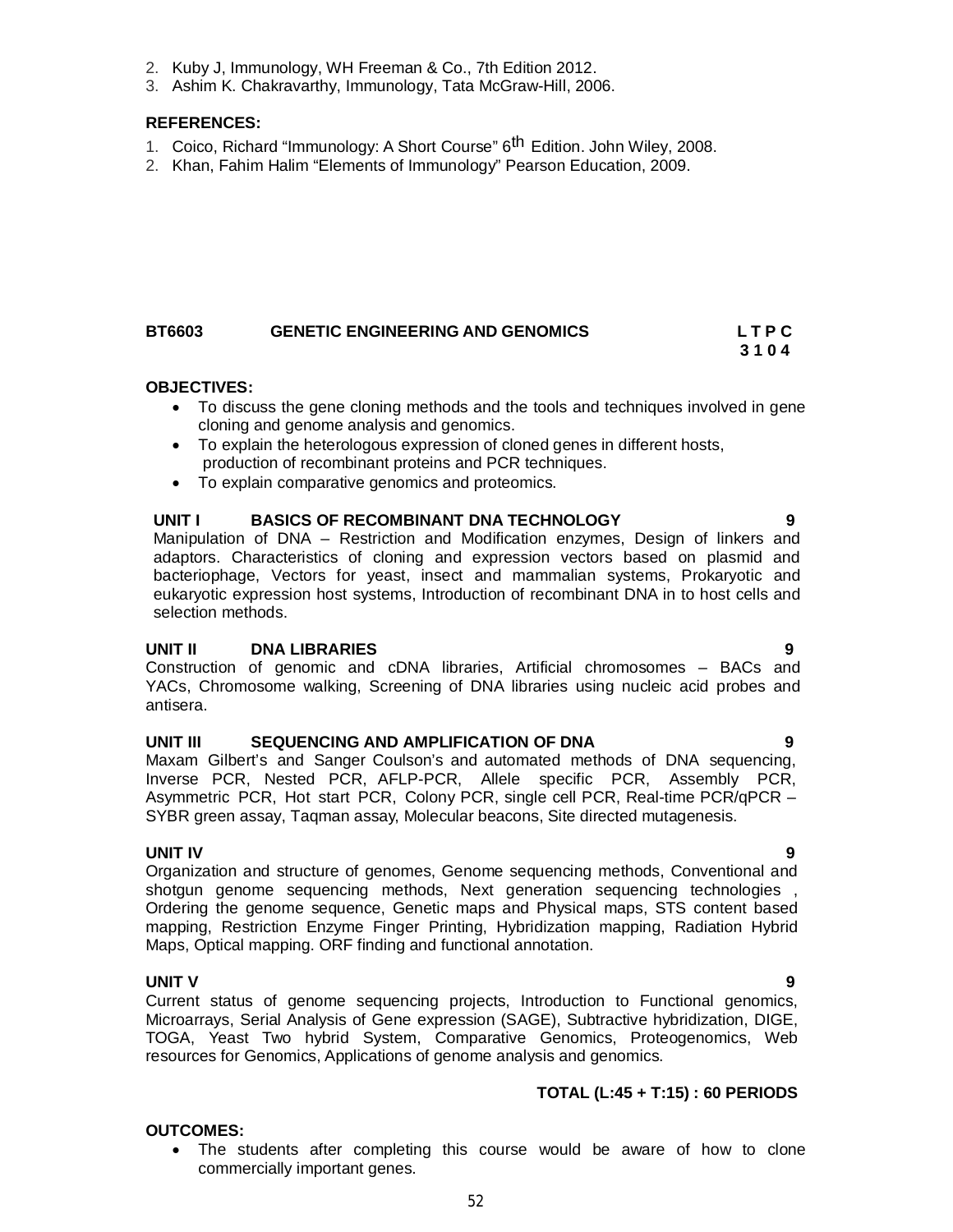- The students would be aware of how to produce the commercially important recombinant proteins.
- The students would be aware of gene and genome sequencing techniques.
- The students would be aware of microarrays, Analysis of Gene expression and proteomics.

# **TEXT BOOKS:**

- 1. Primrose SB and R. Twyman "Principles Of Gene Manipulation & Geneomics Blackwell Science Publications, 2006.
- 2. Principles of Genome Analysis and Genomics by S.B.Primrose and R.M.Twyman, Third Edition (Blackwell Publishing), 2003.

## **REFERENCES:**

- 1. Ansubel FM, Brent R, Kingston RE, Moore DD, "Current Protocols In Molecular Biology "Greene Publishing Associates, NY, 1988.
- 2. Berger Sl, Kimmer AR, "Methods In Enzymology", Vol 152, Academic Press, 1987.
- 3. Genomes 3 by T.A.Brown, Third Edition (Garland Science Publishing), 2007.

| <b>BT6604</b> | <b>CHEMICAL REACTION ENGINEERING</b> | LTPC |
|---------------|--------------------------------------|------|
|               |                                      | 3003 |

## **OBJECTIVES:**

- To impart the knowledge of reaction rate theories and reaction mechanisms to derive expressions for rate equations mass and energy balances.
- To provide a core foundation for the analysis and design of chemical reactors.

#### **UNIT I SCOPE OF CHEMICAL KINETICS & CHEMICAL REACTION ENGINEERING 8**

Broad outline of chemical reactors; rate equations; concentration and temperature dependence; development of rate equations for different homogeneous reactions. Industrial scale reactors.

#### **UNIT II IDEAL REACTORS 10**

Isothermal batch, flow, semi-batch reactors; performance equations for single reactors; multiple reactor systems; multiple reactions.

# **UNIT III IDEAL FLOW AND NON IDEAL FLOW 10**

RTD in non-ideal flow; non-ideal flow models; reactor performance with non-ideal flow.

# **UNIT IV GAS-SOLID, GAS-LIQUID REACTIONS 9**

Resistances and rate equations; heterogeneous catalysis; reactions steps; resistances and rate equations.

# **UNIT V FIXED BED AND FLUID BED REACTORS 8**

G/L reactions on solid catalysis; trickle bed, slurry reactors; three phase-fluidized beds; reactors for fluid-fluid reactions; tank reactors.

# **OUTCOMES:**

Upon completion of this course, the student would be able

- To design and conduct an experimental investigation in order to determine rate equations.
- To demonstrate an ability to solve material and energy balances in order to analyze the performance of a reactor.
- To demonstrate an experimental data using standard statistical methods to establish quantitative results.

# **TOTAL : 45 PERIODS**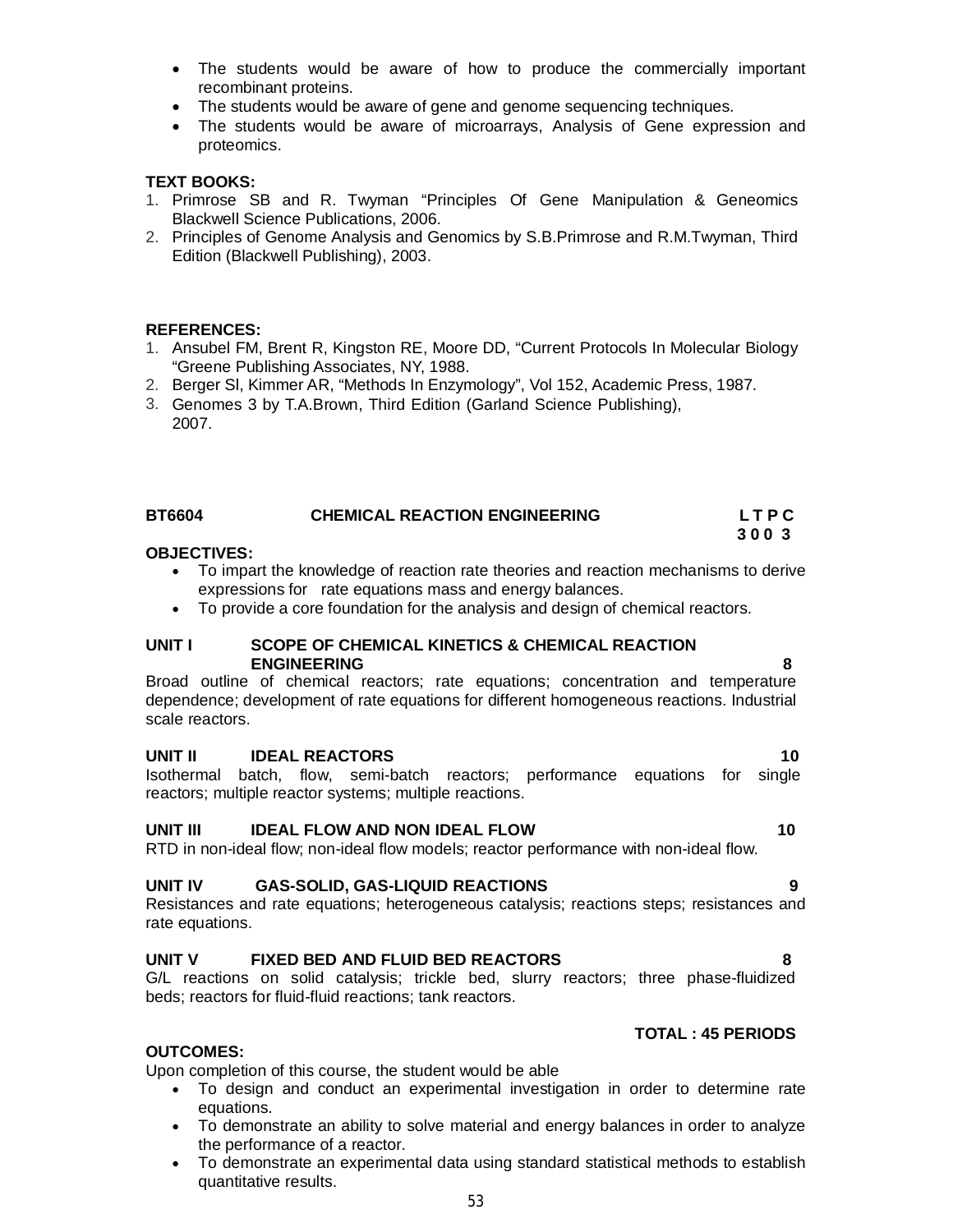To design a reactor for bio based products to achieve production and yield specifications.

# **TEXT BOOKS:**

- 1. Levenspiel O. Chemical Reaction Engineering. 3rd Edition. John Wiley.1999.
- 2. Fogler H.S. Elements Of Chemical Reaction Engineering. Prentice Hall India.2002

# **REFERENCE:**

1. Missen R.W., Mims C.A., Saville B.A. Introduction To Chemical Reaction Engineering and Kinetics. John Wiley.1999

#### **BT6611 GENETIC ENGINEERING LABORATORY L T P C 0 0 4 2**

# **OBJECTIVES:**

- Provide hands-on experience in performing basic recombinant DNA techniques.
- Introduce students to the theory behind in each techniques and to describe common applications of each methodology in biological research.

## **LIST OF EXPERIMENTS**

- 1. Preparation of plasmid DNA<br>2. Elution of DNA from agarose
- Elution of DNA from agarose gels
- 3. Ligation of DNA into expression vectors
- 4. Transformation
- 5. Optimisation of inducer concentration for recombinant protein expression
- 6. Optimisation of time of inducer for recombinant protein expression
- 7. SDS-PAGE
- 8. Western blotting
- 9. Hybridisation with anti-sera
- 10. PCR.

# **TOTAL : 60 PERIODS**

#### **OUTCOMES:**

By the end of this course, students should be able to:

- Describe the main principles, methods for preparation and cloning of DNA in various organisms.
- Express clearly about the gene amplification and methods for analysis of DNA, such as hybridization, restriction analysis and gene expressions.
- Use genetic and biotechnological techniques to manipulate genetic materials and develops new and improved living organisms.
- Students will be aware of the hazardous chemicals and safety precautions in case of emergency.

# **REFERENCES:**

- 1. Old RW, Primrose SB, "Principles Of Gene Manipulation, An Introduction To Genetic Engineering ", Blackwell Science Publications, 1993.
- 2. Ansubel FM, Brent R, Kingston RE, Moore DD, "Current Protocols In Molecular Biology ", Greene Publishing Associates, NY, 1988.
- 3. Berger Sl, Kimmer AR, "Methods In Enzymology", Vol 152, Academic Press,1987

# **LIST OF EQUIPMENT FOR BATCH OF 30 STUDENTS**

| Electrphoresis Kit |  |
|--------------------|--|
| <b>PCR</b>         |  |
| <b>Incubators</b>  |  |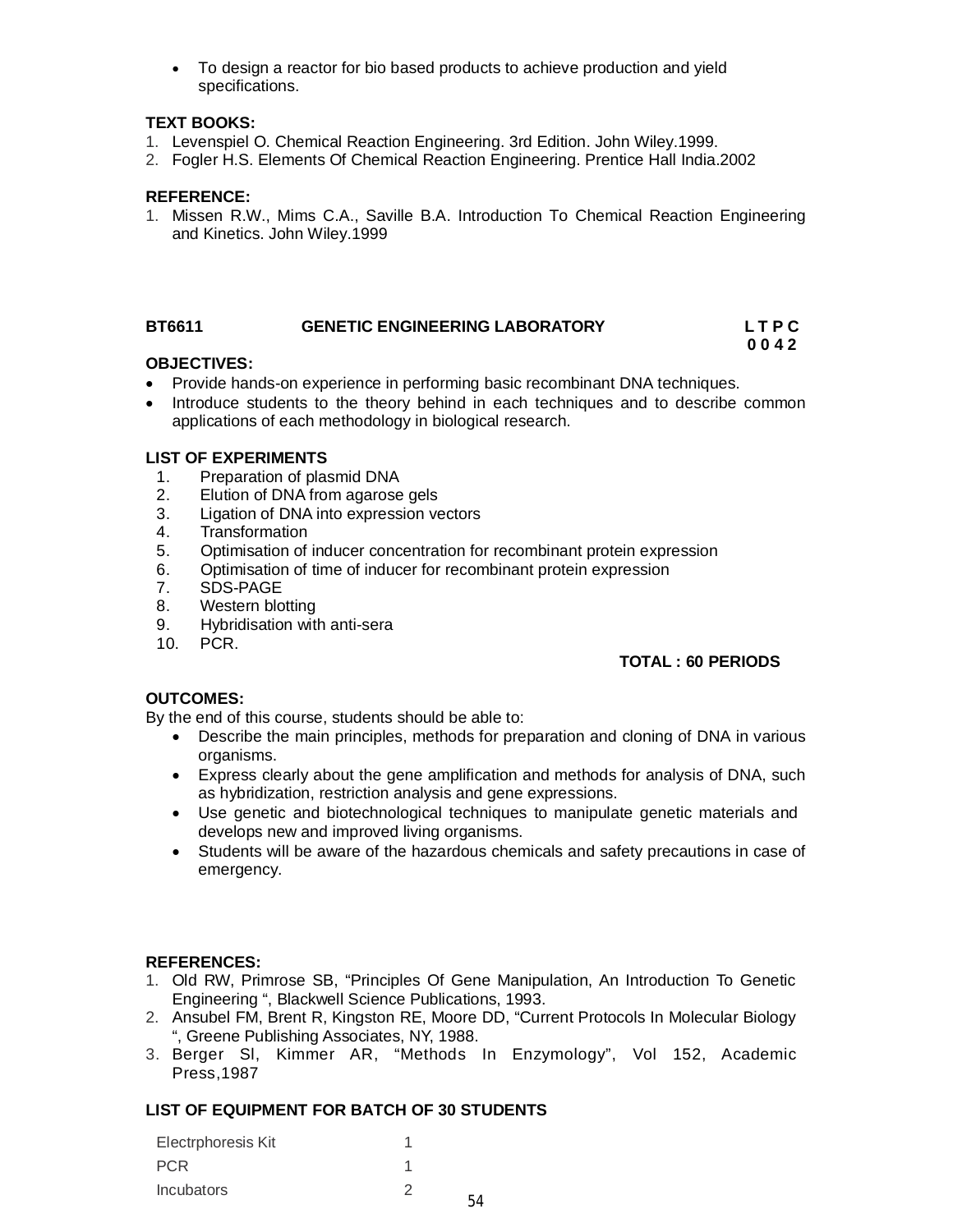# **BT6612 BIOPROCESS LABORATORY- II L T P C**

#### **OBJECTIVES:**

- The course applies earlier learned knowledge about mass transfer in bio reactors and sterilization kinetics.
- Skills and knowledge gained is useful by analogy when solving problems typical for the bio industry or for research.

# **LIST OF EXPERIMENTS**

- 1. Batch Sterilization kinetics
- 2. Batch cultivation with exhaust gas analysis.
- 3. Estimation of K<sub>L</sub>a Dynamic Gassing-out method.
- 4. Estimation of K a Sulphite Oxidation Method
- 5. Estimation of K a Power Correlation Method
- 6. Fed batch cultivation and Total cell retention cultivation
- 7. Algal cultivation Photobioreactor<br>8. Residence time distribution
- Residence time distribution
- 9. Estimation of Overall Heat Transfer Coefficient
- 10. Estimation of Mixing Time in reactor

## **TOTAL : 60 PERIODS**

# **OUTCOMES:**

At the end of this course,

- Graduates gain ability to investigate, design and conduct experiments, analyze and interpret data, and apply the laboratory skills to solve complex bioprocess engineering problems.
- Graduates become creative, innovative and adaptable engineers as leaders or team members in their organizations and society.
- Graduates perform competently in chemical and bioprocess industries and become important contributors to national development.
- Graduates will demonstrate advancement in their careers through increasing professional responsibility and continued life-long learning.

#### **REFERENCES:**

- 1. Anton Moser, "Bioprocess Technology, Kinetics and Reactors", , Springer Verlag.
- 2. James E. Bailey & David F. Ollis, Biochemical Engineering Fundamentals, McGraw Hill.
- 3. James M. Lee, Biochemical Engineering, PHI, USA.
- 4. Atkinson, Handbook of Bioreactors, Harvey W. Blanch, Douglas S. Clark, Biochemical Engineering, Marcel Decker Inc.

#### **LIST OF EQUIPMENT FOR BATCH OF 30 STUDENTS**

| Electrphoresis Kit          |             |
|-----------------------------|-------------|
| Reactors                    | 6           |
| Incubators                  | 2           |
| <b>Light Microscopes</b>    | 1           |
| <b>Incubator Shaker</b>     |             |
| Spectrophotometer           | 2           |
| Glassware, Chemicals, Media | as required |
| <b>Laminar Flow Chamber</b> |             |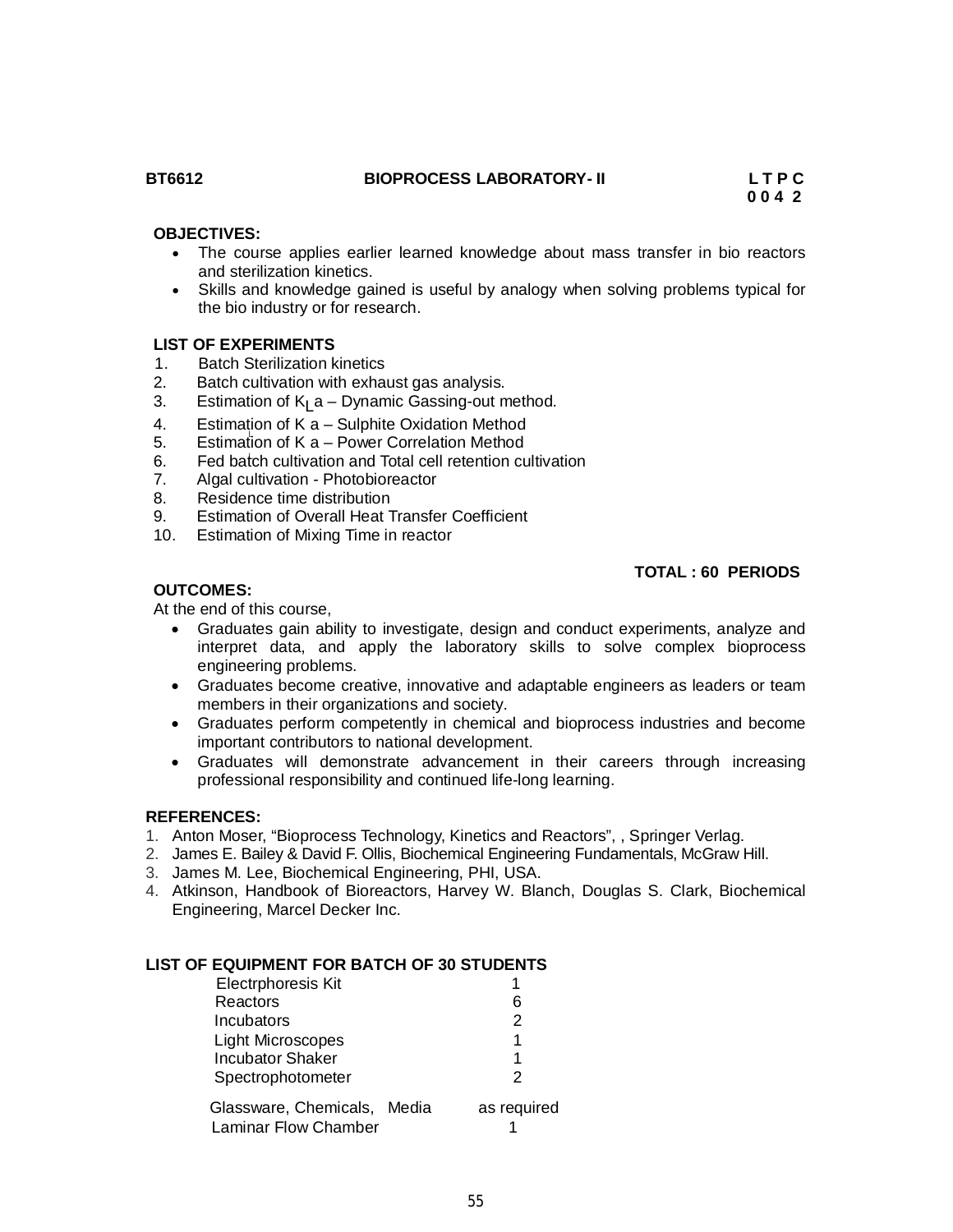# **OBJECTIVES:**

To enable learners to,

- Develop their communicative competence in English with specific reference to speaking and listening
- Enhance their ability to communicate effectively in interviews.
- Strengthen their prospects of success in competitive examinations.

# **UNIT I LISTENING AND SPEAKING SKILLS 12**

Conversational skills (formal and informal)- group discussion- making effective presentations using computers, listening/watching interviews conversations, documentaries. Listening to lectures, discussions from TV/ Radio/ Podcast.

#### **UNIT II READING AND WRITING SKILLS 12**

Reading different genres of tests ranging from newspapers to creative writing. Writing job applications- cover letter- resume- emails- letters- memos- reports. Writing abstractssummaries- interpreting visual texts.

#### **UNIT III ENGLISH FOR NATIONAL AND INTERNATIONAL EXAMINATIONS AND PLACEMENTS 12**

International English Language Testing System (IELTS) - Test of English as a Foreign Language (TOEFL) - Civil Service(Language related)- Verbal Ability.

#### **UNIT IV INTERVIEW SKILLS 12**

Different types of Interview format- answering questions- offering information- mock interviews-body language( paralinguistic features)- articulation of sounds- intonation.

# **UNIT V SOFT SKILLS 12**

**Motivation- emotional intelligence-**Multiple intelligences- emotional intelligence- managing changes-time management-stress management-leadership straits-team work- career planning - intercultural communication- creative and critical thinking

# **TOTAL: 60 PERIODS**

# **Teaching Methods:**

- 1. To be totally learner-centric with minimum teacher intervention as the course revolves around practice.
- 2. Suitable audio/video samples from Podcast/YouTube to be used for illustrative purposes.
- 3. Portfolio approach for writing to be followed. Learners are to be encouraged to blog, tweet, text and email employing appropriate language.
- 4. GD/Interview/Role Play/Debate could be conducted off the laboratory (in a regular classroom) but learners are to be exposed to telephonic interview and video conferencing.
- 5. Learners are to be assigned to read/write/listen/view materials outside the classroom as well for graining proficiency and better participation in the class.

# **Lab Infrastructure:**

| <b>S. No.</b> | Description of Equipment (minimum configuration) | <b>Qty Required</b> |
|---------------|--------------------------------------------------|---------------------|
|               | <b>Server</b>                                    | 1 No.               |

 **0 0 4 2**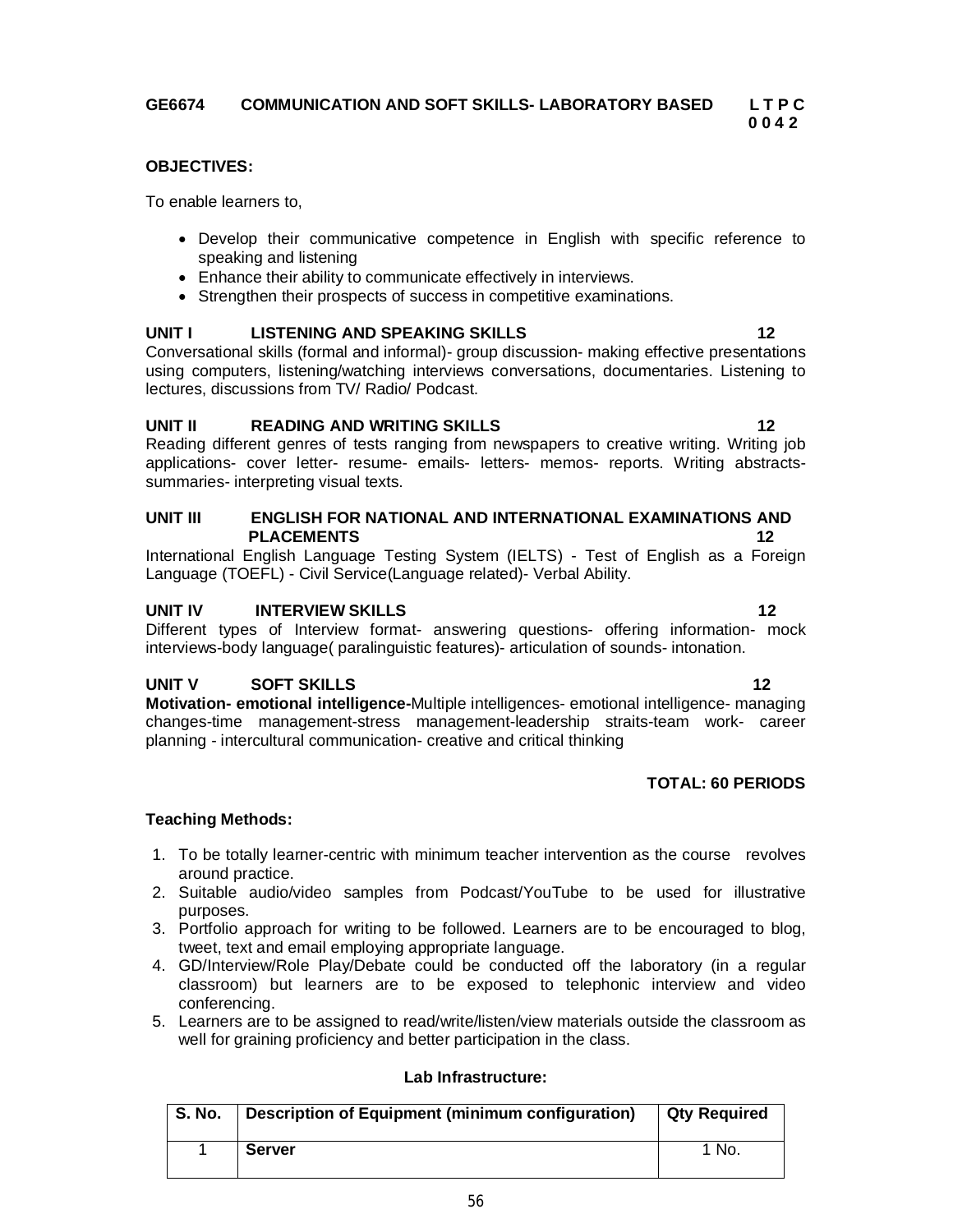|                | <b>PIV System</b>                                                                      |         |
|----------------|----------------------------------------------------------------------------------------|---------|
|                | 1 GB RAM / 40 GB HDD<br>٠                                                              |         |
|                | OS: Win 2000 server<br>$\bullet$                                                       |         |
|                | Audio card with headphones                                                             |         |
|                | <b>JRE 1.3</b><br>$\bullet$                                                            |         |
| $\overline{2}$ | <b>Client Systems</b>                                                                  | 60 Nos. |
|                | PIII or above<br>$\bullet$                                                             |         |
|                | 256 or 512 MB RAM / 40 GB HDD                                                          |         |
|                | OS: Win 2000<br>$\bullet$                                                              |         |
|                | Audio card with headphones<br>$\bullet$                                                |         |
|                | <b>JRE 1.3</b><br>$\bullet$                                                            |         |
| 3              | Handicam                                                                               | 1 No.   |
| 4              | Television 46"                                                                         | 1 No.   |
| 5              | Collar mike                                                                            | 1 No.   |
| 6              | Cordless mike                                                                          | 1 No.   |
| $\overline{7}$ | <b>Audio Mixer</b>                                                                     | 1 No.   |
| 8              | DVD recorder/player                                                                    | 1 No.   |
| 9              | with MP3/CD/DVD<br>provision<br><b>LCD</b><br>Projector<br>for<br>Audio/video facility | 1 No.   |

# **Evaluation:**

#### **Internal: 20 marks**

Record maintenance: Students should write a report on a regular basis on the activities conducted, focusing on the details such as the description of the activity, ideas emerged, learning outcomes and so on. At the end of the semester records can be evaluated out of 20 marks.

### **External: 80 marks**

| - 35 marks |
|------------|
| - 15 marks |
| - 15 marks |
| - 15 marks |
|            |

# **Note on Internal and External Evaluation:**

- 1. Interview mock interview can be conducted on one-on-one basis.
- 2. Speaking **–** example for role play:
	- a. Marketing engineer convincing a customer to buy his product.
	- b. Telephonic conversation- fixing an official appointment / placing an order / enquiring

and so on.

- 3. Presentation should be extempore on simple topics.
- 4. Discussion topics of different kinds; general topics, and case studies.

# **OUTCOMES:**

#### **At the end of the course, learners should be able to**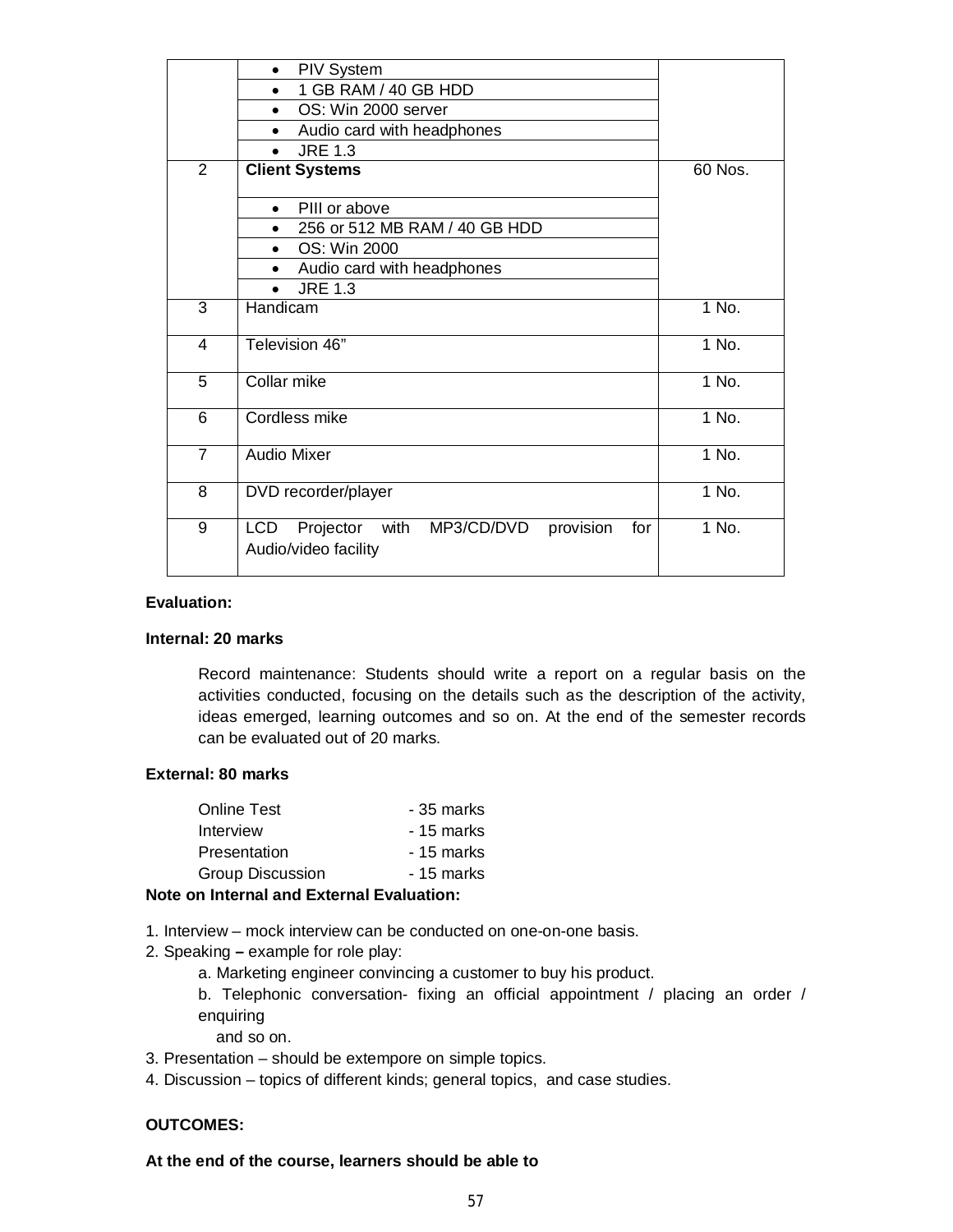- Take international examination such as IELTS and TOEFL
- Make presentations and Participate in Group Discussions.
- Successfully answer questions in interviews**.**

#### **REFERENCES:**

- 1. **Business English Certificate Materials,** Cambridge University Press.
- 2. **Graded Examinations in Spoken English and Spoken English for Work**  downloadable materials from Trinity College, London.
- 3. **International English Language Testing System** Practice Tests, Cambridge University Press.
- 4. Interactive Multimedia Programs on **Managing Time and Stress.**
- 5. **Personality Development** (CD-ROM), Times Multimedia, Mumbai.
- 6. Robert M Sherfield and et al. **"Developing Soft Skills"** 4th edition, New Delhi: Pearson Education, 2009.

#### **Web Sources:**

http://www.slideshare.net/rohitjsh/presentation-on-group-discussion http://www.washington.edu/doit/TeamN/present\_tips.html http://www.oxforddictionaries.com/words/writing-job-applications http://www.kent.ac.uk/careers/cv/coveringletters.htm http://www.mindtools.com/pages/article/newCDV\_34.htm

#### **BT6701 BIOINFORMATICS AND COMPUTATIONAL BIOLOGY LT P C 3 0 0 3**

# **OBJECTIVES:**

- To improve the programming skills of the student
- To let the students know the recent evolution in biological science.

### **UNIT I 9**

Introduction to Operating systems, Linux commands, File transfer protocols ftp and telnet, Introduction to Bioinformatics and Computational Biology, Biological sequences, Biological databases, Genome specific databases, Data file formats, Data life cycle, Database management system models, Basics of Structured Query Language (SQL).

**UNIT II 9** Sequence Analysis, Pairwise alignment, Dynamic programming algorithms for computing edit distance, string similarity, shotgun DNA sequencing, end space free alignment. Multiple sequence alignment, Algorithms for Multiple sequence alignment, Generating motifs and profiles, Local and Global alignment, Needleman and Wunsch algorithm, Smith Waterman algorithm, BLAST, PSIBLAST and PHIBLAST algorithms.

# **UNIT III 8**

Introduction to phylogenetics, Distance based trees UPGMA trees, Molecular clock theory, Ultrametric trees, Parsimonious trees, Neighbour joining trees, trees based on morphological traits, Bootstrapping. Protein Secondary structure and tertiary structure prediction methods, Homology modeling, *abinitio* approaches, Threading, Critical Assessment of Structure Prediction, Structural genomics.

58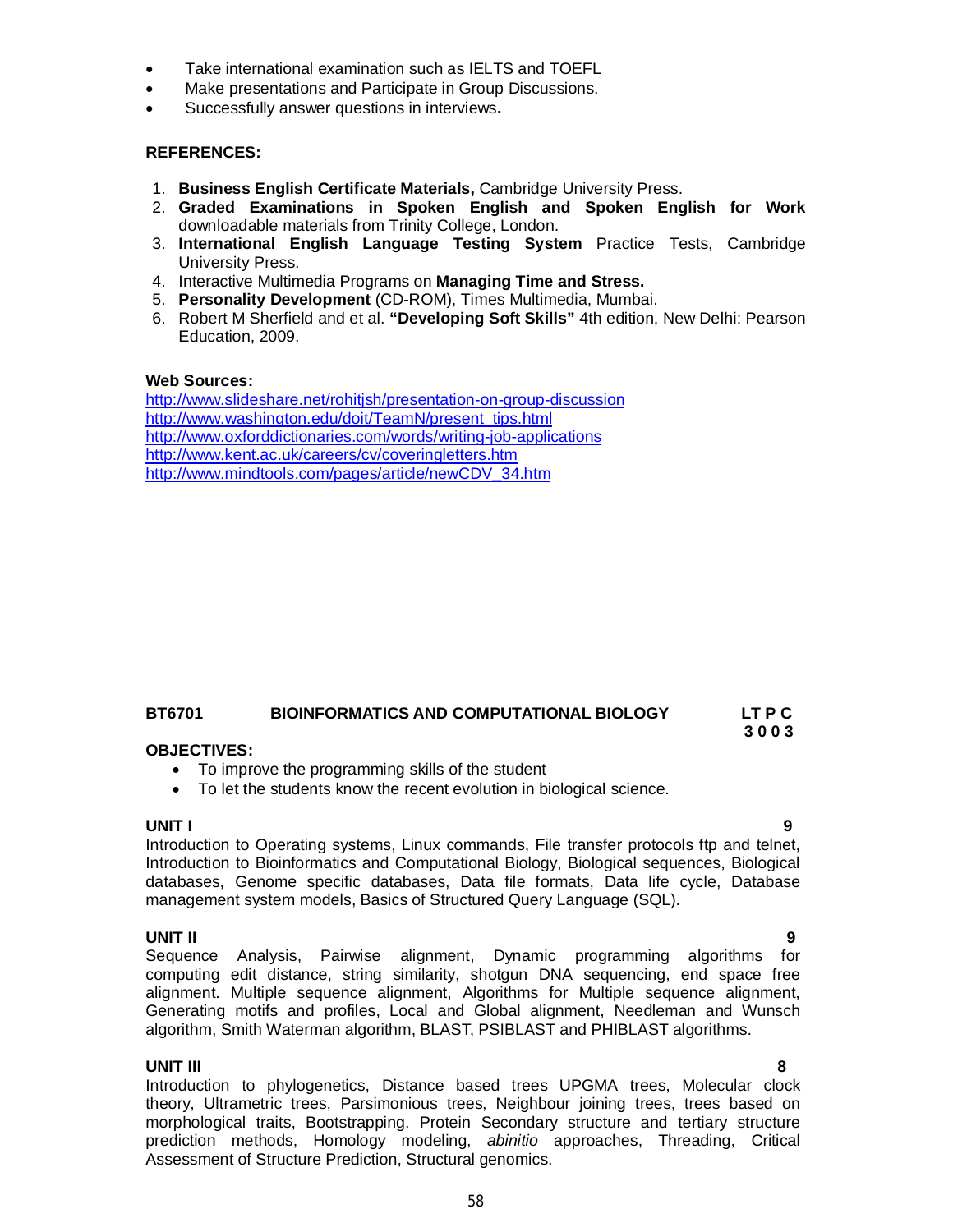Machine learning techniques: Artificial Neural Networks in protein secondary structure prediction, Hidden Markov Models for gene finding, Decision trees, Support Vector Machines. Introduction to Systems Biology and Synthetic Biology, Microarray analysis, DNA computing, Bioinformatics approaches for drug discovery, Applications of informatics techniques in genomics and proteomics: Assembling the genome, STS content mapping for clone contigs, Functional annotation, Peptide mass fingerprinting.

**UNIT V 8** Basics of PERL programming for Bioinformatics: Datatypes: scalars and collections, operators, Program control flow constructs, Library Functions: String specific functions, User defined functions, File handling.

# **OUTCOMES:**

Upon completion of this course, students will be able to

- Develop bioinformatics tools with programming skills.
- Apply computational based solutions for biological perspectives.
- Pursue higher education in this field.
- Practice life-long learning of applied biological science.

# **TEXT BOOKS:**

- 1. Lesk, A. K., "Introduction to Bioinformatics" 4<sup>th</sup> Edition, Oxford University Press, 2013
- 2. Dan Gusfield, "Algorithms on Strings, Trees and Sequences: Computer Science and Computational Biology" Cambridge University Press, 1997.
- 3. Durbin, R., Eddy, S., Krogh, A., and Mitchison, G., "Biological Sequence Analysis Probabilistic Models of proteins and nucleic acids" Cambridge, UK: Cambridge University Press, 1998.
- 4. Mount, D.W., "Bioinformatics Sequence and Genome Analysis"  $2^{nd}$  Edition, Cold Spring Harbor Laboratory Press, 2004
- 5. Tindall, J., "Beginning Perl for Bioinformatics: An introduction to Perl for Biologists" 1<sup>st</sup> Edition, O'Reilly Media, 2001

# **REFERENCE:**

1. Baldi, P. and Brunak, S., "Bioinformatics: The Machine Learning Approach"  $2^{nd}$  Edition, MIT Press, 2001.

| <b>BT6702</b> | <b>DOWNSTREAM PROCESSING</b> | LTPC |
|---------------|------------------------------|------|
|               |                              | 3003 |

# **OBJECTIVES:**

To enable the students to

- Understand the methods to obtain pure proteins, enzymes and in general about product development R & D
- Have depth knowledge and hands on experience with on Downstream processes

#### **UNIT I DOWNSTREAM PROCESSING 8**

Introduction to downstream processing principles characteristics of biomolecules and bioprocesses. Cell disruption for product release – mechanical, enzymatic and chemical methods. Pretreatment and stabilisation of bioproducts.

# **UNIT II PHYSICAL METHODS OF SEPERATION 9**

Unit operations for solid-liquid separation - filtration and centrifugation.

# **UNIT III** ISOLATION OF PRODUCTS 10

Adsorption, liquid-liquid extraction, aqueous two-phase extraction, membrane separation – ultrafiltration and reverse osmosis, dialysis, precipitation of proteins by different methods.

**TOTAL : 45 PERIODS**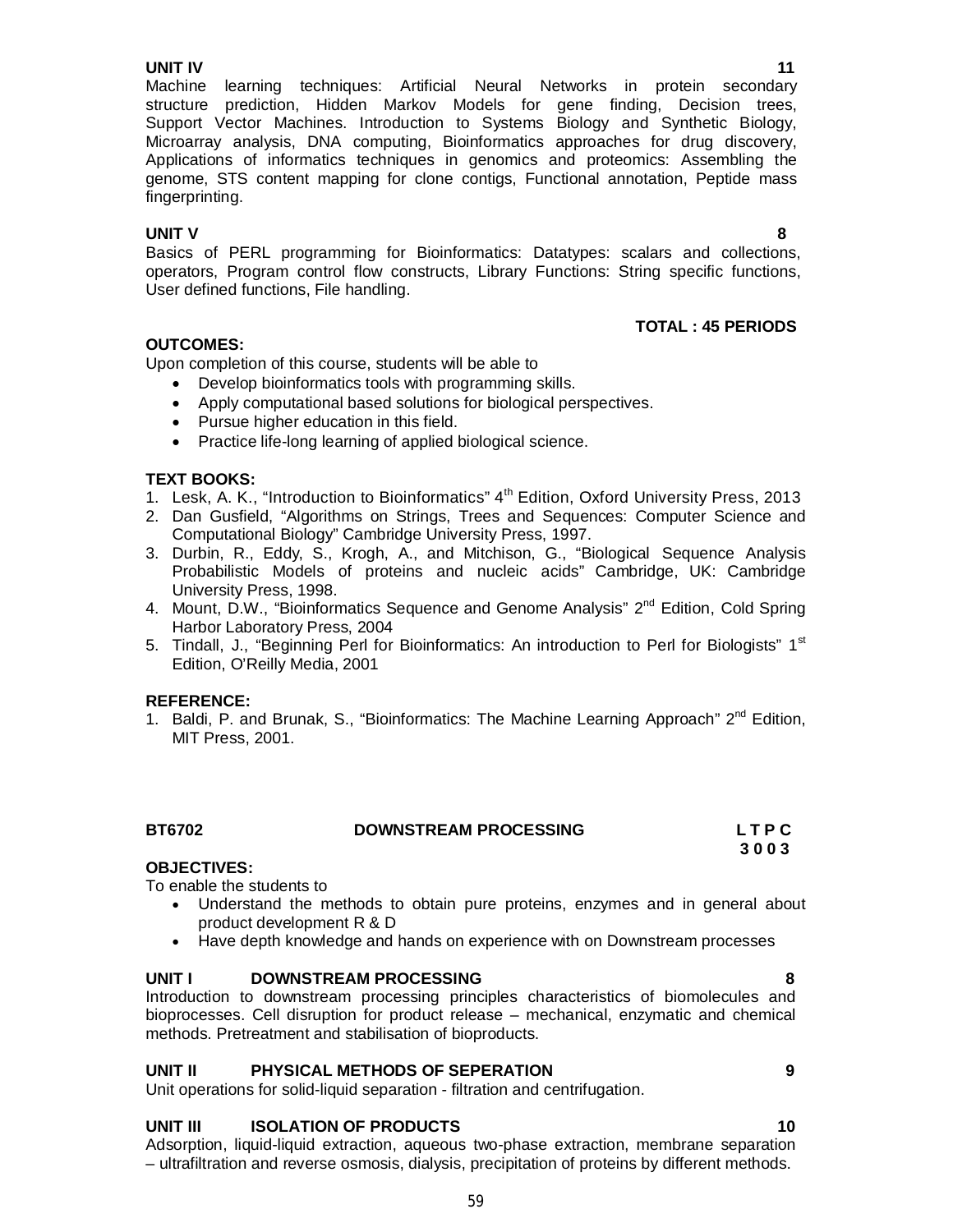# **UNIT IV PRODUCT PURIFICATION 10**

Chromatography – principles, instruments and practice, adsorption, reverse phase, ion-exchange, size exclusion, hydrophobic interaction, bioaffinity and pseudo affinity chromatographic techniques.

# **UNIT V FINAL PRODUCT FORMULATION AND FINISHING OPERATIONS 8**

Crystallization, drying and lyophilization in final product formulation.

# **TOTAL : 45 PERIODS**

# **OUTCOMES:**

Upon success completion of this course, the students will be able to:

- Define the fundamentals of downstream processing for product recovery
- Understand the requirements for successful operations of downstream processing
- Describe the components of downstream equipment and explain the purpose of each
- Apply principles of various unit operations used in downstream processing and enhance problem solving techniques required in multi-factorial manufacturing environment in a structured and logical fashion.

# **TEXTBOOKS:**

- 1. Belter, P.A. E.L. Cussler And Wei-Houhu "Bioseparations Downstream Processing For Biotechnology, Wiley Interscience Pun. (1988).
- 2. Sivasankar, B. "Bioseparations : Principles and Techniques". PHI, 2005.

# **REFERENCES:**

- 1. R.O. Jenkins, (Ed.) Product Recovery In Bioprocess Technology Biotechnology By Open Learning Series, Butterworth-Heinemann (1992).
- 2. J.C. Janson And L. Ryden, (Ed.) Protein Purification Principles, High Resolution Methods And Applications, VCH Pub. 1989.
- 3. R.K. Scopes Protein Purification Principles And Practice, Narosa Pub. (1994).

## **BT6703 CREATIVITY, INNOVATION AND NEW PRODUCT LT P C DEVELOPMENT 3 0 0 3**

# **OBJECTIVE:**

To impart the knowledge of various aspects of Creativity, Innovation and New Product Development

# **UNIT I INTRODUCTION 9**

The process of technological innovation - factors contributing to successful technological innovation - the need for creativity and innovation - creativity and problem solving - brain storming - different techniques

# **UNIT II PROJECT SELECTION AND EVALUATION 9**

Collection of ideas and purpose of project - Selection criteria - screening ideas for new products(evaluation techniques)

# **UNIT III NEW PRODUCT DEVELOPMENT PRODUCT ASSAULT ASSAULT ASSAULT ASSAULT ASSAULT ASSAULT ASSAULT ASSAULT ASSAULT**

Research and new product development - Patents - Patent search - Patent laws - International code for patents - Intellectual property rights (IPR).

# **UNIT IV NEW PRODUCT PLANNING 9**

Design of proto type - testing - quality standards - marketing research introducing new products

# **UNIT V MODEL PREPARATION & EVALUATION 9**

Creative design - Model Preparation - Testing - Cost evaluation – Patent application

#### 60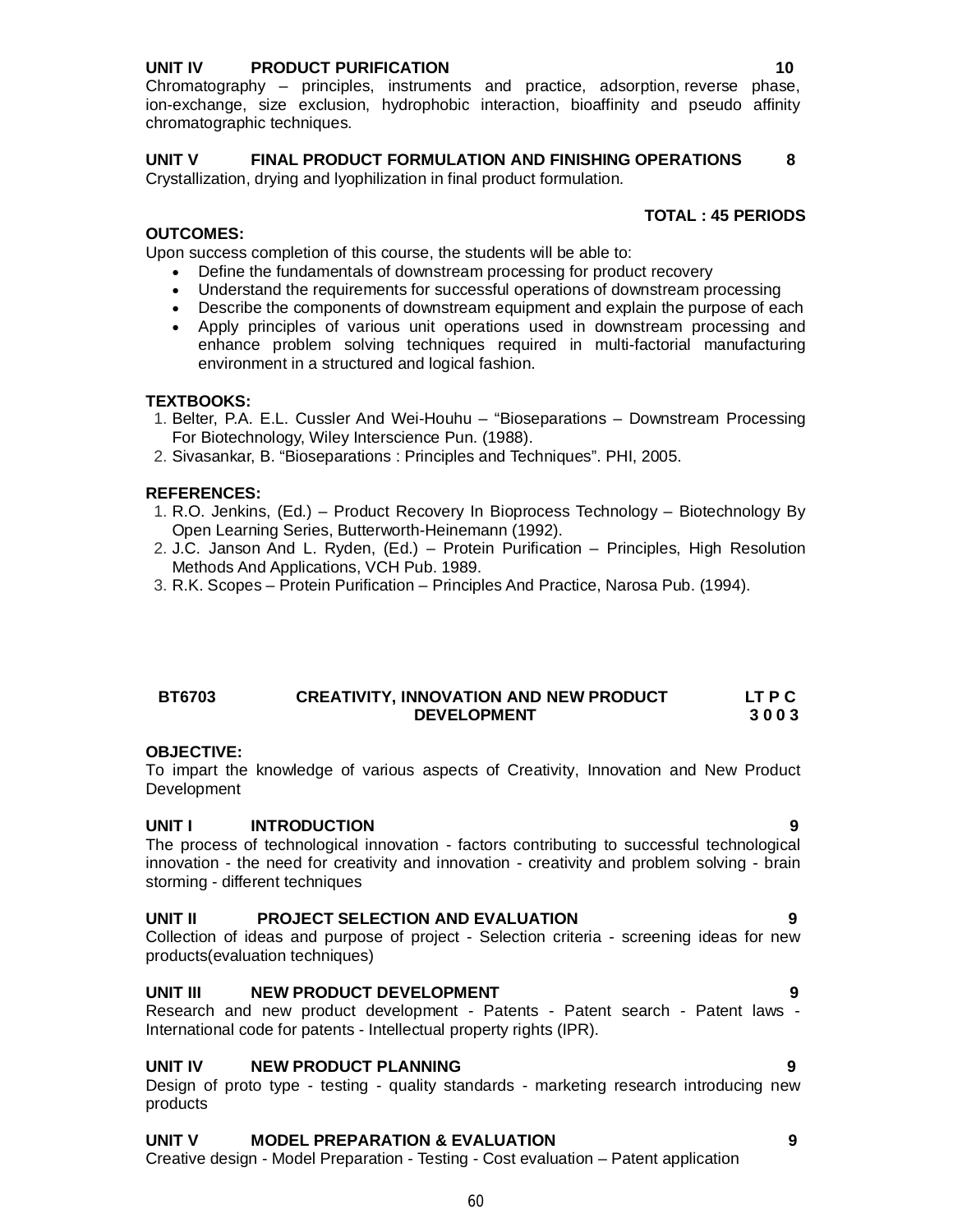# **OUTCOME:**

On completion of the course, students will have gained knowledge on various issues related to Patents, Quality, Creativity, Innovation, New Product Development, Planning and Evaluation.

# **TEXT BOOKS:**

- 1. Twiss, Brian. "Managing Technological Innovation", Pitman Publishing Ltd., 1992.
- 2. Watton, Harry B. "New Product Planning", Prentice Hall Inc., 1992.

# **REFERENCES:**

- 1. Nystrom, Harry "Creativity and Innovation", John Wiley & Sons, 1979.
- 2. Khandwalla, N. "Fourth Eye (Excellence through Creativity) Wheeler Publishing", 1992.
- 3. I.P.R. Bulletins, TIFAC, New Delhi, 1997.

# **BT6711 DOWNSTREAM PROCESSING LABORATORY L T P C**

**0 0 4 2**

## **OBJECTIVES:**

To provide hands on training in Down stream processing through simple experimentations in the laboratory. This will be a pre-requisite for project work.

The objectives of this course is to practice the students

- To understand the nature of the end product, its concentration, stability and degree of purification required
- To design processes for the recovery and subsequent purification of target biological products.

# **LIST OF EXPERIMENTS**

- 1. Solid liquid separation centrifugation, microfiltration
- 2. Cell disruption techniques ultrasonication, French pressure cell
- 3. Cell disruption techniques dynomill batch and continuous
- 4. Precipitation ammonium sulphite precipitation
- 5. Ultra filtration separation
- 6. Aqueous two phase extraction of biologicals
- High resolution purification  $-$  affinity chromatography
- 8. High resolution purification ion exchange chromatography
- 9. Product polishing spray drying, freeze drying

# **TOTAL : 60 PERIODS**

#### **OUTCOMES:**

Upon success completion of this course, the students would have

- Acquired knowledge for the separation of whole cells and other insoluble ingradients from the culture broth.
- Learned cell disruption techniques to release intracellular products
- Learned various techniques like evaporation, extraction, precipitation, membrane separation for concentrating biological products
- Learned the basic principles and techniques of chromatography to purify the biological products and formulate the products for different end uses.

# **LIST OF EQUIPMENT FOR BATCH OF 30 STUDENTS**

- 1. Centrifuge 1
- 2. Cross flow filtration set up 2
- 3. FPLC 1
- 4. Sonicator 1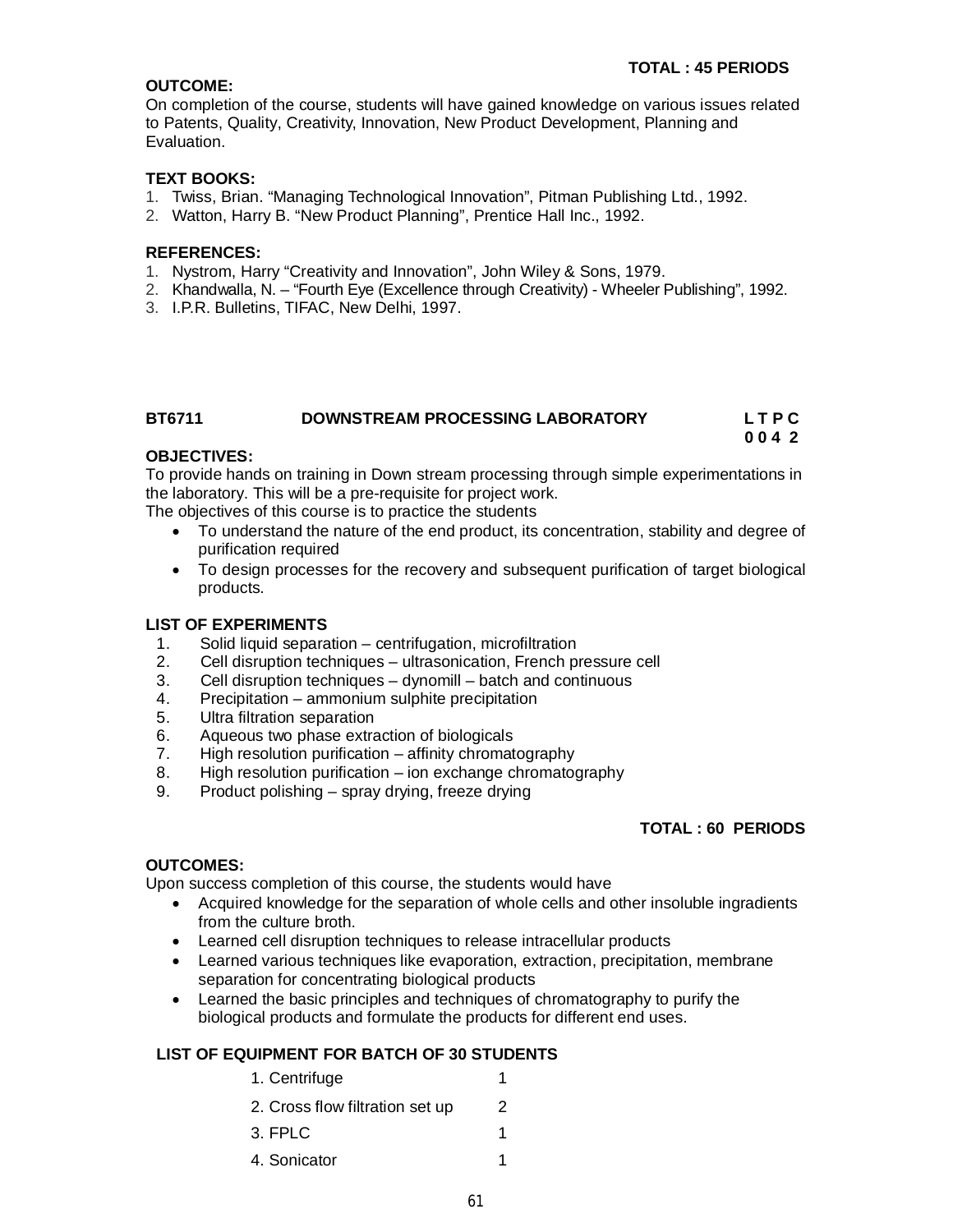## **REFERENCES:**

- 1. P.A. Belter, E.L. Cussler And Wei-Houhu Bioseparations Downstream Processing For Biotechnology, Wiley Interscience Pun. (1988).
- 2. R.O. Jenkins, (Ed.) Product Recovery In Bioprocess Technology Biotechnology By Open Learning Series, Butterworth-Heinemann (1992).
- 3. J.C. Janson And L. Ryden, (Ed.) Protein Purification Principles, High Resolution Methods And Applications, VCH Pub. 1989.

# **BT6712 IMMUNOLOGY LABORATORY LT P C**

#### **0 0 4 2 OBJECTIVES:**

- To give practical training in the functioning of immune system.
- To give laboratory training in different immunological and immunotechnological techniques.

# **LIST OF EXPERIMENTS**

- 1) Handling of animals, immunization and raising antisera
- 2) Identification of cells in a blood smear
- 3) Identification of blood group
- 4) Immunodiffusion
- 5) Immunoelectrophoresis
- 6)Testing for typhoid antigens by Widal test
- 7) Enzyme Linked ImmunoSorbent Assay (ELISA)
- 8) Isolation of peripheral blood mononuclear cells
- 9) Isolation of monocytes from blood
- 10) Immunofluorescence
- 11) Identification of t cells by T-cell rossetting using sheep RBC.

# **TOTAL : 60 PERIODS**

# **OUTCOMES:**

- The students would be aware of immune system cells and tissues.
- The students would have knowledge on immunological /clinical tests.
- The students would be able to isolate lymphocytes and monocytes.
- The students would be able to identify various immune system cells.

# **LIST OF EQUIPMENT FOR BATCH OF 30 STUDENTS**

| Elisa reader                      |    |
|-----------------------------------|----|
| Microscopes                       | 8  |
| Microwave owen                    | 1  |
| Hot plate                         | 4  |
| Vortex mixer                      | 4  |
| Table top refrigerated Centrifuge | 1. |
| Fluorescent microsope             |    |
|                                   |    |

#### **REFERENCES:**

- 1. Roitt I, Male, Brostoff. Immunology, Mosby Publ., 2002.
- 2. Kuby J, Immunology, WH Freeman & Co., 2000.
- 3. Ashim K. Chakravarthy, Immunology, TataMcGraw-Hill, 1998.

#### **BT6713 BIOINFORMATICS LABORATORY L T P C**

 **0 0 4 2**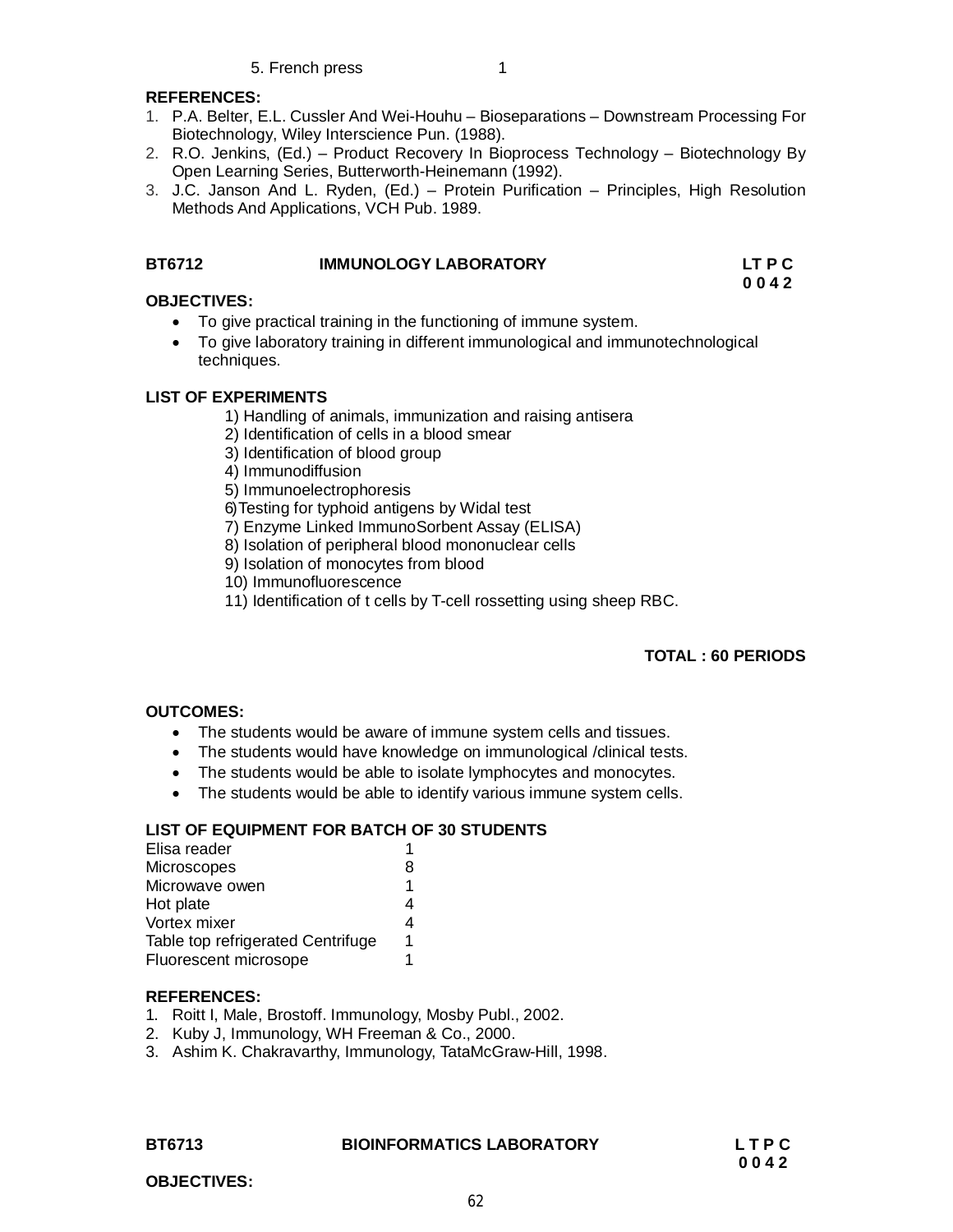- To get qualified with programming knowledge.
- To enable the usage of recent bio-tools.

# **LIST OF EXPERIMENTS**

## **1. Introduction to UNIX basic commands and UNIX Filters.**

#### **2. Perl programming and applications to Bioinformatics.**

□Basic scripting. Regular expressions. □File i/o& control statement. □Subroutines & functions. □Writing scripts for automation.

## **3. Types of Biological Databases and Using it.**

Genbank. □Protein Data Bank . Uniprot.

#### **4. Sequence Analysis Tools**

□Use of BLAST, FASTA (Nucleic Acids & Protiens). □Use of Clustal W. □Use of EMBOSS.

## **5. Phylogenetic Analysis**

□Use of Phyllip.

#### **6. Molecular Modeling**

□Homology Modeling – Swissmodeller. □Any Open Source Software .

# **TOTAL : 60 PERIODS**

#### **OUTCOMES:**

Upon completion of this course, students will be able:

- To understand basic commands in UNIX OS.
- To apply Perl programming to develop bioinformatics tools.
- To understand different biological databases.
- To carry out sequence and phylogenetic analysis.

# **LIST OF EQUIPMENT FOR BATCH OF 30 STUDENTS**

One computer for every 2 students with the software indicated.

# **BT6001 INTRODUCTION TO SYMBOLIC MATHEMATICS LT P C**

#### **OBJECTIVE:**

This course will help the students to learn MATLAB, its operators and loops, data flow, Program Design and Development and their virtual instrumentation.

# **UNIT I INTRODUCTION TO MATLAB 9**

 **2 0 2 3**

Introduction - Operations with variables – Arrays - Multidimensional Arrays - Element by Element operations - Polynomial operations using arrays - Cell Arrays - Structure arrays - Writing script files - Logical variables and operators- Flow control- Loop operators- Writing functions- Input/ output arguments- Function visibility, path.- Simple graphics- 2D plots-Figures and subplots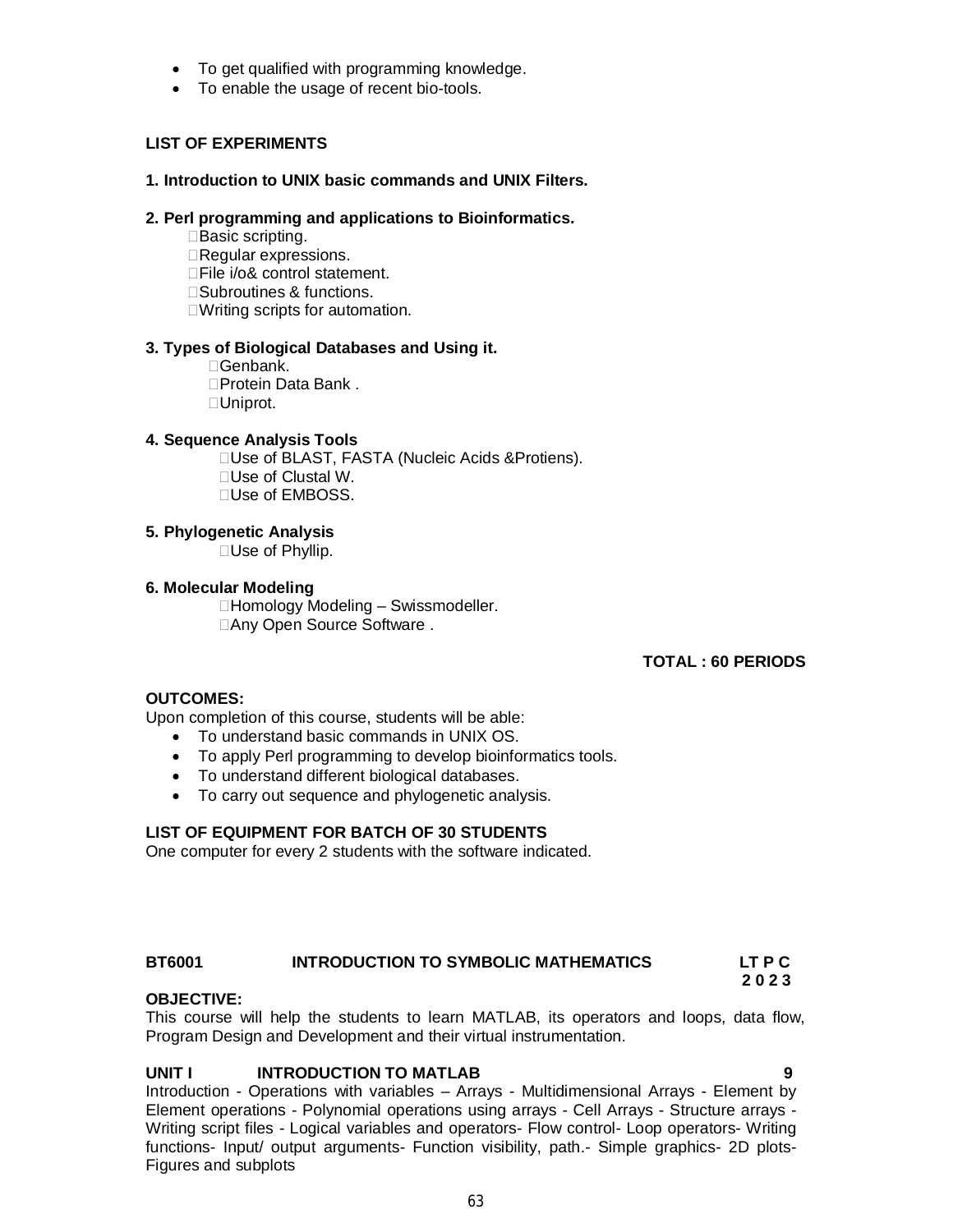## **UNIT II DATA AND DATA FLOW IN MATLAB 9**

Data types- Matrix, string -cell and structure- Creating, accessing elements and manipulating of data of different types - File Input-Output- Matlab files- Text files- Binary files - Mixed text- binary files- Communication with external devices- Serial port- Parallel port- Sound card- Video input

# **UNIT III FUNCTIONS & FILES 9**

Elementary Mathematical Functions - User Defined Functions - Advanced Function Programming - Working with Data Files,Introduction to Numerical Methods -Linear algebranumerical integration and differentiation- solving systems of ODE's and interpolation of data.

#### **UNIT IV PROGRAMMING TECHNIQUES & DATA VISUALIZATION AND STATISTICS 9**

Program Design and Development - Relational Operators and Logical Variables Logical Operators and Functions - Conditional Statements -Loops - Basic statistical tools in Matlab,XY- plotting functions - Subplots and Overlay plots - Special Plot types - Interactive plotting - Designing GUI interfaces using Matlab's GUIDE interface.

#### **UNIT V FUNDAMENTALS OF VIRTUAL INSTRUMENTATION & DATA ACQUISITION 9**

Concept of virtual instrumentation (VI)– LabVIEW software- basics- Creating, Editing and debugging a VI in LabVIEW- Creating a sub VI- Loops and charts- data acquisition with LabVIEW- plug-in DAQ boards- Organization of the DAQ VI System- Performing analog input and analog output- Scanning multiple analog channels- Driving the digital I/Os- Buffered data acquisition

#### **TOTAL : 45 PERIODS**

## **OUTCOME:**

Upon completion of this course, students will be able design programs and understand virtual instrumentation and data design.

#### **TEXT BOOKS**

- 1. Essential Matlab for Engineers and Scientists (Fourth Edition). Copyright © 2010 Elsevier Ltd. Author(s): Brian H. Hahn and Daniel T. Valentine ISBN: 978-0-12-374883-6
- 2. Rahman, and Herbert Pichlik,, 'LabVIEW Applications and Solutions', National Instruments Release, ISBN 01309642392. National Instruments LabVIEW Manual

#### **ONLINE MATLAB TUTORIALS AND REFERENCES:**

- 1. Tutorials offered by The Mathworks .The creators of Matlab.
- 2. Introductory Matlab material from Indiana University
- 3. A practical introduction to Matlab from Michigan Tec
- 4. Links to Matlab tutorials, references, books, packages, etc. -- from the Math Department at UIC

#### **MATLAB GUIDES PROVIDED WITH THE MATLAB INSTALLATION:**

- 1. Getting Started with Matlab<br>2. Using Matlab
- **Using Matlab**
- 3. Using Graphs in Matlab
- 4. Using GUIs in Matlab
	- For links to these documents visit Dr. Randy Jost's web page (USU ECE Department). For other links related to Matlab,

#### **BT6002 BIOPHYSICS L T P C**

64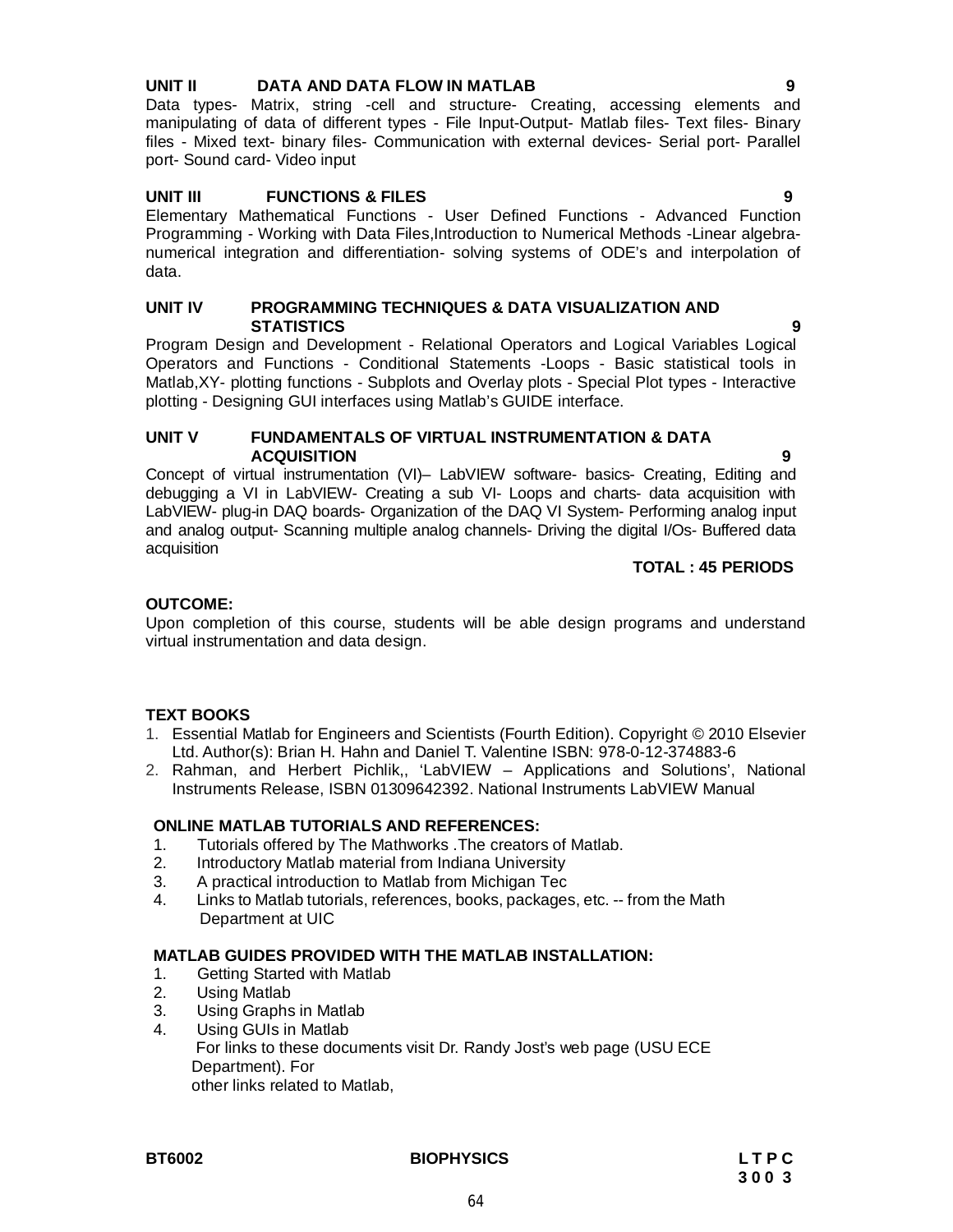- To enable the students To know about the constituents and additives present in the food.
	- To gain knowledge about the microorganisms, which spoil food and food borne diseases.
	- To know different techniques used for the preservation of foods.

# **UNIT I FOOD AND ENERGY 9**

Constituents of food – carbohydrates, lipids, proteins, water, vitamins and minerals, dietary sources, role and functional properties in food, contribution to organoleptic and textural characteristics.

# 65

Intramolecular bonds – covalent – ionic and hydrogen bonds – biological structures general features – water structure – hydration – interfacial phenomena and membranes – self assembly and molecular structure of membranes.

**UNIT I MOLECULAR STRUCTURE OF BIOLOGICAL SYSTEMS 9**

# **UNIT II CONFORMATION OF NUCLEIC ACIDS 9**

Primary structure – the bases – sugars and the phosphodiester bonds- double helical structure – the a b and z forms – properties of circular DNA – topology – polymorphism and flexibility of DNA – structure of ribonucleic acids – hydration of nucleic acids.

# **UNIT III CONFORMATION OF PROTEINS 9**

Conformation of the peptide bond – secondary structures – Ramachandran plots – use of potential functions – tertiary structure – folding – hydration of proteins – hydropathy index.

# **UNIT IV CELLULAR PERMEABILITY AND ION – TRANSPORT 9**

Ionic conductivity – transport across ion channels – mechanism - ion pumps-proton transfer – nerve conduction – techniques of studying ion transport and models.

# **UNIT V ENERGETICS & DYNAMICS OF BIOLOGICAL SYSTEMS 9**

Concepts in thermodynamics – force and motion – entropy and stability – analyses of fluxes – diffusion potential – basic properties of fluids and biomaterials – laminar and turbulent flows.

# **TOTAL: 45 PERIODS**

# **OUTCOMES:**

Upon completion of this course, students will be able:

- To analyze the various forces responsible for biological molecular structure.
- To be familiar with different levels of conformation in biomolecules.
- To gain the knowledge of cellular permeability and ion transport.
- To understand the dynamics of biological systems.

# **TEXTBOOKS:**

- 1. Glaser R., "Biophysics" Springer Verlag , 2000.
- 2. Duane R., "Biophysics: Molecules In Motion" Academic Press, 1999.

# **REFERENCE:**

1. Charles C.R., and Schimmel P.R., "Biophysical Chemistry" 1-3 Vols, W.H. Freeman & Co., 1980.

# **BT6003 PRINCIPLES OF FOOD PROCESSING L T P C**

**OBJECTIVES:**

# **OBJECTIVES:**

To enable the students

- To gain structural knowledge of biological systems.
- To understand transport and dynamic properties of biological systems.

**3 0 0 3**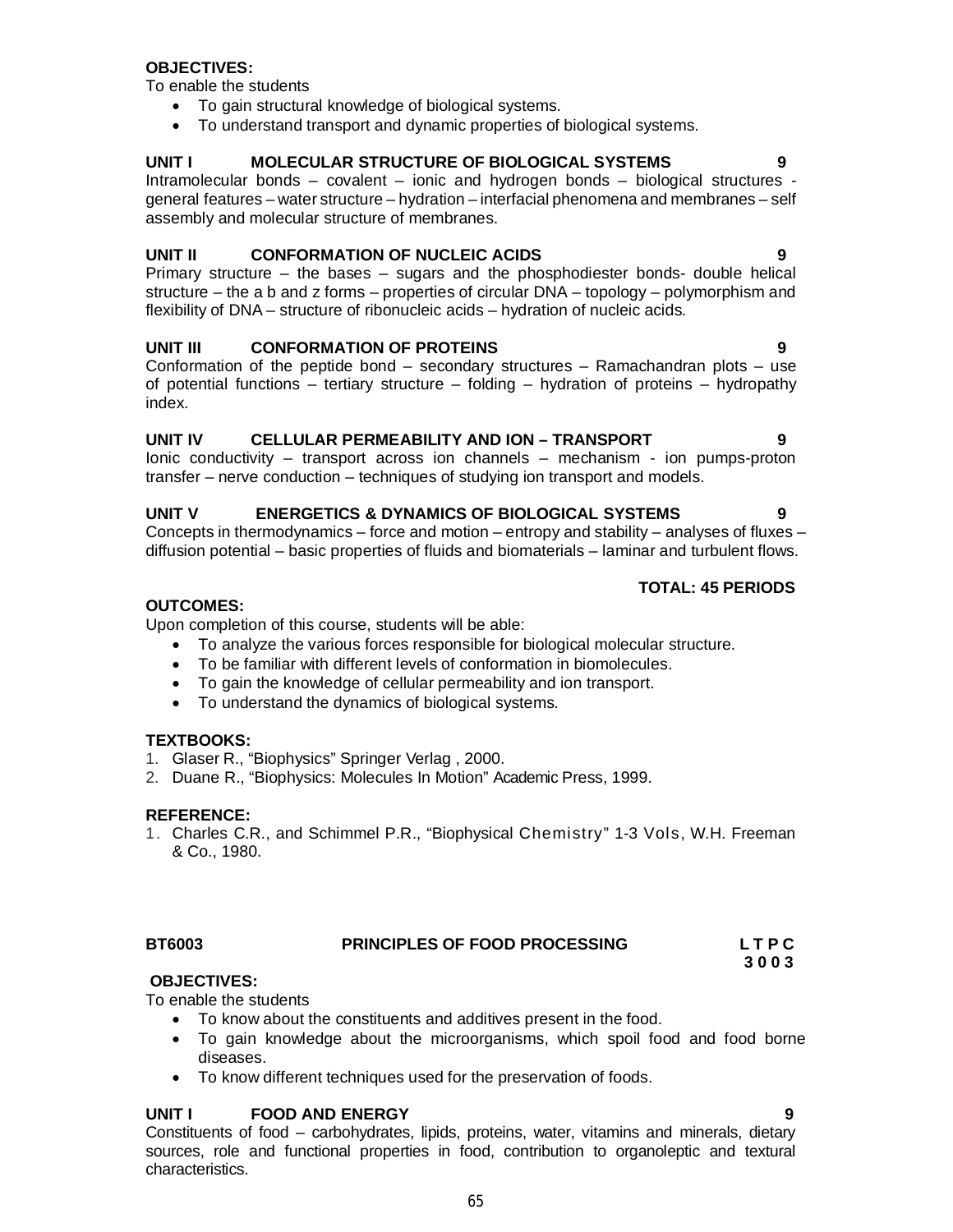# **UNIT II FOOD ADDITIVES 9**

Classification, intentional and non-intentional additives, functional role in food processing and preservation; food colourants – natural and artificial; food flavours; enzymes as food processing aids.

# **UNIT III MICROORGANISMS ASSOCIATED WITH FOOD 9**

Bacteria, yeasts and molds – sources, types and species of importance in food processing and preservation; fermented foods and food chemicals, single cell protein.

## **UNIT IV FOOD BORNE DISEASES 9**

Classification – food infections – bacterial and other types; food intoxications and poisonings – bacterial and non-bacterial; food spoilage – factors responsible for spoilage, spoilage of vegetable, fruit, meat, poultry, beverage and other food products.

# **UNIT V FOOD PRESERVATION 9**

Principles involved in the use of sterilization, pasteurization and blanching, thermal death curves of microorganisms, canning; frozen storage-freezing characteristics of foods, microbial activity at low temperatures, factors affecting quality of foods in frozen storage; irradiation preservation of foods.

# **OUTCOMES:**

Through this subject the student can understand about

- Different constituents present in food and microorganism involved in processing of food.
- Principles and different preservations techniques of food can also be known.
- Unit operations in modern food processing and impact of the process on food quality

## **TEXTBOOKS:**

- 1. T.P. Coultate Food The Chemistry Of Its Components, 2<sup>nd</sup> Edn. Royal Society, London, 1992.
- 2. B. Sivasanker Food Processing And Preservation, Prentice-Hall Of India Pvt. Ltd. New Delhi 2002.

# **REFERENCES:**

- 1. W.C. Frazier And D.C. Westhoff Food Microbiology, 4<sup>th</sup> Ed., Mcgraw-Hill Book Co., New York 1988.
- 2. J.M. Jay Modern Food Microbiology, Cbs Pub. New Delhi, 1987.

#### **BT6004 ADVANCED BIOCHEMISTRY L T P C**

#### **3 0 0 3 OBJECTIVES:**

- To orient towards the application of knowledge acquired in solving clinical problems.
- To provide a base for molecular modelling and drug designing

#### **UNIT I METABOLISM OF AMINO ACIDS 10**

Biosynthesis of Gly, Ser and Cys; Biosynthesis of six essential amino acids (Met, Thr, Lys, Ile, Val, Leu) and regulation of branched chain amino acids (concerted inhibition, allosteric regulation and enzyme multiplicity, sequential feed back) from oxaloacetate and pyruvate;Biosynthesis of aromatic amino acids. Metabolic disorders associated with branched chain and aromatic amino acid degradation. Important molecules derived from amino acids (auxins, DOPA, Serotonin, porphyrins, T3, T4, Adrenaline, Noradrenaline, histamine, GABA, polyamines etc)

# **UNIT II PROTEIN TRANSPORT AND DEGRADATION 5**

Protein targeting, signal sequence, secretion; Folding, Chaperons and targeting of organelle proteins, Protein degradation, receptor-mediated endocytosis, turnover.

**TOTAL : 45 PERIODS**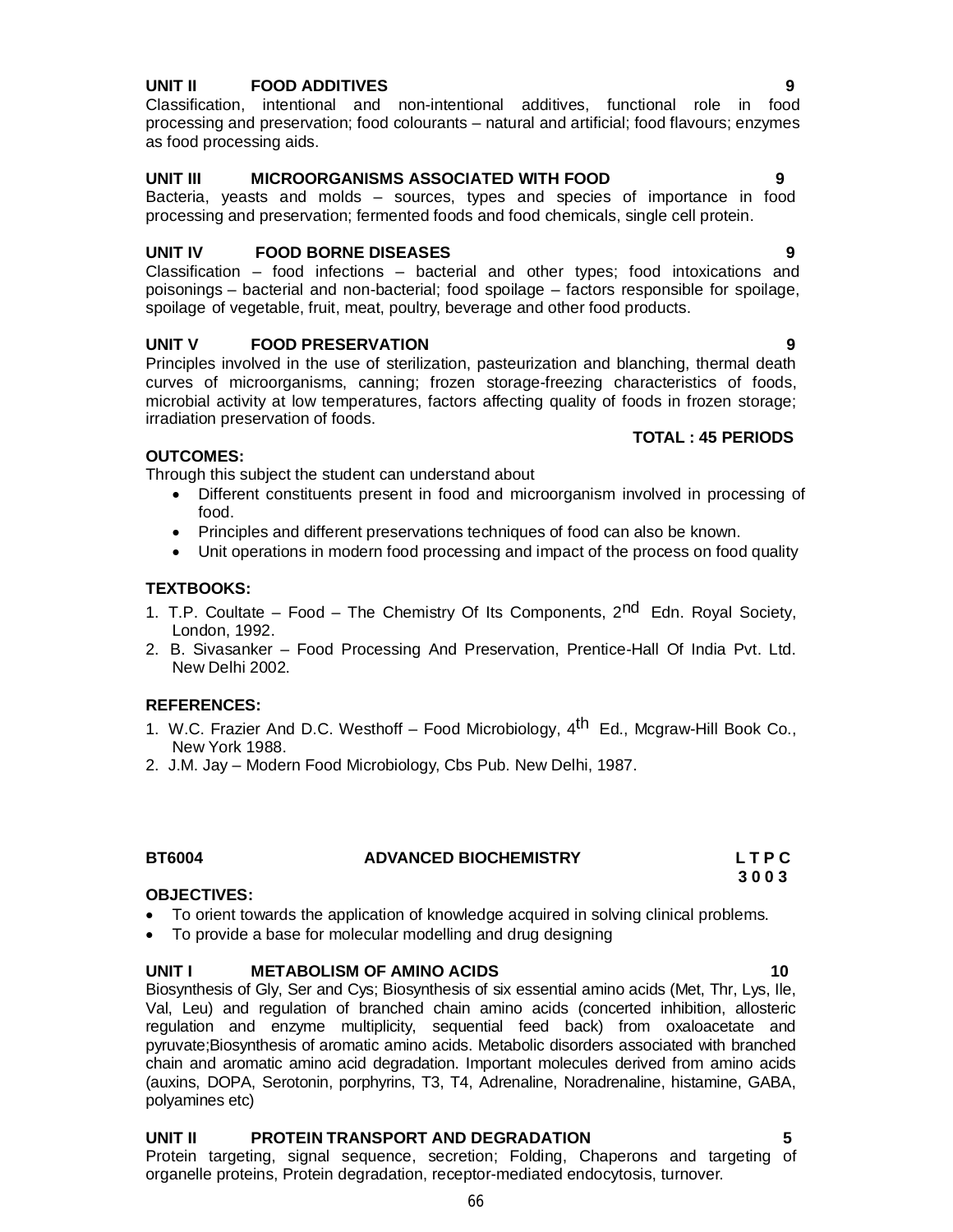# **UNIT III METABOLISM OF NUCLEIC ACIDS, POLYSACCHARIDES AND LIPIDS** 12

Biosynthesis of nucleotides, denovo and salvage pathways for purines and pyrimidines, regulatory mechanisms: Degradation of nucleic acid by exo and endo nucleases. Biosynthesis and degradation of starch and glycogen. Triacylglycerol and phospholipid biosynthesis and degradation; Cholesterol biosynthesis and regulation and targets and action of cholesterol lowering drugs.

# **UNIT IV VITAMINS AND COENZYMES 9**

Fat Soluble Vitamins, provitamins (A, D, E and K). Structure,physiological significance and deficiency symptoms. Water soluble vitamins, structure, coenzyme role and deficiency symptoms. Thiamine,riboflavin, pyridoxine, niacin, folic acid, biotin and Vitamin B12. Recommended dietary intake. Coenzymes: Their role in metabolic pathways.NAD, FAD,TPP, PLP, carboxy biotin

# **UNIT V HORMONES 9**

Introduction. Effects of Hormones. Chemical classification of hormones.Peptide hormonevasopressin, protein hormone- insulin. Lipid and phospholipid derived hormonesprostaglandin and phospholipids. Steroid hormones-testosterone, estrogen, cortisol. Monoamines: thyroxine, adrenaline. Mechanism of action of the different classes of hormones.

# **TOTAL : 45 PERIODS**

# **OUTCOMES:**

Upon completion of advanced biochemistry, students will be able

- To recognize how fundamental chemical principles and reactions are utilized in biochemical Processes.
- To apply knowledge gained in food and drug industries.
- To define various metabolic concepts for applying them to solve clinical problems.
- To summarize the knowledge of biomolecules to use them in biotechnology industry

# **TEXT BOOKS:**

- 1. Nelson, D.L et al., "Lehninger's Principles of Biochemistry"
- 2. Stryer, Lubert. "Biochemistry". 4th Edition, W.H Freeman & Co., 2000.
- 3. Voet, D.J and J.G. Voet and C.W. Pratt "Principles of Biochemistry" 3<sup>rd</sup> Edition, John Wiley & Sons Inc., 2008.
- 4. Murray, R.K., et al., "Harper's Illustrated Biochemistry". 27th Edition. McGraw-Hill, 2006.

# **REFERENCES:**

- 1. Creighton. T.E., "Proteins: Structure and Molecular Properties" 2<sup>nd</sup> Edition, W.H.Freeman and Co.,1993.
- 2. Salway, J.G., "Metabolism at a Glance". 2nd Edition, Blackwell Science Ltd., 2000.

# **BT6005 BIOLOGICAL SPECTROSCOPY L T P C**

 **3 0 0 3**

# **OBJECTIVES:**

- To deliver the knowledge of spectroscopic techniques and its functions
- To provide the technical information of spectroscopy for biological applications

# **UNIT I OPTICAL ROTATORY DISPERSION AND FLUORESCENC POLARIZATION 9**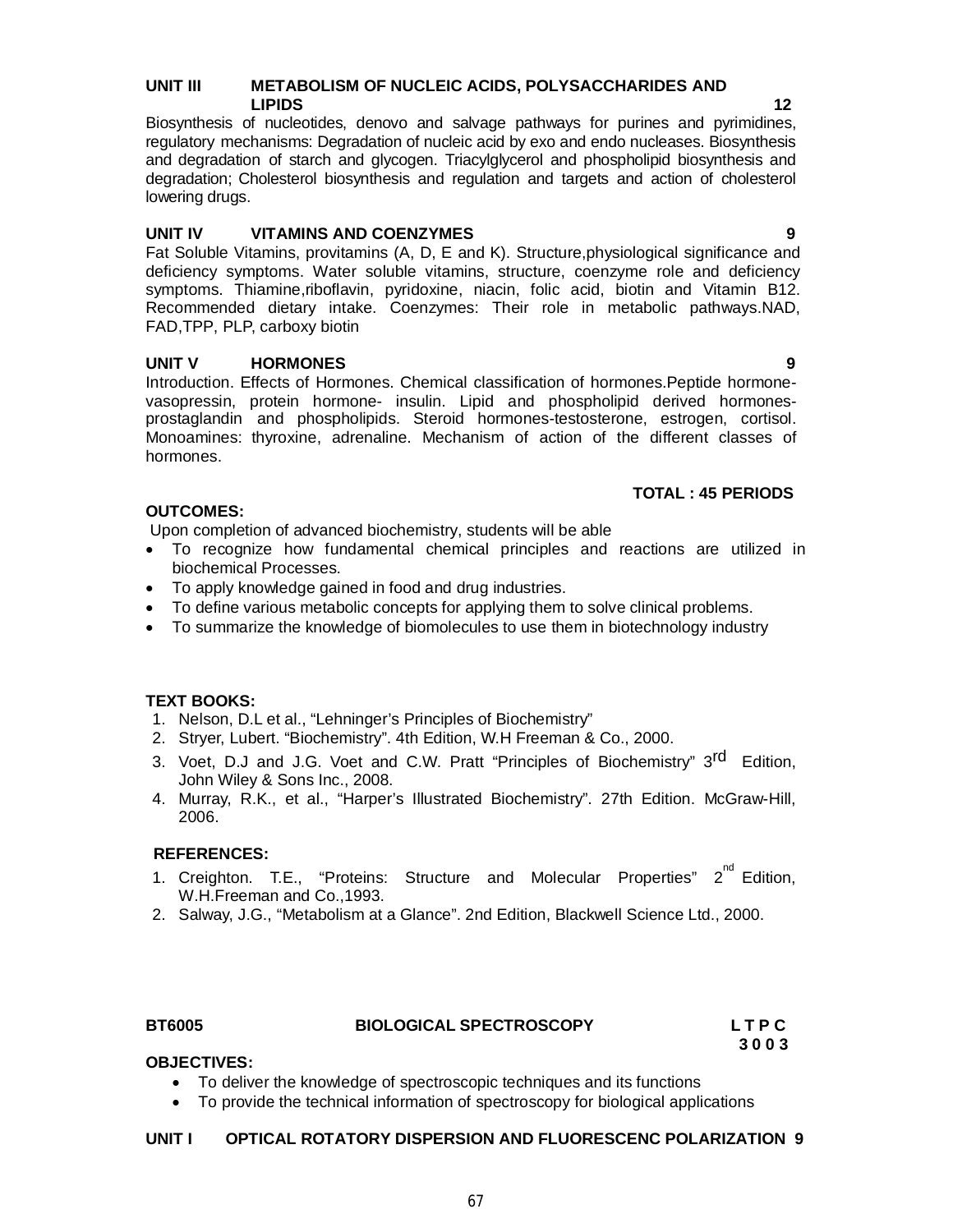Polarized light – optical rotation – circular dichroism – circular dichroism of nucleic acids and proteins – Fluorescence polarization – Integration of HIV genome into host genome and alpha- Ketoglutarate.

# **UNIT II NUCLEAR MAGNETIC RESONANCE 9**

Chemical shifts – Spin-spin coupling – Relaxation mechanisms – Nuclear overhauser effect multidimensional nmr spectroscopy – Determination of macromolecular structure by NMR – Magnetic resonance imaging.

# **UNIT III MASS SPECTROMETRY 9**

Ion sources sample introduction – Mass analyzers and ion detectors – Biomolecule mass sepctrometry – Analysis of peptide and protein, carbohydrates and small molecules – Applications of mass spectrometry.

# **UNIT IV X-RAY DIFFRACTION 9**

Scattering by x- rays – Diffraction by a crystal – Measuring diffraction pattern – Bragg reflection – Unit cell – Phase problems – Anomalous diffraction – Determination of crystal structure – Electron and neutron diffraction.

# **UNIT V SPECIAL TOPICS AND APPLICATIONS 9**

Electron microscopy – Transmission and scanning electron microscopy – Scanning tunneling and atomic force microscopy – Combinatorial chemistry and high throughput screening methods.

# **TOTAL : 45 PERIODS**

#### **OUTCOMES:**

Upon completion of this course, the student would be able understand

- Basics of optical rotary dispersion methods and nuclear magnetic resonance
- Principles and applications of mass spectrometry and X-ray diffraction
- About the microscopic techniques and applications
- And apply the spectroscopic techniques for various biological applications

# **TEXT BOOKS:**

- 1. Hammes G.G., "Spectroscopy for the Biological Sciences", Wiley-Inter Science, First Edition, 2005.
- 2. Ramamoorthy A., "NMR Spectroscopy of Biological Solids", CRC Press, 2005.

#### **REFERENCES:**

- 1. Campbell I.D and Dwek R.A., " Biological Spectroscopy ", Benjami Cummins and Company, 1986.
- 2. Pretsch E., Bühlmann P. and Badertscher M., "Structure Determination of Organic compounds: Tables of Spectral Data", Springer, Fourth Edition, 2009.
- 3. Gremlich H. and Yan B., "Infrared and Raman Spectroscopy of Biological Materials", CRC Press, 2000.
- 4. Greve J., Puppels G.J. and Otto C., "Spectroscopy of Biological Molecules: New Directions Springer", First Edition, 1999.

| <b>BT6006</b> | <b>BIOPHARMACEUTICAL TECHNOLOGY</b> | <b>LTPC</b> |
|---------------|-------------------------------------|-------------|
|               |                                     | .           |

# **3 0 0 3**

#### **OBJECTIVES:**

The aim of the course is to give strong foundation and advanced information on biopharmaceutical aspects in relation to drug development.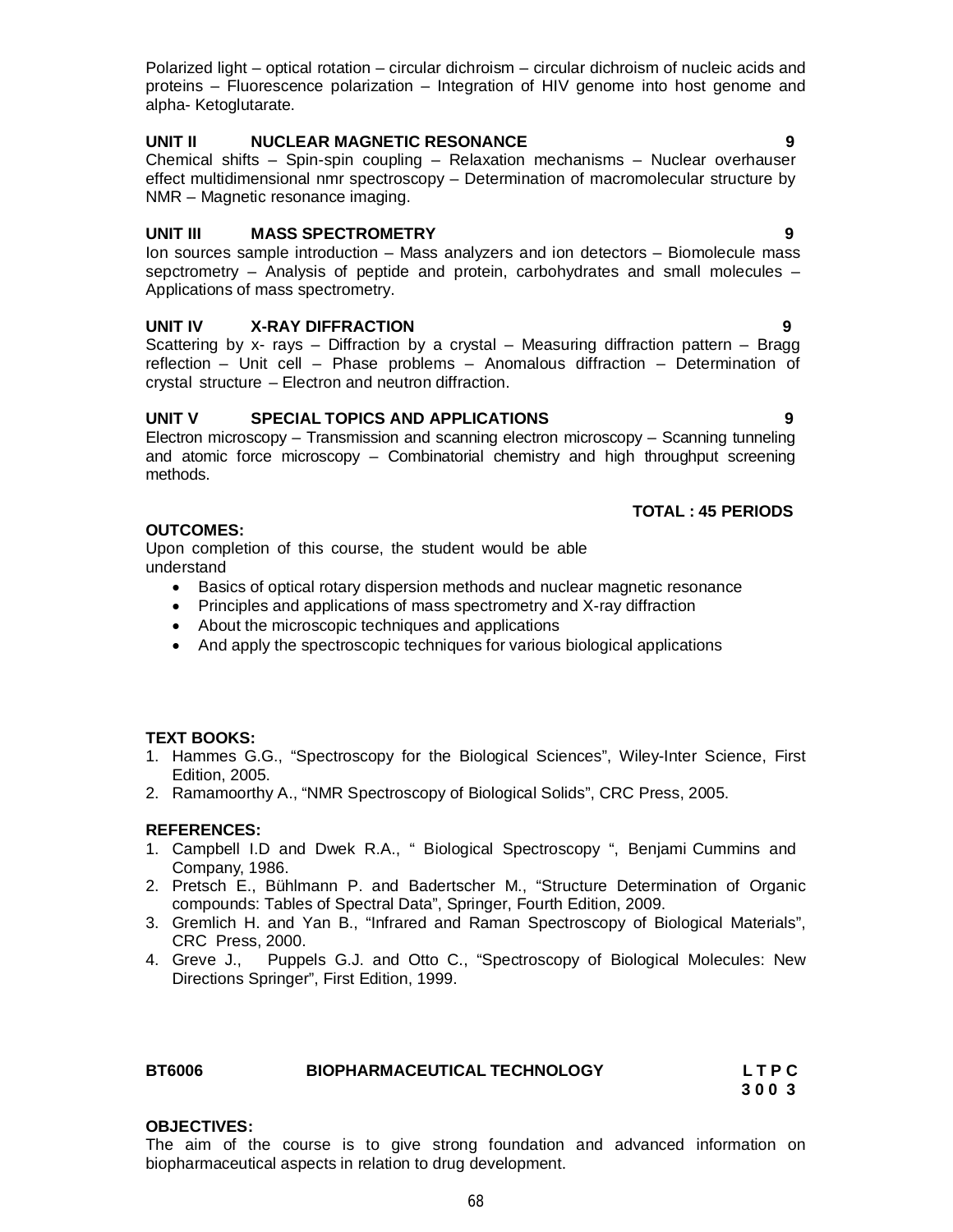- This course provides core responsibilities for the development and monitoring of the drug and the preparation of medicines according to the norms.
- To gain knowledge in physicochemical properties, pharmacology and the formulation of commonly used biopharmaceuticals.

# **UNIT I INTRODUCTION 7**

Pharmaceutical industry & development of drugs ; types of therapeutic agents and their uses; economics and regulatory aspects .

# **UNIT II DRUG ACTION, METABOLISM AND PHARMACOKINETICS 9**

Mechanism of drug action; physico-chemical principles of drug metabolism; radioactivity; pharmacokinetics.

# **UNIT III MANUFACTURE OF DRUGS, PROCESS AND APPLICATIONS 7**

Types of reaction process and special requirements for bulk drug manufacture.

# UNIT IV PRINCIPLES OF DRUG MANUFACTURE **15**

Compressed tablets; dry and wet granulation; slugging or direct compression; tablet presses; coating of tablets; capsule preparation; oval liquids – vegetable drugs – topical applications; preservation of drugs; analytical methods and other tests used in drug manufacture; packing techniques; quality management; GMP.

## **UNIT V BIOPHARMACEUTICALS 7**

Various categories of therapeutics like vitamins, laxatives, analgesics, contraceptives, antibiotics, hormones and biologicals.

# **TOTAL : 45 PERIODS**

# **OUTCOMES:**

- The knowledge gained in this course would be used to understand and evaluate different pharmaceutical parameters for the current and future biotechnology related products on the market.
- This course paves a ways to the students to acquire knowledge on novel biotechnological and pharmaceutical products, current medicines and their applications in therapeutic and diagnostic fields.

The course would facilitate the students to

- Demonstrate knowledge and understanding of current topical and newly emerging aspects of pharmaceutical biotechnology.
- Understand the legal steps involved in progressing a new drug to market. Grasping the current regulatory acts and safety norms of the modern pharmaceutical industries.

# **TEXT BOOKS:**

- 1. Finkel, Richard, etal., "Lippincott's Illustrated Reviews th Edition.Wolters Kluwer / Lippincott Williams & Wilkins, 2009.
- 2. Shayne Cox Gad. Pharmaceutical Manufacturing Handbook, Published by John Wiley & Sons, Inc., 2008.
- 3. Bernd Meibohm. Pharmacokinetics and Pharmacodynamics of biotech drugs, Published by Wiley-VCH, 2006.

#### **REFERENCES:**

- 1. Gareth Thomas. Medicinal Chemistry. An introduction. John Wiley. 2000.
- 2. Katzung B.G. Basic and Clinical Pharmacology, Prentice Hall of Intl. 1995.

**OBJECTIVE:**

#### **GE6081 FUNDAMENTALS OF NANOSCIENCE L T P C**

**3 0 0 3**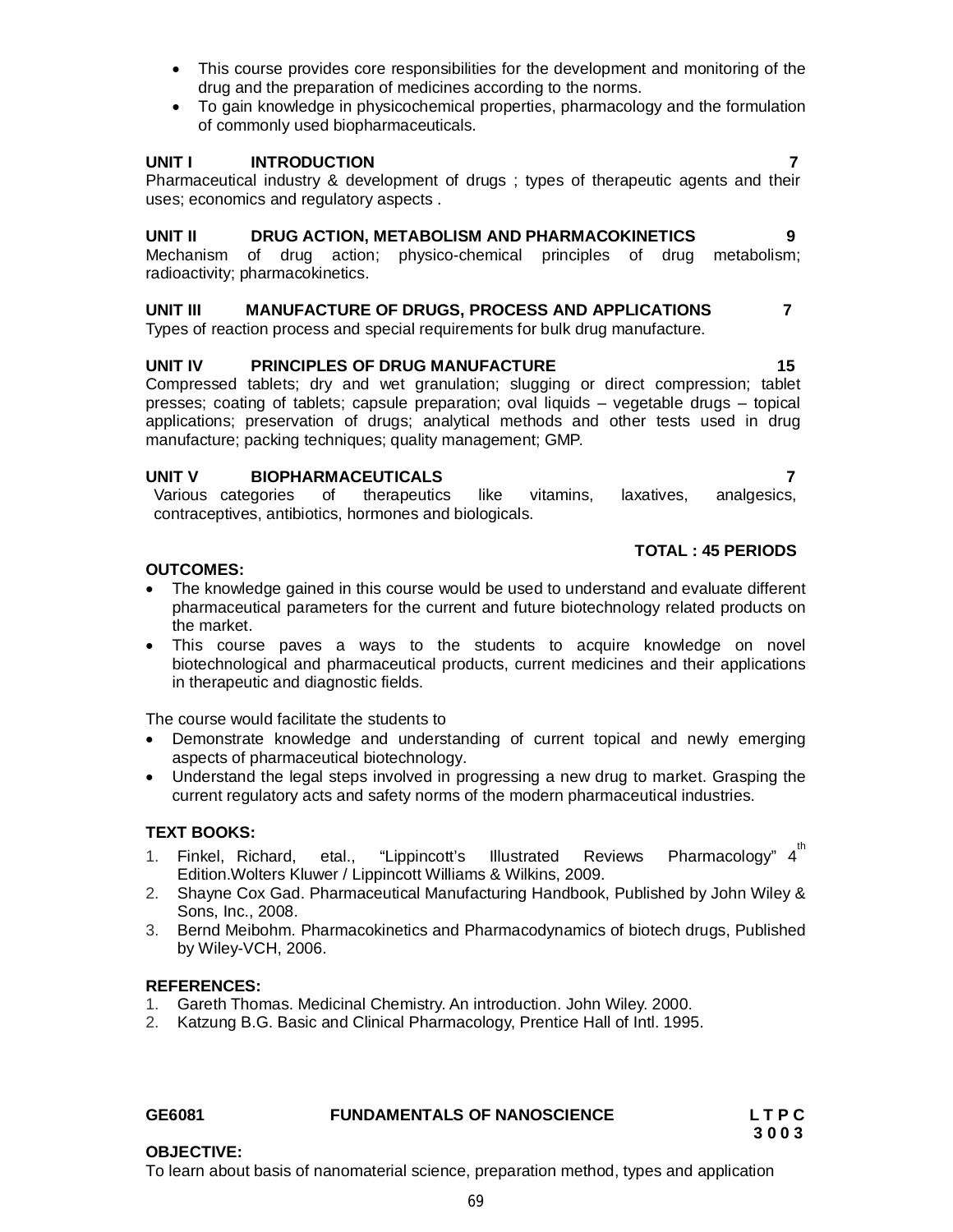# **UNIT I INTRODUCTION 8**

Nanoscale Science and Technology- Implications for Physics, Chemistry, Biology and Engineering-Classifications of nanostructured materials- nano particles- quantum dots, nanowires-ultra-thinfilms-multilayered materials. Length Scales involved and effect on properties: Mechanical, Electronic, Optical, Magnetic and Thermal properties. Introduction to properties and motivation for study (qualitative only).

## **UNIT II GENERAL METHODS OF PREPARATION 9**

Bottom-up Synthesis-Top-down Approach: Co-Precipitation, Ultrasonication, Mechanical Milling, Colloidal routes, Self-assembly, Vapour phase deposition, MOCVD, Sputtering, Evaporation, Molecular Beam Epitaxy, Atomic Layer Epitaxy, MOMBE.

# **UNIT III NANOMATERIALS 12**

Nanoforms of Carbon - Buckminster fullerene- graphene and carbon nanotube, Single wall carbon Nanotubes (SWCNT) and Multi wall carbon nanotubes (MWCNT)- methods of synthesis(arc-growth, laser ablation, CVD routes, Plasma CVD), structure-property Relationships applications- Nanometal oxides-ZnO, TiO2,MgO, ZrO2, NiO, nanoalumina, CaO, AgTiO2, Ferrites, Nanoclays-functionalization and applications-Quantum wires, Quantum dots-preparation, properties and applications

## **UNIT IV CHARACTERIZATION TECHNIQUES 9**

X-ray diffraction technique, Scanning Electron Microscopy - environmental techniques, Transmission Electron Microscopy including high-resolution imaging, Surface Analysis techniques- AFM, SPM, STM, SNOM, ESCA, SIMS-Nanoindentation

## **UNIT V APPLICATIONS 7**

NanoInfoTech: Information storage- nanocomputer, molecular switch, super chip, nanocrystal, Nanobiotechlogy: nanoprobes in medical diagnostics and biotechnology, Nano medicines, Targetted drug delivery, Bioimaging - Micro Electro Mechanical Systems (MEMS), Nano Electro Mechanical Systems (NEMS)- Nanosensors, nano crystalline silver for bacterial inhibition, Nanoparticles for sunbarrier products - In Photostat, printing, solar cell, battery

#### **TOTAL : 45 PERIODS**

# **OUTCOMES:**

Upon completing this course, the students

- Will familiarize about the science of nanomaterials
- Will demonstrate the preparation of nanomaterials
- Will develop knowledge in characteristic nanomaterial

#### **TEXT BOOKS:**

- 1. A.S. Edelstein and R.C. Cammearata, eds., "Nanomaterials: Synthesis, Properties and Applications", Institute of Physics Publishing, Bristol and Philadelphia, 1996.
- 2. N John Dinardo, "Nanoscale charecterisation of surfaces & Interfaces", 2nd edition, Weinheim Cambridge, Wiley-VCH, 2000

#### **REFERENCES:**

- 1. G Timp (Editor), "Nanotechnology", AIP press/Springer, 1999.
- 2. Akhlesh Lakhtakia (Editor),"The Hand Book of Nano Technology,Nanometer Structure, Theory, Modeling and Simulations". Prentice-Hall of India (P) Ltd, New Delhi, 2007.

| BT6007 | <b>ANIMAL BIOTECHNOLOGY</b> | LTPC |
|--------|-----------------------------|------|
|        |                             | 3003 |

#### 70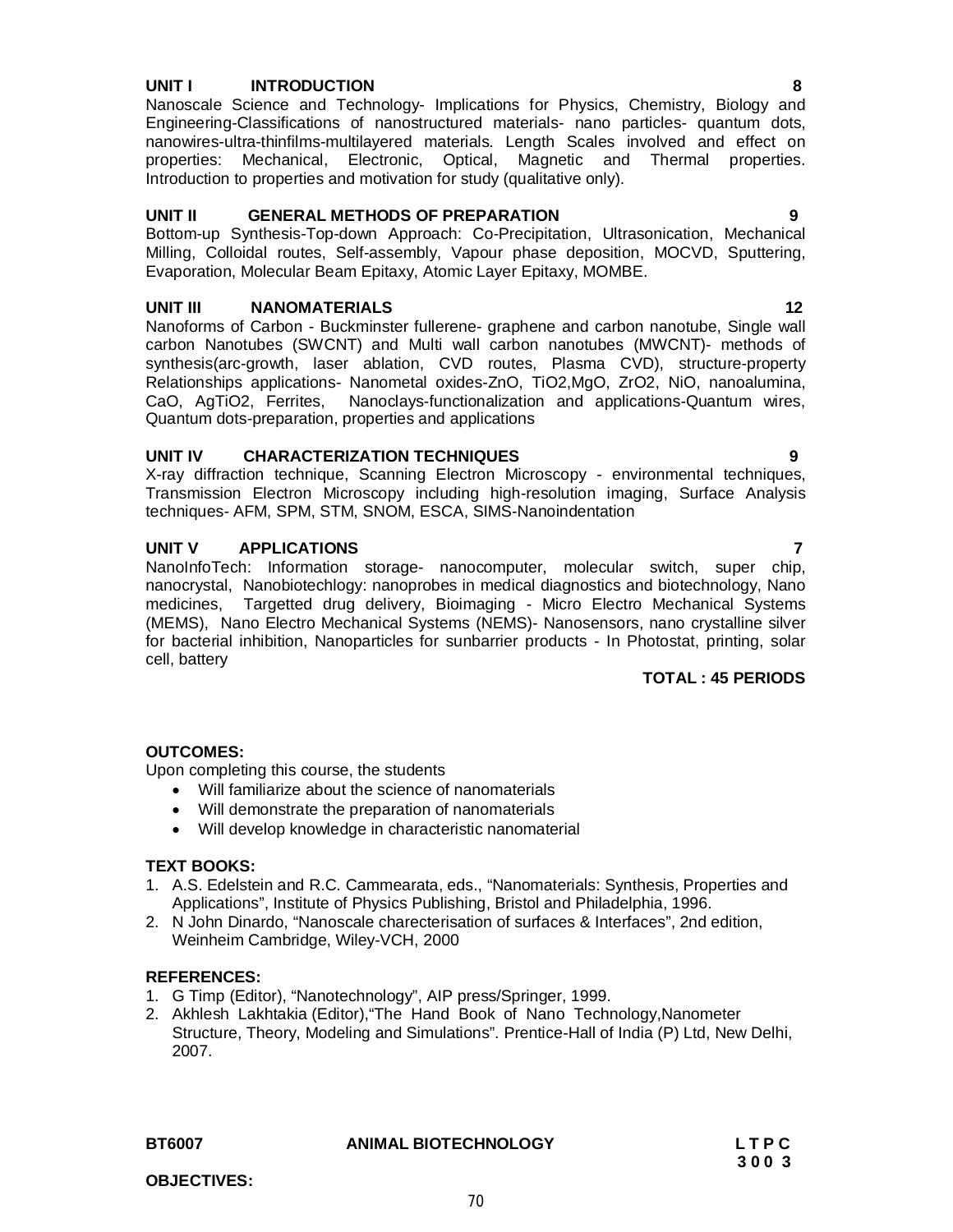- To provide the fundamentals of animal cell culture, details of the diseases and therapy
- To offer the knowledge about the micromanipulation and transgenic animals

# **UNIT I** ANIMAL CELL CULTURE **12**

Introduction to basic tissue culture techniques; chemically defined and serum free media; animal cell cultures, their maintenance and preservation; various types of culturessuspension cultures, continuous flow cultures, immobilized cultures; somatic cell fusion; cell cultures as a source of valuable products; organ cultures.

# **UNIT II ANIMAL DISEASES AND THEIR DIAGNOSIS 10**

Bacterial and viral diseases in animals; monoclonal antibodies and their use in diagnosis; molecular diagnostic techniques like PCR, *in-situ* hybridization; northern and southern blotting; RFLP.

# **UNIT III** THERAPY OF ANIMAL DISEASES 12

Recombinant cytokines and their use in the treatment of animal infections; monoclonal antibodies in therapy; vaccines and their applications in animal infections; gene therapy for animal diseases.

# **UNIT IV MICROMANIPULATION OF EMBRYO'S 6**

What is micromanipulation technology; equipments used in micromanipulation; enrichment of x and y bearing sperms from semen samples of animals; artificial insemination and germ cell manipulations; in vitro fertilization and embryo transfer; micromanipulation technology and breeding of farm animals.

# **UNIT V TRANSGENIC ANIMALS 5**

Concepts of transgenic animal technology; strategies for the production of transgenic animals and their importance in biotechnology; stem cell cultures in the production of transgenic animals.

# **TOTAL: 45 PERIODS**

# **OUTCOMES:**

Upon completion of this subject the student will be able to

- Understand the animal cell culture, animal diseases and its diagnosis
- Gain the knowledge for therapy of animal infections
- Know the concepts of micromanipulation technology and transgenic animal technology
- Use the knowledge gained in this section to apply in the field of clinical research

#### **TEXT BOOKS:**

- 1. Ranga M.M. Animal Biotechnology. Agrobios India Limited, 2002
- 2. Ramadass P, Meera Rani S. Text Book of Animal Biotechnology. Akshara Printers, 1997.

# **REFERENCES:**

- 1. Freshney, R.I., "Culture of Animal Cells: A Manual of Basic Techniques and Specialized Applications",  $6<sup>th</sup>$  Edition, John Wiley & Sons, 2010.
- 2. Portner, R., "Animal Cell Biotechnology: Methods and Protocols", 2<sup>nd</sup> Edition, Humana Press, 2007
- 3. Masters J.R.W. Animal Cell Culture: Practical Approach. Oxford University Press.2000

#### **BT6008 MOLECULAR PATHOGENESIS OF INFECTIONS DISEASES L T P C 3 0 0 3**

# **OBJECTIVES:**

To enable the students

- To understand about the microbial toxins and modern molecular pathogenesis
- To know about the host pathogen interaction and identifying virulence factors
- To control pathogens by modern approaches.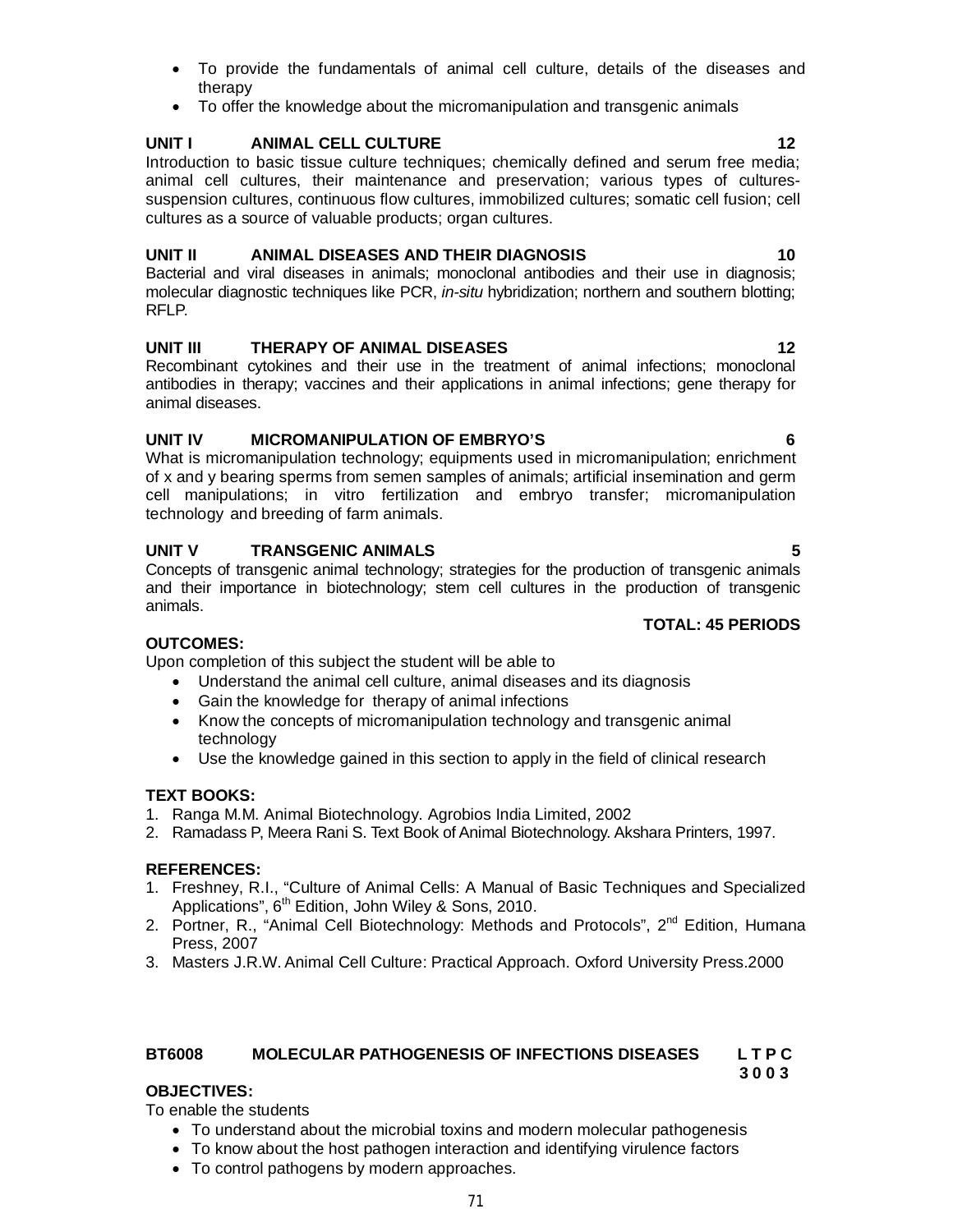# **UNIT I OVERVIEW 5**

Historical perspective - discovery of microscope, Louis Pasteur's contributions, Robert Koch's postulates, early discoveries of microbial toxins, toxic assays, vaccines, antibiotics and birth of molecular genetics and modern molecular pathogenesis studies, Various pathogen types and modes of entry.

#### **UNIT II HOST-DEFENSE AGAINST PATHOGENS AND PATHOGENIC STRATEGIES 8**

Attributes & components of microbial pathogenesis, Host defense: skin, mucosa, cilia, secretions, physical movements, limitation of free iron, antimicrobial compounds, mechanism of killing by humoral and cellular defense mechanisms, complements, inflammation process, general disease symptoms, Pathogenic adaptations to overcome the above defenses.

**UNIT III MOLECULAR PATHOGENESIS (WITH SPECIFIC EXAMPLES) 16** Virulence, virulence factors, virulence-associated factors and virulence lifestyle factors, molecular genetics and gene regulation in virulence of pathogens, Vibrio Cholerae: Cholera toxin, co-regulated pili, filamentous phage, survival *E.coli* pathogens: Enterotoxigenic *E.coli* (ETEC), labile & stable toxins, Entero- pathogenic *E.coli* (EPEC), type III secretion, cytoskeletal changes, intimate attachment; Enterohaemerrohogic *E.coli* (EHEC), mechanism of bloody diarrhoea and Hemolytic Uremic Syndrome, Enteroaggregative *E.coli* (EAEC). Shigella: Entry, macrophage apoptosis, induction of macropinocytosis, uptake by epithelial cells, intracellular spread, inflammatory response, tissue damage Plasmodium: Life cycle, erythrocyte stages, transport mechanism and processes to support the rapidly growing schizont, parasitiparous vacuoles, and knob protein transport, Antimalarials based on transport processes. Influenza virus: Intracellular stages, Neuraminidase & Haemagglutinin in entry, M1 & M2 proteins in assembly and disassembly, action of amantidine.

#### **UNIT IV EXPERIMENTAL STUDIES ON HOST-PATHOGEN INTERACTIONS 8** Virulence assays: adherence, invasion, cytopathic, cytotoxic effects. Criteria & tests in identifying virulence factors, attenuated mutants, molecular characterization of virulence factors, signal transduction & host responses

# **UNIT V MODERN APPROACHES TO CONTROL PATHOGENS 8**

Classical approaches based on serotyping. Modern diagnosis based on highly conserved virulence factors, immuno & DNA-based techniques. New therapeutic strategies based on recent findings on molecular pathogenesis of a variety of pathogens, Vaccines - DNA, subunit and cocktail vaccines.

#### **OUTCOMES:**

Upon completion of this course, the student will be able to understand the

- Host pathogen interactions at the level of cellular and molecular networks.
- Diagnosis of diseases through the examination of molecules.
- Modern therapeutic strategies on various pathogens.

#### **TEXTBOOKS:**

- 1. Iglewski B.H and Clark V.L " Molecular basis of Bacterial Pathogenesis ", Academic Press, 1990.
- 2. Eduardo A. Groisman, Principles of Bacterial Pathogenesis, Academic Press, 2001.

#### **REFERENCES:**

- 1. Peter Williams, Julian Ketley & George Salmond, "Methods in Microbiology : Bacterial Pathogenesis, Vol. 27", Academic Press, 1998.
- 2. Recent reviews in Infect. Immun., Mol. Microbiol., Biochem. J., EMBO etc
- 3. Nester, Anderson, Roberts, Pearsall, Nester, "Microbiology: A Human Perspective", Mc

# **TOTAL : 45 PERIODS**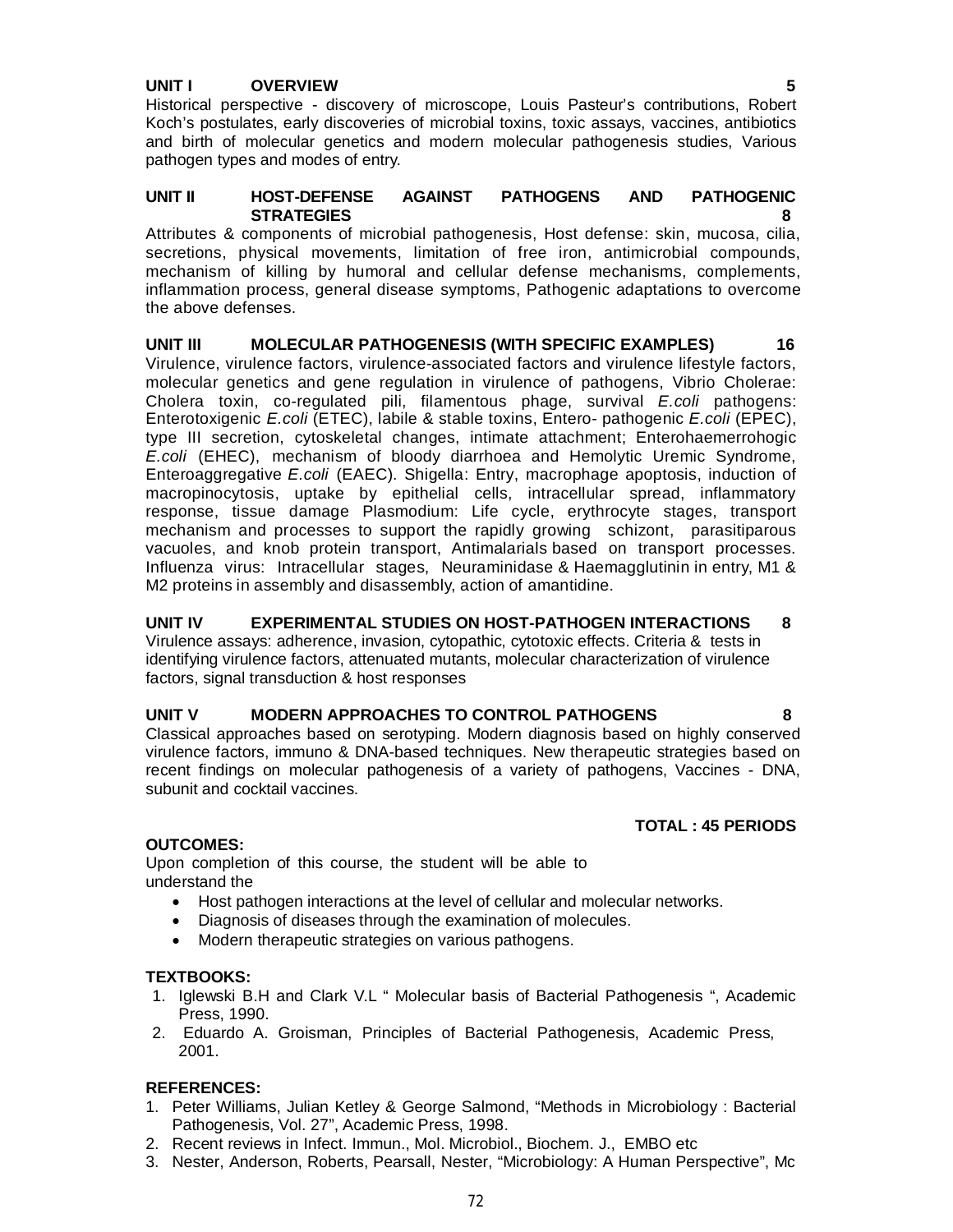Graw Hill, 3<sup>rd</sup> Edition, 2001.

4. Brenda B. Wilson, Abigail A. Salyers, Dixie D. Witt, Malcolm E. Winkler, "Bacterial Pathogenesis", ASM press, 3<sup>rd</sup> Edition, 2011.

### **OBJECTIVES:**

To enable the students to understand

- Basic biology of cancer
- Impact of antibodies against cancer in the human body leading to more effective treatments
- Enhanced immunology based detection methods and imaging techniques
- Development of cell based and cytokine based immunotherapy against cancer.

#### **UNIT I OVERVIEW AND ELEMENTS OF THE CANCER IMMUNOLOGY 5**

Role of Immune system in cancer – role of individual immune cell types against cancer – role of cytokines in immune cell programming against cancer.

### **UNIT II CANCER ANTIGENS 10**

Source of cancer antigens – clonal (viral)/mutational origin – detection and processing by immune cell types through MHC - T-cell receptor - B-cell receptor and cytokines involved cancer cell death strategies induced by immune cells.

#### **UNIT III ANTIBODY DEVELOPMENT AGAINST CANCER ANTIGENS 12**

Role of VDJ recombination – Causes for the failure to recognize cancer antigen – roles and mechanism of immune self-tolerance machinery and Immune surveillance – Correlating pathway specific deregulations in self-tolerance machinery and Immune surveillance as a risk factor/potential target towards autoimmune disorders and cancer.

### **UNIT IV IMMUNE EVASION BY CANCER 8**

Cytokines involved – Role of T regulatory and Th17 cells – Role of cancer microenvironment in influencing immune response.

#### **UNIT V MEDICAL APPLICATIONS OF CANCER THERAPEUTICS 10**

Use of cancer antigens in cancer detection/classification – Cancer antigen based vaccines – Monoclonal antibodies in cancer diagnosis, imaging and immunotherapy – use of cytokines as biological response modifiers – cell based therapy against cancer.

#### **TOTAL : 45 PERIODS**

#### **OUTCOMES:**

The course would facilitate the students

- To appreciate the role of immune system in cancer
- To describe self tolerance machinery and immune surveillance
- To understand the cancer microenvironment and its influence on immune cells
- To have awareness on medical applications of cytokines and immune cells against cancer

#### **TEXT BOOKS:**

- 1. Thomas J. Kindt, Barbara A. Osborne and Richard Goldsby. Kuby Immunology, 6<sup>th</sup> edition. W.H. Freeman, 2007
- 2. Stella Pelengaris and Michael Khan. The Molecular Biology of Cancer, 2<sup>nd</sup> edition. Wiley – Blackwell, 2013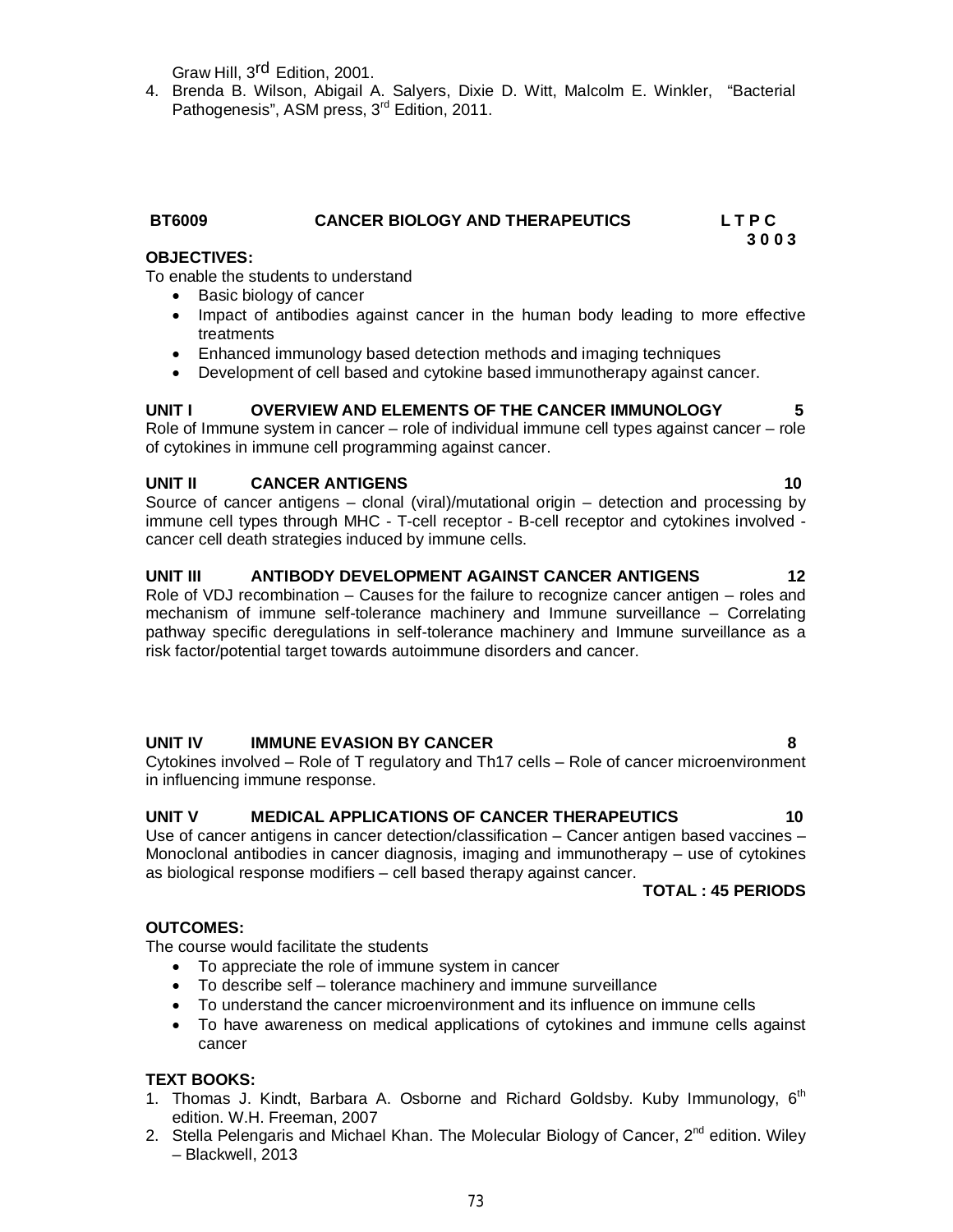#### **REFERENCES:**

- 1. Roitt I., Brostoff J. and Male D. Immunology,  $6<sup>th</sup>$  ed. Mosby, 2001
- 2. Tannock I. and Hill. R.P. The basic science of oncology,  $3<sup>rd</sup>$  ed. McGraw-Hill, 1998

## **BT6010 PLANT BIOTECHNOLOGY L T P C**

#### **OBJECTIVES:**

- To give the details of plant cells and its functions
- To provide the basics of agrobacterium and applications of plant biotechnology

#### **UNIT I ORGANIZATION OF GENETIC MATERIAL 9**

Genetic material of plant cells – nucleosome structure and its biological significance; junk and repeat sequences; outline of transcription and translation.

#### **UNIT II CHLOROPLAST & MITOCHONDRIA 9**

Structure, function and genetic material; rubisco synthesis and assembly, coordination, regulation and transport of proteins. Mitochondria: Genome, cytoplasmic male sterility and import of proteins.

#### **UNIT III NITROGEN FIXATION 9**

Nitrogenase activity, nod genes, nif genes, bacteroids.

#### **UNITIV AGROBACTERIUM & VIRAL VECTORS 9**

Pathogenesis, crown gall disease, genes involved in the pathogenesis, Ti plasmid  $-$  t-DNA, importance in genetic engineering. Viral Vectors: Gemini virus, cauliflower mosaic virus, viral vectors and its benefits.

#### **UNIT V APPLICATION OF PLANT BIOTECHNOLOGY 9**

Outline of plant tissue culture, transgenic plants, herbicide and pest resistant plants, molecular pharming , theraputic products.

#### **TOTAL : 45 PERIODS**

#### **OUTCOMES:**

Upon completion of the course, the student would be able

- To understand the fundamentals of plant cells, structure and functions
- To learn the nitrogen fixation mechanism and significance of viral vectors
- To gain the knowledge about the plant tissue culture and transgenic plants
- To use of the gained knowledge for the development of therapeutic products

#### **TEXT BOOKS:**

- 1. Chawla, H.S., "Introduction to Plant Biotechnology", 3<sup>rd</sup> Edition, Science Publishers, 2009.
- 2. Gamburg OL, Philips GC, Plant Tissue & Organ Culture fundamental Methods, Narosa Publications. 1995.

#### **REFERENCES:**

- 1. Stewart Jr., C.N., "Plant Biotechnology and Genetics: Principles, Techniques and Applications" Wiley-Interscience, 2008.
- 2. Heldt HW. Plant Biochemistry & Molecular Biology, Oxford University Press. 1997.
- 3. Ignacimuthu .S, Applied Plant Biotechnology , Tata McGraw Hill. 1996.

#### **BT6011 METABOLIC ENGINEERING L T P C**

**3 0 0 3**

**OBJECTIVES:**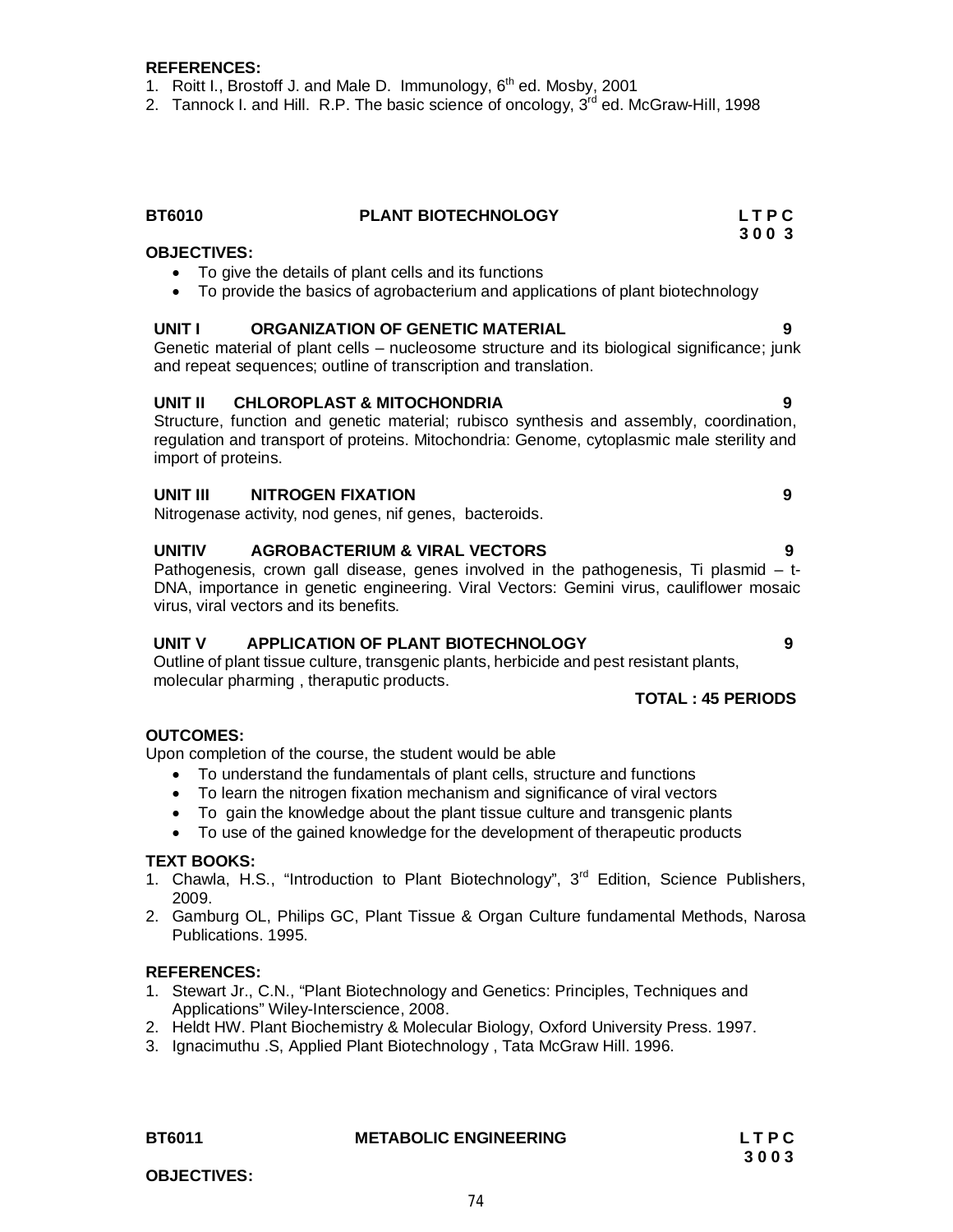- To provide a quantitative basis, based on thermodynamics, enzyme kinetics, for the understanding of metabolic networks in single cells and at the organ level.
- To enable the students to use organisms to produce valuable substances on an industrial scale in cost effective manner.

#### UNIT I SUCCESSFUL EXAMPLES OF METABOLIC ENGINEERING

Product over production examples: amino acids, polyhydroxyalkanoic acids, By-product minimization of acetate in recombinant *E. coli*, Extension of substrate utilization range for organisms such as *S. cerevisae and Z. mobilis* for ethanol production*,* Improvement of cellular properties, Altering transport of nutrients including carbon and nitrogen and xenobiotic degradation.

#### **UNIT II METABOLIC FLUX ANALYSIS 9**

Comprehensive models of cellular reactions; stoichiometry of cellular reactions, reaction rates, dynamic mass balances, metabolic flux analysis. MFA of exactly determined systems, over determined systems.

#### **UNIT III CONSTRAINT BASED GENOMIC SCALE METABOLIC MODEL 9**

Underdetermined systems- linear programming, sensitivity analysis, Development of Genomic scale metabolic model, Flux balance analysis, Regulatory on-off Minimization and Minimization of metabolic adjustments and Opt knock tool development, Elementary mode analysis, Extreme pathways.

**UNIT IV METABOLIC FLUX ANALYSIS BY ISOTOPIC LABELLING 9** Methods for the experimental determination of metabolic fluxes by isotope labeling metabolic fluxes using various separation-analytical techniques. Validation of flux estimates by <sup>13</sup>C labeling studies in mammalian cell culture.

#### **UNIT V METABOLIC CONTROL ANALYSIS AND NETWORK ANALYSIS 9**

Fundamental of Metabolic Control Analysis, control coefficients and the summation theorems, Determination of flux control coefficients, MCA of linear pathways, branched pathways, theory of large deviations. Control of flux distribution at a single branch point, grouping of reactions, optimization of flux amplification.

#### **TOTAL: 45 PERIODS**

### **OUTCOMES:**

After completion of metabolic engineering, students will be able

- To learn stoichiometry and energetics of metabolism.
- To apply practical applications of metabolic engineering in chemical,energy,medical
- and environmental fields.
- To integrate modern biology with engineering principles.
- To design a system, component, or process to meet desired needs.

#### **TEXT BOOKS:**

- 1. Stephanopoulos, G.N. "Metabolic Engineering : Principles and Methodologies". Academic Press / Elsevier, 1998.
- 2. Lee, S.Y. and Papoutsakis, E.T. "Metabolic Engineering". Marcel Dekker, 1998.
- 3. Nielsen, J. and Villadsen, J. "Bioreaction Engineering Principles". Springer, 2007.

#### **REFERENCES:**

- 1. Voit, E.O. "Computational Analysis of Biochemical Systems : A Practical Guide for Biochemists and Molecular Biologists". Cambridge University Press, 2000.
- 2. Scheper, T. "Metabolic Engineering" Vol 73 (Advances in Biochemical Engineering Biotechnology) Springer, 2001.
- 3. S. Cortassa, M.A.Aon,A.A.Iglesias and D.Llyod, " An Introduction to Metabolic and Cellular Engineering", World Scientific Publishing Co. Pte. Ltd, 2002.
- 4. Christiana D. Smolke, " The Metabolic Pathway Engineering Handbook Fundamentals", CRC Press Taylor & Francis Group, 2010.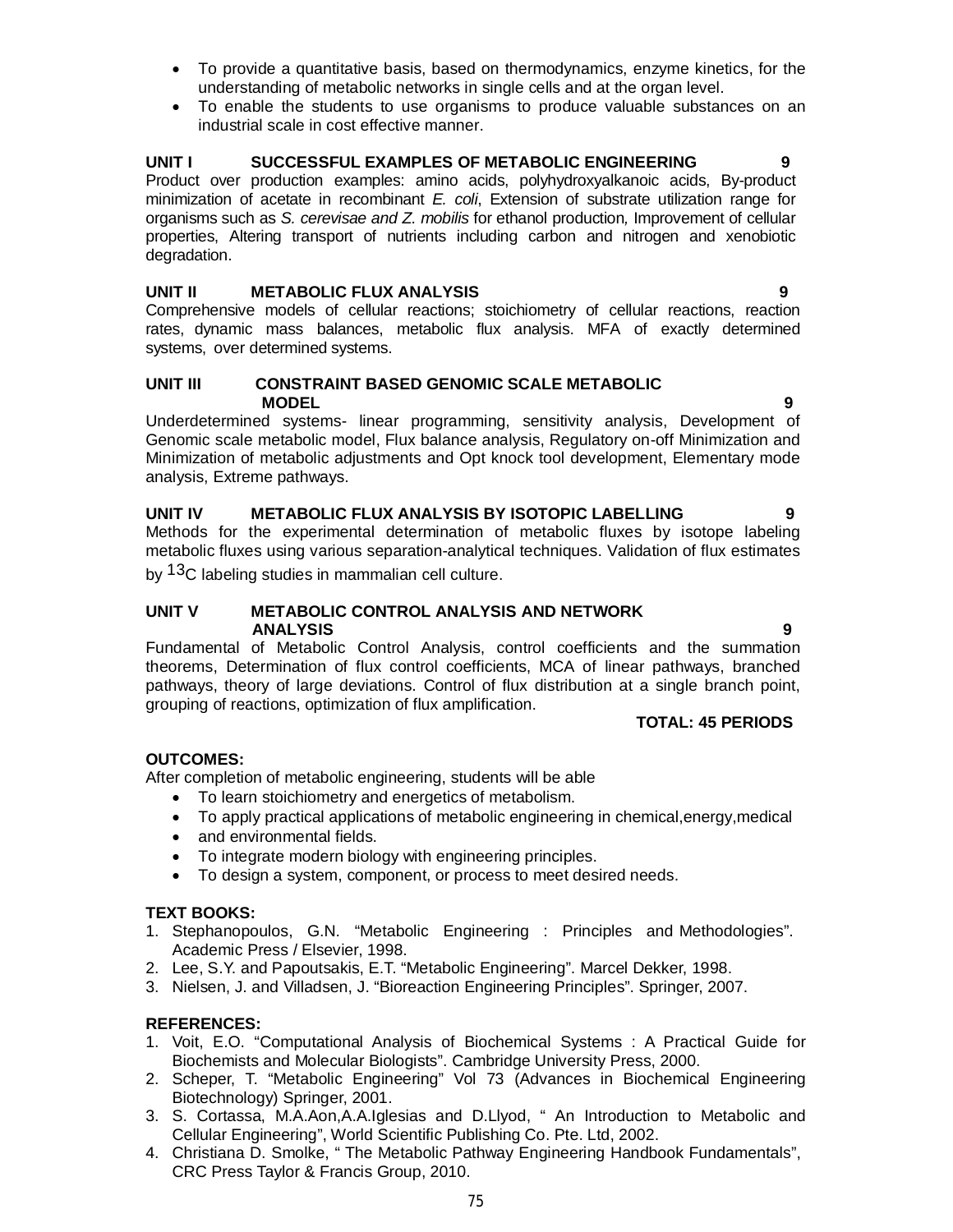5. Boris N. Kholodenko and Hans V. Westerhoff "Metabolic Engineering in the Post Genomic Era", Horizon Bioscience, 2004.

#### **BT6012 IPR AND ETHICAL ISSUES IN BIOTECHNOLOGY L T P C**

#### **OBJECTIVES:**

- To create awareness about IPR and engineering ethics
- To follow professional ethics and practices in their careers
- To create awareness and responsibilities about the environment and society

#### **UNIT I ENGINEERING ETHICS 9**

Senses of 'Engineering Ethics' – Variety of moral issues – Types of inquiry – Moral dilemmas – Moral Autonomy – Kohlberg's theory – Gilligan's theory – Consensus and Controversy – Professions and Professionalism – Professional Ideals and Virtues – Uses of Ethical Theories.

#### **UNIT II ENGINEERING AS SOCIAL EXPERIMENTATION 9**

Engineering as Experimentation – Engineers as responsible Experimenters – Research Ethics - Codes of Ethics – Industrial Standards - A Balanced Outlook on Law – The Challenger Case **Study** 

#### **UNIT III ENGINEER'S RESPONSIBILITY FOR SAFETY 9**

Safety and Risk – Assessment of Safety and Risk – Risk Benefit Analysis – Reducing Risk – Risk communication, management and assessment. The Government Regulator's Approach to Risk - Chernobyl and Bhopal Case Studies. Case studies on basumethi rice, turmeric and neem

#### **UNIT IV RESPONSIBILITIES AND RIGHTS 9**

Collegiality and Loyalty – Respect for Authority – Collective Bargaining – Confidentiality – Conflicts of Interest – Occupational Crime – Professional Rights – Employee Rights – Intellectual Property Rights (IPR) - Discrimination.

#### **UNIT V GLOBAL ISSUES 9**

Multinational Corporations – Business Ethics - Environmental Ethics – Computer Ethics - Role in Technological Development – Weapons Development – Engineers as Managers – Consulting Engineers – Engineers as Expert Witnesses and Advisors – Honesty – Moral Leadership – Sample Code of Conduct.

#### **OUTCOMES:**

Upon completion of this course, the student would be able

- To understand the ethics and responsibility for safety
- To create awareness for the professional responsibilities and rights
- To offer the importance of intellectual property rights for the technologies

#### **TEXT BOOKS:**

- 1. Mike Martin and Roland Schinzinger, "Ethics in Engineering", McGraw Hill, New York (2005)
- 2 . Charles E Harris, Michael S Pritchard and Michael J Rabins, "Engineering Ethics Concepts and Cases", Thompson Learning, (2000).
- 3 . Kankanala C., Genetic Patent law & strategy .First edition .Manupatra ,Information Solution Pvt.Ltd., 2007.

#### **REFERENCES:**

2. John R Boatright, "Ethics and the Conduct of Business", Pearson Education,

**TOTAL : 45 PERIODS**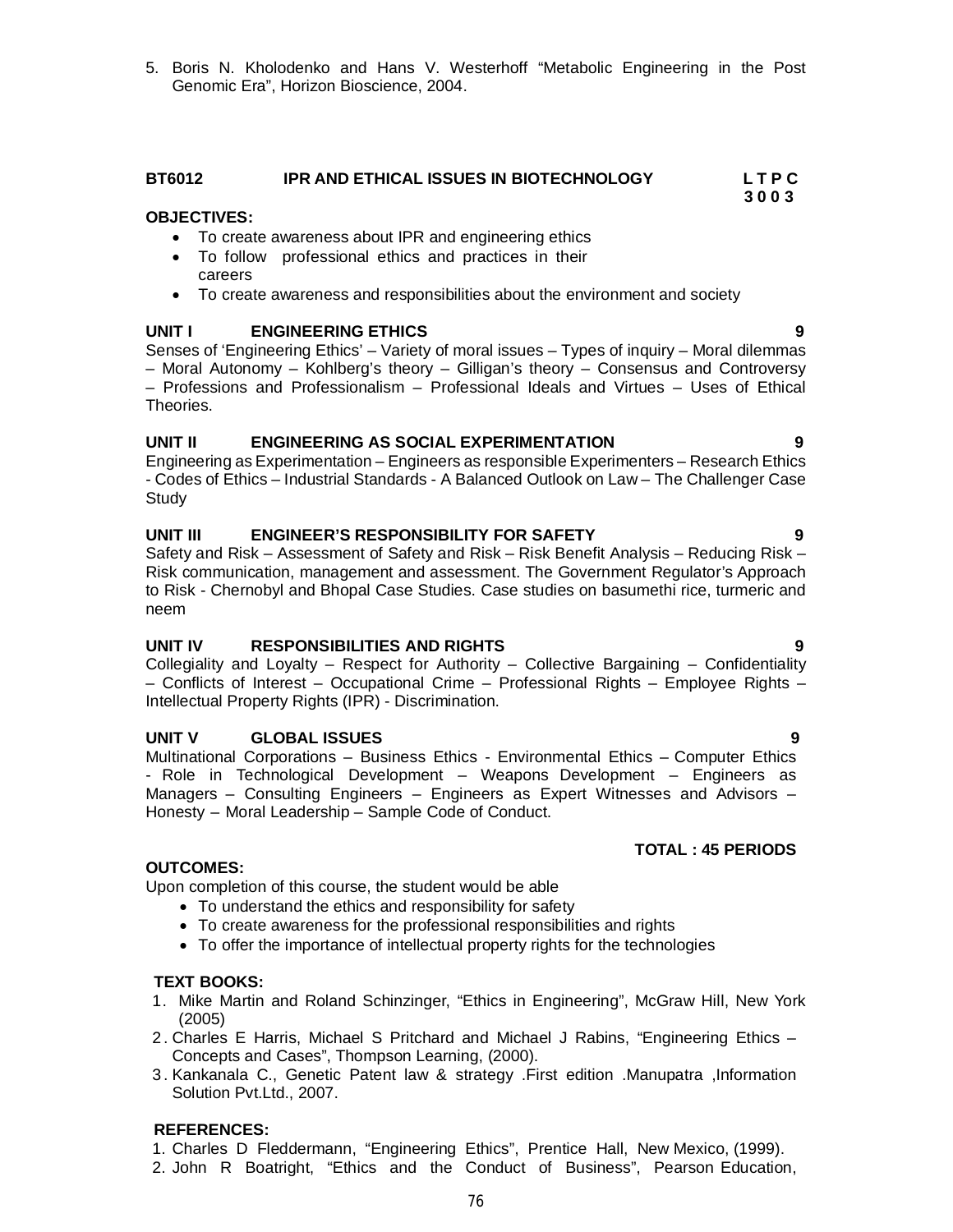(2003)

- 3. Edmund G Seebauer and Robert L Barry, "Fundamentals of Ethic forScientists and Engineers", Oxford University Press, (2001)
- 4. Prof. (Col) P S Bajaj and Dr. Raj Agrawal, "Business Ethics An Indian Perspective", Biztantra, New Delhi, (2004)
- 5. David Ermann and Michele S Shauf, "Computers, Ethics and Society", Oxford University Press, (2003)

### **BT6013 BIOCONJUGATE TECHNOLOGY AND APPLICATIONS L T P C**

#### **OBJECTIVES:**

To enable the students

- To understand the functional targets and chemistry of active groups.
- To gain knowledge about the linkers and cleavable reagent systems.
- To know about enzyme, nucleic acid modification and its application in bioconjugation

#### **UNIT I FUNCTIONAL TARGETS 9**

Modification of Amino Acids, Peptides and Proteins – Modification of sugars, polysaccharides and glycoconjugates – modification of nucleic acids and oligonucleotides.

#### **UNIT II CHEMISTRY OF ACTIVE GROUPS 9**

Amine reactive chemical reactions – Thiol reactive chemical reactions – carboxylate reactive chemical reactions – hydroxyl reactive chemical reactions – aldehyde and ketone reactive chemical reactions – Photoreactive chemical reactions.

#### **UNIT III BIOCONJUGATE REAGENTS 9**

Zero length cross linkers – Homobifunctional cross linkers – Heterobifunctional cross linkers – Trifunctional cross linkers – Cleavable reagent systems – tags and probes.

#### **UNIT IV ENZYME AND NUCLEIC ACID MODIFICATION AND CONJUGATION 9**

Properties of common enzymes – Activated enzymes for conjugation – biotinylated enzymes – chemical modification of nucleic acids – biotin labeling of DNA- enzyme conjugation to DNA – Fluorescent of DNA.

#### **UNIT V BIOCONJUGATE APPLICATIONS 9**

Preparation of Hapten-carrier Immunogen conjugates - antibody modification and conjugation – immunotoxin conjugation techniques – liposome conjugated and derivatives- Colloidal – gold-labeled proteins – modification with synthetic polymers.

#### **TOTAL : 45 PERIODS**

#### **OUTCOMES:**

Upon completion of this course, the student would know about

- Joining of two molecules to form a hybrid conjugate with the help of linkers.
- Active groups of various chemical reactions and targets of the functional groups.
- Antibody modification and conjugation.

#### **TEXTBOOK:**

1. Bioconjugate Techniques, G.T. Hermanson, Academic Press, 1999.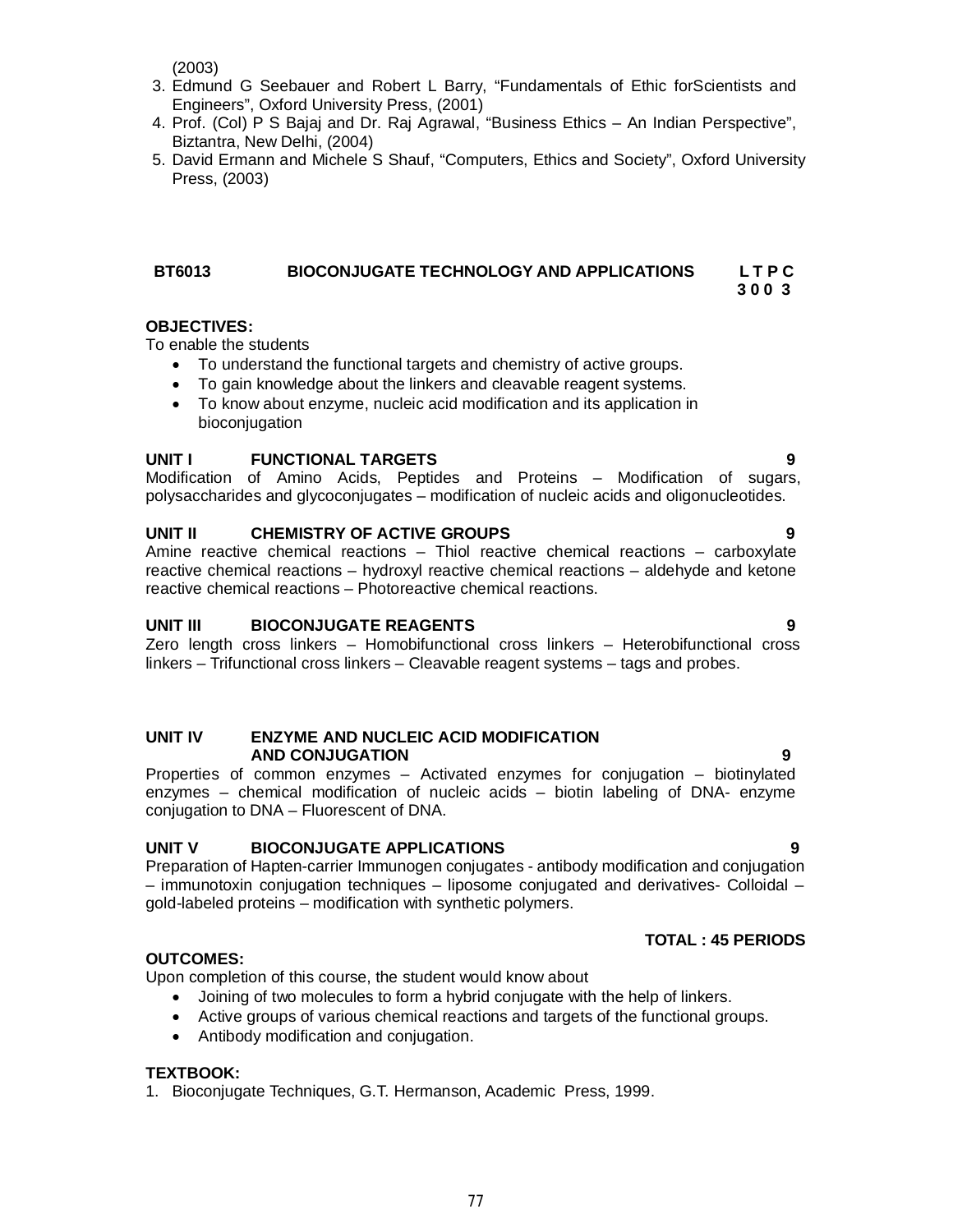#### **OBJECTIVES:**

- To enable the students to understand the sources of innovation opportunities and development of the skills to indentify and analyze these opportunities for entrepreneurship and innovation.
- To develop personal skills set for creativity, innovation and entrepreneurship and specific concepts and tools for combining and managing creativity in organization.

**UNIT I 9** Should You Become an Entrepreneur? • What Skills Do Entrepreneurs Need? • Identify and Meet a Market Need • Entrepreneurs in a Market Economy Select a Type of Ownership **UNIT II 9** • Develop a Business Plan **UNIT III 9** • Choose Your Location and Set Up for Business • Market Your Business • Hire and Manage a Staff **UNIT IV 9** • Finance, Protect and Insure Your Business • Record Keeping and Accounting • Financial Management **UNIT V 9** • Meet Your Legal, Ethical, Social Obligations • Growth in Today's Marketplace **TOTAL : 45 PERIODS OUTCOMES:**

At the end of this course, the students will be able to

- Determine relevant licensing and regulatory issues for a specific small business plan.
- Develop the marketing plan component for a specific bio industry and the operation plan component for a bio-industry.
- Develop the customer service plan component and to present and defend business reports in a professional manner.
- Develop strategies for ongoing personal and professional development and advancement.

#### **TEXT BOOK:**

1. Entrepreneurship Ideas in Action—South-Western, 2000.

# **BT6015 PROCESS EQUIPMENTS AND PLANT DESIGN L T P C**

# **3 0 0 3**

#### **OBJECTIVES:**

- To develop key concepts and techniques to design, process equipment in a process plant.
- To train the students to utilize these key concepts to make design and operating decisions.

#### **UNIT I HEAT EXCHANGERS, CONDENSERS, EVAPORATORS** 10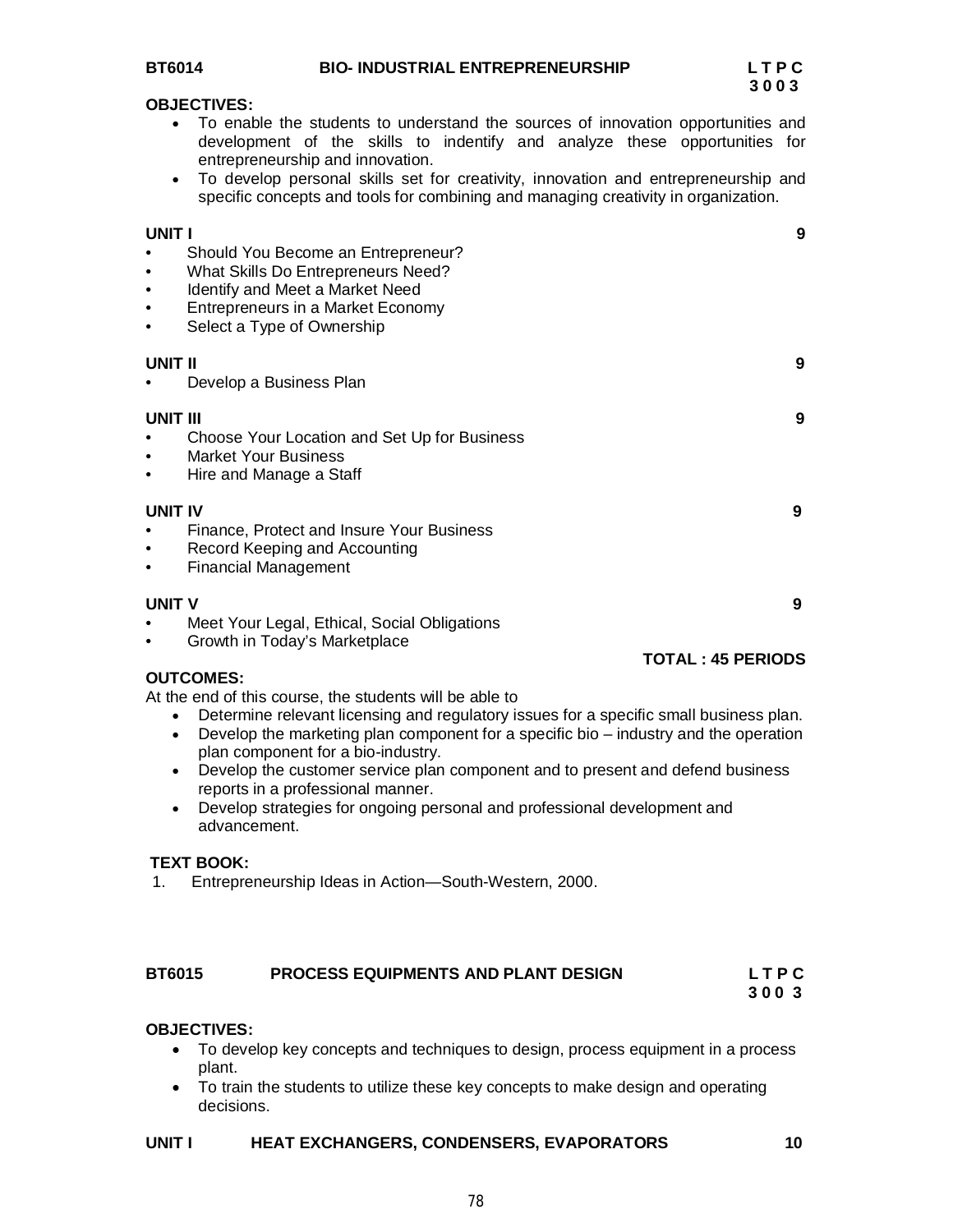Single and multi process exchangers, double pipe, U tube heat exchangers, combustion details supporting structure. Single and vertical tube evaporation, Single and multi effect evaporators, forced circulation evaporators.

### **UNIT II STORAGE VESSEL FOR VOLATILE AND NON VOLATILE FLUIDS, PRESSURE VESSEL STRUCTURE 9**

Design of the following equipments as per ASME, ISI codes, drawing according to scale; monoblock and multiplayer vessels, combustion details and supporting structure.

### **UNIT III EXTRACTOR, DISTILLATION AND ABSORPTION TOWER 9**

Construction details and assembly drawing; Plate and Packed Extraction Towers; Plate and Packed absorption Towers; Plate and Packed Distillation Towers.

### **UNIT IV PUMPS, MECHANICAL SEALS, VALVES AND SWITCHES 8**

Various types of pumps, Principle of working, construction, usages, advantages and disadvantages; Various types of seals, effectiveness, usages; Pneumatic Seals; Gate, Globe and Butterfly Valves, their material of construction; Pneumatically Controlled Valves.

### **UNIT V PIPING, PLANT LAY OUT AND DESIGN 9**

Various types of Piping, material of construction, their usage; Pipe lay out; Modern Plant Design and case Studies.

# **TOTAL : 45 PERIODS**

### **OUTCOMES:**

Upon success completion of this course, the students

- Will understand the working principles of heat exchanger, condensers and evaporators and develop a data sheet
- Will acquire basic knowledge to draw and design of storage vessel and pressure vessel as per ASME and ISI codes
- Will understand the construction and assembly drawing of extraction towers, distillation towers and absorption towers
- Would have learned working principles, constructions, usage of various pump, seals , valves and pipes

#### **TEXTBOOKS:**

- 1. Brownbell I.E., Young E.H.. "Chemical Plant Design" 1985.
- 2. Kern D.Q. "Heat Transfer". McGraw Hill, 1985.

#### **REFERENCE:**

1. McCabe, W.L., J.C. Smith and P. Harriott "Unit Operations of Chemical Engineering", 6<sup>th</sup> Edition, McGraw-Hill, 2001

# **GE6083 DISASTER MANAGEMENT L T P C**

 **3 0 0 3** 

#### **OBJECTIVES:**

- To provide students an exposure to disasters, their significance and types.
- To ensure that students begin to understand the relationship between vulnerability, disasters, disaster prevention and risk reduction
- To gain a preliminary understanding of approaches of Disaster Risk Reduction (DRR)
- To enhance awareness of institutional processes in the country and
- To develop rudimentary ability to respond to their surroundings with potential disaster response in areas where they live, with due sensitivity

#### **UNIT I INTRODUCTION TO DISASTERS 9**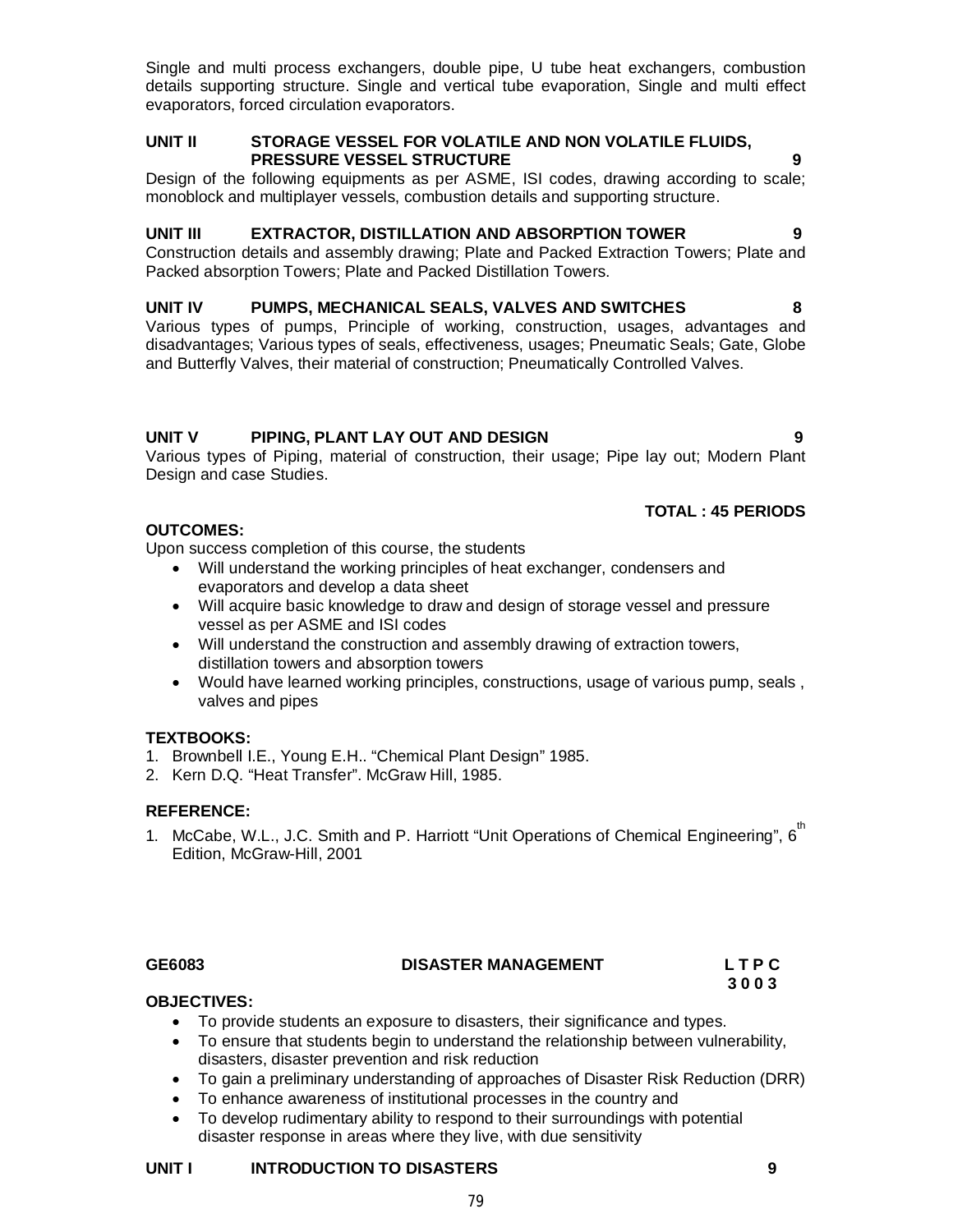Definition: Disaster, Hazard, Vulnerability, Resilience, Risks – Disasters: Types of disasters – Earthquake, Landslide, Flood, Drought, Fire etc - Classification, Causes, Impacts including social, economic, political, environmental, health, psychosocial, etc.- Differential impacts- in terms of caste, class, gender, age, location, disability - Global trends in disasters: urban disasters, pandemics, complex emergencies, Climate change- Dos and Don'ts during various types of Disasters.

### **UNIT II APPROACHES TO DISASTER RISK REDUCTION (DRR) 9**

Disaster cycle - Phases, Culture of safety, prevention, mitigation and preparedness community based DRR, Structural- nonstructural measures, Roles and responsibilities ofcommunity, Panchayati Raj Institutions/Urban Local Bodies (PRIs/ULBs), States, Centre, and other stake-holders- Institutional Processess and Framework at State and Central Level-State Disaster Management Authority(SDMA) – Early Warning System – Advisories from Appropriate Agencies.

### **UNIT III INTER-RELATIONSHIP BETWEEN DISASTERS AND DEVELOPMENT 9**

Factors affecting Vulnerabilities, differential impacts, impact of Development projects such as dams, embankments, changes in Land-use etc.- Climate Change Adaptation- IPCC Scenario and Scenarios in the context of India - Relevance of indigenous knowledge, appropriate technology and local resources.

### **UNIT IV DISASTER RISK MANAGEMENT IN INDIA 9**

Hazard and Vulnerability profile of India, Components of Disaster Relief: Water, Food, Sanitation, Shelter, Health, Waste Management, Institutional arrangements (Mitigation, Response and Preparedness, Disaster Management Act and Policy - Other related policies, plans, programmes and legislation – Role of GIS and Information Technology Components in Preparedness, Risk Assessment, Response and Recovery Phases of Disaster – Disaster Damage Assessment.

#### **UNIT V DISASTER MANAGEMENT: APPLICATIONS AND CASE STUDIES AND FIELD WORKS**

Landslide Hazard Zonation: Case Studies, Earthquake Vulnerability Assessment of Buildings and Infrastructure: Case Studies, Drought Assessment: Case Studies, Coastal Flooding: Storm Surge Assessment, Floods: Fluvial and Pluvial Flooding: Case Studies; Forest Fire: Case Studies, Man Made disasters: Case Studies, Space Based Inputs for Disaster Mitigation and Management and field works related to disaster management.

### **TOTAL: 45 PERIODS**

### **OUTCOMES:**

The students will be able to

- Differentiate the types of disasters, causes and their impact on environment and society
- Assess vulnerability and various methods of risk reduction measures as well as mitigation.
- Draw the hazard and vulnerability profile of India, Scenarious in the Indian context,
- Disaster damage assessment and management.

#### **TEXTBOOKS:**

- 1. Singhal J.P. "Disaster Management", Laxmi Publications, 2010. ISBN-10: 9380386427 ISBN-13: 978-9380386423
- 2. Tushar Bhattacharya, "Disaster Science and Management", McGraw Hill India Education Pvt. Ltd., 2012. **ISBN-10:** 1259007367, **ISBN-13:** 978-1259007361]
- 3. Gupta Anil K, Sreeja S. Nair. Environmental Knowledge for Disaster Risk Management, NIDM, New Delhi, 2011
- 4. Kapur Anu Vulnerable India: A Geographical Study of Disasters, IIAS and Sage Publishers, New Delhi, 2010.

#### **REFERENCES**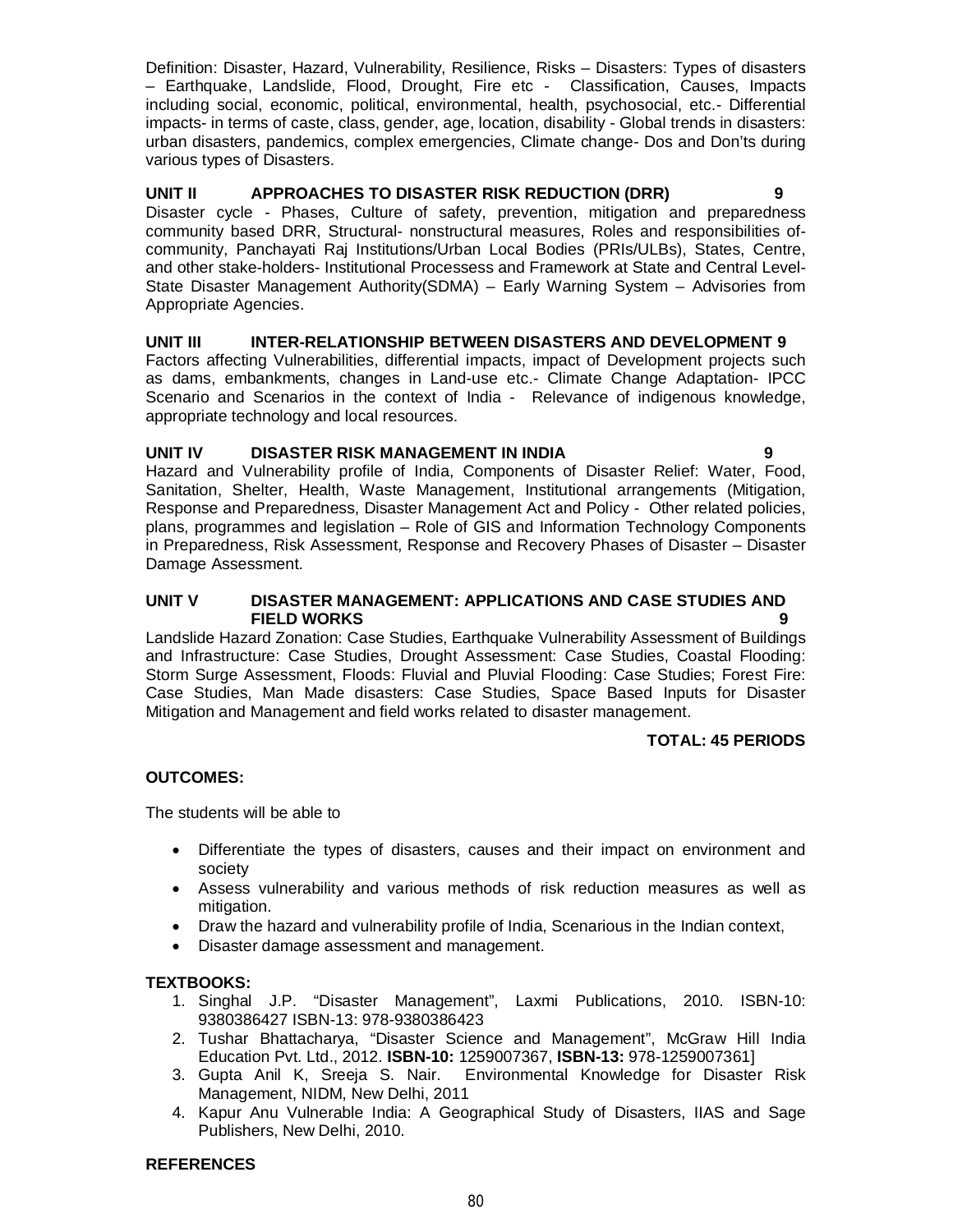2. Government of India, National Disaster Management Policy,2009.

# **PC6601 PROCESS INSTRUMENTATION, DYNAMICS AND CONTROL L T P C**

# **OBJECTIVE:**

To introduce of open and closed loop systems and its responses, control loop components and stability of control systems along with instrumentation.

# **UNIT I INSTRUMENTATION 9**

Principles of measurements and classification of process instruments, measurement of temperature, pressure, fluid flow, liquid weight and weight flow rate, viscosity, pH, concentration, electrical and thermal conductivity, humidity of gases.

# **UNIT II OPEN LOOP SYSTEMS 9**

Laplace transformation and its application in process control. First order systems and their transient response for standard input functions, first order systems in series, linearization and its application in process control, second order systems and their dynamics; transportation lag.

# **UNIT III CLOSED LOOP SYSTEMS 10**

Closed loop control systems, development of block diagram for feed-back control systems, servo and regulatory problems, transfer function for controllers and final control element, principles of pneumatic and electronic controllers, transient response of closed-loop control systems and their stability.

## **UNIT IV FREQUENCY RESPONSE 9**

Introduction to frequency response of closed-loop systems, control system design by frequency response techniques, Bode diagram, stability criterion, tuning of controllers Z-N tuning rules, C-C tuning rules.

# **UNIT V ADVANCED CONTROL SYSTEMS 8**

Introduction to advanced control systems, cascade control, feed forward control, Smith predictor, control of distillation towers and heat exchangers, introduction to computer control of chemical processes.

# **TOTAL : 45 PERIODS**

# **OUTCOME:**

Students will Understand and discuss the importance of process control in process operation and the role of process control engineers They know the design of modern hardware and instrumentation needed to implement process control.

# **TEXT BOOKS:**

- 1. Stephanopoulos, G., "Chemical Process Control", Prentice Hall of India, 2003.
- 2. Coughnowr, D., " Process Systems Analysis and Control ", 3rd Edn., McGraw Hill, New York, 2008.

# **REFERENCES:**

- 1. Marlin, T. E., " Process Control ", 2nd Edn, McGraw Hill, New York, 2000.
- 2. Smith, C. A. and Corripio, A. B., "Principles and Practice of Automatic Process Control", 2nd Edn., John Wiley, New York, 1997.
- 3. Jason L.Speyer,Walter H.Chung,"Stochastic Processes,Estimation, and Control", PHI Ltd (2013).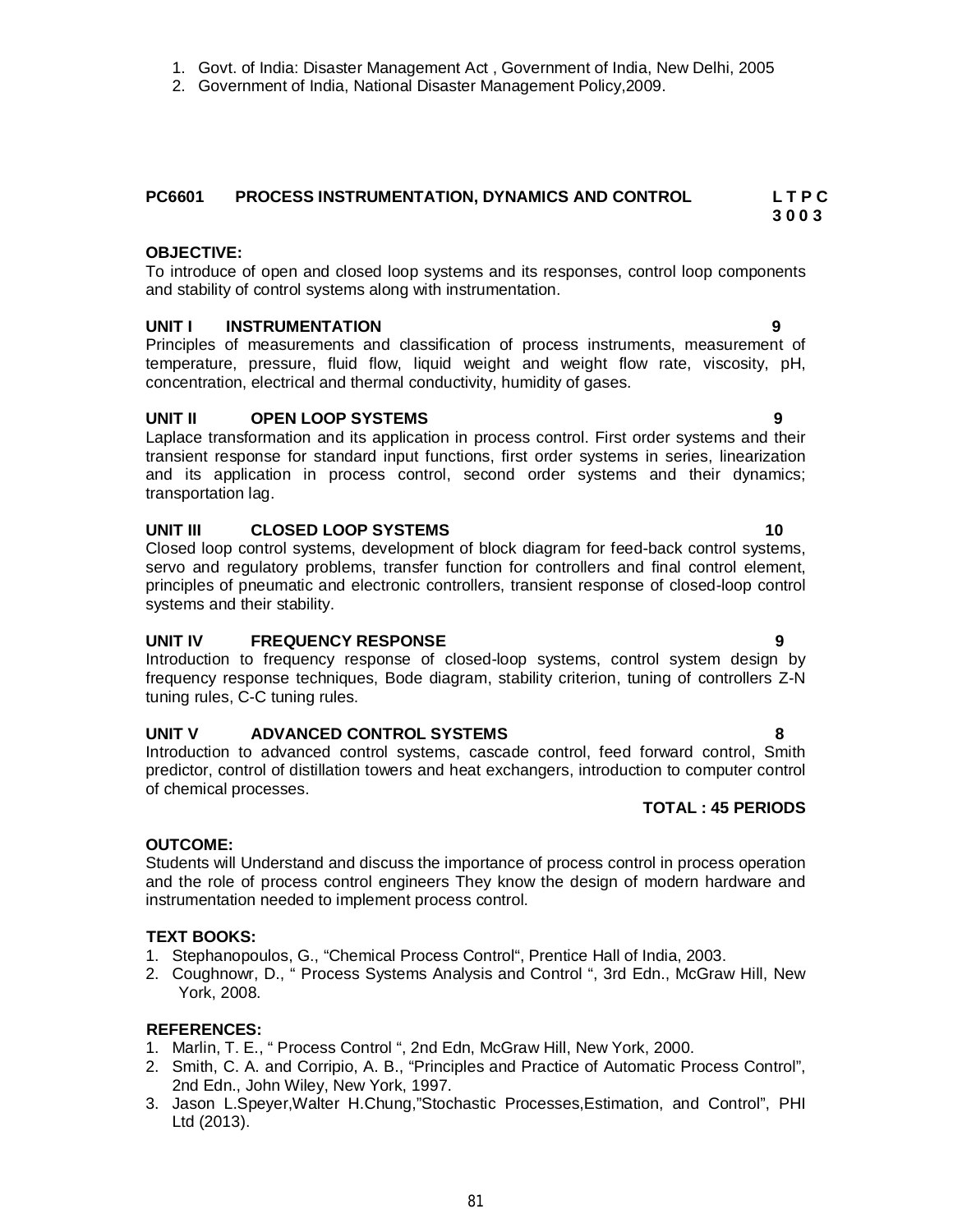**BT6017 TISSUE ENGINEERING L T P C**

#### **OBJECTIVES:**

To enable the students

- To learn the fundamentals of tissue engineering and tissue repairing
- To acquire knowledge on clinical applications of tissue engineering
- To understand the basic concept behind tissue engineering focusing on the stem cells, biomaterials and its applications

#### **UNIT I INTRODUCTION 9**

Introduction to tissue engineering:Basic definition; current scope of development; use in therapeutics, cells as therapeutic agents, cell numbers and growth rates, measurement of cell characteristics morphology,number viability,motility and functions.Measurement of tissue characteristics ,appearance,cellular component,ECM component,mechanical measurements and physical properties.

#### **UNIT II TISSUE ARCHITECTURE 9**

Tissue types and Tissue components,Tissue repair,Engineering wound healing and sequence of events. Basic wound healing Applications of growth factors: VEGF/angiogenesis,Basicproperties,Cell-Matrix&Cell-Cell Interactions,telomeres and Selfrenewal, , Control of cell migration in tissue engineering.

#### **UNIT III BIOMATERIALS 9**

Biomaterials: Properties of biomaterials ,Surface, bulk, mechanical and biological properties. Scaffolds & tissue engineering, Types of biomaterials, biological and synthetic materials, Biopolymers, Applications of biomaterials,Modifications of Biomaterials, Role of Nanotechnology.

### **UNIT IV BASIC BIOLOGY OF STEM CELLS 9**

Stem Cells : Introduction, hematopoietic differentiation pathway Potency and plasticity of stem cells,sources,embryonic stem cells,hematopoietic and mesenchymal stem cells,Stem Cell markers, FACS analysis, Differentiation,Stem cell systems- Liver, neuronal stem cells, Types & sources of stem cell withcharacteristics: embryonic, adult, haematopoetic, fetal, cord blood,placenta, bone marrow, primordial germ cells, cancer stem cells induced pleuripotent stem cells.

#### **UNIT V CLINICAL APPLICATIONS 9**

Stem cell therapy,Molecular therapy,In vitro organogenesis, Neurodegenrative diseases, spinal cord injury, heart disease,diabetes, burns and skin ulcers, muscular dystrophy, orthopedicapplications, Stem cells and Gene therapy Physiological models, tissue engineered therapies, productcharacterization, components, safety, efficacy. Preservation –freezing and drying. Patent protection and regulation of of tissueengineered products, sethical issues**.**

#### **TOTAL : 45 PERIODS**

#### **OUTCOMES:**

Upon completion of this course, the students would get

- Ability to understand the components of the tissue architecture
- Opportunity to get familiarized with the stem cell characteristics and their relevance in medicine
- Awareness about the properties and broad applications of biomaterials
- Overall exposure to the role of tissue engineering and stem cell therapy in organogenesis

#### **TEXT BOOKS:**

- 1. Bernhard O.Palsson,Sangeeta N.Bhatia,"Tissue Engineering" Pearson Publishers 2009.
- 2. Meyer, U.; Meyer, Th.; Handschel, J.; Wiesmann, H.P. Fundamentals of Tissue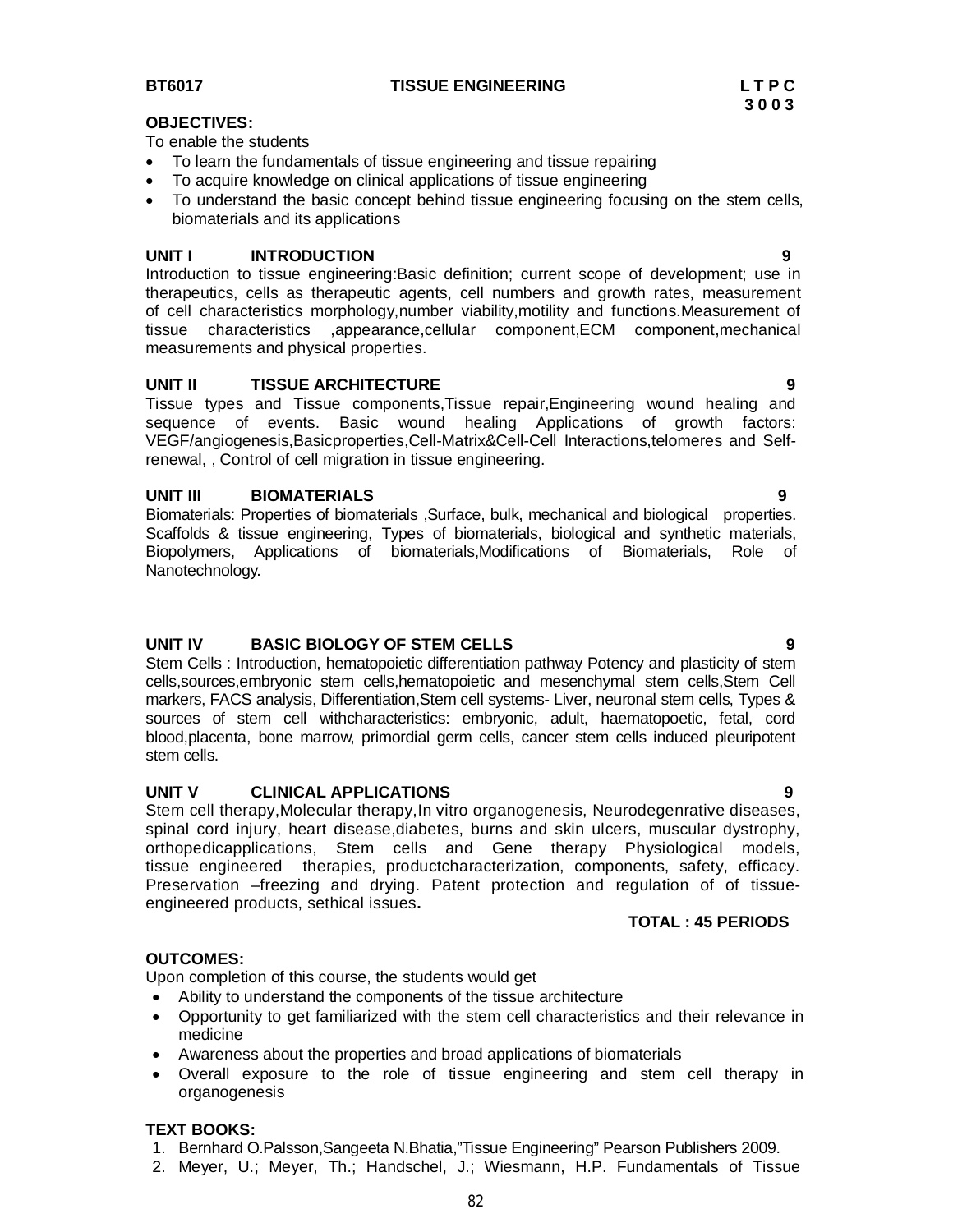Engineering and Regenerative Medicine.2009.

### **REFERENCES:**

- 1. Bernard N. Kennedy (editor). New York : Nova Science Publishers, 2008.Stem cell transplantation, tissue engineering, and cancer applications
- 2. Raphael Gorodetsky, Richard Schäfer. Cambridge : RSC Publishing, c2011.Stem cellbased tissue repair.
- 3. R. Lanza, I. Weissman, J. Thomson, and R. Pedersen, Handbook of Stem Cells, Two-Volume, Volume 1-2: Volume 1-Embryonic Stem Cells; Volume 2-Adult & Fetal Stem Cells, 2004, Academic Press.
- 4. R. Lanza, J. Gearhart etal (Eds), Essential of Stem Cell Biology, 2006, ElsevierAcademic press.
- 5. J. J. Mao, G. Vunjak-Novakovic *et al* (Eds), Translational Approaches In Tissue Engineering & Regenrative Medicine" 2008, Artech House, INC Publications.
- 6. Naggy N. Habib, M.Y. Levicar, , L. G. Jiao,.and N. Fisk, Stem Cell Repair and Regeneration, volume-2, 2007, Imperial College Press.

| <b>BT6018</b> | NEUROBIOLOGY AND COGNITIVE SCIENCES | <b>LTPC</b> |
|---------------|-------------------------------------|-------------|
|---------------|-------------------------------------|-------------|

#### **3 0 0 3 OBJECTIVES:**

To enable the students

- To know the general organization of brain and physiological and cognitive processes.
- To apply the molecular, cellular, and cognitive bases of learning and memory.

#### **UNIT I NEUROANATOMY 9**

What are central and peripheral nervous systems; Structure and function of neurons; types of neurons; Synapses; Glial cells; myelination; Blood Brain barrier; Neuronal differentiation; Characterization of neuronal cells; Meninges and Cerebrospinal fluid; Spinal Cord.

#### **UNIT II NEUROPHYSIOLOGY 9**

Resting and action potentials; Mechanism of action potential conduction; Voltage dependent channels; nodes of Ranvier; Chemical and electrical synaptic transmission; information representation and coding by neurons.

#### **UNIT III NEUROPHARMACOLOGY 9**

Synaptic transmission, neurotransmitters and their release; fast and slow neurotransmission; characteristics of neurites; hormones and their effect on neuronal function.

#### **UNIT IV APPLIED NEUROBIOLOGY 9**

Basic mechanisms of sensations like touch, pain, smell and taste; neurological mechanisms of vision and audition; skeletal muscle contraction.

#### **UNIT V BEHAVIOUR SCIENCE 9**

Basic mechanisms associated with motivation; control of feeding, sleep, hearing and memory; Disorders associated with the nervous system.

#### **TOTAL: 45 PERIODS**

#### **OUTCOMES:**

Upon completion of this course, students will be able:

- To know the anatomy and organization of nervous systems.
- To understand the function of nervous systems.
- To analyze how drugs affect cellular function in the nervous system.
- To understand the basic mechanisms associated with behavioral science.